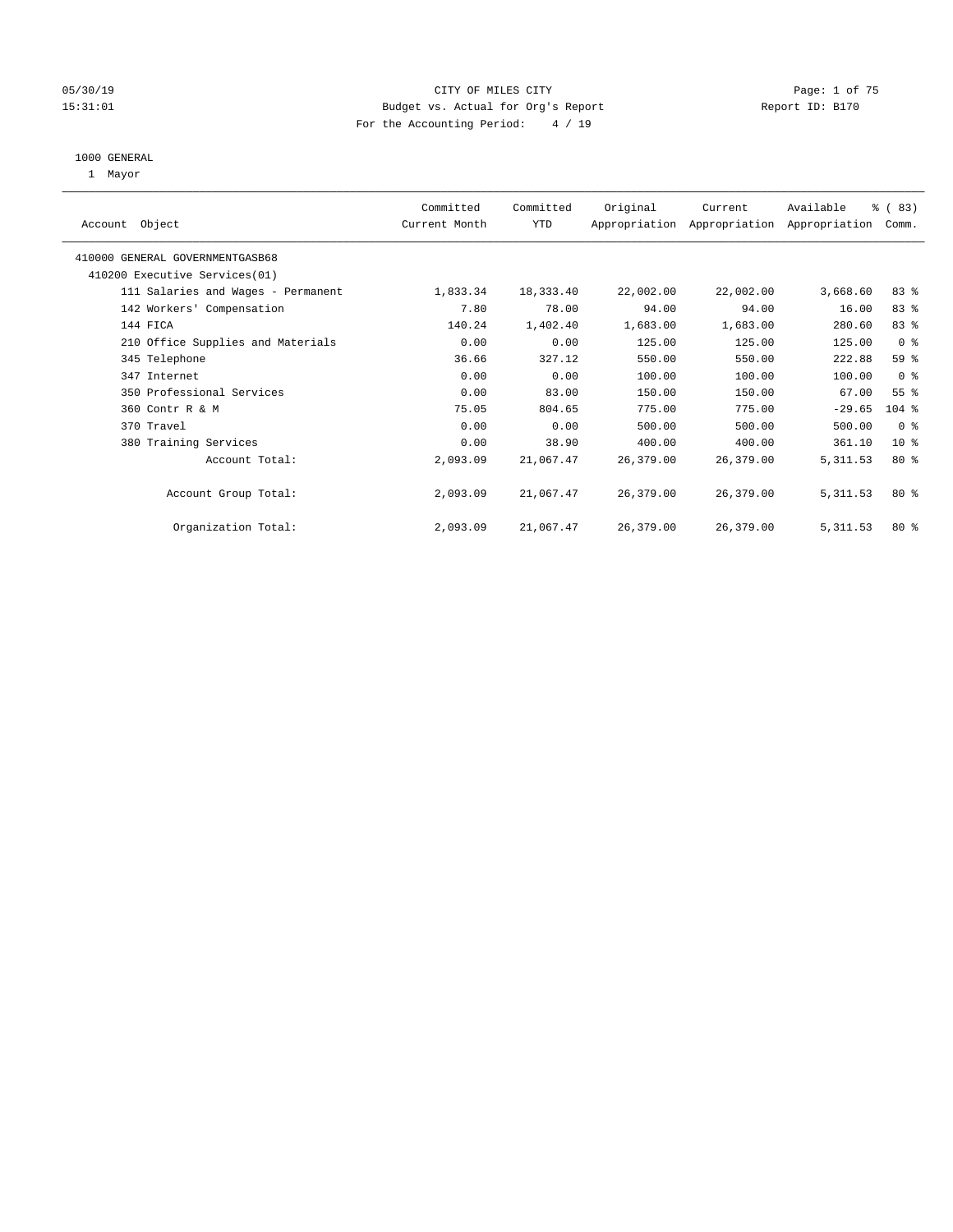#### 05/30/19 CITY OF MILES CITY Page: 2 of 75 15:31:01 Budget vs. Actual for Org's Report Changer Report ID: B170 For the Accounting Period: 4 / 19

#### 1000 GENERAL

2 City Council

| Account Object                           | Committed<br>Current Month | Committed<br><b>YTD</b> | Original  | Current   | Available<br>Appropriation Appropriation Appropriation Comm. | % (83)         |
|------------------------------------------|----------------------------|-------------------------|-----------|-----------|--------------------------------------------------------------|----------------|
| 410000 GENERAL GOVERNMENTGASB68          |                            |                         |           |           |                                                              |                |
| 410100 Legislative Services(02)          |                            |                         |           |           |                                                              |                |
| 111 Salaries and Wages - Permanent       | 2,666.72                   | 26,667.20               | 31,968.00 | 31,968.00 | 5,300.80                                                     | 83%            |
| 142 Workers' Compensation                | 11.36                      | 113.60                  | 137.00    | 137.00    | 23.40                                                        | 83 %           |
| 144 FICA                                 | 204.00                     | 2,040.00                | 2,445.00  | 2,445.00  | 405.00                                                       | 83%            |
| 145 PERS                                 | 28.56                      | 285.60                  | 339.00    | 339.00    | 53.40                                                        | 84 %           |
| 220 Operating Expenses                   | 0.00                       | 0.00                    | 200.00    | 200.00    | 200.00                                                       | 0 <sup>8</sup> |
| 370 Travel                               | 0.00                       | 180.00                  | 100.00    | 100.00    | $-80.00$                                                     | 180 %          |
| 380 Training Services                    | 0.00                       | 0.00                    | 500.00    | 500.00    | 500.00                                                       | 0 <sup>8</sup> |
| Account Total:                           | 2,910.64                   | 29,286.40               | 35,689.00 | 35,689.00 | 6,402.60                                                     | 82 %           |
| 410105 Safety Culture-Supplies           |                            |                         |           |           |                                                              |                |
| 230 Repair and Maintenance Supplies      | 0.00                       | 0.00                    | 250.00    | 250.00    | 250.00                                                       | 0 %            |
| Account Total:                           | 0.00                       | 0.00                    | 250.00    | 250.00    | 250.00                                                       | 0 <sup>8</sup> |
| Account Group Total:                     | 2,910.64                   | 29,286.40               | 35,939.00 | 35,939.00 | 6,652.60                                                     | $81$ %         |
| 470000 Housing and Community Development |                            |                         |           |           |                                                              |                |
| 470300 Ecomonic Development              |                            |                         |           |           |                                                              |                |
| 350 Professional Services                | 0.00                       | 15,604.00               | 15,604.00 | 15,604.00 | 0.00                                                         | $100*$         |
| Account Total:                           | 0.00                       | 15,604.00               | 15,604.00 | 15,604.00 | 0.00                                                         | $100*$         |
| Account Group Total:                     | 0.00                       | 15,604.00               | 15,604.00 | 15,604.00 | 0.00                                                         | $100*$         |
| 520000 OTHER FINANCING USES              |                            |                         |           |           |                                                              |                |
| 521000 Interfund Operating Transfers Out |                            |                         |           |           |                                                              |                |
| 820 Transfers to Other Funds             | 0.00                       | 0.00                    | 0.00      | 19,099.00 | 19,099.00                                                    | 0 <sup>8</sup> |
| Account Total:                           | 0.00                       | 0.00                    | 0.00      | 19,099.00 | 19,099.00                                                    | 0 <sup>8</sup> |
| Account Group Total:                     | 0.00                       | 0.00                    | 0.00      | 19,099.00 | 19,099.00                                                    | 0 <sup>8</sup> |
| Organization Total:                      | 2,910.64                   | 44,890.40               | 51,543.00 | 70,642.00 | 25,751.60                                                    | 64 %           |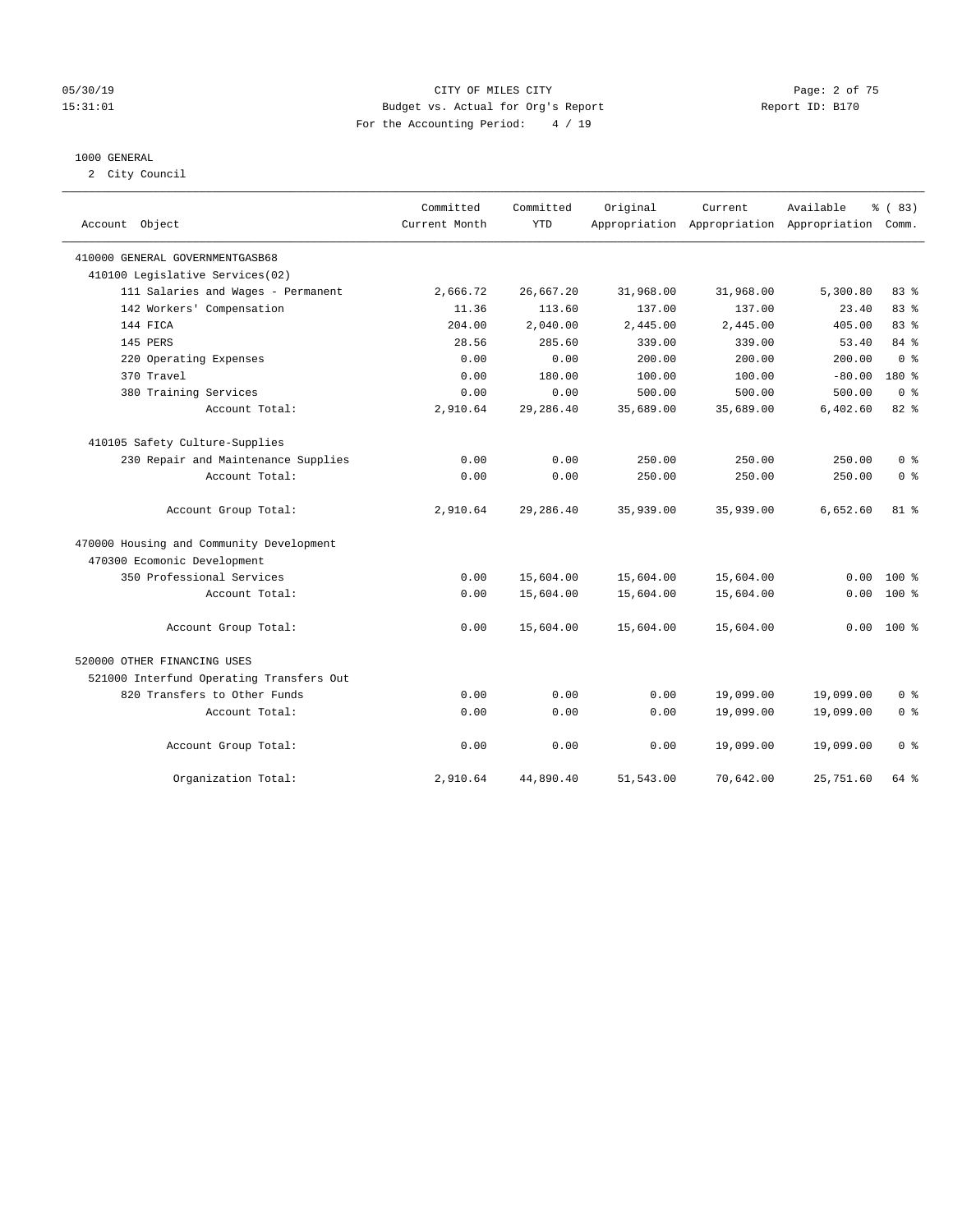#### 05/30/19 CITY OF MILES CITY Page: 3 of 75 15:31:01 Budget vs. Actual for Org's Report Changer Report ID: B170 For the Accounting Period: 4 / 19

## 1000 GENERAL

3 City Clerk

| Account Object                             | Committed<br>Current Month | Committed<br><b>YTD</b> | Original   | Current    | Available<br>Appropriation Appropriation Appropriation Comm. | % (83)           |
|--------------------------------------------|----------------------------|-------------------------|------------|------------|--------------------------------------------------------------|------------------|
| 410000 GENERAL GOVERNMENTGASB68            |                            |                         |            |            |                                                              |                  |
| 410500 Financial Services(03)              |                            |                         |            |            |                                                              |                  |
| 111 Salaries and Wages - Permanent         | 8,400.66                   | 88,610.84               | 126,452.00 | 126,452.00 | 37,841.16                                                    | 70 %             |
| 131 VACATION                               | 1,499.54                   | 8,034.58                | 7,100.00   | 7,100.00   | $-934.58$                                                    | $113*$           |
| 132 SICK LEAVE                             | 280.64                     | 3,958.79                | 4,100.00   | 4,100.00   | 141.21                                                       | 97 <sub>8</sub>  |
| 133 OTHER LEAVE PAY                        | 0.00                       | 610.30                  | 3,327.00   | 3,327.00   | 2,716.70                                                     | 18 <sup>8</sup>  |
| 141 Unemployment Insurance                 | 35.66                      | 356.46                  | 212.00     | 212.00     | $-144.46$                                                    | $168$ %          |
| 142 Workers' Compensation                  | 128.00                     | 1,279.82                | 1,731.00   | 1,731.00   | 451.18                                                       | 74 %             |
| 143 Health Insurance                       | 2,144.48                   | 20,570.96               | 25,742.00  | 25,742.00  | 5,171.04                                                     | 80 %             |
| 144 FICA                                   | 776.46                     | 7,763.02                | 10,785.00  | 10,785.00  | 3,021.98                                                     | $72$ $%$         |
| 145 PERS                                   | 872.48                     | 8,674.25                | 11,941.00  | 11,941.00  | 3,266.75                                                     | 73 %             |
| 196 CLOTHING ALLOTMENT                     | 0.00                       | 573.74                  | 525.00     | 525.00     | $-48.74$                                                     | 109 <sub>8</sub> |
| 210 Office Supplies and Materials          | 55.95                      | 968.90                  | 2,500.00   | 2,500.00   | 1,531.10                                                     | 39 <sup>8</sup>  |
| 214 Small Items of Equipment               | 0.00                       | 431.66                  | 3,000.00   | 3,000.00   | 2,568.34                                                     | $14*$            |
| 220 Operating Expenses                     | 18.22                      | 1,488.33                | 2,800.00   | 2,800.00   | 1,311.67                                                     | 53%              |
| 311 Postage, Box Rent, Etc.                | $-260.85$                  | 331.75                  | 3,000.00   | 3,000.00   | 2,668.25                                                     | 11 <sup>8</sup>  |
| 320 Printing, Duplicating, Typing &        | 0.00                       | 64.71                   | 100.00     | 100.00     | 35.29                                                        | 65 %             |
| 330 Publicity, Subscriptions & Dues        | 111.74                     | 756.38                  | 2,200.00   | 2,200.00   | 1,443.62                                                     | 34.8             |
| 334 Memberships, Registrations & Dues      | 0.00                       | 3,226.45                | 3,200.00   | 3,200.00   | $-26.45$                                                     | $101$ %          |
| 345 Telephone                              | 53.08                      | 511.37                  | 650.00     | 650.00     | 138.63                                                       | 79 %             |
| 347 Internet                               | 19.52                      | 195.20                  | 250.00     | 250.00     | 54.80                                                        | 78 %             |
| 350 Professional Services                  | 0.00                       | 24,663.11               | 35,000.00  | 35,000.00  | 10,336.89                                                    | 70 %             |
| 360 Contr R & M                            | 257.40                     | 10,602.67               | 19,100.00  | 19,100.00  | 8,497.33                                                     | 56 %             |
| 370 Travel                                 | 362.92                     | 1,454.03                | 2,500.00   | 2,500.00   | 1,045.97                                                     | 58 %             |
| 380 Training Services                      | 0.00                       | 1,090.00                | 1,500.00   | 1,500.00   | 410.00                                                       | 73 %             |
| 382 Books                                  | 0.00                       | 0.00                    | 100.00     | 100.00     | 100.00                                                       | 0 <sup>8</sup>   |
| 390 Other Purchased Services (Recorded     | 0.00                       | 0.00                    | 150.00     | 150.00     | 150.00                                                       | 0 <sup>8</sup>   |
| 513 Liability                              | 0.00                       | 81,904.09               | 81,904.00  | 81,904.00  | $-0.09$                                                      | $100*$           |
| 521 Surety Bonds for Officials & Employees | 0.00                       | 862.51                  | 863.00     | 863.00     | 0.49                                                         | $100*$           |
| 555 Bank Service Charges                   | 20.00                      | 200.00                  | 300.00     | 300.00     | 100.00                                                       | 67 <sup>8</sup>  |
| Account Total:                             | 14,775.90                  | 269,183.92              | 351,032.00 | 351,032.00 | 81,848.08                                                    | 77.8             |
| 411101 Labor Negotiations                  |                            |                         |            |            |                                                              |                  |
| 350 Professional Services                  | 0.00                       | 7,631.25                | 7,000.00   | 7,000.00   | $-631.25$                                                    | 109 <sub>8</sub> |
| Account Total:                             | 0.00                       | 7,631.25                | 7,000.00   | 7,000.00   | $-631.25$                                                    | $109$ %          |
| Account Group Total:                       | 14,775.90                  | 276,815.17              | 358,032.00 | 358,032.00 | 81,216.83                                                    | 77.8             |
| Organization Total:                        | 14,775.90                  | 276,815.17              | 358,032.00 | 358,032.00 | 81,216.83                                                    | 77.8             |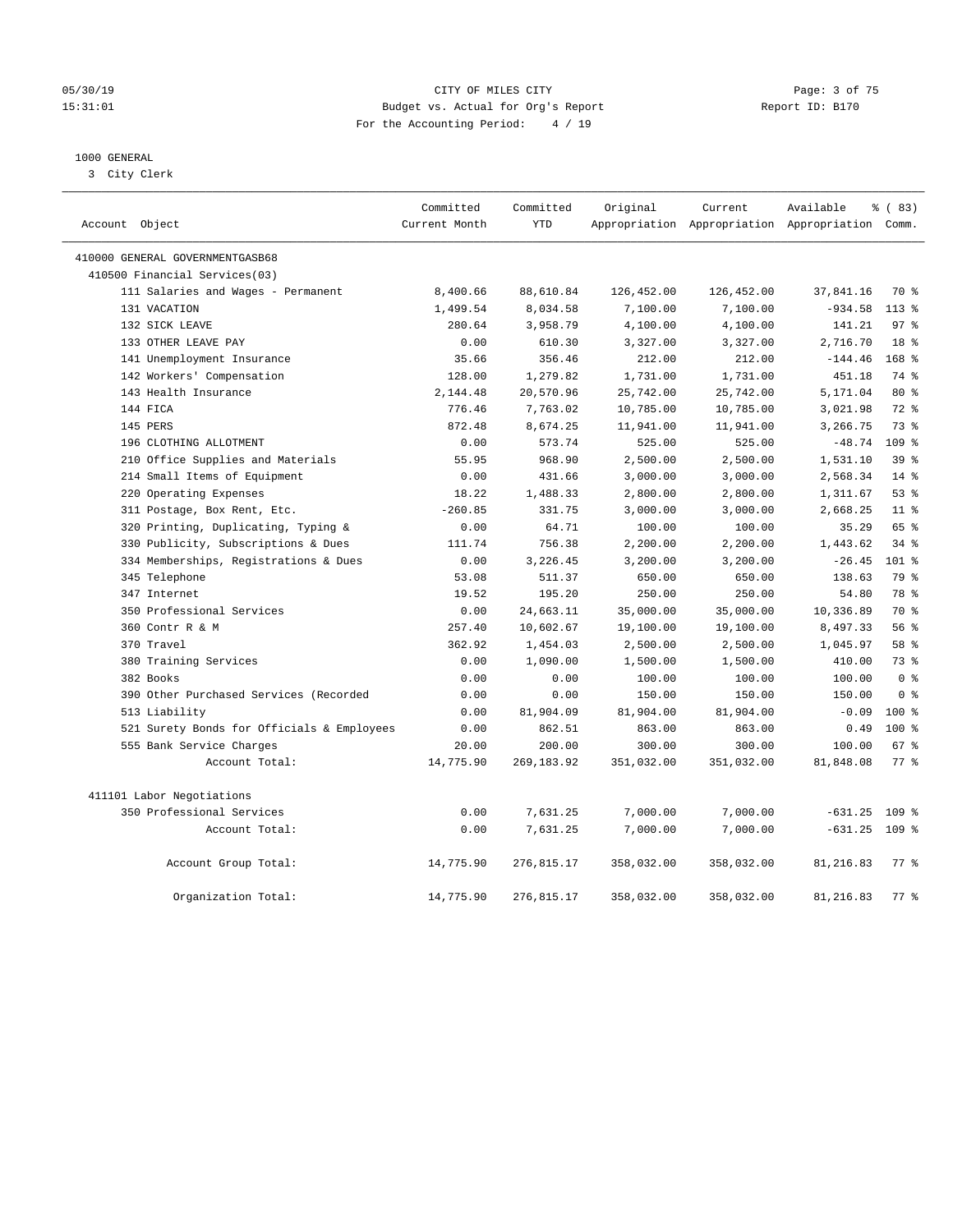### 05/30/19 CITY OF MILES CITY Page: 4 of 75 15:31:01 Budget vs. Actual for Org's Report Changer Report ID: B170 For the Accounting Period: 4 / 19

## 1000 GENERAL

4 Attorney

| Account Object                     | Committed<br>Current Month | Committed<br><b>YTD</b> | Original   | Current<br>Appropriation Appropriation Appropriation | Available    | % (83)<br>Comm. |  |
|------------------------------------|----------------------------|-------------------------|------------|------------------------------------------------------|--------------|-----------------|--|
| 410000 GENERAL GOVERNMENTGASB68    |                            |                         |            |                                                      |              |                 |  |
| 411100 Legal Services(04)          |                            |                         |            |                                                      |              |                 |  |
| 111 Salaries and Wages - Permanent | 7,191.40                   | 79, 215.43              | 103,724.00 | 103,724.00                                           | 24,508.57    | 76 %            |  |
| 131 VACATION                       | 0.00                       | 2,834.04                | 2,700.00   | 2,700.00                                             | $-134.04$    | $105$ %         |  |
| 132 SICK LEAVE                     | 139.12                     | 617.35                  | 1,900.00   | 1,900.00                                             | 1,282.65     | $32$ $%$        |  |
| 141 Unemployment Insurance         | 25.66                      | 289.87                  | 163.00     | 163.00                                               | $-126.87$    | $178$ %         |  |
| 142 Workers' Compensation          | 46.16                      | 538.07                  | 688.00     | 688.00                                               | 149.93       | 78 %            |  |
| 143 Health Insurance               | 739.70                     | 7.397.00                | 8,876.00   | 8,876.00                                             | 1,479.00     | 83 %            |  |
| 144 FICA                           | 555.28                     | 6,280.41                | 8,287.00   | 8,287.00                                             | 2,006.59     | 76 %            |  |
| 145 PERS                           | 628.23                     | 7,084.52                | 9,175.00   | 9,175.00                                             | 2,090.48     | 77.8            |  |
| 196 CLOTHING ALLOTMENT             | 0.00                       | 150.00                  | 150.00     | 150.00                                               | 0.00         | 100 %           |  |
| 210 Office Supplies and Materials  | 39.98                      | 257.44                  | 1,000.00   | 1,000.00                                             | 742.56       | 26%             |  |
| 214 Small Items of Equipment       | 642.64                     | 859.64                  | 1,000.00   | 1,000.00                                             | 140.36       | 86 %            |  |
| 220 Operating Expenses             | 147.87                     | 853.31                  | 1,500.00   | 1,500.00                                             | 646.69       | 57%             |  |
| 311 Postage, Box Rent, Etc.        | 2.80                       | 281.26                  | 500.00     | 500.00                                               | 218.74       | 56%             |  |
| 345 Telephone                      | 5.31                       | 33.41                   | 100.00     | 100.00                                               | 66.59        | 33%             |  |
| 350 Professional Services          | 5,150.30                   | 21,030.66               | 5,000.00   | 5,000.00                                             | $-16,030.66$ | 421 %           |  |
| 360 Contr R & M                    | 0.00                       | 0.00                    | 207.00     | 207.00                                               | 207.00       | 0 <sup>8</sup>  |  |
| 370 Travel                         | 0.00                       | 696.34                  | 700.00     | 700.00                                               | 3.66         | 99 <sup>°</sup> |  |
| Account Total:                     | 15, 314.45                 | 128, 418.75             | 145,670.00 | 145,670.00                                           | 17,251.25    | 88 %            |  |
| Account Group Total:               | 15, 314.45                 | 128,418.75              | 145,670.00 | 145,670.00                                           | 17,251.25    | 88 %            |  |
| Organization Total:                | 15, 314.45                 | 128, 418. 75            | 145,670.00 | 145,670.00                                           | 17,251.25    | 88 %            |  |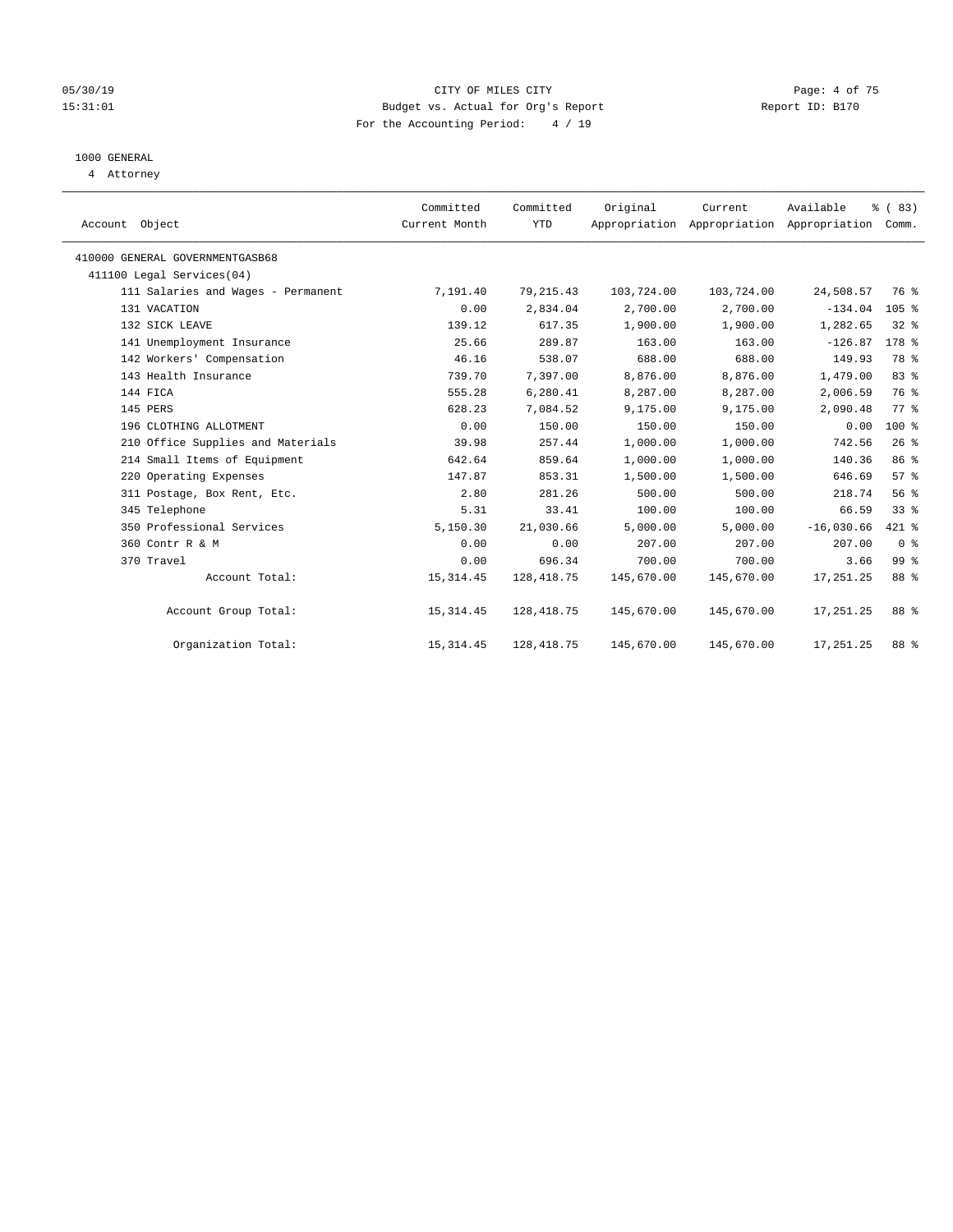#### 05/30/19 CITY OF MILES CITY Page: 5 of 75 15:31:01 Budget vs. Actual for Org's Report Report ID: B170 For the Accounting Period: 4 / 19

————————————————————————————————————————————————————————————————————————————————————————————————————————————————————————————————————

## 1000 GENERAL

5 Police

| Account Object                             | Committed<br>Current Month | Committed<br>YTD | Original                                          | Current    | Available<br>Appropriation Appropriation Appropriation Comm. | <sub>ර</sub> ි (83) |
|--------------------------------------------|----------------------------|------------------|---------------------------------------------------|------------|--------------------------------------------------------------|---------------------|
|                                            |                            |                  |                                                   |            |                                                              |                     |
| 420000 PUBLIC SAFETY-GASB68                |                            |                  |                                                   |            |                                                              |                     |
| 420140 Crime Control and Investigation(05) |                            |                  |                                                   |            |                                                              |                     |
| 111 Salaries and Wages - Permanent         | 56, 273.31                 | 559,943.67       | 751,508.00                                        | 751,508.00 | 191,564.33                                                   | 75 %                |
| 121 OVERTIME-PERMANENT                     | 14,077.67                  | 81,666.16        | 30,000.00                                         | 30,000.00  | $-51,666.16$                                                 | $272$ %             |
| 131 VACATION                               | 1,064.57                   | 52,104.02        | 51,000.00                                         | 51,000.00  | $-1, 104.02$                                                 | $102$ %             |
| 132 SICK LEAVE                             | 2,597.13                   | 29,519.92        | 25,000.00                                         | 25,000.00  | $-4,519.92$ 118 %                                            |                     |
| 133 OTHER LEAVE PAY                        | 2,435.84                   | 14,917.70        | 39,010.00                                         | 39,010.00  | 24,092.30                                                    | 38 <sup>8</sup>     |
| 134 HOLIDAY PAY                            | 0.00                       | 39,588.52        | 10,100.00                                         | 10,100.00  | $-29,488.52$                                                 | 392 %               |
| 141 Unemployment Insurance                 | 267.53                     | 2,761.17         | 1,360.00                                          | 1,360.00   | $-1,401.17$                                                  | $203$ %             |
| 142 Workers' Compensation                  | 3,520.27                   | 36,518.19        | 42,967.00                                         | 42,967.00  | 6,448.81                                                     | 85%                 |
| 143 Health Insurance                       | 11,833.10                  | 110,230.05       | 142,022.00                                        | 142,022.00 | 31,791.95                                                    | 78 %                |
| 144 FICA                                   | 1,134.36                   | 11,715.27        | 13,146.00                                         | 13,146.00  | 1,430.73                                                     | 89 %                |
| 145 PERS                                   | 77.73                      | 817.87           | 600.00                                            | 600.00     | $-217.87$                                                    | $136$ %             |
| 146 Police Pension                         | 8,654.22                   | 87,620.41        | 123,400.00                                        | 123,400.00 | 35,779.59                                                    | 71 %                |
| 196 CLOTHING ALLOTMENT                     | 0.00                       | 11,100.00        | 11,960.00                                         | 11,960.00  | 860.00                                                       | 93%                 |
| 210 Office Supplies and Materials          | 357.31                     | 7,040.70         | 6,000.00                                          | 6,000.00   | $-1,040.70$                                                  | 117 %               |
| 214 Small Items of Equipment               | 0.00                       | 3,575.54         | 7,500.00                                          | 7,500.00   | 3,924.46                                                     | 48 %                |
| 220 Operating Expenses                     | 440.42                     | 19,362.67        | 15,000.00                                         | 15,000.00  | $-4, 362.67$                                                 | $129$ %             |
| 226 Clothing and Uniforms                  | 0.00                       | 629.82           | 500.00                                            | 500.00     | $-129.82$                                                    | $126$ %             |
| 227 Firearm Supplies                       | 0.00                       | 181.47           | 3,800.00                                          | 3,800.00   | 3,618.53                                                     | 5 <sup>°</sup>      |
| 230 Repair and Maintenance Supplies        | 721.51                     | 7,804.37         | 10,000.00                                         | 10,000.00  | 2,195.63                                                     | 78 %                |
| 231 Gas, Oil, Diesel Fuel, Grease, etc.    | 3,494.03                   | 26, 275.73       | 25,000.00                                         | 25,000.00  | $-1,275.73$                                                  | $105$ %             |
| 311 Postage, Box Rent, Etc.                | 44.66                      | 549.13           | 1,000.00                                          | 1,000.00   | 450.87                                                       | 55 %                |
| 320 Printing, Duplicating, Typing &        | 0.00                       | 56.42            | 0.00                                              | 0.00       | $-56.42$                                                     | $***$ $_{8}$        |
| 330 Publicity, Subscriptions & Dues        | 0.00                       | 0.00             | 200.00                                            | 200.00     | 200.00                                                       | 0 <sup>8</sup>      |
| 334 Memberships, Registrations & Dues      | 145.00                     | 1,558.00         | 2,208.00                                          | 2,208.00   | 650.00                                                       | 71 %                |
| 345 Telephone                              | 313.78                     | 3,118.11         | 4,000.00                                          | 4,000.00   | 881.89                                                       | 78 %                |
| 347 Internet                               | 65.60                      | 656.00           | 800.00                                            | 800.00     | 144.00                                                       | $82$ $%$            |
| 350 Professional Services                  | 706.70                     | 17,644.40        | 21,260.00                                         | 21,260.00  | 3,615.60                                                     | 83%                 |
| 360 Contr R & M                            | 27.00                      | 826.90           | 400.00                                            | 400.00     | $-426.90$                                                    | $207$ %             |
| 366 R&M Vehicles - Police/Animal Control   | 0.00                       | 15,985.80        | 15,500.00                                         | 15,500.00  | $-485.80$                                                    | 103%                |
| 370 Travel                                 | 1,600.99                   | 8,817.40         | 5,500.00                                          | 5,500.00   | $-3,317.40$                                                  | 160%                |
| 380 Training Services                      | 3,000.00                   | 9,624.00         | 8,000.00                                          | 8,000.00   | $-1,624.00$                                                  | $120$ %             |
| 512 Insurance on Vehicles & Equipment      | 0.00                       | 1,506.78         | 1,507.00                                          | 1,507.00   | 0.22                                                         | 100 %               |
| 530 Rent                                   | 3,115.83                   | 31,158.30        | 37,380.00                                         | 37,380.00  | 6,221.70                                                     | 83%                 |
| 700 Grants, Contributions & Indemnities    | 0.00                       | 4,000.00         | 6,650.00                                          | 6,650.00   | 2,650.00                                                     | 60 %                |
| 790 K9 from contributions                  | 674.87                     | 19,522.38        | 11,000.00                                         | 11,000.00  | $-8,522.38$ 177 %                                            |                     |
| 791 Shop With A Cop                        | 0.00                       | 0.00             | 5,000.00                                          | 5,000.00   | 5,000.00                                                     | 0 <sup>8</sup>      |
| Account Total:                             |                            |                  | 116,643.43 1,218,396.87 1,430,278.00 1,430,278.00 |            | 211,881.13                                                   | 85 %                |
|                                            |                            |                  |                                                   |            |                                                              |                     |
| 420160 Communications-Dispatch             |                            |                  |                                                   |            |                                                              |                     |
| 111 Salaries and Wages - Permanent         | 20, 224.74                 | 173,985.36       | 245,260.00                                        | 245,260.00 | 71,274.64                                                    | 71 %                |
| 121 OVERTIME-PERMANENT                     | 580.47                     | 9,528.59         | 24,800.00                                         | 24,800.00  | 15, 271.41                                                   | 38 %                |
| 131 VACATION                               | 0.00                       | 13,686.36        | 13,500.00                                         | 13,500.00  | $-186.36$ 101 %                                              |                     |
| 132 SICK LEAVE                             | 126.80                     | 11,293.67        | 7,400.00                                          | 7,400.00   | $-3,893.67$                                                  | 153 %               |
| 133 OTHER LEAVE PAY                        | 341.42                     | 2,606.25         | 5,261.00                                          | 5,261.00   | 2,654.75                                                     | 50%                 |
| 134 HOLIDAY PAY                            | 0.00                       | 11,330.23        | 3,400.00                                          | 3,400.00   | $-7,930.23$                                                  | $333$ $%$           |
| 141 Unemployment Insurance                 | 74.46                      | 784.55           | 442.00                                            | 442.00     | $-342.55$                                                    | 178 %               |
| 142 Workers' Compensation                  | 1,058.33                   | 10,719.82        | 13,281.00                                         | 13,281.00  | 2,561.18                                                     | 81 %                |
| 143 Health Insurance                       | 3,702.35                   | 37,023.15        | 53,258.00                                         | 53,258.00  | 16,234.85                                                    | 70 %                |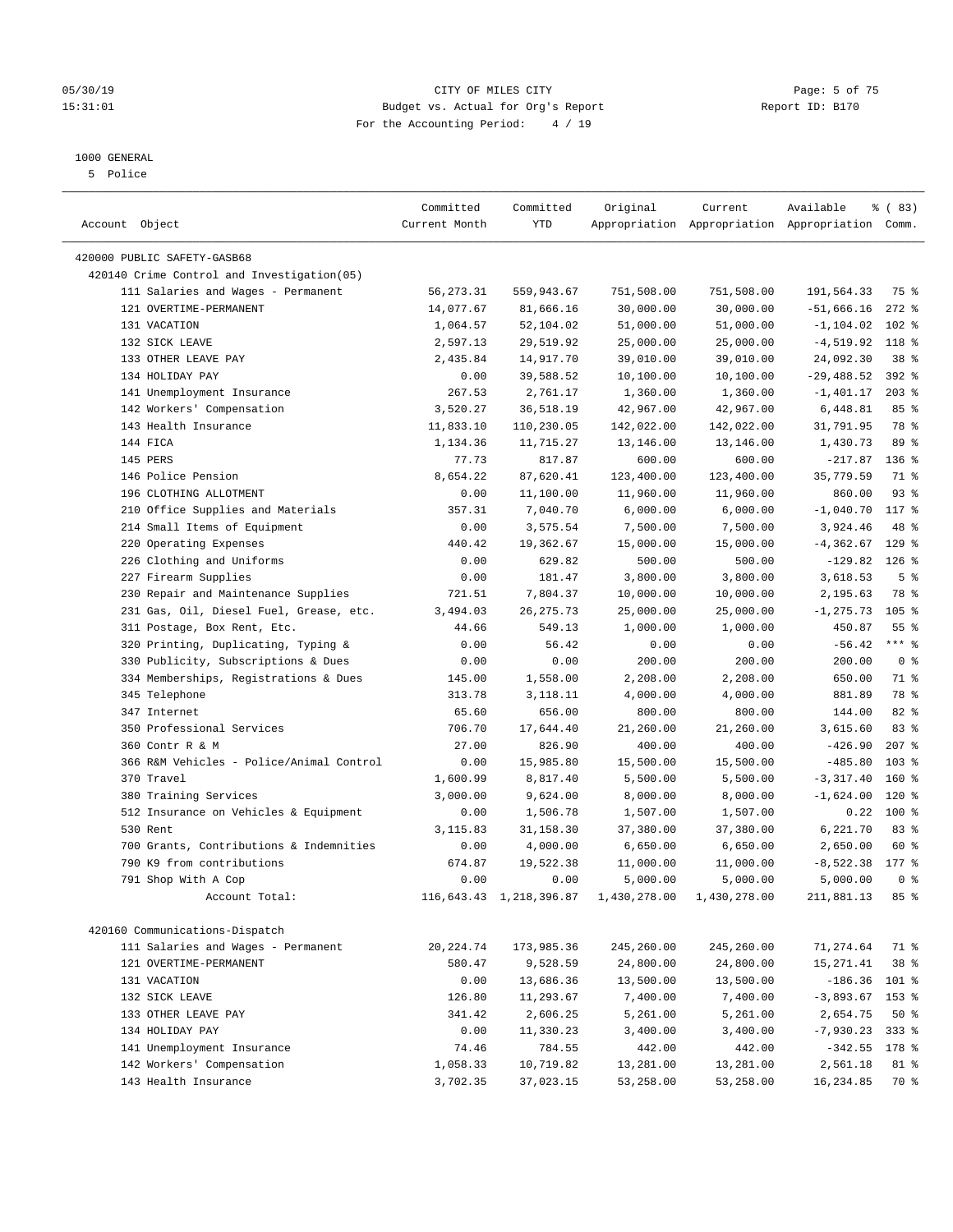#### 05/30/19 CITY OF MILES CITY Page: 6 of 75 15:31:01 Budget vs. Actual for Org's Report Report ID: B170 For the Accounting Period: 4 / 19

## 1000 GENERAL

5 Police

| Account Object |                                         | Committed<br>Current Month | Committed<br><b>YTD</b>      | Original                                     | Current<br>Appropriation Appropriation Appropriation | Available  | % (83)<br>Comm. |  |
|----------------|-----------------------------------------|----------------------------|------------------------------|----------------------------------------------|------------------------------------------------------|------------|-----------------|--|
|                | 144 FICA                                | 1,584.39                   | 16,844.24                    | 22,519.00                                    | 22,519.00                                            | 5,674.76   | 75 %            |  |
|                | 145 PERS                                | 1,823.12                   | 19,062.17                    | 25, 378.00                                   | 25,378.00                                            | 6,315.83   | 75 %            |  |
|                | 196 CLOTHING ALLOTMENT                  | 0.00                       | 1,708.33                     | 2,000.00                                     | 2,000.00                                             | 291.67     | 85%             |  |
|                | 210 Office Supplies and Materials       | 411.41                     | 1,877.93                     | 3,500.00                                     | 3,500.00                                             | 1,622.07   | 54 %            |  |
|                | 214 Small Items of Equipment            | 0.00                       | 0.00                         | 4,500.00                                     | 4,500.00                                             | 4,500.00   | 0 <sup>8</sup>  |  |
|                | 220 Operating Expenses                  | 68.62                      | 68.62                        | 2,000.00                                     | 2,000.00                                             | 1,931.38   | 3%              |  |
|                | 231 Gas, Oil, Diesel Fuel, Grease, etc. | 0.00                       | 0.00                         | 600.00                                       | 600.00                                               | 600.00     | 0 <sup>8</sup>  |  |
|                | 311 Postage, Box Rent, Etc.             | 12.89                      | 99.54                        | 75.00                                        | 75.00                                                | $-24.54$   | 133 %           |  |
|                | 320 Printing, Duplicating, Typing &     | 0.00                       | 0.00                         | 300.00                                       | 300.00                                               | 300.00     | 0 <sup>8</sup>  |  |
|                | 330 Publicity, Subscriptions & Dues     | 0.00                       | 25.98                        | 100.00                                       | 100.00                                               | 74.02      | 26%             |  |
|                | 334 Memberships, Registrations & Dues   | 0.00                       | 446.00                       | 500.00                                       | 500.00                                               | 54.00      | 89 %            |  |
|                | 345 Telephone                           | 311.80                     | 3,098.71                     | 5,000.00                                     | 5,000.00                                             | 1,901.29   | 62 %            |  |
|                | 350 Professional Services               | 0.00                       | 774.00                       | 10,000.00                                    | 10,000.00                                            | 9,226.00   | 8 %             |  |
|                | 360 Contr R & M                         | 0.00                       | 0.00                         | 100.00                                       | 100.00                                               | 100.00     | 0 <sup>8</sup>  |  |
|                | 370 Travel                              | 88.00                      | 2,333.49                     | 3,000.00                                     | 3,000.00                                             | 666.51     | 78 %            |  |
|                | 380 Training Services                   | 70.00                      | $-90.00$                     | 3,000.00                                     | 3,000.00                                             | 3,090.00   | $-3$ $%$        |  |
|                | Account Total:                          | 30,478.80                  | 317,206.99                   | 449,174.00                                   | 449,174.00                                           | 131,967.01 | 71 %            |  |
|                | Account Group Total:                    |                            | 147, 122. 23 1, 535, 603. 86 | 1,879,452.00                                 | 1,879,452.00                                         | 343,848.14 | $82$ %          |  |
|                | Organization Total:                     |                            |                              | 147, 122. 23 1, 535, 603. 86 1, 879, 452. 00 | 1,879,452.00                                         | 343,848.14 | $82$ %          |  |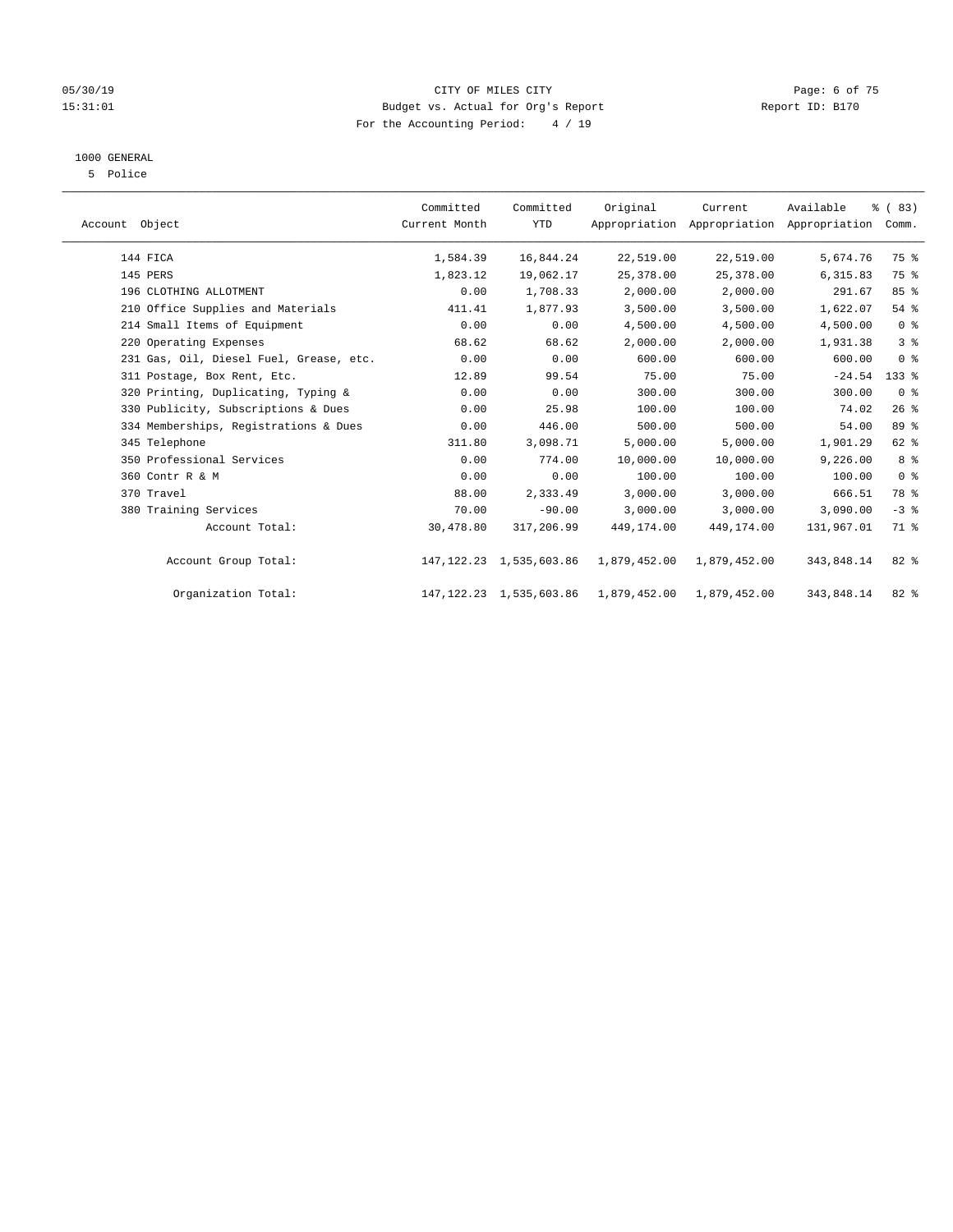### 05/30/19 Page: 7 of 75 15:31:01 Budget vs. Actual for Org's Report Report ID: B170 For the Accounting Period: 4 / 19

#### 1000 GENERAL

6 Police Judge

| Account Object                        | Committed<br>Current Month | Committed<br>YTD | Original    | Current     | Available<br>Appropriation Appropriation Appropriation Comm. | % (83)           |
|---------------------------------------|----------------------------|------------------|-------------|-------------|--------------------------------------------------------------|------------------|
| 410000 GENERAL GOVERNMENTGASB68       |                            |                  |             |             |                                                              |                  |
| 410300 Judicial Services(06)          |                            |                  |             |             |                                                              |                  |
| 111 Salaries and Wages - Permanent    | 7,620.26                   | 71,787.11        | 69,060.00   | 69,060.00   | $-2,727.11$                                                  | $104$ %          |
| 131 VACATION                          | 253.61                     | 3,510.58         | 4,000.00    | 4,000.00    | 489.42                                                       | 88 %             |
| 132 SICK LEAVE                        | 68.76                      | 3,027.32         | 3,500.00    | 3,500.00    | 472.68                                                       | 86%              |
| 141 Unemployment Insurance            | 21.39                      | 230.24           | 115.00      | 115.00      | $-115.24$                                                    | $200*$           |
| 142 Workers' Compensation             | 84.62                      | 844.69           | 780.00      | 780.00      | $-64.69$                                                     | 108 %            |
| 143 Health Insurance                  | 1,478.70                   | 14,787.00        | 8,876.00    | 8,876.00    | $-5,911,00$                                                  | 167 <sup>8</sup> |
| 144 FICA                              | 607.61                     | 6,014.62         | 5,857.00    | 5,857.00    | $-157.62$                                                    | 103 <sub>8</sub> |
| 145 PERS                              | 680.68                     | 6,162.58         | 6,485.00    | 6,485.00    | 322.42                                                       | 95%              |
| 196 CLOTHING ALLOTMENT                | 0.00                       | 300.00           | 300.00      | 300.00      | 0.00                                                         | $100*$           |
| 210 Office Supplies and Materials     | 0.00                       | 768.33           | 500.00      | 500.00      | $-268.33$                                                    | 154 %            |
| 214 Small Items of Equipment          | 5.92                       | 109.92           | 1,100.00    | 1,100.00    | 990.08                                                       | 10 <sup>8</sup>  |
| 220 Operating Expenses                | 0.00                       | 129.88           | 500.00      | 500.00      | 370.12                                                       | 26%              |
| 230 Repair and Maintenance Supplies   | 0.00                       | 0.00             | 100.00      | 100.00      | 100.00                                                       | 0 <sup>8</sup>   |
| 311 Postage, Box Rent, Etc.           | 136.50                     | 914.93           | 1,100.00    | 1,100.00    | 185.07                                                       | 83 %             |
| 334 Memberships, Registrations & Dues | 0.00                       | 1,170.00         | 700.00      | 700.00      | $-470.00$                                                    | 167 %            |
| 345 Telephone                         | 115.23                     | 1,179.49         | 1,500.00    | 1,500.00    | 320.51                                                       | 79 %             |
| 347 Internet                          | 52.20                      | 537.00           | 800.00      | 800.00      | 263.00                                                       | 67 %             |
| 350 Professional Services             | 0.00                       | 0.00             | 750.00      | 750.00      | 750.00                                                       | 0 <sup>8</sup>   |
| 360 Contr R & M                       | 0.00                       | 1,115.00         | 2,000.00    | 2,000.00    | 885.00                                                       | 56%              |
| 370 Travel                            | 304.74                     | 1,802.60         | 3,000.00    | 3,000.00    | 1,197.40                                                     | 60 %             |
| 380 Training Services                 | 0.00                       | 0.00             | 1,500.00    | 1,500.00    | 1,500.00                                                     | 0 <sup>8</sup>   |
| 382 Books                             | 0.00                       | 0.00             | 600.00      | 600.00      | 600.00                                                       | 0 <sup>8</sup>   |
| 394 Jury and Witness Fees             | 306.00                     | 306.00           | 500.00      | 500.00      | 194.00                                                       | 61 %             |
| 533 Machinery and Equipment Rental    | 0.00                       | 0.00             | 1,500.00    | 1,500.00    | 1,500.00                                                     | 0 <sup>8</sup>   |
| Account Total:                        | 11,736.22                  | 114,697.29       | 115, 123.00 | 115,123.00  | 425.71 100 %                                                 |                  |
| Account Group Total:                  | 11,736.22                  | 114,697.29       | 115,123.00  | 115,123.00  | 425.71 100 %                                                 |                  |
| Organization Total:                   | 11,736.22                  | 114,697.29       | 115,123.00  | 115, 123.00 | 425.71                                                       | $100*$           |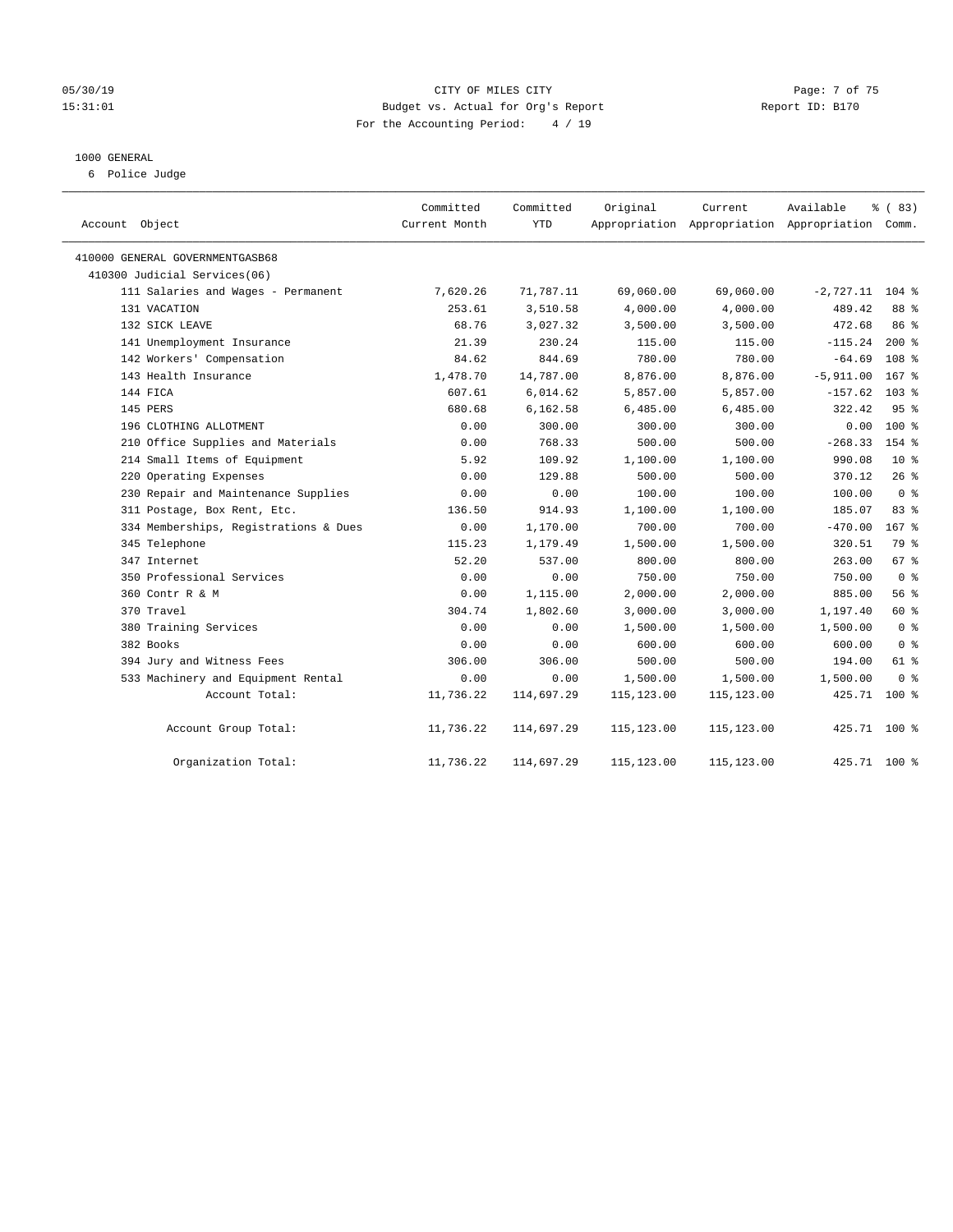#### 05/30/19 CITY OF MILES CITY Page: 8 of 75 15:31:01 Budget vs. Actual for Org's Report Changer Report ID: B170 For the Accounting Period: 4 / 19

————————————————————————————————————————————————————————————————————————————————————————————————————————————————————————————————————

#### 1000 GENERAL

7 Fire

|                                         | Committed     | Committed   | Original   | Current      | Available                                       | % (83)          |
|-----------------------------------------|---------------|-------------|------------|--------------|-------------------------------------------------|-----------------|
| Account Object                          | Current Month | YTD         |            |              | Appropriation Appropriation Appropriation Comm. |                 |
| 420000 PUBLIC SAFETY-GASB68             |               |             |            |              |                                                 |                 |
| 420460 Fire Suppression(07)             |               |             |            |              |                                                 |                 |
| 111 Salaries and Wages - Permanent      | 40,226.25     | 421,453.22  | 467,064.00 | 467,064.00   | 45,610.78                                       | 90%             |
| 112 SALARIES AND WAGES - PART PAID      | 1,699.00      | 2,821.00    | 6,480.00   | 6,480.00     | 3,659.00                                        | 44 %            |
| 121 OVERTIME-PERMANENT                  | 3,234.62      | 41,267.32   | 51,800.00  | 51,800.00    | 10,532.68                                       | $80*$           |
| 131 VACATION                            | 1,858.50      | 35,499.79   | 26,600.00  | 26,600.00    | -8,899.79                                       | $133*$          |
| 132 SICK LEAVE                          | 3,409.55      | 23,031.98   | 10,600.00  | 10,600.00    | $-12, 431.98$                                   | $217$ %         |
| 133 OTHER LEAVE PAY                     | 410.01        |             | 11,735.00  |              | 10,852.83                                       | 8 %             |
| 134 HOLIDAY PAY                         | 0.00          | 882.17      | 12,000.00  | 11,735.00    | 1,530.33                                        | 87%             |
|                                         |               | 10,469.67   |            | 12,000.00    |                                                 | $214$ %         |
| 141 Unemployment Insurance              | 177.97        | 1,872.33    | 876.00     | 876.00       | $-996.33$                                       |                 |
| 142 Workers' Compensation               | 1,954.20      | 20,698.64   | 19,672.00  | 19,672.00    | $-1,026.64$                                     | $105$ %         |
| 143 Health Insurance                    | 6,562.65      | 70,936.02   | 89,204.00  | 89,204.00    | 18,267.98                                       | $80*$           |
| 144 FICA                                | 840.49        | 7,899.70    | 9,024.00   | 9,024.00     | 1,124.30                                        | 88 %            |
| 147 Firemen's Pension                   | 5,890.87      | 62,425.80   | 88,364.00  | 88,364.00    | 25,938.20                                       | 71 %            |
| 210 Office Supplies and Materials       | 0.00          | 1,008.90    | 7,000.00   | 7,000.00     | 5,991.10                                        | $14*$           |
| 211 Clothing Allotment                  | 0.00          | 5,940.00    | 9,600.00   | 9,600.00     | 3,660.00                                        | 62 %            |
| 214 Small Items of Equipment            | 101.84        | 3,100.60    | 7,000.00   | 7,000.00     | 3,899.40                                        | 44 %            |
| 217 Small Item Equ/Inspector            | 0.00          | 5.76        | 500.00     | 500.00       | 494.24                                          | 1 <sup>°</sup>  |
| 220 Operating Expenses                  | 217.01        | 4,645.70    | 7,000.00   | 7,000.00     | 2,354.30                                        | 66 %            |
| 222 Chemicals, Lab & Med Supplies       | 0.00          | 160.39      | 0.00       | 0.00         | $-160.39$                                       | *** %           |
| 223 Operating Exp/Inspector             | 0.00          | 0.00        | 1,000.00   | 1,000.00     | 1,000.00                                        | 0 <sup>8</sup>  |
| 226 Clothing and Uniforms               | 0.00          | 7,962.39    | 15,000.00  | 15,000.00    | 7,037.61                                        | 53%             |
| 230 Repair and Maintenance Supplies     | $-113.67$     | 173.46      | 3,500.00   | 3,500.00     | 3,326.54                                        | 5 <sup>°</sup>  |
| 231 Gas, Oil, Diesel Fuel, Grease, etc. | 605.37        | 8,611.53    | 9,000.00   | 9,000.00     | 388.47                                          | 96 %            |
| 241 Consumable Tools                    | 30.45         | 637.48      | 2,000.00   | 2,000.00     | 1,362.52                                        | $32$ $%$        |
| 311 Postage, Box Rent, Etc.             | 0.00          | 48.31       | 75.00      | 75.00        | 26.69                                           | 64 %            |
| 320 Printing, Duplicating, Typing &     | 0.00          | 0.00        | 500.00     | 500.00       | 500.00                                          | 0 <sup>8</sup>  |
| 330 Publicity, Subscriptions & Dues     | 0.00          | 89.82       | 150.00     | 150.00       | 60.18                                           | 60 %            |
| 334 Memberships, Registrations & Dues   | 0.00          | 295.25      | 2,000.00   | 2,000.00     | 1,704.75                                        | 15 <sup>8</sup> |
| 341 Electric Utility Services           | 301.01        | 3,835.15    | 4,500.00   | 4,500.00     | 664.85                                          | 85%             |
| 342 Water Utility Services              | 51.55         | 349.60      | 450.00     | 450.00       | 100.40                                          | 78 %            |
| 343 Sewer Utility Services              | 38.73         | 385.78      | 450.00     | 450.00       | 64.22                                           | 86 %            |
| 344 Gas Utility Service                 | 336.58        | 2,059.48    | 2,500.00   | 2,500.00     | 440.52                                          | $82$ $%$        |
| 345 Telephone                           | 222.62        | 2,024.61    | 2,750.00   | 2,750.00     | 725.39                                          | 74 %            |
| 346 Garbage Service                     | 47.41         | 815.43      | 1,500.00   | 1,500.00     | 684.57                                          | $54$ %          |
| 347 Internet                            | 135.60        | 1,492.87    | 1,750.00   | 1,750.00     | 257.13                                          | 85%             |
| 350 Professional Services               | 71.77         | 28, 314.02  | 33,000.00  | 57,000.00    | 28,685.98                                       | 50%             |
| 360 Contr R & M                         | 1,031.00      | 9,897.94    | 16,500.00  | 16,500.00    | 6,602.06                                        | 60 %            |
| 364 R&M Vehicles - Fire/Amb             | 80.75         | 4,545.84    | 30,000.00  | 30,000.00    | 25,454.16                                       | 15 <sup>°</sup> |
| 370 Travel                              | 0.00          | 1,730.22    | 6,500.00   | 6,500.00     | 4,769.78                                        | $27$ %          |
| 375 Travel/Inspector                    | 0.00          | 0.00        | 1,000.00   | 1,000.00     | 1,000.00                                        | 0 <sup>8</sup>  |
| 380 Training Services                   | $-2,612.22$   | $-646.94$   | 9,148.00   | 9,148.00     | 9,794.94                                        | $-7$ %          |
| 382 Books                               | 0.00          | 491.20      | 1,500.00   | 1,500.00     | 1,008.80                                        | 33%             |
| 400 BUILDING MATERIALS                  | 15.93         | 6,321.82    | 7,000.00   | 7,000.00     | 678.18                                          | $90*$           |
| 511 Insurance on Buildings              | 0.00          | 843.00      | 843.00     | 843.00       | 0.00                                            | 100 %           |
| 512 Insurance on Vehicles & Equipment   | 0.00          | 5,102.15    | 5,103.00   | 5,103.00     | 0.85                                            | 100 %           |
| 940 Machinery & Equipment               | 95.00         | 75,842.62   | 5,000.00   | 85,000.00    | 9,157.38                                        | 89 %            |
| Account Total:                          | 66,920.84     | 875, 342.02 | 987,238.00 | 1,091,238.00 | 215,895.98                                      | $80*$           |
|                                         |               |             |            |              |                                                 |                 |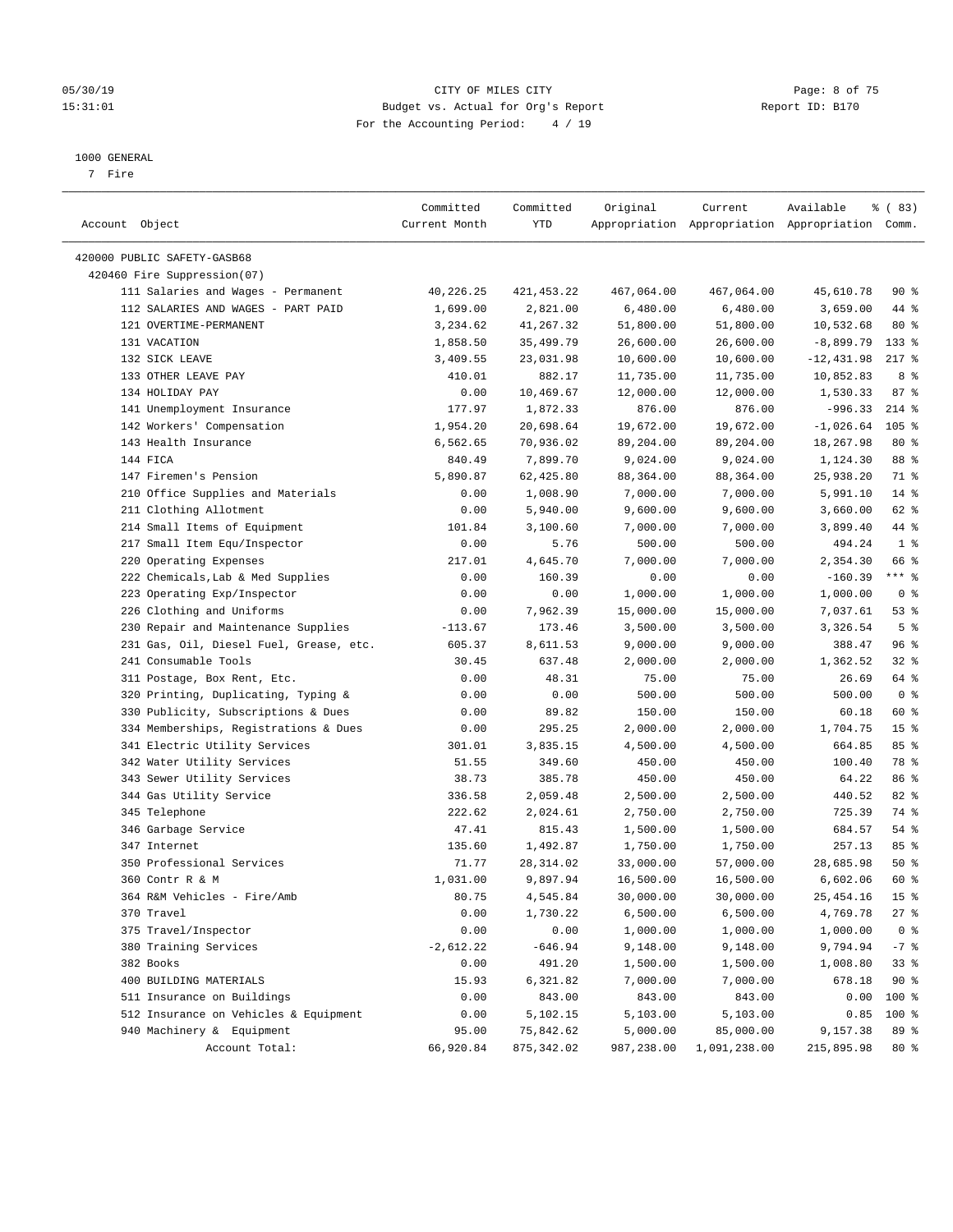### 05/30/19 Page: 9 of 75 15:31:01 Budget vs. Actual for Org's Report Changer Report ID: B170 For the Accounting Period: 4 / 19

#### 1000 GENERAL

7 Fire

| Object<br>Account                                         | Committed<br>Current Month | Committed<br><b>YTD</b> | Original<br>Appropriation | Current<br>Appropriation | Available<br>Appropriation | % (83)<br>Comm. |
|-----------------------------------------------------------|----------------------------|-------------------------|---------------------------|--------------------------|----------------------------|-----------------|
| Account Group Total:                                      | 66,920.84                  | 875,342.02              | 987,238.00                | 1,091,238.00             | 215,895.98                 | $80*$           |
| 490000 DEBT SERVICE<br>490500 Other Debt Service Payments |                            |                         |                           |                          |                            |                 |
| 654 Training Center- Principal                            | 0.00                       | 0.00                    | 3,395.00                  | 3,395.00                 | 3,395.00                   | 0 <sup>8</sup>  |
| 655 Training Center- Interest                             | 524.59                     | 524.59                  | 8,711.00                  | 8,711.00                 | 8,186.41                   | 6 %             |
| Account Total:                                            | 524.59                     | 524.59                  | 12,106.00                 | 12,106.00                | 11,581.41                  | $4 \text{ }$    |
| Account Group Total:                                      | 524.59                     | 524.59                  | 12,106.00                 | 12,106.00                | 11,581.41                  | $4\degree$      |
| Organization Total:                                       | 67,445.43                  | 875,866.61              | 999,344.00                | 1,103,344.00             | 227, 477.39                | 79 %            |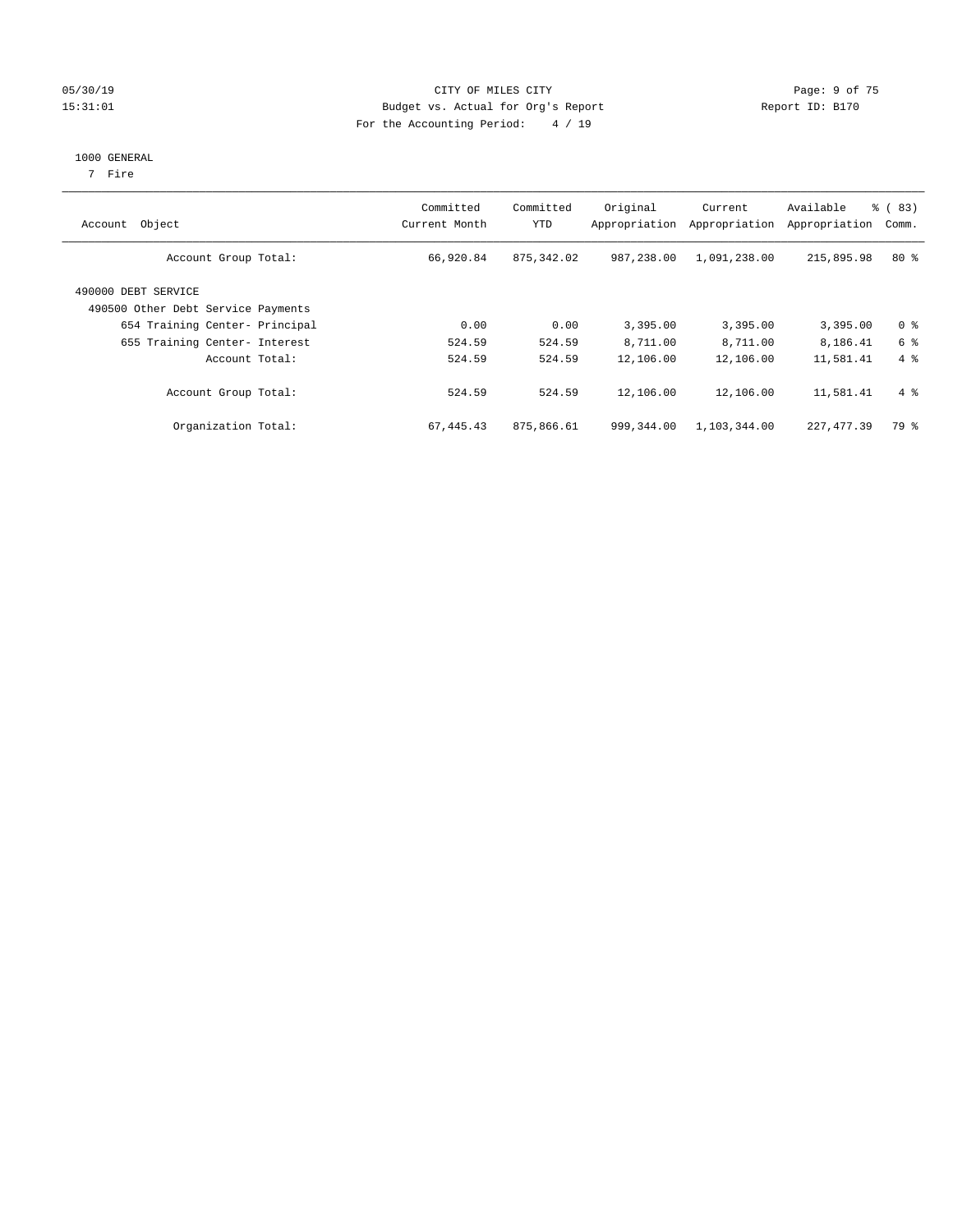### 05/30/19 Page: 10 of 75 15:31:01 Budget vs. Actual for Org's Report Report ID: B170 For the Accounting Period: 4 / 19

#### 1000 GENERAL

8 City Hall Maintenance

| Account Object                      | Committed<br>Current Month | Committed<br>YTD | Original  | Current<br>Appropriation Appropriation Appropriation | Available | % (83)<br>Comm. |  |
|-------------------------------------|----------------------------|------------------|-----------|------------------------------------------------------|-----------|-----------------|--|
| 410000 GENERAL GOVERNMENTGASB68     |                            |                  |           |                                                      |           |                 |  |
| 411230 City Hall                    |                            |                  |           |                                                      |           |                 |  |
| 214 Small Items of Equipment        | 0.00                       | 0.00             | 400.00    | 400.00                                               | 400.00    | 0 <sup>8</sup>  |  |
| 220 Operating Expenses              | 244.27                     | 2,171.15         | 3,000.00  | 3,000.00                                             | 828.85    | 72 %            |  |
| 230 Repair and Maintenance Supplies | 0.00                       | 1,546.23         | 2,000.00  | 2,000.00                                             | 453.77    | $77*$           |  |
| 341 Electric Utility Services       | 215.00                     | 4,910.32         | 6,000.00  | 6,000.00                                             | 1,089.68  | 82 %            |  |
| 342 Water Utility Services          | 56.77                      | 567.52           | 750.00    | 750.00                                               | 182.48    | 76 %            |  |
| 343 Sewer Utility Services          | 67.95                      | 676.84           | 370.00    | 370.00                                               | $-306.84$ | 183 %           |  |
| 344 Gas Utility Service             | 212.60                     | 1,796.43         | 3,750.00  | 3,750.00                                             | 1,953.57  | 48 %            |  |
| 346 Garbage Service                 | 47.41                      | 142.23           | 250.00    | 250.00                                               | 107.77    | 57%             |  |
| 360 Contr R & M                     | 1,137.00                   | 9,948.86         | 15,900.00 | 15,900.00                                            | 5,951.14  | $63$ $%$        |  |
| 511 Insurance on Buildings          | 0.00                       | 1,564.78         | 1,565.00  | 1,565.00                                             | 0.22      | $100$ %         |  |
| Account Total:                      | 1,981.00                   | 23, 324.36       | 33,985.00 | 33,985.00                                            | 10,660.64 | 69 %            |  |
|                                     |                            |                  |           |                                                      |           |                 |  |
| Account Group Total:                | 1,981.00                   | 23, 324.36       | 33,985.00 | 33,985.00                                            | 10,660.64 | 69 %            |  |
|                                     |                            |                  |           |                                                      |           |                 |  |
| Organization Total:                 | 1,981.00                   | 23, 324.36       | 33,985.00 | 33,985.00                                            | 10,660.64 | 69 %            |  |
|                                     |                            |                  |           |                                                      |           |                 |  |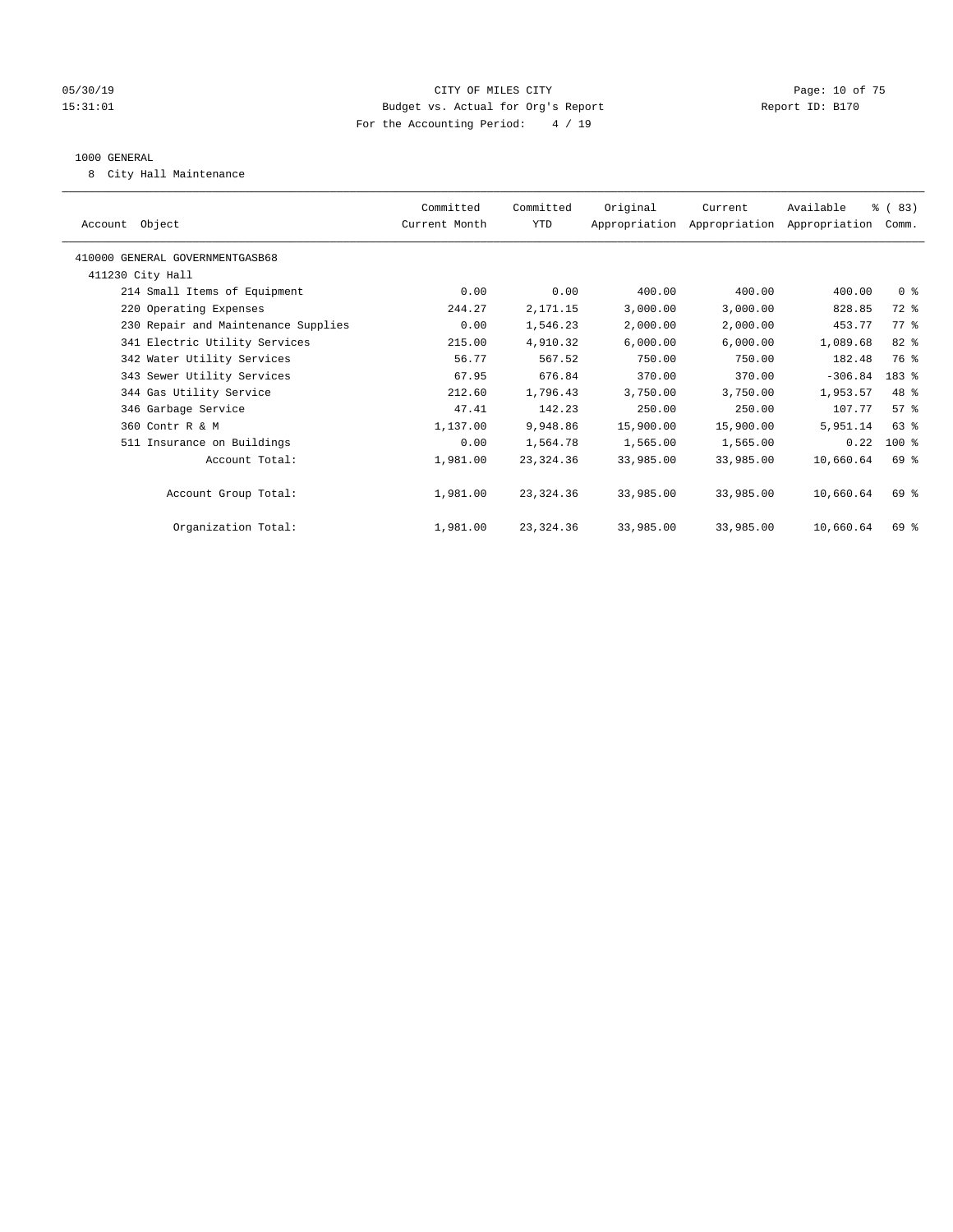### 05/30/19 Page: 11 of 75 15:31:01 Budget vs. Actual for Org's Report Report ID: B170 For the Accounting Period: 4 / 19

## 1000 GENERAL

9 Treasurer

| Account Object                                               | Committed<br>Current Month | Committed<br><b>YTD</b> | Original  | Current<br>Appropriation Appropriation | Available<br>Appropriation | % (83)<br>Comm. |
|--------------------------------------------------------------|----------------------------|-------------------------|-----------|----------------------------------------|----------------------------|-----------------|
| 410000 GENERAL GOVERNMENTGASB68<br>410540 City Treasurer(09) |                            |                         |           |                                        |                            |                 |
|                                                              |                            |                         |           |                                        |                            |                 |
| 111 Salaries and Wages - Permanent                           | 1,833.34                   | 18,333.40               | 22,001.00 | 22,001.00                              | 3,667.60                   | 83%             |
| 142 Workers' Compensation                                    | 7.80                       | 78.00                   | 94.00     | 94.00                                  | 16.00                      | 83 %            |
| 144 FICA                                                     | 140.24                     | 1,402.40                | 1,683.00  | 1,683.00                               | 280.60                     | 83 %            |
| 145 PERS                                                     | 157.12                     | 1,571.20                | 1,864.00  | 1,864.00                               | 292.80                     | 84 %            |
| 345 Telephone                                                | 5.31                       | 33.41                   | 50.00     | 50.00                                  | 16.59                      | 67%             |
| 350 Professional Services                                    | 0.00                       | 83.00                   | 550.00    | 550.00                                 | 467.00                     | 15 <sup>8</sup> |
| 360 Contr R & M                                              | 75.05                      | 804.65                  | 1,000.00  | 1,000.00                               | 195.35                     | $80*$           |
| Account Total:                                               | 2,218.86                   | 22,306.06               | 27,242.00 | 27,242.00                              | 4,935.94                   | 82 %            |
| Account Group Total:                                         | 2,218.86                   | 22,306.06               | 27,242.00 | 27,242.00                              | 4,935.94                   | 82%             |
| Organization Total:                                          | 2,218.86                   | 22,306.06               | 27,242.00 | 27,242.00                              | 4,935.94                   | $82*$           |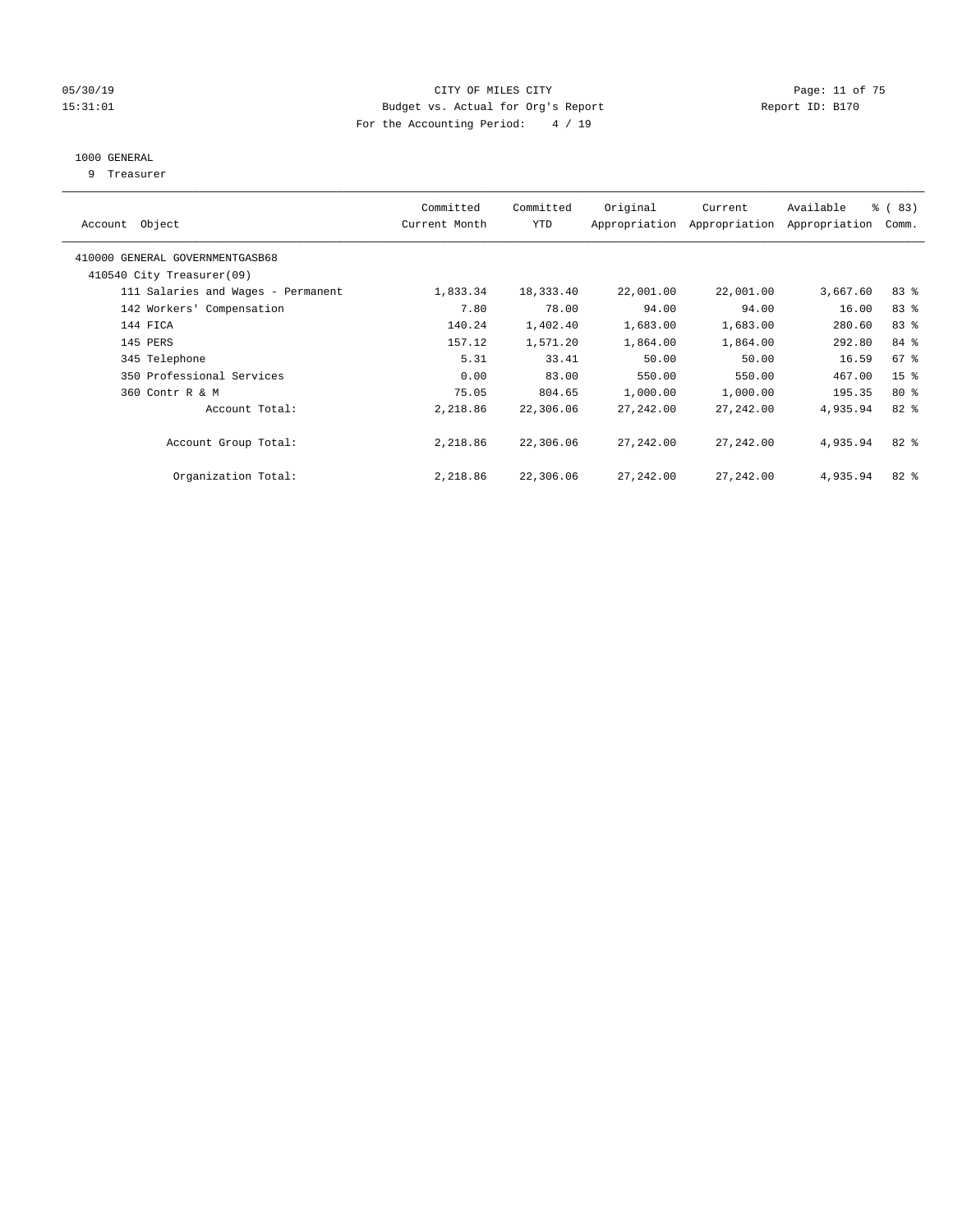### 05/30/19 Page: 12 of 75 15:31:01 Budget vs. Actual for Org's Report Report ID: B170 For the Accounting Period: 4 / 19

### 1000 GENERAL

11 Historic Preservation

| Object<br>Account                        | Committed<br>Current Month | Committed<br>YTD | Original<br>Appropriation | Current<br>Appropriation | Available<br>Appropriation | % (83)<br>Comm. |
|------------------------------------------|----------------------------|------------------|---------------------------|--------------------------|----------------------------|-----------------|
|                                          |                            |                  |                           |                          |                            |                 |
| 520000 OTHER FINANCING USES              |                            |                  |                           |                          |                            |                 |
| 521000 Interfund Operating Transfers Out |                            |                  |                           |                          |                            |                 |
| 820 Transfers to Other Funds             | 0.00                       | 2,200.00         | 2,200.00                  | 2,200.00                 | 0.00                       | $100$ %         |
| Account Total:                           | 0.00                       | 2,200.00         | 2,200.00                  | 2,200.00                 | 0.00                       | $100*$          |
| Account Group Total:                     | 0.00                       | 2,200.00         | 2,200.00                  | 2,200,00                 | 0.00                       | $100*$          |
| Organization Total:                      | 0.00                       | 2,200.00         | 2,200.00                  | 2,200,00                 | 0.00                       | $100*$          |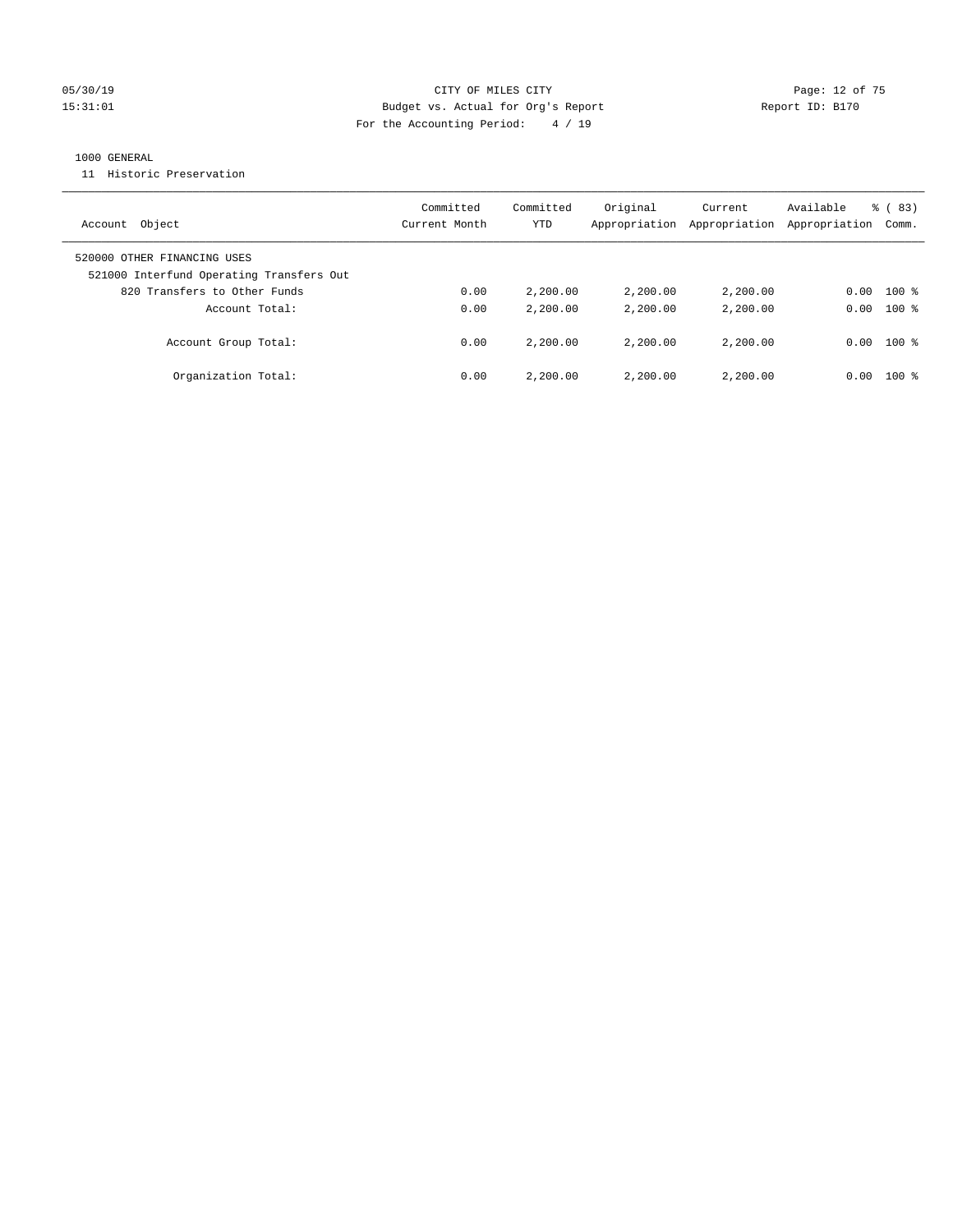#### 05/30/19 Page: 13 of 75 15:31:01 Budget vs. Actual for Org's Report Report ID: B170 For the Accounting Period: 4 / 19

————————————————————————————————————————————————————————————————————————————————————————————————————————————————————————————————————

#### 1000 GENERAL

13 Park

|                                         | Committed     | Committed  | Original   | Current    | Available                                       | % (83)          |
|-----------------------------------------|---------------|------------|------------|------------|-------------------------------------------------|-----------------|
| Account Object                          | Current Month | YTD        |            |            | Appropriation Appropriation Appropriation Comm. |                 |
| 460000 CULTURE AND RECREATION-GASB68    |               |            |            |            |                                                 |                 |
| 460432 Lion Shelter                     |               |            |            |            |                                                 |                 |
| 230 Repair and Maintenance Supplies     | 0.00          | 0.00       | 500.00     | 500.00     | 500.00                                          | 0 <sup>8</sup>  |
| Account Total:                          | 0.00          | 0.00       | 500.00     | 500.00     | 500.00                                          | 0 <sup>8</sup>  |
| 460433 Park Operations(13)              |               |            |            |            |                                                 |                 |
| 111 Salaries and Wages - Permanent      | 15,521.06     | 152,986.52 | 187,644.00 | 187,644.00 | 34,657.48                                       | 82 %            |
| 121 OVERTIME-PERMANENT                  | 138.00        | 6,529.09   | 9,300.00   | 9,300.00   | 2,770.91                                        | 70 %            |
| 131 VACATION                            | 543.59        | 12,090.59  | 12,100.00  | 12,100.00  | 9.41                                            | $100$ %         |
| 132 SICK LEAVE                          | 637.27        | 6,579.02   | 9,400.00   | 9,400.00   | 2,820.98                                        | 70 %            |
| 133 OTHER LEAVE PAY                     | 0.00          | 0.00       | 746.00     | 746.00     | 746.00                                          | 0 <sup>8</sup>  |
| 134 HOLIDAY PAY                         | 0.00          | 3,927.04   | 5,500.00   | 5,500.00   | 1,572.96                                        | 71 %            |
| 141 Unemployment Insurance              | 58.95         | 640.69     | 339.00     | 339.00     | $-301.69$                                       | 189 %           |
| 142 Workers' Compensation               | 962.64        | 10,254.83  | 12,095.00  | 12,095.00  | 1,840.17                                        | 85%             |
| 143 Health Insurance                    | 3,099.33      | 30,993.38  | 37,192.00  | 37,192.00  | 6,198.62                                        | 83%             |
| 144 FICA                                | 1,235.23      | 13,472.46  | 17,265.00  | 17,265.00  | 3,792.54                                        | 78 %            |
| 145 PERS                                | 1,443.18      | 15, 325.64 | 18,629.00  | 18,629.00  | 3,303.36                                        | $82$ $%$        |
| 196 CLOTHING ALLOTMENT                  | 0.00          | 928.50     | 800.00     | 800.00     | $-128.50$                                       | $116$ %         |
| 210 Office Supplies and Materials       | 15.10         | 56.88      | 350.00     | 350.00     | 293.12                                          | 16 <sup>°</sup> |
| 214 Small Items of Equipment            | 0.00          | 1,840.52   | 3,000.00   | 3,000.00   | 1,159.48                                        | 61 %            |
| 220 Operating Expenses                  | 0.00          | 1,208.94   | 2,500.00   | 2,500.00   | 1,291.06                                        | 48 %            |
| 222 Chemicals, Lab & Med Supplies       | 0.00          | 2,399.93   | 4,000.00   | 4,000.00   | 1,600.07                                        | 60 %            |
| 226 Clothing and Uniforms               | 0.00          | 722.62     | 500.00     | 500.00     | $-222.62$                                       | $145$ %         |
| 230 Repair and Maintenance Supplies     | 1,098.67      | 12,284.58  | 15,000.00  | 15,000.00  | 2,715.42                                        | $82$ $%$        |
| 231 Gas, Oil, Diesel Fuel, Grease, etc. | 557.02        | 6,221.27   | 7,500.00   | 7,500.00   | 1,278.73                                        | 83 %            |
| 334 Memberships, Registrations & Dues   | 0.00          | 119.00     | 500.00     | 500.00     | 381.00                                          | $24$ %          |
| 341 Electric Utility Services           | 510.87        | 7,848.68   | 10,000.00  | 10,000.00  | 2,151.32                                        | 78 %            |
| 342 Water Utility Services              | 80.33         | 17,995.51  | 24,000.00  | 24,000.00  | 6,004.49                                        | 75 %            |
| 343 Sewer Utility Services              | 44.59         | 1,634.56   | 1,500.00   | 1,500.00   | $-134.56$                                       | $109$ %         |
| 344 Gas Utility Service                 | 366.57        | 2,492.96   | 3,715.00   | 3,715.00   | 1,222.04                                        | 67%             |
| 345 Telephone                           | 41.37         | 394.01     | 500.00     | 500.00     | 105.99                                          | 79 %            |
| 346 Garbage Service                     | 237.06        | 711.18     | 900.00     | 900.00     | 188.82                                          | 79 %            |
| 347 Internet                            | 37.60         | 376.00     | 450.00     | 450.00     | 74.00                                           | 84 %            |
| 350 Professional Services               | 3,516.25      | 9,387.25   | 17,500.00  | 17,500.00  | 8,112.75                                        | 54 %            |
| 360 Contr R & M                         | 0.00          | 5,192.50   | 10,000.00  | 10,000.00  | 4,807.50                                        | $52$ $%$        |
| 363 R&M Vehicles/Equip/Labor-PW         | 2.87          | 10,252.42  | 10,000.00  | 10,000.00  | $-252.42$                                       | $103$ %         |
| 370 Travel                              | 0.00          | 425.40     | 300.00     | 300.00     | $-125.40$                                       | 142 %           |
| 380 Training Services                   | 0.00          | 230.00     | 600.00     | 600.00     | 370.00                                          | 38 <sup>8</sup> |
| 511 Insurance on Buildings              | 0.00          | 1,892.40   | 1,893.00   | 1,893.00   |                                                 | $0.60$ 100 %    |
| 512 Insurance on Vehicles & Equipment   | 0.00          | 925.82     | 1,028.00   | 1,028.00   | 102.18                                          | $90*$           |
| 940 Machinery & Equipment               | 0.00          | 346.63     | 0.00       | 0.00       | $-346.63$                                       | $***$ $_{8}$    |
| Account Total:                          | 30, 147.55    | 338,686.82 | 426,746.00 | 426,746.00 | 88,059.18                                       | 79 %            |
| 460435 Florence Stacy Fountain          |               |            |            |            |                                                 |                 |
| 210 Office Supplies and Materials       | 917.00        | 1,293.00   | 0.00       | 0.00       | $-1,293.00$ *** \$                              |                 |
| Account Total:                          | 917.00        | 1,293.00   | 0.00       | 0.00       | $-1,293.00$ *** \$                              |                 |
| 460436 Denton Complex Upgrades          |               |            |            |            |                                                 |                 |
| 940 Machinery & Equipment               | 702.00        | 1,975.55   | 0.00       | 0.00       | $-1,975.55$ *** \$                              |                 |
|                                         |               |            |            |            |                                                 |                 |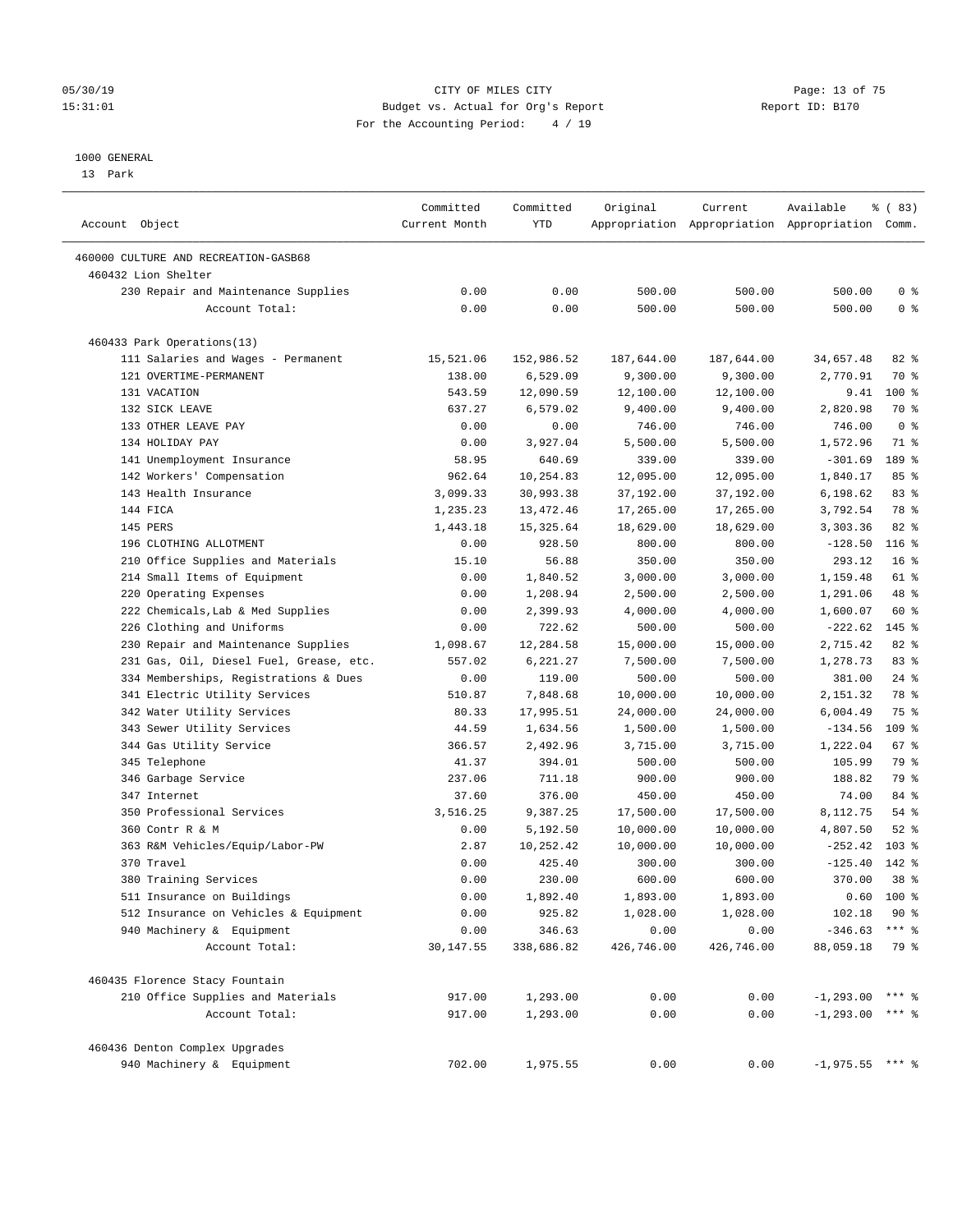### 05/30/19 Page: 14 of 75 15:31:01 Budget vs. Actual for Org's Report Changer Report ID: B170 For the Accounting Period: 4 / 19

#### 1000 GENERAL

13 Park

| Object<br>Account                          | Committed<br>Current Month | Committed<br>YTD | Original<br>Appropriation | Current<br>Appropriation | Available<br>Appropriation | % (83)<br>Comm. |
|--------------------------------------------|----------------------------|------------------|---------------------------|--------------------------|----------------------------|-----------------|
| Account Total:                             | 702.00                     | 1,975.55         | 0.00                      | 0.00                     | $-1,975.55$                | $***$ 2         |
| 460439 Riverside Park Tennis Court Project |                            |                  |                           |                          |                            |                 |
| 230 Repair and Maintenance Supplies        | 0.00                       | 0.00             | 200.00                    | 200.00                   | 200.00                     | 0 <sup>8</sup>  |
| Account Total:                             | 0.00                       | 0.00             | 200.00                    | 200.00                   | 200.00                     | 0 <sup>8</sup>  |
| Account Group Total:                       | 31,766.55                  | 341, 955, 37     | 427,446.00                | 427,446.00               | 85,490.63                  | $80*$           |
| Organization Total:                        | 31,766.55                  | 341,955.37       | 427,446.00                | 427,446.00               | 85,490.63                  | $80*$           |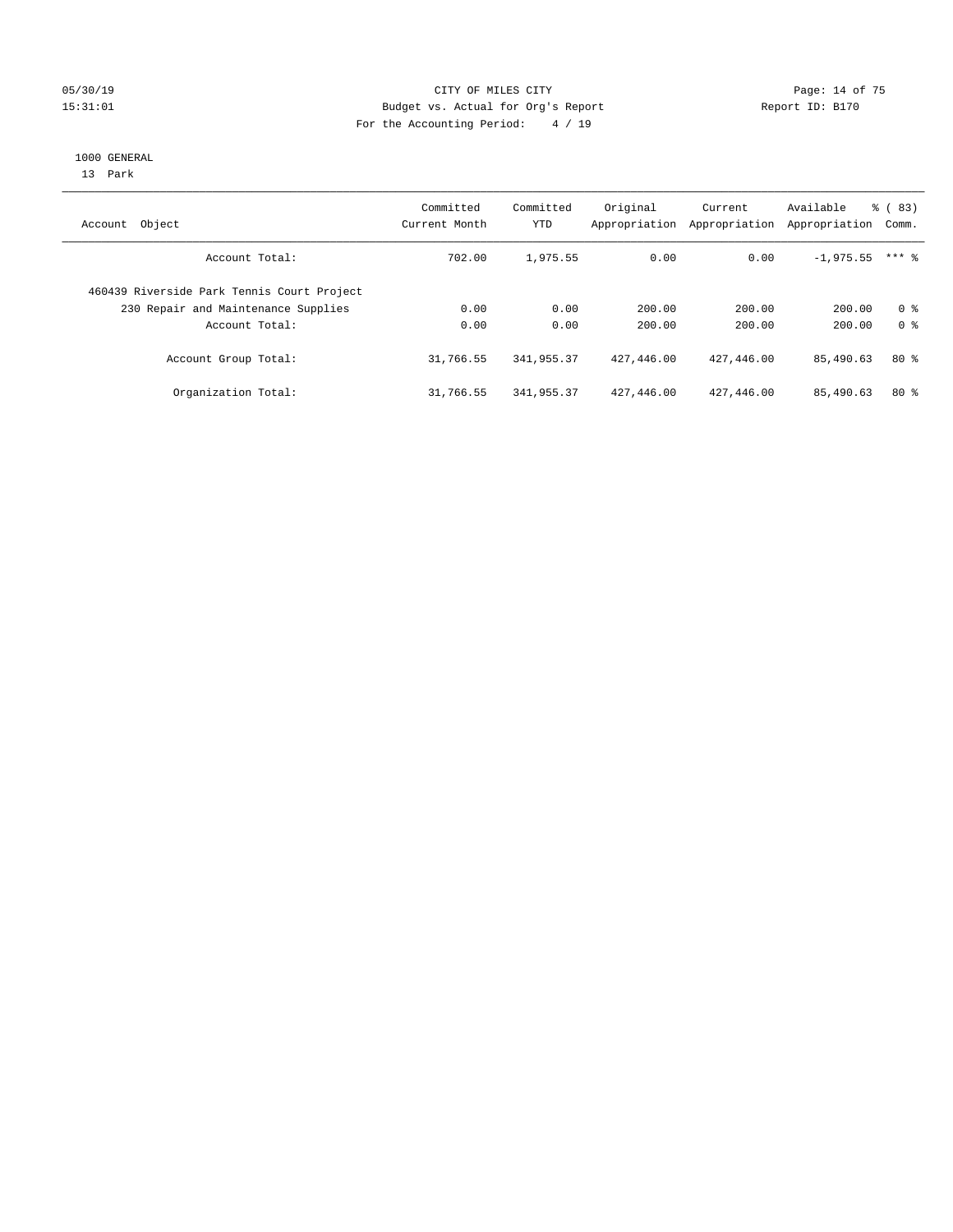### 05/30/19 Page: 15 of 75 15:31:01 Budget vs. Actual for Org's Report Report ID: B170 For the Accounting Period: 4 / 19

## 1000 GENERAL

14 Swim Pool

| Account Object                       | Committed<br>Current Month | Committed<br><b>YTD</b> | Original   | Current<br>Appropriation Appropriation Appropriation Comm. | Available  | % (83)         |
|--------------------------------------|----------------------------|-------------------------|------------|------------------------------------------------------------|------------|----------------|
| 460000 CULTURE AND RECREATION-GASB68 |                            |                         |            |                                                            |            |                |
| 460445 Swimming Pool                 |                            |                         |            |                                                            |            |                |
| 111 Salaries and Wages - Permanent   | 0.00                       | 35,527.08               | 54, 174.00 | 54,174.00                                                  | 18,646.92  | 66 %           |
| 141 Unemployment Insurance           | 0.00                       | 124.40                  | 81.00      | 81.00                                                      | $-43.40$   | 154 %          |
| 142 Workers' Compensation            | 0.00                       | 2,036.50                | 3,105.00   | 3,105.00                                                   | 1,068.50   | 66 %           |
| 144 FICA                             | 0.00                       | 2,717.91                | 4,146.00   | 4,146.00                                                   | 1,428.09   | 66 %           |
| 145 PERS                             | 0.00                       | 848.34                  | 1,055.00   | 1,055.00                                                   | 206.66     | $80*$          |
| 214 Small Items of Equipment         | 0.00                       | 197.54                  | 300.00     | 300.00                                                     | 102.46     | 66 %           |
| 220 Operating Expenses               | 0.00                       | 305.30                  | 1,000.00   | 1,000.00                                                   | 694.70     | 31.8           |
| 222 Chemicals, Lab & Med Supplies    | 0.00                       | 1,813.78                | 3,500.00   | 3,500.00                                                   | 1,686.22   | $52$ $%$       |
| 226 Clothing and Uniforms            | 0.00                       | 474.00                  | 500.00     | 500.00                                                     | 26.00      | 95%            |
| 230 Repair and Maintenance Supplies  | 0.00                       | 11.99                   | 400.00     | 400.00                                                     | 388.01     | 3 <sup>8</sup> |
| 341 Electric Utility Services        | 60.62                      | 1,270.92                | 1,375.00   | 1,375.00                                                   | 104.08     | $92$ $%$       |
| 342 Water Utility Services           | 0.00                       | 300.02                  | 300.00     | 300.00                                                     | $-0.02$    | $100*$         |
| 343 Sewer Utility Services           | 0.00                       | 176.62                  | 150.00     | 150.00                                                     | $-26.62$   | 118 %          |
| 345 Telephone                        | 0.00                       | 107.52                  | 200.00     | 200.00                                                     | 92.48      | 54%            |
| 350 Professional Services            | 0.00                       | 0.00                    | 250.00     | 250.00                                                     | 250.00     | 0 <sup>8</sup> |
| 360 Contr R & M                      | 0.00                       | 0.00                    | 200.00     | 200.00                                                     | 200.00     | 0 <sup>8</sup> |
| 363 R&M Vehicles/Equip/Labor-PW      | 0.00                       | 0.00                    | 700.00     | 700.00                                                     | 700.00     | 0 <sup>8</sup> |
| 380 Training Services                | 0.00                       | 36.00                   | 500.00     | 500.00                                                     | 464.00     | 7 <sup>°</sup> |
| 540 Special Assessments              | 0.00                       | 562.50                  | 700.00     | 700.00                                                     | 137.50     | $80*$          |
| Account Total:                       | 60.62                      | 46,510.42               | 72,636.00  | 72,636.00                                                  | 26, 125.58 | 64 %           |
| Account Group Total:                 | 60.62                      | 46,510.42               | 72,636.00  | 72,636.00                                                  | 26, 125.58 | 64 %           |
| Organization Total:                  | 60.62                      | 46,510.42               | 72,636.00  | 72,636.00                                                  | 26, 125.58 | 64 %           |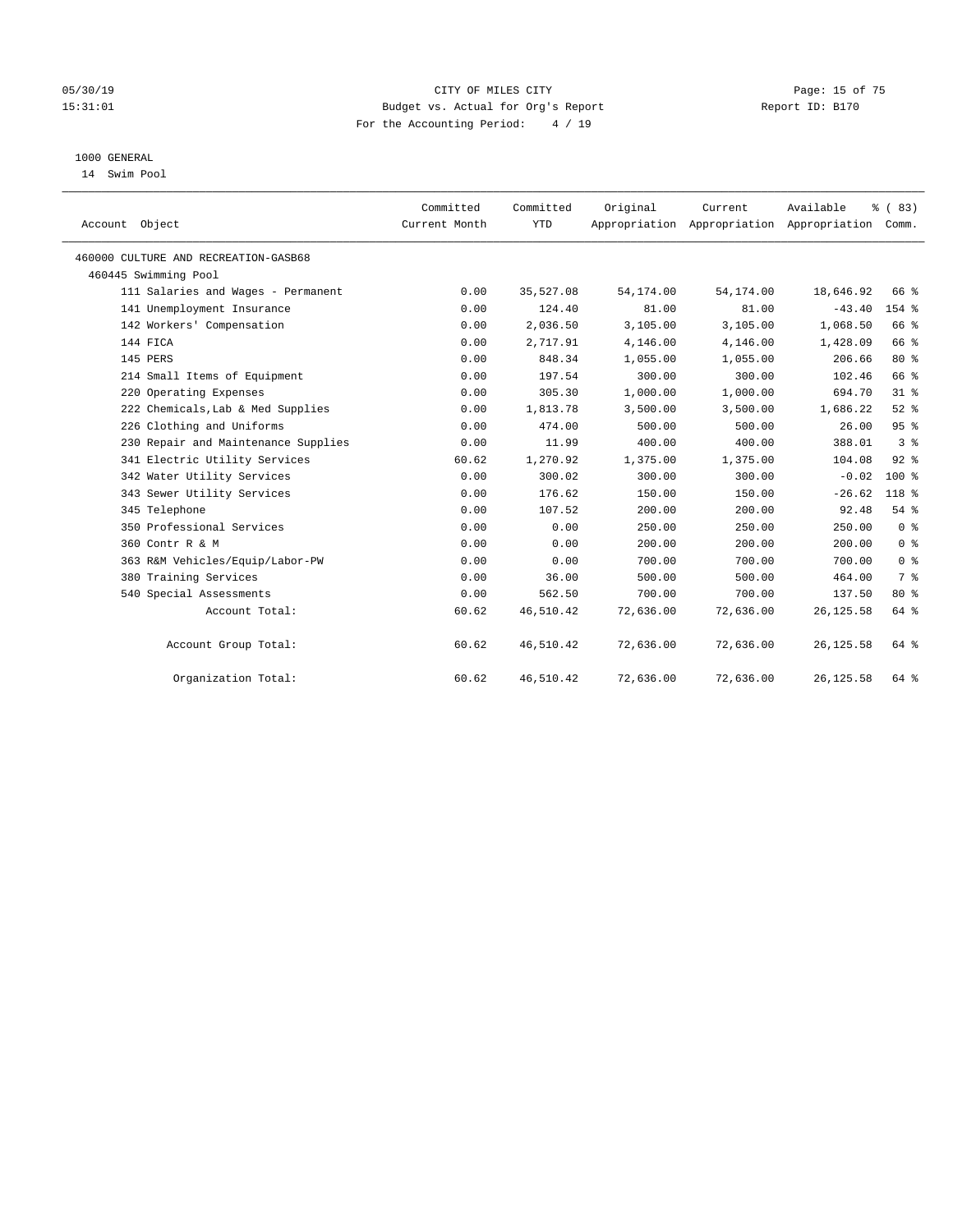### 05/30/19 Page: 16 of 75 15:31:01 Budget vs. Actual for Org's Report Report ID: B170 For the Accounting Period: 4 / 19

# 1000 GENERAL

16 Library

| Object<br>Account                                                       | Committed<br>Current Month | Committed<br>YTD | Original<br>Appropriation | Current<br>Appropriation | Available<br>Appropriation | % (83)<br>Comm. |
|-------------------------------------------------------------------------|----------------------------|------------------|---------------------------|--------------------------|----------------------------|-----------------|
| 520000 OTHER FINANCING USES<br>521000 Interfund Operating Transfers Out |                            |                  |                           |                          |                            |                 |
| 820 Transfers to Other Funds                                            | 25, 116. 25                | 251, 162.50      | 301,395.00                | 301,395.00               | 50,232.50                  | 83%             |
| Account Total:                                                          | 25, 116. 25                | 251, 162.50      | 301,395.00                | 301,395.00               | 50,232.50                  | 83%             |
| Account Group Total:                                                    | 25, 116, 25                | 251,162.50       | 301,395.00                | 301,395.00               | 50,232.50                  | 83 %            |
| Organization Total:                                                     | 25, 116, 25                | 251,162.50       | 301,395.00                | 301,395.00               | 50,232.50                  | 83%             |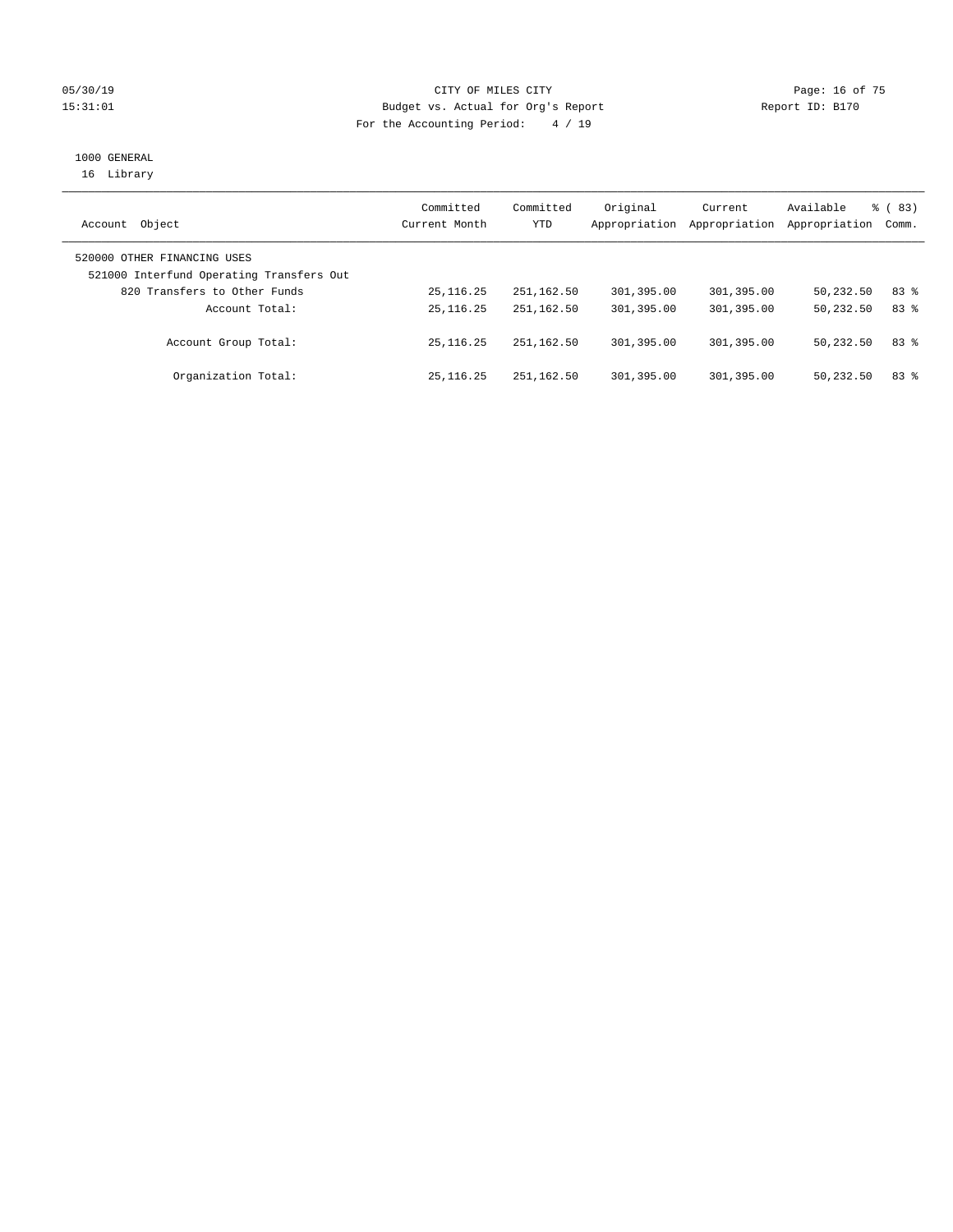#### 05/30/19 Page: 17 of 75 15:31:01 Budget vs. Actual for Org's Report Report ID: B170 For the Accounting Period: 4 / 19

#### 1000 GENERAL

21 Animal Control

| Account Object                           | Committed<br>Current Month | Committed<br><b>YTD</b> | Original  | Current   | Available<br>Appropriation Appropriation Appropriation Comm. | % (83)           |
|------------------------------------------|----------------------------|-------------------------|-----------|-----------|--------------------------------------------------------------|------------------|
| 440000 PUBLIC HEALTH-GASB68              |                            |                         |           |           |                                                              |                  |
| 440600 Animal Control Services (21)      |                            |                         |           |           |                                                              |                  |
| 111 Salaries and Wages - Permanent       | 3,644.88                   | 34,608.28               | 42,430.00 | 42,430.00 | 7,821.72                                                     | 82 %             |
| 121 OVERTIME-PERMANENT                   | 0.00                       | 284.06                  | 500.00    | 500.00    | 215.94                                                       | 57%              |
| 131 VACATION                             | 0.00                       | 20.13                   | 1,500.00  | 1,500.00  | 1,479.87                                                     | 1 <sup>°</sup>   |
| 132 SICK LEAVE                           | 0.00                       | 0.00                    | 700.00    | 700.00    | 700.00                                                       | 0 <sup>8</sup>   |
| 133 OTHER LEAVE PAY                      | 0.00                       | 1,992.87                | 500.00    | 500.00    | $-1,492.87$                                                  | $399$ $%$        |
| 134 HOLIDAY PAY                          | 0.00                       | 536.49                  | 300.00    | 300.00    | $-236.49$                                                    | $179$ $%$        |
| 141 Unemployment Insurance               | 12.76                      | 132.33                  | 69.00     | 69.00     | $-63.33$                                                     | 192 %            |
| 142 Workers' Compensation                | 182.63                     | 1,879.19                | 2,633.00  | 2,633.00  | 753.81                                                       | 71 %             |
| 143 Health Insurance                     | 739.70                     | 7,397.00                | 8,877.00  | 8,877.00  | 1,480.00                                                     | 83 %             |
| 144 FICA                                 | 278.84                     | 2,891.84                | 3,514.00  | 3,514.00  | 622.16                                                       | 82%              |
| 145 PERS                                 | 303.62                     | 3,029.32                | 3,422.00  | 3,422.00  | 392.68                                                       | 89%              |
| 196 CLOTHING ALLOTMENT                   | 0.00                       | 446.40                  | 720.00    | 720.00    | 273.60                                                       | 62 %             |
| 210 Office Supplies and Materials        | 0.00                       | 0.00                    | 150.00    | 150.00    | 150.00                                                       | 0 <sup>8</sup>   |
| 214 Small Items of Equipment             | 0.00                       | 0.00                    | 400.00    | 400.00    | 400.00                                                       | 0 <sup>8</sup>   |
| 220 Operating Expenses                   | 95.50                      | 1,514.88                | 1,200.00  | 1,200.00  | $-314.88$                                                    | $126$ %          |
| 230 Repair and Maintenance Supplies      | 0.00                       | 35.51                   | 250.00    | 250.00    | 214.49                                                       | $14*$            |
| 231 Gas, Oil, Diesel Fuel, Grease, etc.  | 109.04                     | 1,117.68                | 1,400.00  | 1,400.00  | 282.32                                                       | 80 %             |
| 311 Postage, Box Rent, Etc.              | 0.00                       | 32.09                   | 20.00     | 20.00     | $-12.09$                                                     | $160*$           |
| 320 Printing, Duplicating, Typing &      | 0.00                       | 0.00                    | 25.00     | 25.00     | 25.00                                                        | 0 <sup>8</sup>   |
| 330 Publicity, Subscriptions & Dues      | 0.00                       | 0.00                    | 25.00     | 25.00     | 25.00                                                        | 0 <sup>8</sup>   |
| 341 Electric Utility Services            | 39.08                      | 643.92                  | 529.00    | 529.00    | $-114.92$                                                    | $122*$           |
| 342 Water Utility Services               | 23.02                      | 231.34                  | 350.00    | 350.00    | 118.66                                                       | 66 %             |
| 343 Sewer Utility Services               | 27.07                      | 269.64                  | 150.00    | 150.00    | $-119.64$                                                    | 180 %            |
| 344 Gas Utility Service                  | 66.01                      | 320.95                  | 635.00    | 635.00    | 314.05                                                       | $51$ %           |
| 345 Telephone                            | 40.09                      | 400.90                  | 500.00    | 500.00    | 99.10                                                        | 80 %             |
| 347 Internet                             | 0.00                       | 0.00                    | 560.00    | 560.00    | 560.00                                                       | 0 <sup>8</sup>   |
| 350 Professional Services                | 744.01                     | 3,282.49                | 3,000.00  | 3,000.00  | $-282.49$                                                    | 109 <sub>8</sub> |
| 366 R&M Vehicles - Police/Animal Control | 0.00                       | 0.00                    | 100.00    | 100.00    | 100.00                                                       | 0 <sup>8</sup>   |
| 370 Travel                               | 0.00                       | 0.00                    | 200.00    | 200.00    | 200.00                                                       | 0 <sup>8</sup>   |
| 380 Training Services                    | 0.00                       | 0.00                    | 100.00    | 100.00    | 100.00                                                       | 0 <sup>8</sup>   |
| 511 Insurance on Buildings               | 0.00                       | 63.61                   | 64.00     | 64.00     | 0.39                                                         | 99 %             |
| Account Total:                           | 6,306.25                   | 61,130.92               | 74,823.00 | 74,823.00 | 13,692.08                                                    | 82 %             |
| Account Group Total:                     | 6,306.25                   | 61,130.92               | 74,823.00 | 74,823.00 | 13,692.08                                                    | 82%              |
| Organization Total:                      | 6,306.25                   | 61,130.92               | 74,823.00 | 74,823.00 | 13,692.08                                                    | 82%              |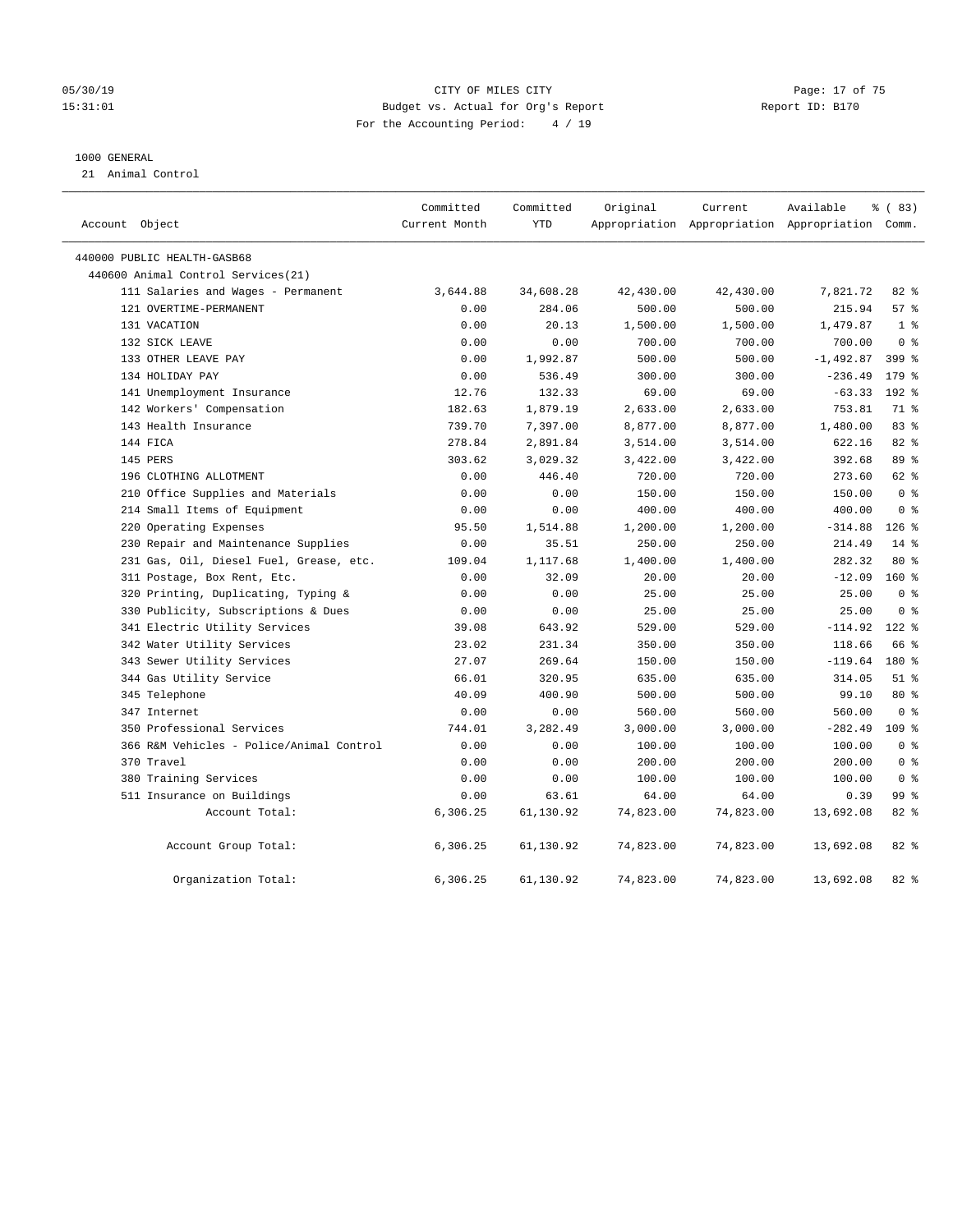#### 05/30/19 Page: 18 of 75 15:31:01 Budget vs. Actual for Org's Report Report ID: B170 For the Accounting Period: 4 / 19

#### 1000 GENERAL

36 Planning & Community Services

| Account Object                            | Committed<br>Current Month | Committed<br><b>YTD</b> | Original   | Current    | Available<br>Appropriation Appropriation Appropriation Comm. | % (83)         |
|-------------------------------------------|----------------------------|-------------------------|------------|------------|--------------------------------------------------------------|----------------|
| 410000 GENERAL GOVERNMENTGASB68           |                            |                         |            |            |                                                              |                |
| 411020 Community Services & Planning      |                            |                         |            |            |                                                              |                |
| 111 Salaries and Wages - Permanent        | 3,236.18                   | 26, 444.68              | 40,816.00  | 40,816.00  | 14,371.32                                                    | 65 %           |
| 121 OVERTIME-PERMANENT                    | 5.68                       | 56.80                   | 200.00     | 200.00     | 143.20                                                       | $28$ %         |
| 131 VACATION                              | 70.74                      | 2,837.43                | 2,800.00   | 2,800.00   | $-37.43$                                                     | $101$ %        |
| 132 SICK LEAVE                            | 66.94                      | 2,950.56                | 1,300.00   | 1,300.00   | $-1,650.56$                                                  | $227$ %        |
| 133 OTHER LEAVE PAY                       | 0.00                       | 2,049.70                | 2,363.00   | 2,363.00   | 313.30                                                       | 87%            |
| 141 Unemployment Insurance                | 11.82                      | 120.70                  | 71.00      | 71.00      | $-49.70$                                                     | 170 %          |
| 142 Workers' Compensation                 | 42.41                      | 314.29                  | 234.00     | 234.00     | $-80.29$                                                     | $134$ %        |
| 143 Health Insurance                      | 805.92                     | 6,250.90                | 9,675.00   | 9,675.00   | 3,424.10                                                     | 65 %           |
| 144 FICA                                  | 258.51                     | 2,639.38                | 3,632.00   | 3,632.00   | 992.62                                                       | 73 %           |
| 145 PERS                                  | 289.62                     | 2,942.88                | 4,021.00   | 4,021.00   | 1,078.12                                                     | 73.8           |
| 196 CLOTHING ALLOTMENT                    | 0.00                       | 163.50                  | 314.00     | 314.00     | 150.50                                                       | $52$ $%$       |
| 210 Office Supplies and Materials         | 8.88                       | 162.18                  | 800.00     | 800.00     | 637.82                                                       | $20*$          |
| 214 Small Items of Equipment              | 0.00                       | 69.99                   | 400.00     | 400.00     | 330.01                                                       | $17*$          |
| 220 Operating Expenses                    | 19.98                      | 140.63                  | 100.00     | 100.00     | $-40.63$                                                     | 141 %          |
| 311 Postage, Box Rent, Etc.               | 9.45                       | 39.88                   | 100.00     | 100.00     | 60.12                                                        | $40*$          |
| 320 Printing, Duplicating, Typing &       | 0.00                       | 0.00                    | 200.00     | 200.00     | 200.00                                                       | 0 <sup>8</sup> |
| 327 Map Printing                          | 0.00                       | 60.75                   | 50.00      | 50.00      | $-10.75$                                                     | $122$ %        |
| 330 Publicity, Subscriptions & Dues       | 0.00                       | 0.00                    | 300.00     | 300.00     | 300.00                                                       | 0 <sup>8</sup> |
| 331 Publication of Formal & Legal Notices | 0.00                       | 269.50                  | 750.00     | 750.00     | 480.50                                                       | 36%            |
| 334 Memberships, Registrations & Dues     | 0.00                       | 130.00                  | 100.00     | 100.00     | $-30.00$                                                     | $130*$         |
| 345 Telephone                             | 78.24                      | 762.71                  | 900.00     | 900.00     | 137.29                                                       | 85%            |
| 347 Internet                              | 0.00                       | 0.00                    | 150.00     | 150.00     | 150.00                                                       | 0 <sup>8</sup> |
| 350 Professional Services                 | 1,771.50                   | 35, 153. 36             | 19,800.00  | 19,800.00  | $-15, 353.36$                                                | $178$ %        |
| 360 Contr R & M                           | 75.05                      | 4,850.40                | 12,100.00  | 12,100.00  | 7,249.60                                                     | 40 %           |
| 370 Travel                                | 406.32                     | 406.32                  | 2,000.00   | 2,000.00   | 1,593.68                                                     | $20*$          |
| 380 Training Services                     | 667.00                     | 940.08                  | 1,000.00   | 1,000.00   | 59.92                                                        | 94 %           |
| 382 Books                                 | 0.00                       | 0.00                    | 150.00     | 150.00     | 150.00                                                       | 0 <sup>8</sup> |
| Account Total:                            | 7,824.24                   | 89,756.62               | 104,326.00 | 104,326.00 | 14,569.38                                                    | 86 %           |
| Account Group Total:                      | 7,824.24                   | 89,756.62               | 104,326.00 | 104,326.00 | 14,569.38                                                    | 86 %           |
| Organization Total:                       | 7,824.24                   | 89,756.62               | 104,326.00 | 104,326.00 | 14,569.38                                                    | 86 %           |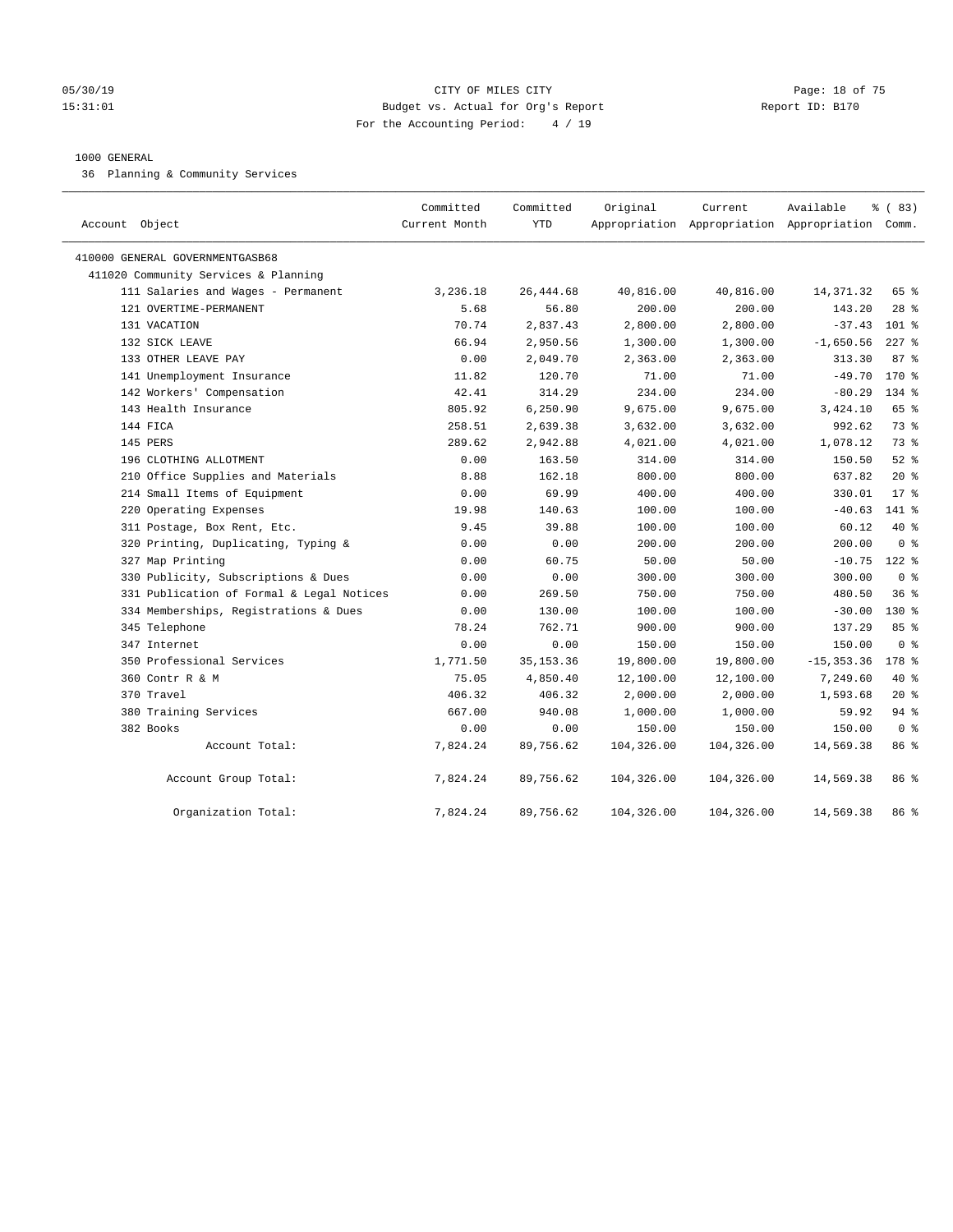### 05/30/19 Page: 19 of 75 15:31:01 Budget vs. Actual for Org's Report Report ID: B170 For the Accounting Period: 4 / 19

# 1000 GENERAL

37 CITY HEALTH

| Object<br>Account                                                       | Committed<br>Current Month | Committed<br><b>YTD</b> | Original<br>Appropriation | Current<br>Appropriation | Available<br>Appropriation | $\frac{8}{6}$ (83)<br>Comm. |
|-------------------------------------------------------------------------|----------------------------|-------------------------|---------------------------|--------------------------|----------------------------|-----------------------------|
| 520000 OTHER FINANCING USES<br>521000 Interfund Operating Transfers Out |                            |                         |                           |                          |                            |                             |
| 820 Transfers to Other Funds                                            | 0.00                       | 13,700.00               | 13,700.00                 | 13,700.00                | 0.00                       | $100*$                      |
| Account Total:                                                          | 0.00                       | 13,700.00               | 13,700.00                 | 13,700.00                | 0.00                       | $100*$                      |
| Account Group Total:                                                    | 0.00                       | 13,700.00               | 13,700.00                 | 13,700.00                |                            | $0.00$ 100 %                |
| Organization Total:                                                     | 0.00                       | 13,700.00               | 13,700.00                 | 13,700.00                | 0.00                       | $100*$                      |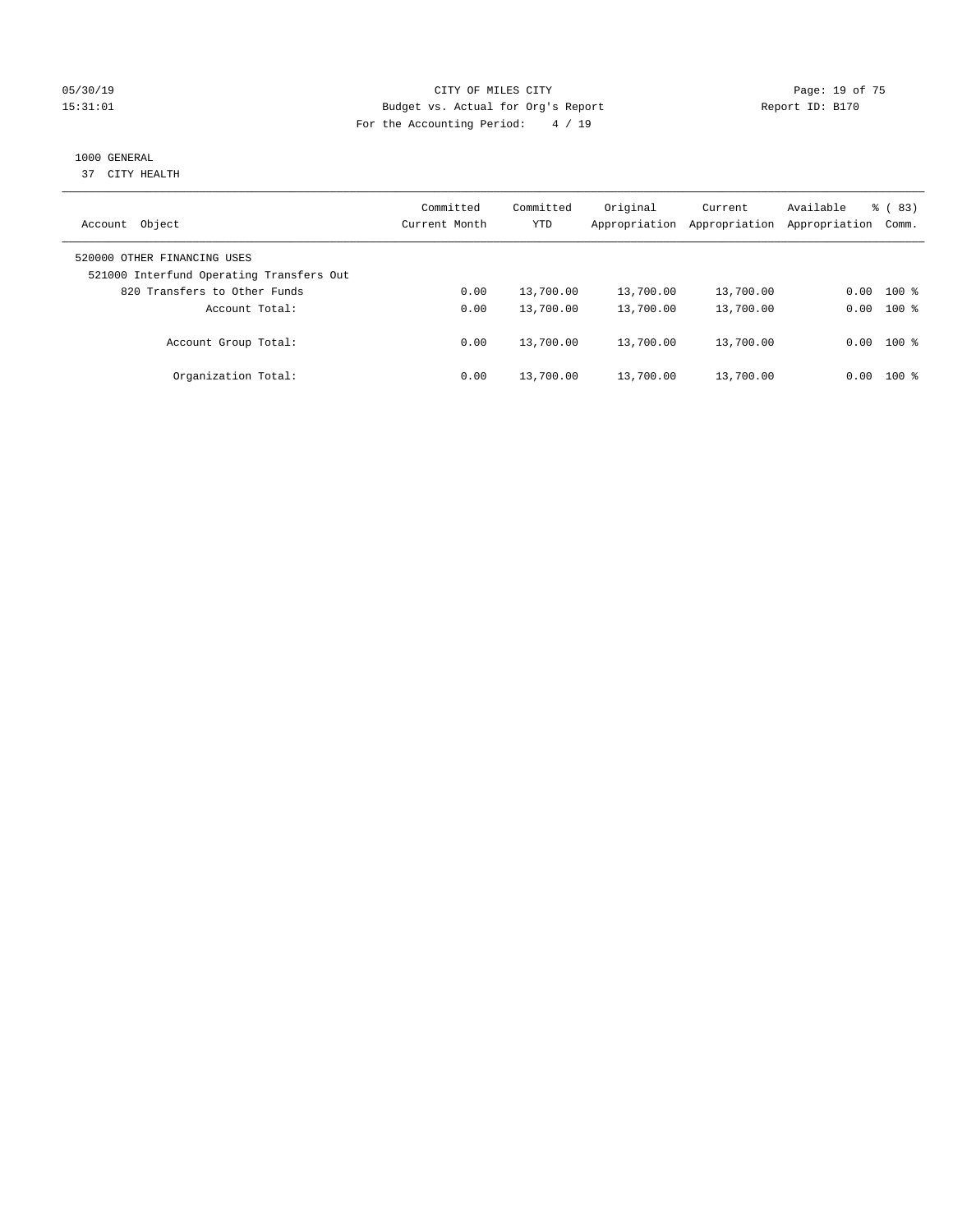#### 05/30/19 Page: 20 of 75 15:31:01 Budget vs. Actual for Org's Report Report ID: B170 For the Accounting Period: 4 / 19

#### 1000 GENERAL

201 Flood Prevention

| Account Object                            | Committed<br>Current Month | Committed<br><b>YTD</b> | Original   | Current     | Available<br>Appropriation Appropriation Appropriation Comm. | % (83)         |
|-------------------------------------------|----------------------------|-------------------------|------------|-------------|--------------------------------------------------------------|----------------|
|                                           |                            |                         |            |             |                                                              |                |
| 430000 Public Works-GASB68                |                            |                         |            |             |                                                              |                |
| 431200 Flood Control                      |                            |                         |            |             |                                                              |                |
| 111 Salaries and Wages - Permanent        | 1,294.15                   | 13,007.61               | 16,104.00  | 16,104.00   | 3,096.39                                                     | 81 %           |
| 131 VACATION                              | 0.00                       | 626.43                  | 1,000.00   | 1,000.00    | 373.57                                                       | $63$ $%$       |
| 132 SICK LEAVE                            | 153.67                     | 782.05                  | 500.00     | 500.00      | $-282.05$                                                    | 156 %          |
| 133 OTHER LEAVE PAY                       | 15.24                      | 214.74                  | 1,016.00   | 1,016.00    | 801.26                                                       | $21$ %         |
| 141 Unemployment Insurance                | 5.15                       | 51.43                   | 26.00      | 26.00       | $-25.43$                                                     | 198 %          |
| 142 Workers' Compensation                 | 83.82                      | 841.78                  | 1,067.00   | 1,067.00    | 225.22                                                       | 79 %           |
| 143 Health Insurance                      | 295.93                     | 2,958.84                | 3,551.00   | 3,551.00    | 592.16                                                       | 83%            |
| 144 FICA                                  | 110.80                     | 1,111.99                | 1,424.00   | 1,424.00    | 312.01                                                       | 78 %           |
| 145 PERS                                  | 125.37                     | 1,253.79                | 1,577.00   | 1,577.00    | 323.21                                                       | 80 %           |
| 196 CLOTHING ALLOTMENT                    | 0.00                       | 60.00                   | 60.00      | 60.00       | 0.00                                                         | $100*$         |
| 210 Office Supplies and Materials         | 0.00                       | 154.73                  | 500.00     | 500.00      | 345.27                                                       | 31.8           |
| 214 Small Items of Equipment              | 0.00                       | 471.83                  | 500.00     | 500.00      | 28.17                                                        | 94%            |
| 220 Operating Expenses                    | 0.00                       | 0.00                    | 500.00     | 500.00      | 500.00                                                       | 0 <sup>8</sup> |
| 231 Gas, Oil, Diesel Fuel, Grease, etc.   | 0.00                       | 518.38                  | 300.00     | 300.00      | $-218.38$                                                    | $173$ $%$      |
| 311 Postage, Box Rent, Etc.               | 1,026.02                   | 2,531.71                | 3,000.00   | 3,000.00    | 468.29                                                       | 84 %           |
| 330 Publicity, Subscriptions & Dues       | 0.00                       | 0.00                    | 950.00     | 950.00      | 950.00                                                       | 0 <sup>8</sup> |
| 331 Publication of Formal & Legal Notices | 0.00                       | 942.50                  | 2,000.00   | 2,000.00    | 1,057.50                                                     | 47.8           |
| 334 Memberships, Registrations & Dues     | 0.00                       | 160.00                  | 0.00       | 0.00        | $-160.00$                                                    | $***$ $_{8}$   |
| 345 Telephone                             | 0.00                       | 0.00                    | 50.00      | 50.00       | 50.00                                                        | 0 <sup>8</sup> |
| 350 Professional Services                 | 821.67                     | 43,257.01               | 371,000.00 | 371,000.00  | 327,742.99                                                   | $12*$          |
| 370 Travel                                | 46.84                      | 823.00                  | 1,000.00   | 1,000.00    | 177.00                                                       | 82%            |
| 380 Training Services                     | 130.00                     | 130.00                  | 200.00     | 200.00      | 70.00                                                        | 65 %           |
| 532 Land Rental                           | 0.00                       | 0.00                    | 150.00     | 150.00      | 150.00                                                       | 0 <sup>8</sup> |
| 540 Special Assessments                   | 0.00                       | 0.00                    | 300.00     | 300.00      | 300.00                                                       | 0 <sup>8</sup> |
| Account Total:                            | 4,108.66                   | 69,897.82               | 406,775.00 | 406,775.00  | 336,877.18                                                   | $17*$          |
| Account Group Total:                      | 4,108.66                   | 69,897.82               | 406,775.00 | 406,775.00  | 336,877.18                                                   | $17*$          |
| 490000 DEBT SERVICE                       |                            |                         |            |             |                                                              |                |
| 490500 Other Debt Service Payments        |                            |                         |            |             |                                                              |                |
| 652 Principle- Flood Study Loan           | 0.00                       | 28,091.67               | 46,925.00  | 46,925.00   | 18,833.33                                                    | 60 %           |
| 653 Interest- Flood Study Loan            | 0.00                       | 4,408.42                | 7,792.00   | 7,792.00    | 3,383.58                                                     | 57%            |
| Account Total:                            | 0.00                       | 32,500.09               | 54,717.00  | 54,717.00   | 22, 216.91                                                   | 59%            |
| Account Group Total:                      | 0.00                       | 32,500.09               | 54,717.00  | 54,717.00   | 22, 216.91                                                   | 59 %           |
| Organization Total:                       | 4,108.66                   | 102,397.91              | 461,492.00 | 461, 492.00 | 359,094.09                                                   | $22$ %         |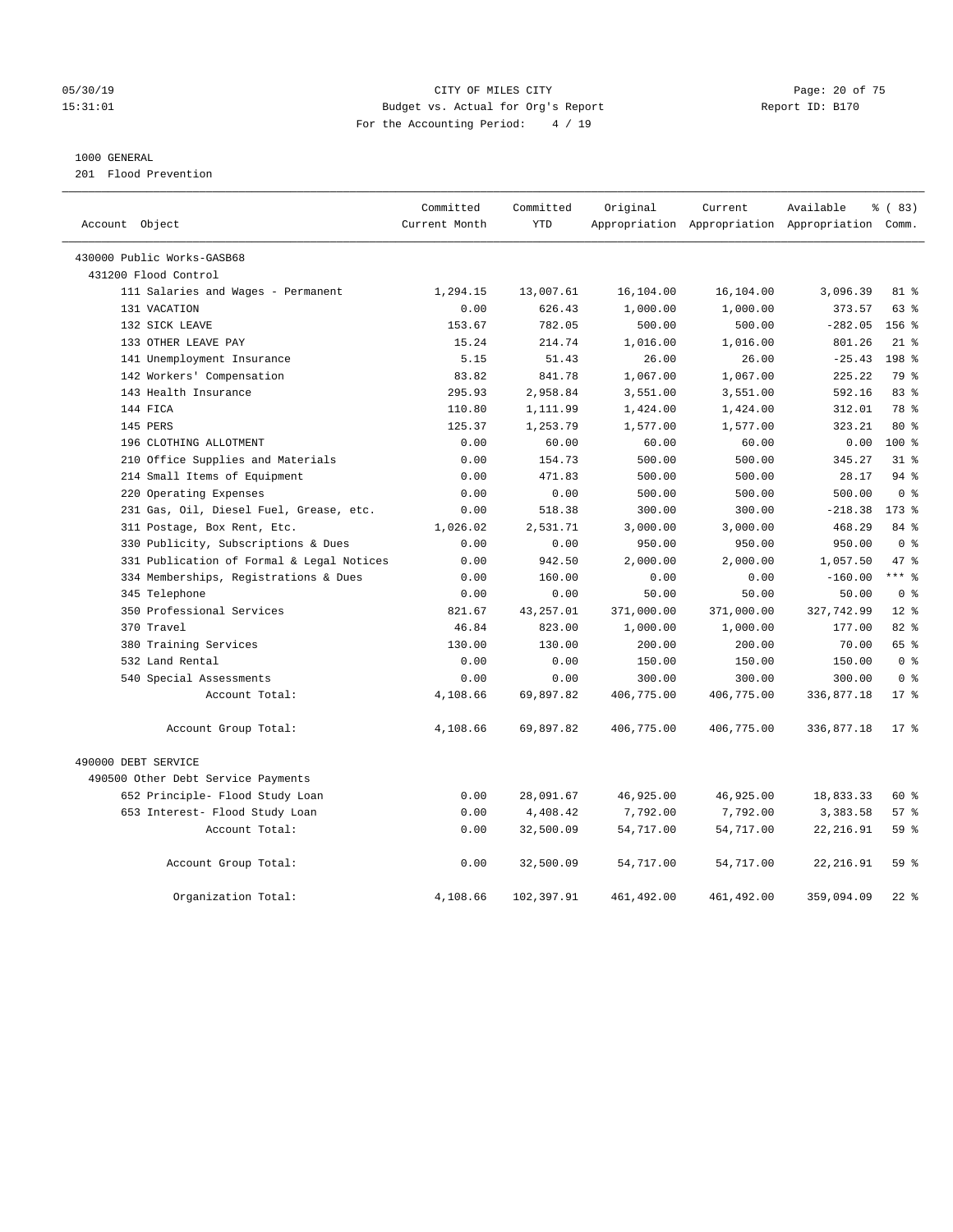#### 05/30/19 Page: 21 of 75 15:31:01 Budget vs. Actual for Org's Report Report ID: B170 For the Accounting Period: 4 / 19

## 1000 GENERAL

301 Elections

| Object<br>Account                                   | Committed<br>Current Month | Committed<br><b>YTD</b> | Original<br>Appropriation | Current<br>Appropriation | Available<br>Appropriation | % (83)<br>Comm. |
|-----------------------------------------------------|----------------------------|-------------------------|---------------------------|--------------------------|----------------------------|-----------------|
| 410000 GENERAL GOVERNMENTGASB68<br>410600 Elections |                            |                         |                           |                          |                            |                 |
| PURCHASED SERVICES<br>300                           | 0.00                       | 0.00                    | 10,000.00                 | 10,000.00                | 10,000.00                  | 0 <sup>8</sup>  |
| Account Total:                                      | 0.00                       | 0.00                    | 10,000.00                 | 10,000.00                | 10,000.00                  | 0 <sup>8</sup>  |
| Account Group Total:                                | 0.00                       | 0.00                    | 10,000.00                 | 10,000.00                | 10,000.00                  | 0 <sup>8</sup>  |
| Organization Total:                                 | 0.00                       | 0.00                    | 10,000.00                 | 10,000.00                | 10,000.00                  | 0 <sup>8</sup>  |

Fund Total: 340,780.39 3,951,803.71 5,104,788.00 5,227,887.00 1,276,083.29 76 %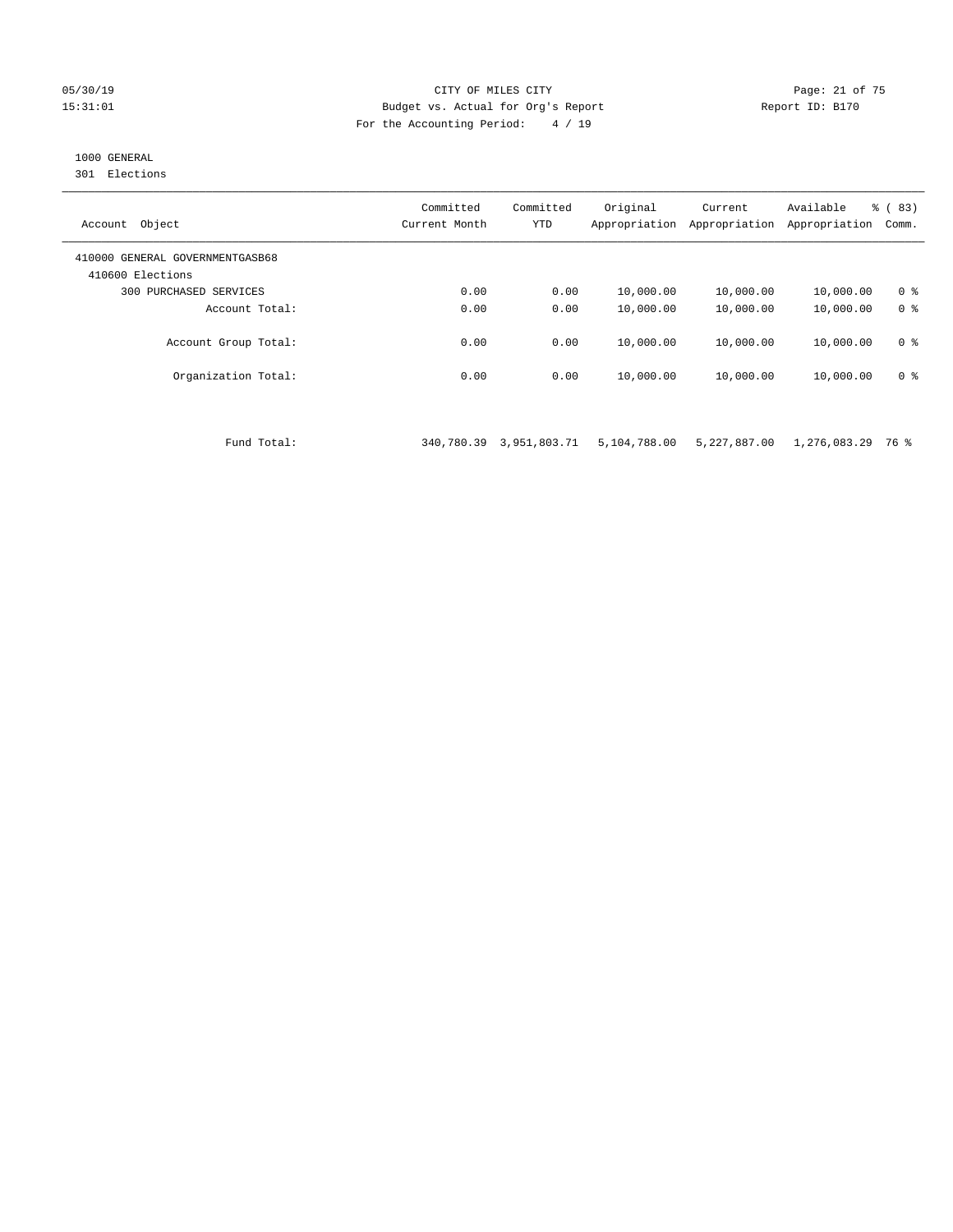#### 05/30/19 Page: 22 of 75 15:31:01 Budget vs. Actual for Org's Report Report ID: B170 For the Accounting Period: 4 / 19

————————————————————————————————————————————————————————————————————————————————————————————————————————————————————————————————————

# 2220 LIBRARY

16 Library

|                                          | Committed          | Committed  | Original   | Current                 | Available                                       | % (83)                   |
|------------------------------------------|--------------------|------------|------------|-------------------------|-------------------------------------------------|--------------------------|
| Account Object                           | Current Month      | YTD        |            |                         | Appropriation Appropriation Appropriation Comm. |                          |
| 460000 CULTURE AND RECREATION-GASB68     |                    |            |            |                         |                                                 |                          |
| 460100 Library Services(16)              |                    |            |            |                         |                                                 |                          |
| 111 Salaries and Wages - Permanent       | 13,418.16          | 140,601.20 | 180,436.00 | 180,436.00              | 39,834.80                                       | 78 %                     |
| 121 OVERTIME-PERMANENT                   | 0.00               | 0.00       | 600.00     | 600.00                  | 600.00                                          | 0 <sup>8</sup>           |
| 131 VACATION                             | 1,967.43           | 10,404.47  | 16,000.00  | 16,000.00               | 5,595.53                                        | 65 %                     |
| 132 SICK LEAVE                           | 355.83             | 9,752.27   | 7,300.00   | 7,300.00                | $-2,452.27$                                     | 134 %                    |
| 133 OTHER LEAVE PAY                      | 0.00               | 0.00       | 4,063.00   | 4,063.00                | 4,063.00                                        | 0 <sup>8</sup>           |
| 141 Unemployment Insurance               | 55.09              | 565.27     | 313.00     | 313.00                  | $-252.27$                                       | 181 %                    |
| 142 Workers' Compensation                | 67.01              | 687.51     | 887.00     | 887.00                  | 199.49                                          | 78 %                     |
| 143 Health Insurance                     | 3,697.80           | 36,978.00  | 44,382.00  | 44,382.00               | 7,404.00                                        | 83%                      |
| 144 FICA                                 | 1,190.00           | 12, 213.14 | 15,943.00  | 15,943.00               | 3,729.86                                        | $77$ $\frac{6}{9}$       |
| 145 PERS                                 | 1,349.03           | 13,777.02  | 17,651.00  | 17,651.00               | 3,873.98                                        | 78 %                     |
| 196 CLOTHING ALLOTMENT                   | 0.00               | 750.00     | 750.00     | 750.00                  | 0.00                                            | $100*$                   |
| 210 Office Supplies and Materials        | 40.99              | 507.29     | 1,000.00   | 1,000.00                | 492.71                                          | $51$ %                   |
| 214 Small Items of Equipment             | 0.00               | 80.00      | 5,000.00   | 5,000.00                | 4,920.00                                        | 2 <sub>8</sub>           |
| 220 Operating Expenses                   | 0.00               | 0.00       | 1,000.00   | 1,000.00                | 1,000.00                                        | 0 <sup>8</sup>           |
| 224 Janitorial Supplies                  | 0.00               | 367.19     | 1,200.00   | 1,200.00                | 832.81                                          | $31$ %                   |
| 311 Postage, Box Rent, Etc.              | 93.81              | 1,096.56   | 1,500.00   | 1,500.00                | 403.44                                          | 73 %                     |
| 320 Printing, Duplicating, Typing &      | 19.78              | 310.09     | 2,000.00   | 2,000.00                | 1,689.91                                        | 16 <sup>°</sup>          |
| 330 Publicity, Subscriptions & Dues      | 0.00               | 275.31     | 0.00       | 0.00                    | $-275.31$                                       | $***$ $-$                |
| 334 Memberships, Registrations & Dues    | 0.00               | 0.00       | 250.00     | 250.00                  | 250.00                                          | 0 <sup>8</sup>           |
| 341 Electric Utility Services            | 338.30             | 5,809.22   | 9,000.00   | 9,000.00                | 3,190.78                                        | 65 %                     |
| 342 Water Utility Services               | 41.98              | 443.72     | 700.00     | 700.00                  | 256.28                                          | 63 %                     |
| 343 Sewer Utility Services               | 37.63              | 375.24     | 800.00     | 800.00                  | 424.76                                          | 47 %                     |
| 344 Gas Utility Service                  | 149.00             | 1,938.68   | 5,000.00   | 5,000.00                | 3,061.32                                        | 39%                      |
| 345 Telephone                            | 139.84             | 1,286.35   | 1,500.00   | 1,500.00                | 213.65                                          | 86 %                     |
| 346 Garbage Service                      | 0.00               | 0.00       | 500.00     | 500.00                  | 500.00                                          | 0 <sup>8</sup>           |
| 347 Internet                             | 155.05             | 1,896.76   | 2,500.00   | 2,500.00                | 603.24                                          | 76 %                     |
| 350 Professional Services                | 2,451.02           | 6,201.94   | 9,500.00   | 9,500.00                | 3,298.06                                        | 65 %                     |
| 360 Contr R & M                          | 0.00               | 5,522.11   | 10,000.00  | 10,000.00               | 4,477.89                                        | $55$ $%$                 |
| 370 Travel                               | 103.65             | 252.92     | 2,000.00   | 2,000.00                | 1,747.08                                        | 13 <sup>°</sup>          |
| 380 Training Services                    | 225.00             | 375.00     | 1,000.00   | 1,000.00                | 625.00                                          | 38 <sup>8</sup>          |
| 382 Books                                | 313.09             | 6,023.69   | 15,000.00  | 15,000.00               | 8,976.31                                        | 40 %                     |
| 511 Insurance on Buildings               | 0.00               | 2,729.64   | 2,730.00   | 2,730.00                | 0.36                                            | $100*$                   |
| 513 Liability                            | 0.00               | 2,484.04   | 2,485.00   | 2,485.00                | 0.96                                            | $100*$                   |
| 920 Buildings                            | 0.00<br>26, 209.49 | 0.00       | 30,000.00  | 30,000.00<br>392,990.00 | 30,000.00                                       | 0 <sup>8</sup><br>$67$ % |
| Account Total:                           |                    | 263,704.63 | 392,990.00 |                         | 129,285.37                                      |                          |
| Account Group Total:                     | 26,209.49          | 263,704.63 | 392,990.00 | 392,990.00              | 129,285.37                                      | 678                      |
| 520000 OTHER FINANCING USES              |                    |            |            |                         |                                                 |                          |
| 521000 Interfund Operating Transfers Out |                    |            |            |                         |                                                 |                          |
| 820 Transfers to Other Funds             | 1,768.50           | 17,685.00  | 21,222.00  | 21,222.00               | 3,537.00                                        | 83%                      |
| Account Total:                           | 1,768.50           | 17,685.00  | 21,222.00  | 21,222.00               | 3,537.00                                        | 83 %                     |
| Account Group Total:                     | 1,768.50           | 17,685.00  | 21,222.00  | 21,222.00               | 3,537.00                                        | 83%                      |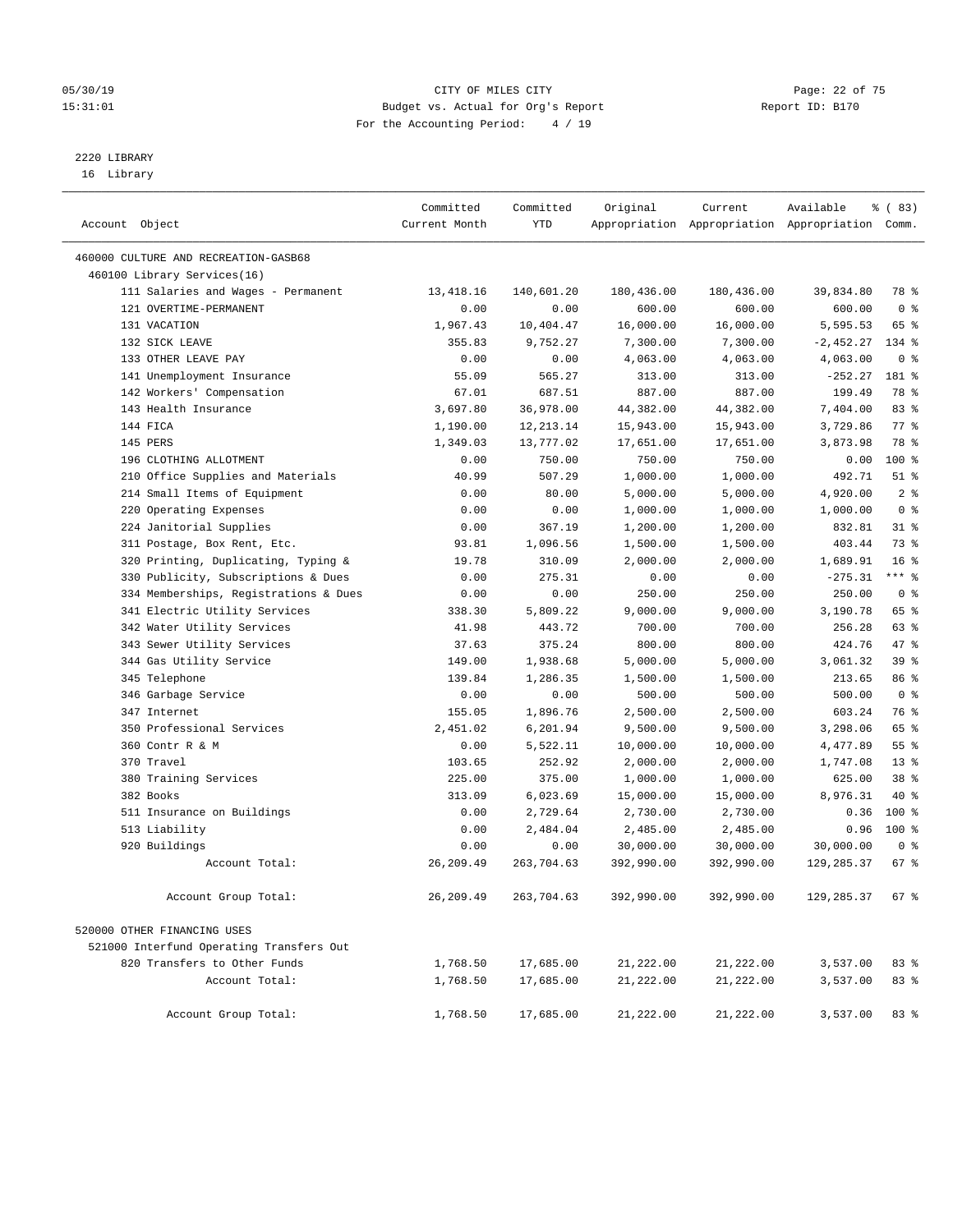#### 05/30/19 Page: 23 of 75 15:31:01 Budget vs. Actual for Org's Report Changer Report ID: B170 For the Accounting Period: 4 / 19

#### 2220 LIBRARY 16 Library

| Account Object      | Committed<br>Current Month | Committed<br>YTD | Original   | Current    | Available<br>Appropriation Appropriation Appropriation Comm. | % (83) |
|---------------------|----------------------------|------------------|------------|------------|--------------------------------------------------------------|--------|
| Organization Total: | 27,977.99                  | 281,389.63       | 414,212.00 | 414,212.00 | 132,822.37                                                   | 68 %   |
| Fund Total:         | 27,977.99                  | 281,389.63       | 414,212.00 | 414,212.00 | 132,822.37 68 %                                              |        |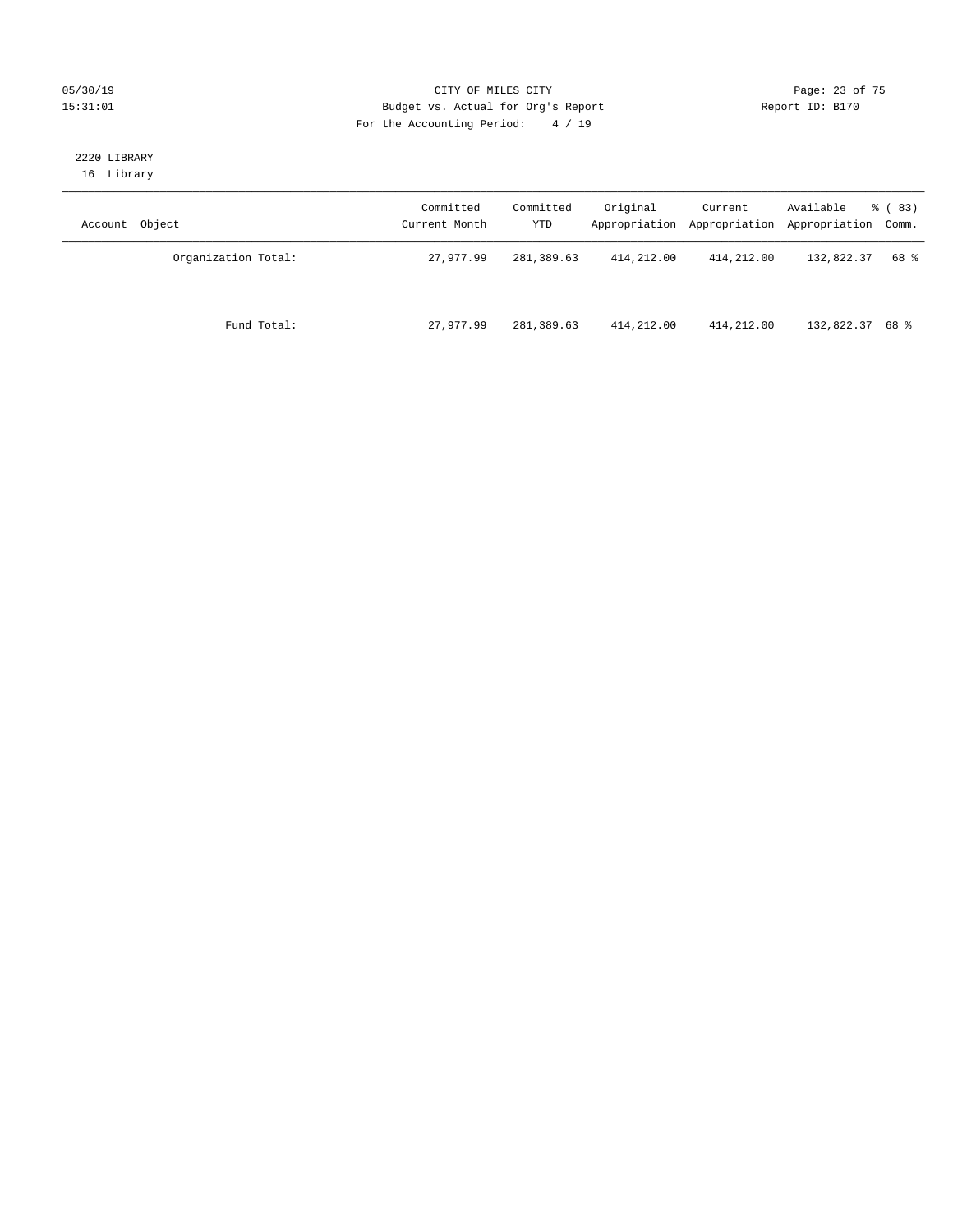### 05/30/19 Page: 24 of 75 15:31:01 Budget vs. Actual for Org's Report Changer Report ID: B170 For the Accounting Period: 4 / 19

# 2260 EMERGENCY DISASTER

201 Flood Prevention

| Account Object                                                          | Committed<br>Current Month | Committed<br><b>YTD</b> | Original  | Current<br>Appropriation Appropriation | Available<br>Appropriation | % (83)<br>Comm. |
|-------------------------------------------------------------------------|----------------------------|-------------------------|-----------|----------------------------------------|----------------------------|-----------------|
| 520000 OTHER FINANCING USES<br>521000 Interfund Operating Transfers Out |                            |                         |           |                                        |                            |                 |
| 820 Transfers to Other Funds                                            | 0.00                       | 0.00                    | 18,727.00 | 18,727.00                              | 18,727.00                  | 0 <sup>8</sup>  |
| Account Total:                                                          | 0.00                       | 0.00                    | 18,727.00 | 18,727.00                              | 18,727.00                  | 0 <sup>8</sup>  |
| Account Group Total:                                                    | 0.00                       | 0.00                    | 18,727.00 | 18,727.00                              | 18,727.00                  | 0 <sup>8</sup>  |
| Organization Total:                                                     | 0.00                       | 0.00                    | 18,727.00 | 18,727.00                              | 18,727.00                  | 0 <sup>8</sup>  |
|                                                                         |                            |                         |           |                                        |                            |                 |
| Fund Total:                                                             | 0.00                       | 0.00                    | 18,727.00 | 18,727.00                              | 18,727.00                  | 0 %             |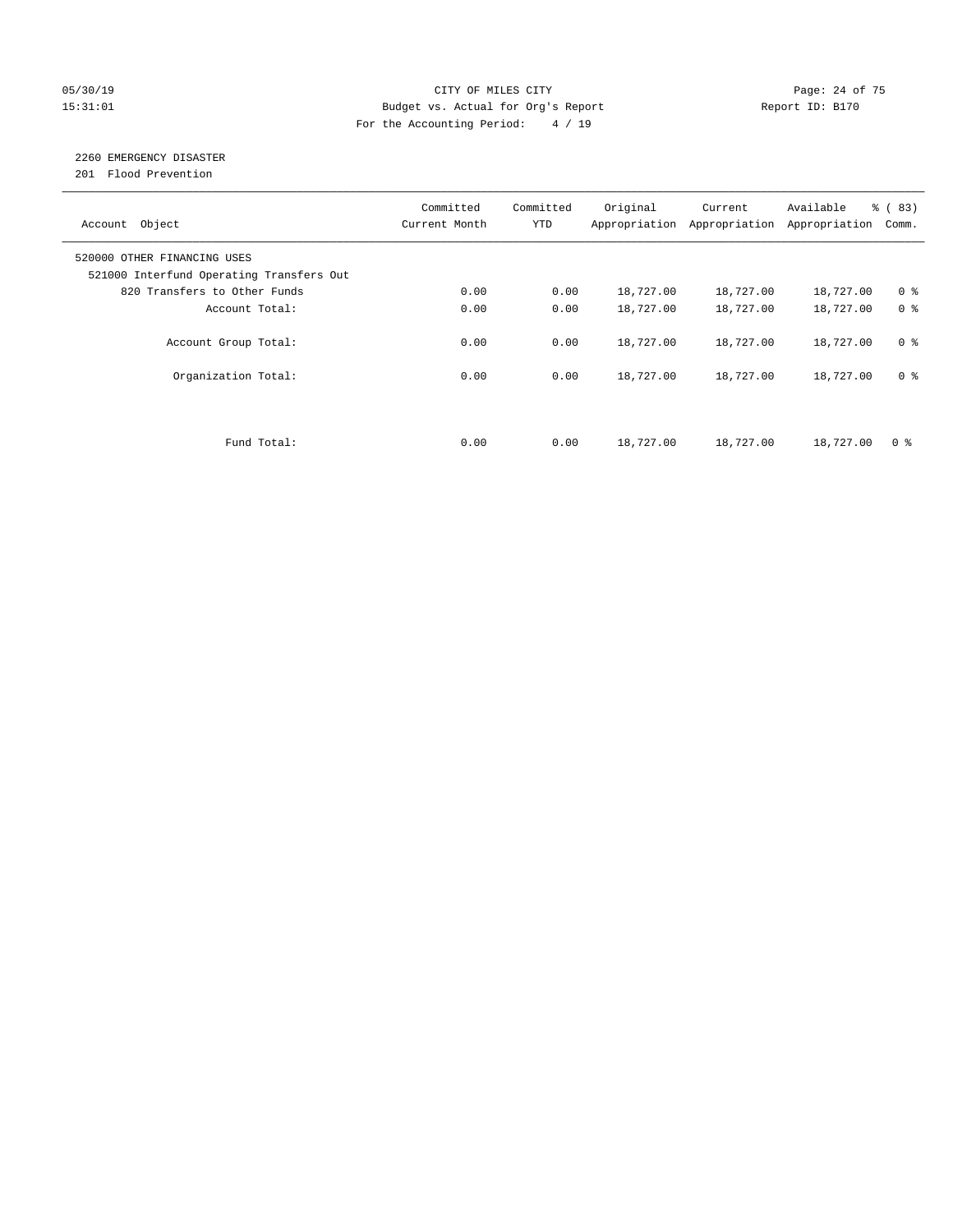#### 05/30/19 Page: 25 of 75 15:31:01 Budget vs. Actual for Org's Report Changer Report ID: B170 For the Accounting Period: 4 / 19

#### 2270 Health 37 CITY HEALTH

| Account Object                                                    | Committed<br>Current Month | Committed<br><b>YTD</b> | Original  | Current<br>Appropriation Appropriation | Available<br>Appropriation | % (83)<br>Comm. |
|-------------------------------------------------------------------|----------------------------|-------------------------|-----------|----------------------------------------|----------------------------|-----------------|
| 440000 PUBLIC HEALTH-GASB68<br>440140 Registration and Inspection |                            |                         |           |                                        |                            |                 |
| 350 Professional Services                                         | 0.00                       | 0.00                    | 15,740.00 | 15,740.00                              | 15,740.00                  | 0 <sup>8</sup>  |
| Account Total:                                                    | 0.00                       | 0.00                    | 15,740.00 | 15,740.00                              | 15,740.00                  | 0 <sup>8</sup>  |
| Account Group Total:                                              | 0.00                       | 0.00                    | 15,740.00 | 15,740.00                              | 15,740.00                  | 0 <sup>8</sup>  |
| Organization Total:                                               | 0.00                       | 0.00                    | 15,740.00 | 15,740.00                              | 15,740.00                  | 0 <sup>8</sup>  |
|                                                                   |                            |                         |           |                                        |                            |                 |
| Fund Total:                                                       | 0.00                       | 0.00                    | 15,740.00 | 15,740.00                              | 15,740.00                  | 0 %             |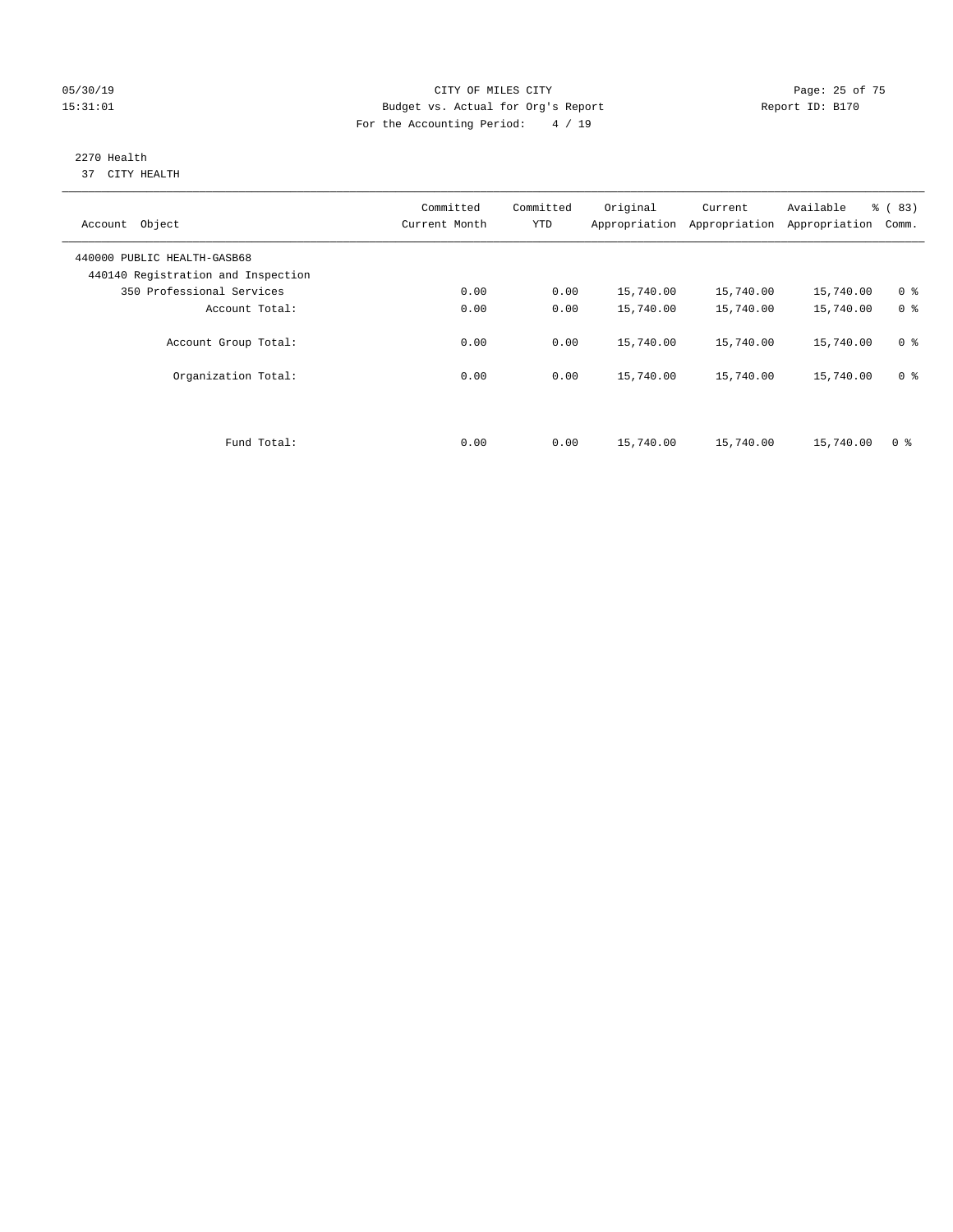#### 05/30/19 Page: 26 of 75 15:31:01 Budget vs. Actual for Org's Report Report ID: B170 For the Accounting Period: 4 / 19

#### 2310 TIFD-Downtown

11 Historic Preservation

| Account Object                            | Committed<br>Current Month | Committed<br><b>YTD</b> | Original  | Current   | Available<br>Appropriation Appropriation Appropriation Comm. | % (83)           |
|-------------------------------------------|----------------------------|-------------------------|-----------|-----------|--------------------------------------------------------------|------------------|
| 460000 CULTURE AND RECREATION-GASB68      |                            |                         |           |           |                                                              |                  |
| 460462 Urban Renewal District             |                            |                         |           |           |                                                              |                  |
| 111 Salaries and Wages - Permanent        | 0.00                       | 9,355.92                | 14,740.00 | 14,740.00 | 5,384.08                                                     | 63 %             |
| 131 VACATION                              | 0.00                       | 0.00                    | 1,600.00  | 1,600.00  | 1,600.00                                                     | 0 <sup>8</sup>   |
| 132 SICK LEAVE                            | 0.00                       | 108.39                  | 400.00    | 400.00    | 291.61                                                       | $27$ %           |
| 133 OTHER LEAVE PAY                       | 0.00                       | 120.42                  | 0.00      | 0.00      | $-120.42$                                                    | $***$ $%$        |
| 141 Unemployment Insurance                | 0.00                       | 33.76                   | 25.00     | 25.00     | $-8.76$                                                      | 135 <sub>8</sub> |
| 142 Workers' Compensation                 | 0.00                       | 121.36                  | 210.00    | 210.00    | 88.64                                                        | 58 %             |
| 144 FICA                                  | 0.00                       | 738.64                  | 1,281.00  | 1,281.00  | 542.36                                                       | 58 %             |
| 145 PERS                                  | 0.00                       | 801.41                  | 1,418.00  | 1,418.00  | 616.59                                                       | 57%              |
| 196 CLOTHING ALLOTMENT                    | 0.00                       | 70.12                   | 0.00      | 0.00      | $-70.12$                                                     | $***$ 2          |
| 210 Office Supplies and Materials         | 0.00                       | 20.00                   | 250.00    | 250.00    | 230.00                                                       | 8 %              |
| 220 Operating Expenses                    | 0.00                       | 58.17                   | 1,000.00  | 1,000.00  | 941.83                                                       | 6 %              |
| 311 Postage, Box Rent, Etc.               | 0.00                       | 1.26                    | 0.00      | 0.00      | $-1.26$                                                      | $***$ $%$        |
| 320 Printing, Duplicating, Typing &       | 0.00                       | 0.00                    | 100.00    | 100.00    | 100.00                                                       | 0 <sup>8</sup>   |
| 330 Publicity, Subscriptions & Dues       | 0.00                       | 0.00                    | 100.00    | 100.00    | 100.00                                                       | 0 <sup>8</sup>   |
| 331 Publication of Formal & Legal Notices | 0.00                       | 0.00                    | 300.00    | 300.00    | 300.00                                                       | 0 <sup>8</sup>   |
| 345 Telephone                             | 19.24                      | 230.16                  | 219.00    | 219.00    | $-11.16$                                                     | 105%             |
| 347 Internet                              | 12.85                      | 166.18                  | 785.00    | 785.00    | 618.82                                                       | $21$ %           |
| 350 Professional Services                 | 0.00                       | 77.60                   | 1,167.00  | 1,167.00  | 1,089.40                                                     | 7 <sup>°</sup>   |
| 360 Contr R & M                           | 70.17                      | 752.33                  | 562.00    | 562.00    | $-190.33$                                                    | 134 %            |
| 370 Travel                                | 0.00                       | 0.00                    | 1,000.00  | 1,000.00  | 1,000.00                                                     | 0 <sup>8</sup>   |
| 721 Redevelopment                         | 0.00                       | 0.00                    | 11,067.00 | 11,067.00 | 11,067.00                                                    | 0 <sup>8</sup>   |
| Account Total:                            | 102.26                     | 12,655.72               | 36,224.00 | 36,224.00 | 23,568.28                                                    | 35%              |
| Account Group Total:                      | 102.26                     | 12,655.72               | 36,224.00 | 36,224.00 | 23,568.28                                                    | 35%              |
| 520000 OTHER FINANCING USES               |                            |                         |           |           |                                                              |                  |
| 521000 Interfund Operating Transfers Out  |                            |                         |           |           |                                                              |                  |
| 820 Transfers to Other Funds              | 0.00                       | 3,777.67                | 3,778.00  | 3,778.00  | 0.33                                                         | 100 %            |
| Account Total:                            | 0.00                       | 3,777.67                | 3,778.00  | 3,778.00  | 0.33                                                         | $100*$           |
| Account Group Total:                      | 0.00                       | 3,777.67                | 3,778.00  | 3,778.00  |                                                              | $0.33$ 100 %     |
| Organization Total:                       | 102.26                     | 16, 433.39              | 40,002.00 | 40,002.00 | 23,568.61                                                    | 41 %             |
| Fund Total:                               | 102.26                     | 16, 433.39              | 40,002.00 | 40,002.00 | 23,568.61 41 %                                               |                  |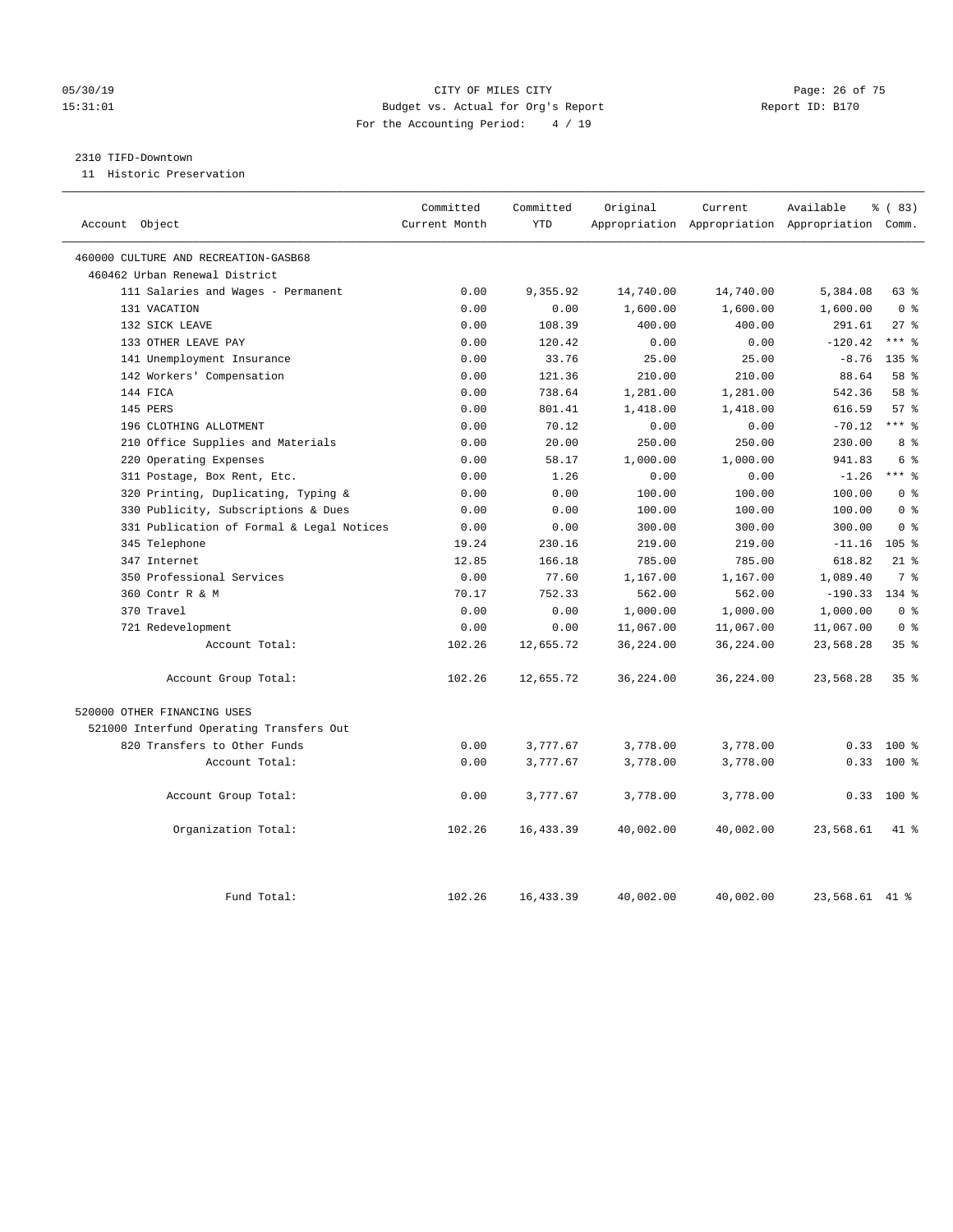### 05/30/19 Page: 27 of 75 15:31:01 Budget vs. Actual for Org's Report Report ID: B170 For the Accounting Period: 4 / 19

# 2372 Permissive Medical Levy

20 Permissive Medical Levy

| Account Object                                                          | Committed<br>Current Month | Committed<br><b>YTD</b> | Original<br>Appropriation | Current<br>Appropriation | Available<br>Appropriation | % (83)<br>Comm. |
|-------------------------------------------------------------------------|----------------------------|-------------------------|---------------------------|--------------------------|----------------------------|-----------------|
| 520000 OTHER FINANCING USES<br>521000 Interfund Operating Transfers Out |                            |                         |                           |                          |                            |                 |
| 820 Transfers to Other Funds                                            | 0.00                       | 124,202.82              | 224,741.00                | 224,741.00               | 100,538.18                 | $55$ $%$        |
| Account Total:                                                          | 0.00                       | 124,202.82              | 224,741.00                | 224,741.00               | 100,538.18                 | 55 <sup>8</sup> |
| Account Group Total:                                                    | 0.00                       | 124,202.82              | 224,741.00                | 224,741.00               | 100,538.18                 | 55 <sup>8</sup> |
| Organization Total:                                                     | 0.00                       | 124,202.82              | 224,741.00                | 224,741.00               | 100,538.18                 | 55 <sup>8</sup> |
| Fund Total:                                                             | 0.00                       | 124,202.82              | 224,741.00                | 224,741.00               | 100,538.18                 | 55 %            |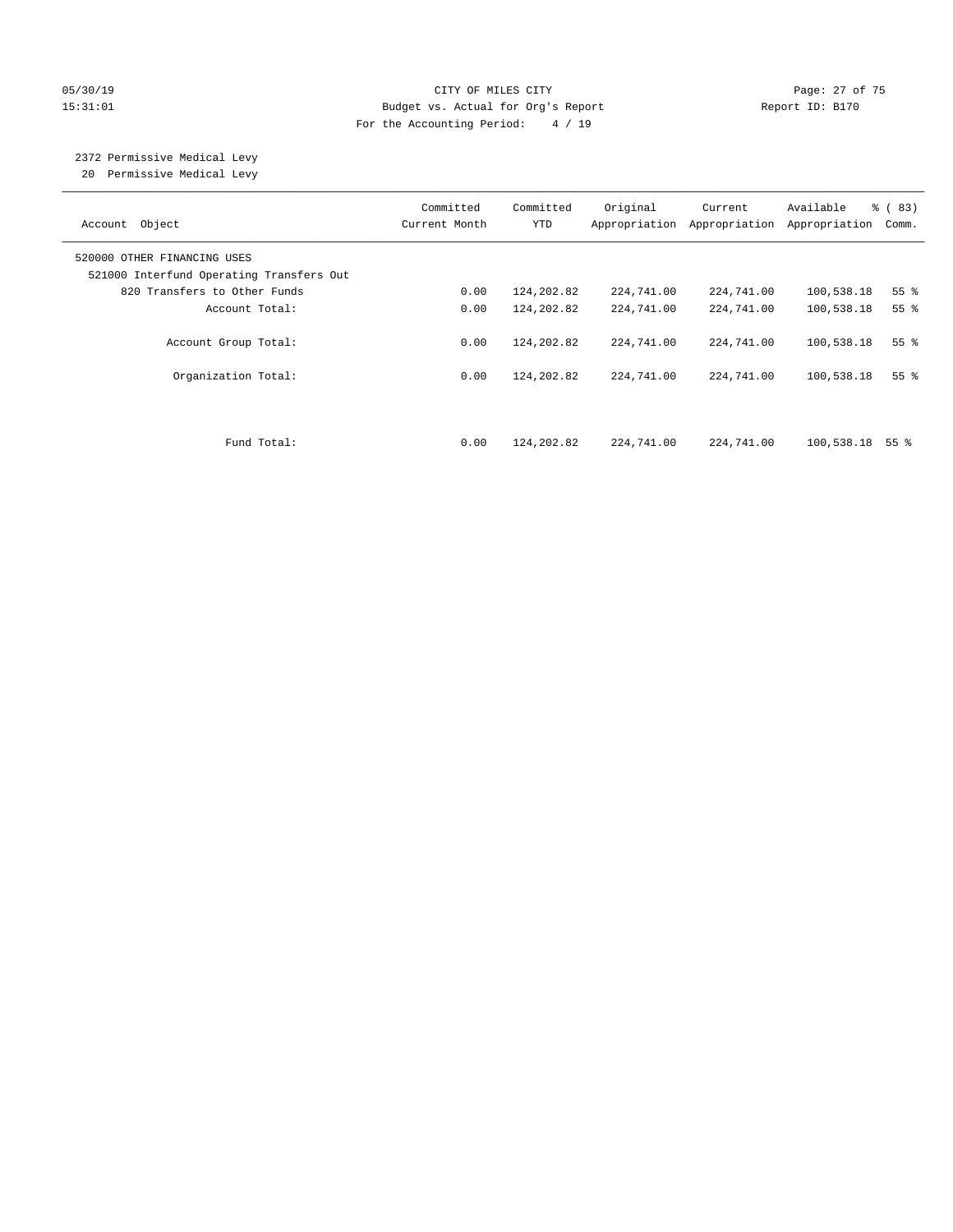### 05/30/19 Page: 28 of 75 15:31:01 Budget vs. Actual for Org's Report Changer Report ID: B170 For the Accounting Period: 4 / 19

### 2390 DRUG FORFEITURE

5 Police

| Account Object                    | Committed<br>Current Month | Committed<br>YTD | Original | Current<br>Appropriation Appropriation | Available<br>Appropriation | % (83)<br>Comm. |
|-----------------------------------|----------------------------|------------------|----------|----------------------------------------|----------------------------|-----------------|
| 420000 PUBLIC SAFETY-GASB68       |                            |                  |          |                                        |                            |                 |
| 420100 Law Enforcement Services   |                            |                  |          |                                        |                            |                 |
| 210 Office Supplies and Materials | 0.00                       | 0.00             | 100.00   | 100.00                                 | 100.00                     | 0 <sub>8</sub>  |
| 220 Operating Expenses            | 0.00                       | 0.00             | 500.00   | 500.00                                 | 500.00                     | 0 <sup>8</sup>  |
| 380 Training Services             | 0.00                       | 0.00             | 100.00   | 100.00                                 | 100.00                     | 0 <sup>8</sup>  |
| 900 Capital Outlay                | 0.00                       | 0.00             | 1,000.00 | 1,000.00                               | 1,000.00                   | 0 <sup>8</sup>  |
| Account Total:                    | 0.00                       | 0.00             | 1,700.00 | 1,700.00                               | 1,700.00                   | 0 <sup>8</sup>  |
| Account Group Total:              | 0.00                       | 0.00             | 1,700.00 | 1,700.00                               | 1,700.00                   | 0 <sup>8</sup>  |
| Organization Total:               | 0.00                       | 0.00             | 1,700.00 | 1,700.00                               | 1,700.00                   | 0 <sup>8</sup>  |
|                                   |                            |                  |          |                                        |                            |                 |
| Fund Total:                       | 0.00                       | 0.00             | 1,700.00 | 1,700.00                               | 1,700.00                   | 0 %             |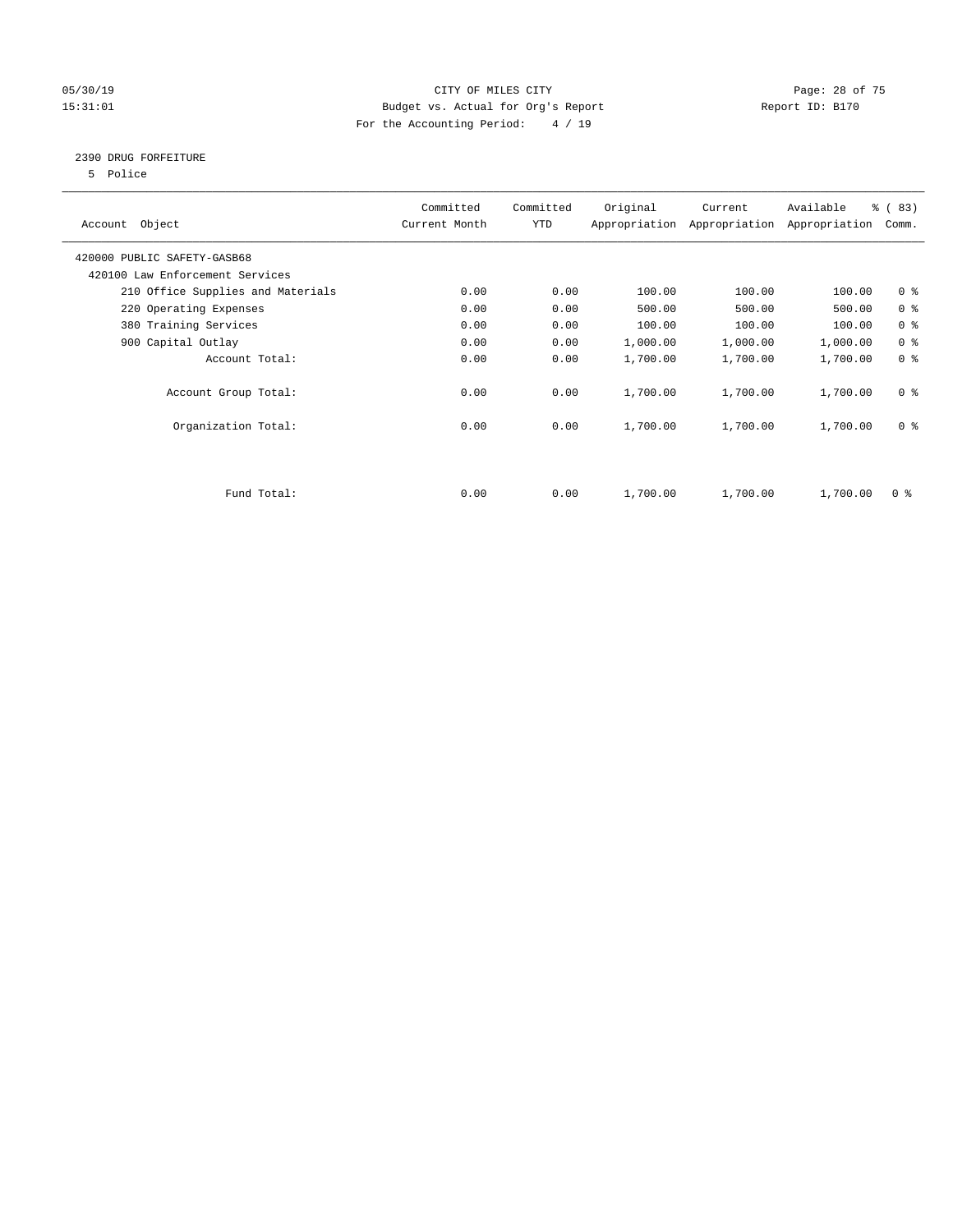#### 05/30/19 Page: 29 of 75 15:31:01 Budget vs. Actual for Org's Report Report ID: B170 For the Accounting Period: 4 / 19

## 2394 BUILDING CODE ENFORCEMENT

18 BUILDING INSPECTION

| Account Object                            | Committed<br>Current Month | Committed<br><b>YTD</b> | Original   | Current    | Available<br>Appropriation Appropriation Appropriation Comm. | % (83)          |
|-------------------------------------------|----------------------------|-------------------------|------------|------------|--------------------------------------------------------------|-----------------|
|                                           |                            |                         |            |            |                                                              |                 |
| 420000 PUBLIC SAFETY-GASB68               |                            |                         |            |            |                                                              |                 |
| 420531 Building Inspection                |                            |                         |            |            |                                                              |                 |
| 111 Salaries and Wages - Permanent        | 986.82                     | 9,569.87                | 11,588.00  | 11,588.00  | 2,018.13                                                     | 83%             |
| 121 OVERTIME-PERMANENT                    | 12.60                      | 126.00                  | 240.00     | 240.00     | 114.00                                                       | 53%             |
| 131 VACATION                              | 41.98                      | 723.32                  | 1,000.00   | 1,000.00   | 276.68                                                       | $72$ $%$        |
| 132 SICK LEAVE                            | 72.00                      | 598.50                  | 600.00     | 600.00     | 1.50                                                         | $100*$          |
| 133 OTHER LEAVE PAY                       | 3.81                       | 53.69                   | 254.00     | 254.00     | 200.31                                                       | $21$ %          |
| 141 Unemployment Insurance                | 3.90                       | 38.89                   | 21.00      | 21.00      | $-17.89$                                                     | 185 %           |
| 142 Workers' Compensation                 | 30.38                      | 303.69                  | 363.00     | 363.00     | 59.31                                                        | 84 %            |
| 143 Health Insurance                      | 221.90                     | 2,219.09                | 2,663.00   | 2,663.00   | 443.91                                                       | 83 %            |
| 144 FICA                                  | 85.07                      | 846.66                  | 1,047.00   | 1,047.00   | 200.34                                                       | 81 %            |
| 145 PERS                                  | 95.75                      | 948.88                  | 1,159.00   | 1,159.00   | 210.12                                                       | 82%             |
| 196 CLOTHING ALLOTMENT                    | 0.00                       | 45.00                   | 45.00      | 45.00      | 0.00                                                         | 100 %           |
| 210 Office Supplies and Materials         | 322.55                     | 504.00                  | 2,000.00   | 2,000.00   | 1,496.00                                                     | 25%             |
| 214 Small Items of Equipment              | 0.00                       | 0.00                    | 15,000.00  | 15,000.00  | 15,000.00                                                    | 0 <sup>8</sup>  |
| 220 Operating Expenses                    | 0.00                       | 0.00                    | 1,000.00   | 1,000.00   | 1,000.00                                                     | 0 <sup>8</sup>  |
| 311 Postage, Box Rent, Etc.               | 7.60                       | 118.47                  | 500.00     | 500.00     | 381.53                                                       | $24$ %          |
| 320 Printing, Duplicating, Typing &       | 0.00                       | 375.22                  | 400.00     | 400.00     | 24.78                                                        | 94 %            |
| 330 Publicity, Subscriptions & Dues       | 0.00                       | 112.56                  | 500.00     | 500.00     | 387.44                                                       | 23%             |
| 331 Publication of Formal & Legal Notices | 20.55                      | 179.25                  | 1,000.00   | 1,000.00   | 820.75                                                       | 18 <sup>8</sup> |
| 334 Memberships, Registrations & Dues     | 0.00                       | 230.00                  | 400.00     | 400.00     | 170.00                                                       | 58 %            |
| 345 Telephone                             | 26.36                      | 263.60                  | 400.00     | 400.00     | 136.40                                                       | 66 %            |
| 347 Internet                              | 0.00                       | 0.00                    | 200.00     | 200.00     | 200.00                                                       | 0 <sup>8</sup>  |
| 350 Professional Services                 | 12,296.09                  | 73,540.39               | 115,000.00 | 115,000.00 | 41,459.61                                                    | 64 %            |
| 360 Contr R & M                           | 156.84                     | 2,754.55                | 3,000.00   | 3,000.00   | 245.45                                                       | $92$ %          |
| 380 Training Services                     | 633.00                     | 2,720.38                | 5,000.00   | 5,000.00   | 2,279.62                                                     | 54%             |
| 382 Books                                 | 0.00                       | 553.28                  | 8,000.00   | 8,000.00   | 7,446.72                                                     | 7 %             |
| 531 Building & Office Rental              | 200.00                     | 2,000.00                | 2,400.00   | 2,400.00   | 400.00                                                       | 83 %            |
| 540 Special Assessments                   | 0.00                       | 546.23                  | 800.00     | 800.00     | 253.77                                                       | 68 %            |
| Account Total:                            | 15,217.20                  | 99, 371.52              | 174,580.00 | 174,580.00 | 75,208.48                                                    | 57%             |
| Account Group Total:                      | 15,217.20                  | 99, 371.52              | 174,580.00 | 174,580.00 | 75,208.48                                                    | 57%             |
| 510000 MISCELLANEOUS                      |                            |                         |            |            |                                                              |                 |
| 510330 Comprehensive Liability Insurance  |                            |                         |            |            |                                                              |                 |
| 513 Liability                             | 0.00                       | 165.52                  | 166.00     | 166.00     | 0.48                                                         | $100*$          |
| Account Total:                            | 0.00                       | 165.52                  | 166.00     | 166.00     | 0.48                                                         | $100*$          |
|                                           |                            |                         |            |            |                                                              |                 |
| Account Group Total:                      | 0.00                       | 165.52                  | 166.00     | 166.00     |                                                              | $0.48$ 100 %    |
| 520000 OTHER FINANCING USES               |                            |                         |            |            |                                                              |                 |
| 521000 Interfund Operating Transfers Out  |                            |                         |            |            |                                                              |                 |
| 820 Transfers to Other Funds              | 570.00                     | 5,700.00                | 6,840.00   | 6,840.00   | 1,140.00                                                     | 83 %            |
| Account Total:                            | 570.00                     | 5,700.00                | 6,840.00   | 6,840.00   | 1,140.00                                                     | 83 %            |
| Account Group Total:                      | 570.00                     | 5,700.00                | 6,840.00   | 6,840.00   | 1,140.00                                                     | 83%             |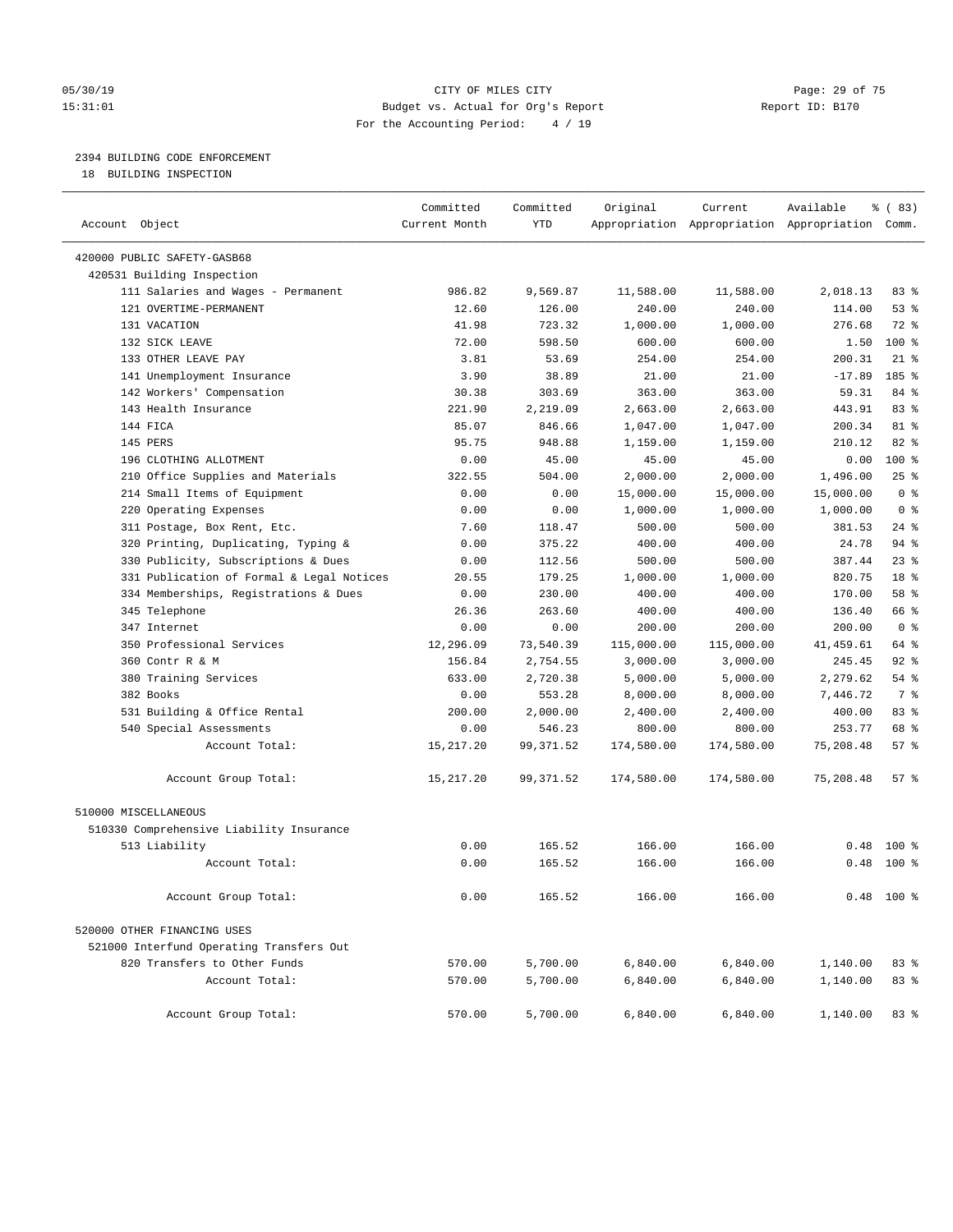#### 05/30/19 Page: 30 of 75 15:31:01 Budget vs. Actual for Org's Report Report ID: B170 For the Accounting Period: 4 / 19

#### 2394 BUILDING CODE ENFORCEMENT

18 BUILDING INSPECTION

| Account Object      | Committed<br>Current Month | Committed<br>YTD | Original   | Current<br>Appropriation Appropriation | Available<br>Appropriation Comm. | % (83) |
|---------------------|----------------------------|------------------|------------|----------------------------------------|----------------------------------|--------|
| Organization Total: | 15,787.20                  | 105,237.04       | 181,586.00 | 181,586.00                             | 76,348.96                        | 58 %   |
| Fund Total:         | 15,787.20                  | 105,237.04       | 181,586.00 | 181,586.00                             | 76,348.96 58 %                   |        |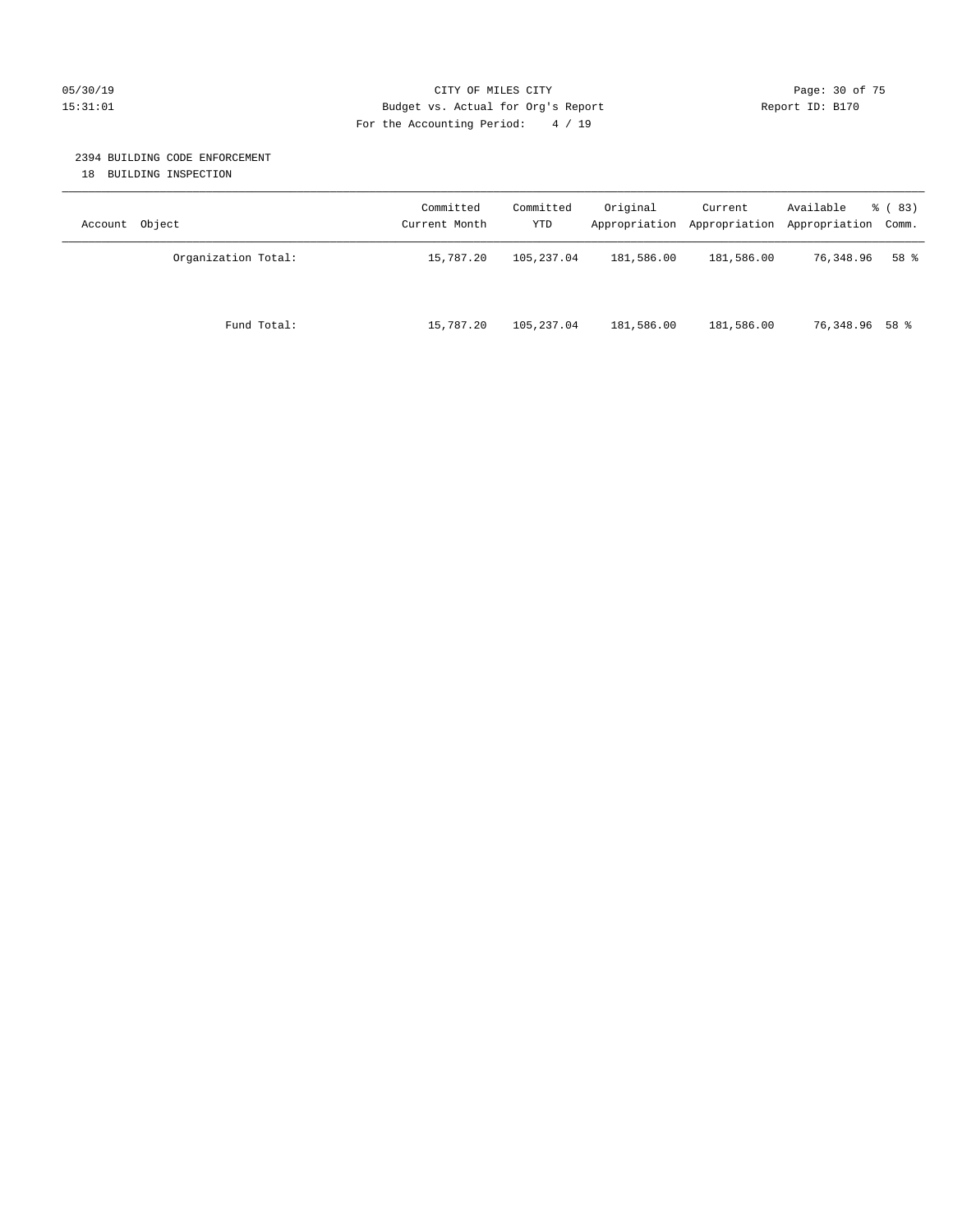#### 05/30/19 Page: 31 of 75 15:31:01 Budget vs. Actual for Org's Report Report ID: B170 For the Accounting Period: 4 / 19

#### 2400 LTG M D#165-(Gen City) 46 SID #165

| Account Object                           | Committed<br>Current Month | Committed<br><b>YTD</b> | Original   | Current<br>Appropriation Appropriation | Available<br>Appropriation | % (83)<br>Comm. |  |
|------------------------------------------|----------------------------|-------------------------|------------|----------------------------------------|----------------------------|-----------------|--|
| 430000 Public Works-GASB68               |                            |                         |            |                                        |                            |                 |  |
| 430263 STREET LIGHTING                   |                            |                         |            |                                        |                            |                 |  |
| 341 Electric Utility Services            | 3,569.50                   | 36,299.26               | 114,000.00 | 114,000.00                             | 77,700.74                  | $32*$           |  |
| 533 Machinery and Equipment Rental       | 10,088.99                  | 119,781.59              | 81,000.00  | 81,000.00                              | $-38,781.59$               | 148 %           |  |
| Account Total:                           | 13,658.49                  | 156,080.85              | 195,000.00 | 195,000.00                             | 38,919.15                  | $80*$           |  |
| Account Group Total:                     | 13,658.49                  | 156,080.85              | 195,000.00 | 195,000.00                             | 38,919.15                  | $80*$           |  |
| 520000 OTHER FINANCING USES              |                            |                         |            |                                        |                            |                 |  |
| 521000 Interfund Operating Transfers Out |                            |                         |            |                                        |                            |                 |  |
| 820 Transfers to Other Funds             | 0.00                       | 1,000.00                | 1,000.00   | 1,000.00                               | 0.00                       | $100*$          |  |
| Account Total:                           | 0.00                       | 1,000.00                | 1,000.00   | 1,000.00                               | 0.00                       | $100*$          |  |
| Account Group Total:                     | 0.00                       | 1,000.00                | 1,000.00   | 1,000.00                               | 0.00                       | 100 %           |  |
| Organization Total:                      | 13,658.49                  | 157,080.85              | 196,000.00 | 196,000.00                             | 38,919.15                  | $80*$           |  |
| Fund Total:                              | 13,658.49                  | 157,080.85              | 196,000.00 | 196,000.00                             | 38,919.15                  | 80%             |  |
|                                          |                            |                         |            |                                        |                            |                 |  |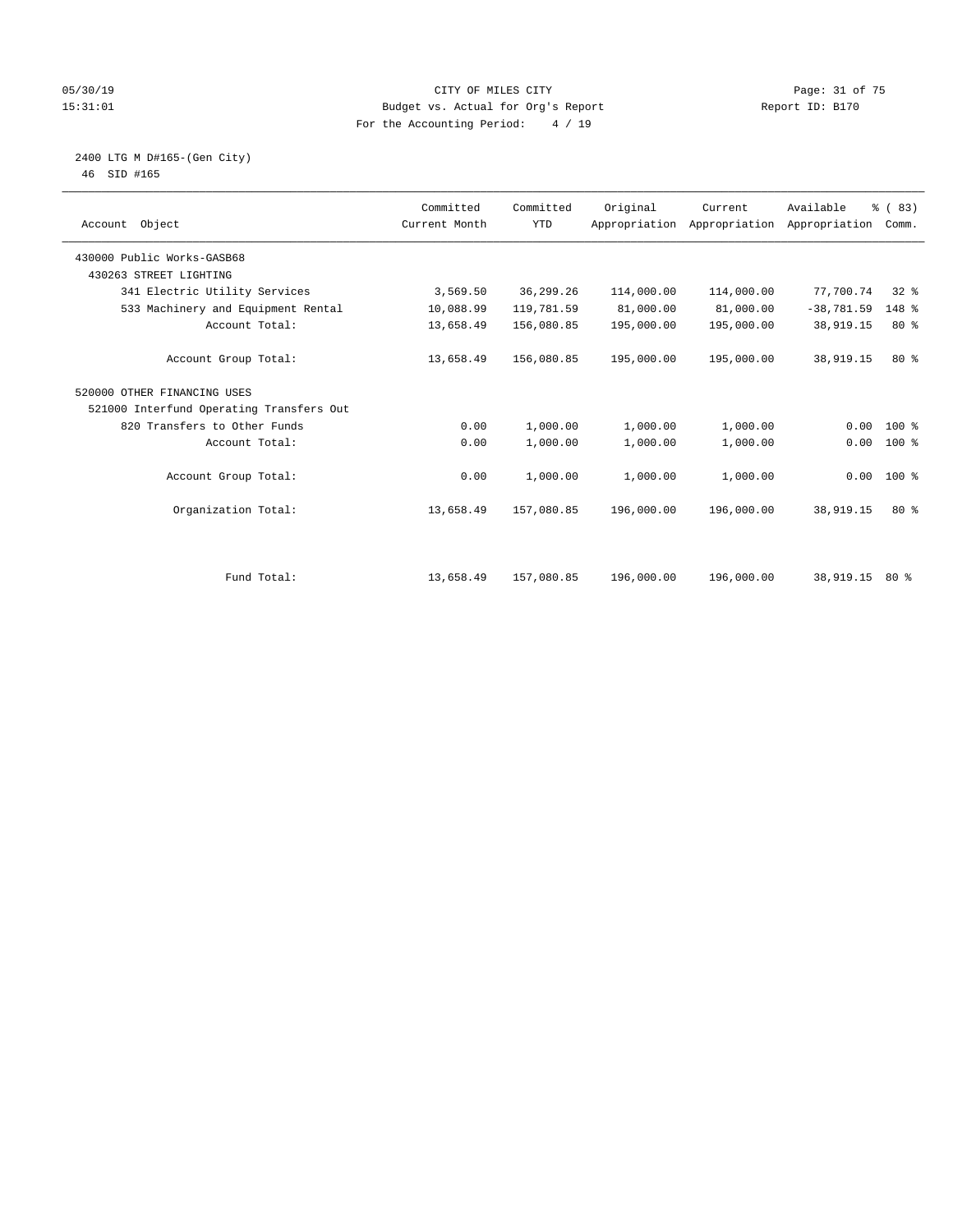#### 05/30/19 Page: 32 of 75 15:31:01 Budget vs. Actual for Org's Report Report ID: B170 For the Accounting Period: 4 / 19

# 2420 LTG M D#167-(MilesAddn Etc)

48 SID #167

| Account Object                           | Committed<br>Current Month | Committed<br><b>YTD</b> | Original  | Current<br>Appropriation Appropriation | Available<br>Appropriation | % (83)<br>Comm. |  |
|------------------------------------------|----------------------------|-------------------------|-----------|----------------------------------------|----------------------------|-----------------|--|
| 430000 Public Works-GASB68               |                            |                         |           |                                        |                            |                 |  |
| 430263 STREET LIGHTING                   |                            |                         |           |                                        |                            |                 |  |
| 341 Electric Utility Services            | 466.35                     | 5,085.06                | 21,000.00 | 21,000.00                              | 15,914.94                  | $24$ $%$        |  |
| 533 Machinery and Equipment Rental       | 1,122.98                   | 14,204.48               | 11,000.00 | 11,000.00                              | $-3, 204.48$               | $129$ %         |  |
| Account Total:                           | 1,589.33                   | 19,289.54               | 32,000.00 | 32,000.00                              | 12,710.46                  | 60 %            |  |
| Account Group Total:                     | 1,589.33                   | 19,289.54               | 32,000.00 | 32,000.00                              | 12,710.46                  | 60 %            |  |
| 520000 OTHER FINANCING USES              |                            |                         |           |                                        |                            |                 |  |
| 521000 Interfund Operating Transfers Out |                            |                         |           |                                        |                            |                 |  |
| 820 Transfers to Other Funds             | 0.00                       | 1,000.00                | 1,000.00  | 1,000.00                               | 0.00                       | $100*$          |  |
| Account Total:                           | 0.00                       | 1,000.00                | 1,000.00  | 1,000.00                               | 0.00                       | $100*$          |  |
| Account Group Total:                     | 0.00                       | 1,000.00                | 1,000.00  | 1,000.00                               |                            | $0.00$ 100 %    |  |
| Organization Total:                      | 1,589.33                   | 20,289.54               | 33,000.00 | 33,000.00                              | 12,710.46                  | $61$ $%$        |  |
|                                          |                            |                         |           |                                        |                            |                 |  |
| Fund Total:                              | 1,589.33                   | 20,289.54               | 33,000.00 | 33,000.00                              | 12,710.46 61 %             |                 |  |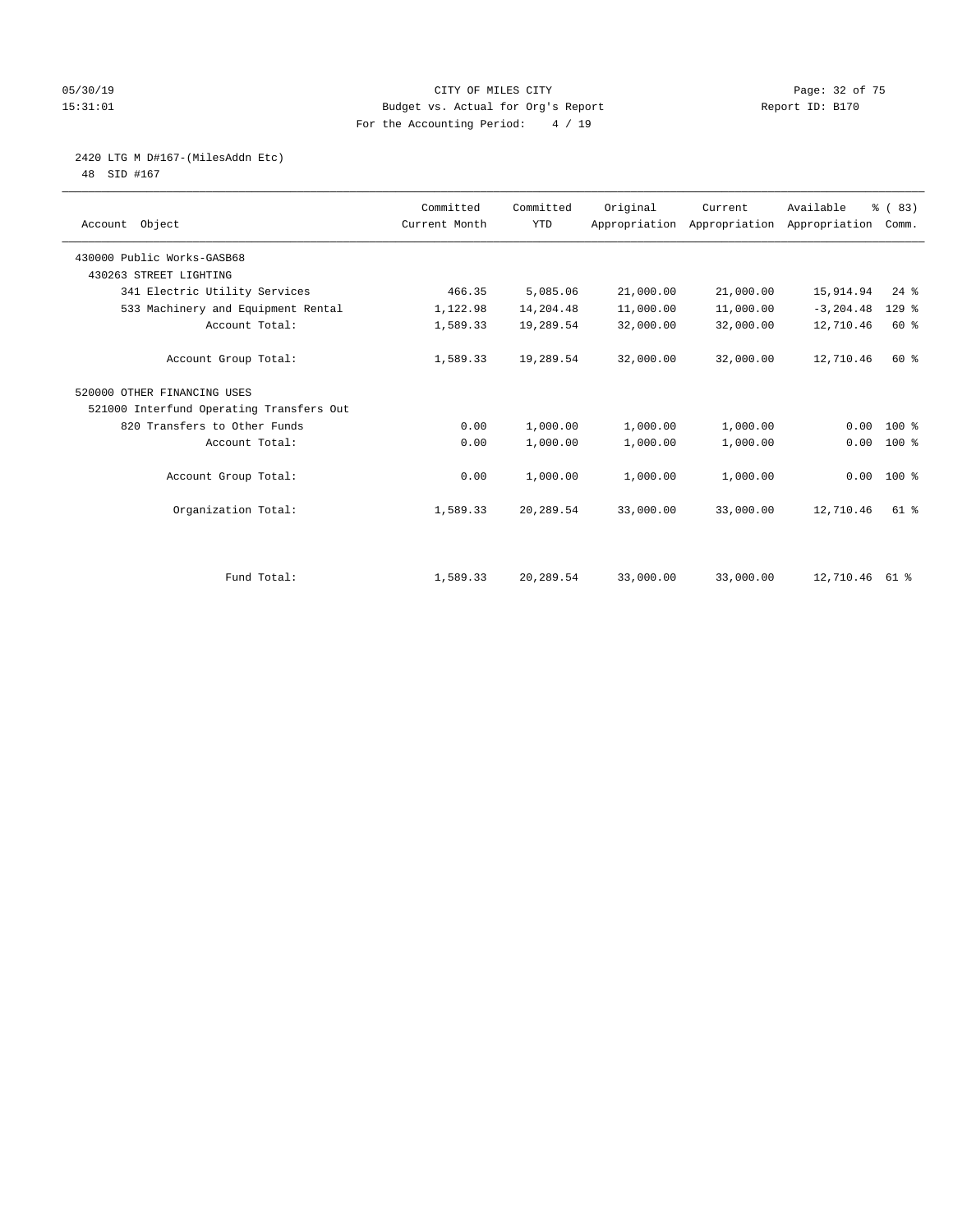#### 05/30/19 Page: 33 of 75 15:31:01 Budget vs. Actual for Org's Report Report ID: B170 For the Accounting Period: 4 / 19

#### 2430 LTG M D#171-(Balsam Est) 49 SID #171

| Account Object                           | Committed<br>Current Month | Committed<br><b>YTD</b> | Original | Current<br>Appropriation Appropriation Appropriation Comm. | Available       | % (83)          |
|------------------------------------------|----------------------------|-------------------------|----------|------------------------------------------------------------|-----------------|-----------------|
| 430000 Public Works-GASB68               |                            |                         |          |                                                            |                 |                 |
| 430263 STREET LIGHTING                   |                            |                         |          |                                                            |                 |                 |
| 230 Repair and Maintenance Supplies      | 0.00                       | 853.22                  | 1,600.00 | 1,600.00                                                   | 746.78          | 53%             |
| 341 Electric Utility Services            | 93.33                      | 1,375.90                | 1,700.00 | 1,700.00                                                   | 324.10          | 81 %            |
| 360 Contr R & M                          | 0.00                       | 1,187.50                | 1,200.00 | 1,200.00                                                   | 12.50           | 99 <sup>°</sup> |
| Account Total:                           | 93.33                      | 3,416.62                | 4,500.00 | 4,500.00                                                   | 1,083.38        | 76 %            |
| Account Group Total:                     | 93.33                      | 3,416.62                | 4,500.00 | 4,500.00                                                   | 1,083.38        | 76 %            |
| 520000 OTHER FINANCING USES              |                            |                         |          |                                                            |                 |                 |
| 521000 Interfund Operating Transfers Out |                            |                         |          |                                                            |                 |                 |
| 820 Transfers to Other Funds             | 0.00                       | 1,000.00                | 1,000.00 | 1,000.00                                                   | 0.00            | $100*$          |
| Account Total:                           | 0.00                       | 1,000.00                | 1,000.00 | 1,000.00                                                   | 0.00            | $100*$          |
| Account Group Total:                     | 0.00                       | 1,000.00                | 1,000.00 | 1,000.00                                                   | 0.00            | $100*$          |
| Organization Total:                      | 93.33                      | 4,416.62                | 5,500.00 | 5,500.00                                                   | 1,083.38        | $80*$           |
|                                          |                            |                         |          |                                                            |                 |                 |
| Fund Total:                              | 93.33                      | 4,416.62                | 5,500.00 | 5,500.00                                                   | $1,083.38$ 80 % |                 |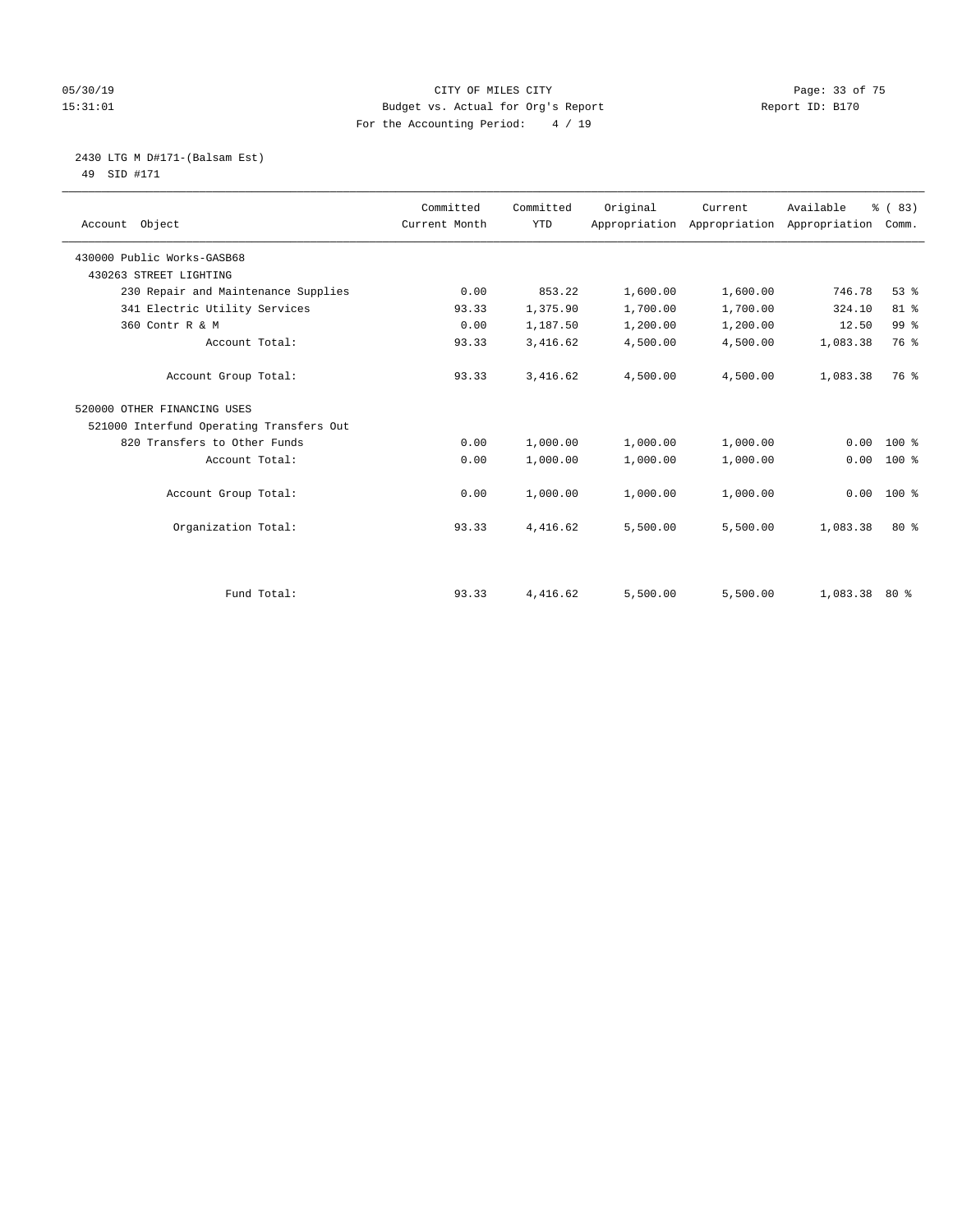#### 05/30/19 CITY OF MILES CITY CHE CONTROLLER CONTROLLER PAGE: 34 of 75<br>Budget vs. Actual for Org's Report (1997) Report TD: B170 15:31:01 Budget vs. Actual for Org's Report For the Accounting Period: 4 / 19

 2440 LTG M D#172-(Main Str) 50 SID #172

| Account Object                           | Committed<br>Current Month | Committed<br><b>YTD</b> | Original  | Current   | Available<br>Appropriation Appropriation Appropriation | % (83)<br>Comm. |  |
|------------------------------------------|----------------------------|-------------------------|-----------|-----------|--------------------------------------------------------|-----------------|--|
| 430000 Public Works-GASB68               |                            |                         |           |           |                                                        |                 |  |
| 430263 STREET LIGHTING                   |                            |                         |           |           |                                                        |                 |  |
| 230 Repair and Maintenance Supplies      | 0.00                       | 4,034.10                | 4,000.00  | 4,000.00  | $-34.10$                                               | 101 %           |  |
| 341 Electric Utility Services            | 854.80                     | 12,813.56               | 17,000.00 | 17,000.00 | 4,186.44                                               | 75 %            |  |
| 360 Contr R & M                          | 0.00                       | 4, 153. 75              | 2,500.00  | 2,500.00  | $-1,653.75$                                            | $166$ %         |  |
| Account Total:                           | 854.80                     | 21,001.41               | 23,500.00 | 23,500.00 | 2,498.59                                               | 89 %            |  |
| Account Group Total:                     | 854.80                     | 21,001.41               | 23,500.00 | 23,500.00 | 2,498.59                                               | 89 %            |  |
| 520000 OTHER FINANCING USES              |                            |                         |           |           |                                                        |                 |  |
| 521000 Interfund Operating Transfers Out |                            |                         |           |           |                                                        |                 |  |
| 820 Transfers to Other Funds             | 0.00                       | 1,000.00                | 1,000.00  | 1,000.00  | 0.00                                                   | $100$ %         |  |
| Account Total:                           | 0.00                       | 1,000.00                | 1,000.00  | 1,000.00  | 0.00                                                   | $100*$          |  |
| Account Group Total:                     | 0.00                       | 1,000.00                | 1,000.00  | 1,000.00  | 0.00                                                   | $100*$          |  |
| Organization Total:                      | 854.80                     | 22,001.41               | 24,500.00 | 24,500.00 | 2,498.59                                               | 90%             |  |
|                                          |                            |                         |           |           |                                                        |                 |  |
| Fund Total:                              | 854.80                     | 22,001.41               | 24,500.00 | 24,500.00 | $2,498.59$ 90 %                                        |                 |  |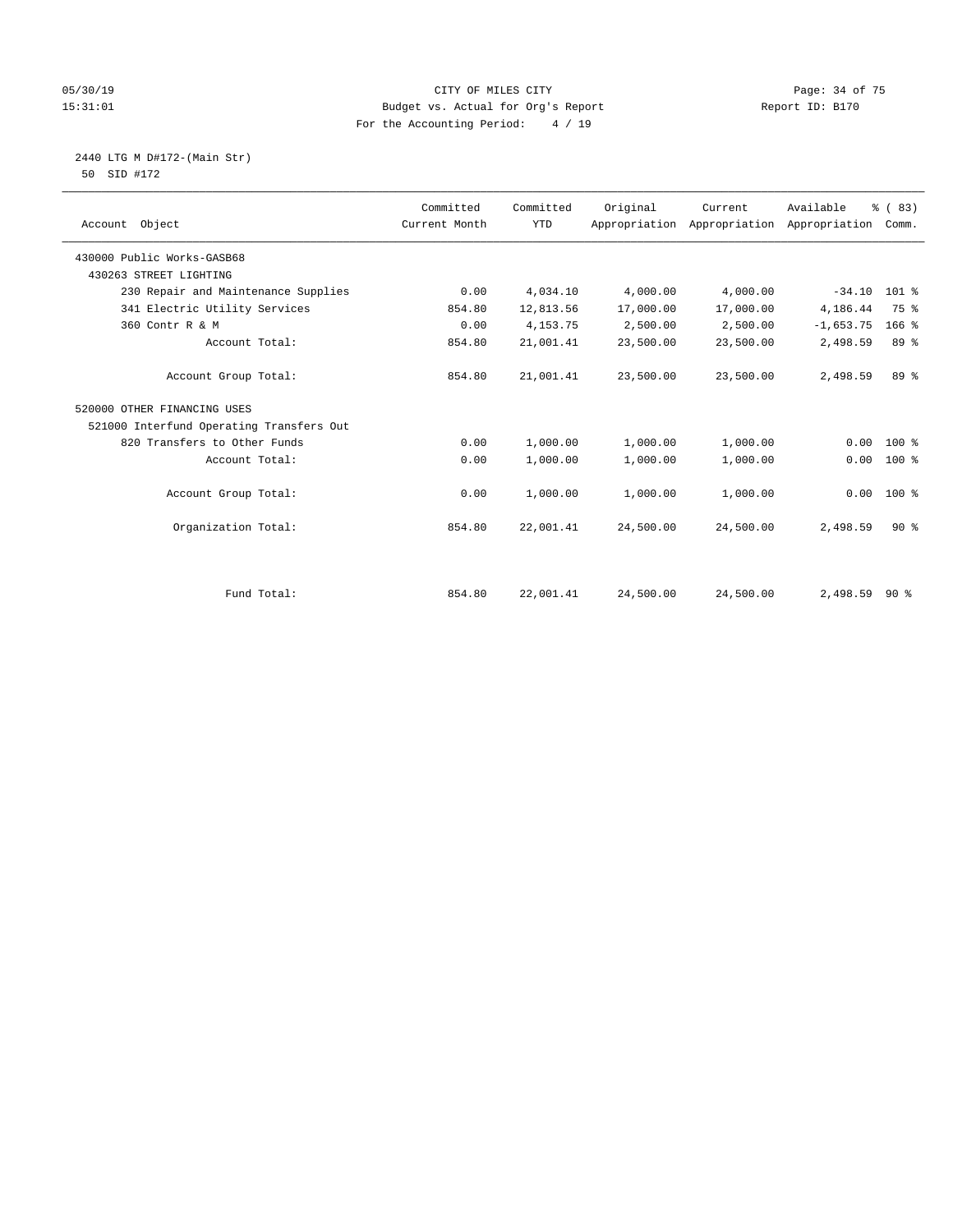#### 05/30/19 Page: 35 of 75 15:31:01 Budget vs. Actual for Org's Report Report ID: B170 For the Accounting Period: 4 / 19

# 2450 LTG M D#195-(SG-Trico)

51 SID #195

| Account Object                           | Committed<br>Current Month | Committed<br><b>YTD</b> | Original | Current<br>Appropriation Appropriation Appropriation | Available     | % (83)<br>Comm. |  |
|------------------------------------------|----------------------------|-------------------------|----------|------------------------------------------------------|---------------|-----------------|--|
| 430000 Public Works-GASB68               |                            |                         |          |                                                      |               |                 |  |
| 430263 STREET LIGHTING                   |                            |                         |          |                                                      |               |                 |  |
| 341 Electric Utility Services            | 401.84                     | 4,016.86                | 5,505.00 | 5,505.00                                             | 1,488.14      | 73 %            |  |
| Account Total:                           | 401.84                     | 4,016.86                | 5,505.00 | 5,505.00                                             | 1,488.14      | 73 %            |  |
| Account Group Total:                     | 401.84                     | 4,016.86                | 5,505.00 | 5,505.00                                             | 1,488.14      | 73 %            |  |
| 520000 OTHER FINANCING USES              |                            |                         |          |                                                      |               |                 |  |
| 521000 Interfund Operating Transfers Out |                            |                         |          |                                                      |               |                 |  |
| 820 Transfers to Other Funds             | 0.00                       | 1,000.00                | 1,000.00 | 1,000.00                                             | 0.00          | $100*$          |  |
| Account Total:                           | 0.00                       | 1,000.00                | 1,000.00 | 1,000.00                                             | 0.00          | $100*$          |  |
| Account Group Total:                     | 0.00                       | 1,000.00                | 1,000.00 | 1,000.00                                             | 0.00          | $100*$          |  |
| Organization Total:                      | 401.84                     | 5,016.86                | 6,505.00 | 6,505.00                                             | 1,488.14      | 77 %            |  |
|                                          |                            |                         |          |                                                      |               |                 |  |
| Fund Total:                              | 401.84                     | 5,016.86                | 6,505.00 | 6,505.00                                             | 1,488.14 77 % |                 |  |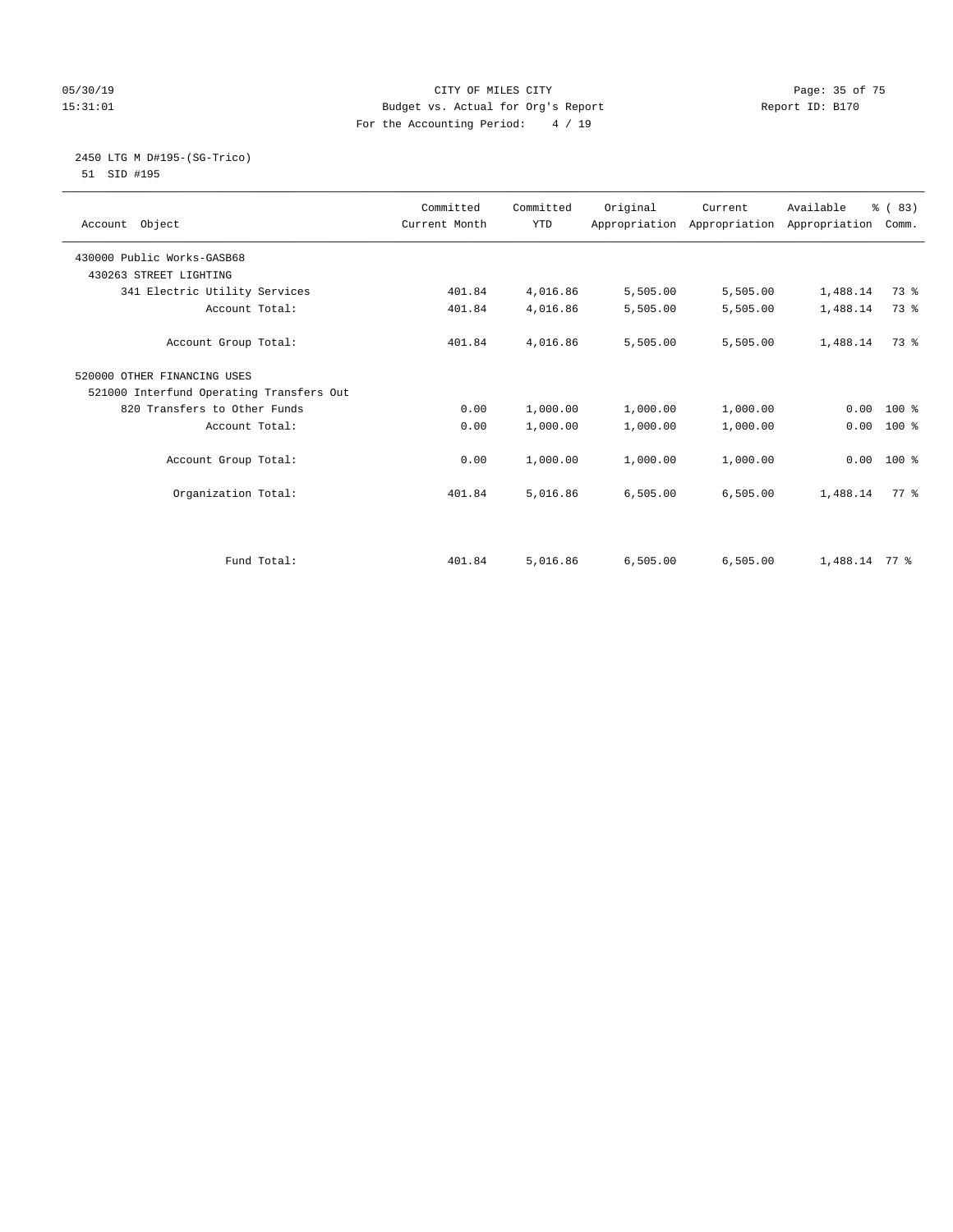#### 05/30/19 Page: 36 of 75 15:31:01 Budget vs. Actual for Org's Report Report ID: B170 For the Accounting Period: 4 / 19

# 2470 LTG M D#202-(SG-MDU&NV)

72 SID #202

| Account Object                           | Committed<br>Current Month | Committed<br><b>YTD</b> | Original | Current  | Available<br>Appropriation Appropriation Appropriation | % (83)<br>Comm. |  |
|------------------------------------------|----------------------------|-------------------------|----------|----------|--------------------------------------------------------|-----------------|--|
| 430000 Public Works-GASB68               |                            |                         |          |          |                                                        |                 |  |
| 430263 STREET LIGHTING                   |                            |                         |          |          |                                                        |                 |  |
| 341 Electric Utility Services            | 107.54                     | 1,065.60                | 4,300.00 | 4,300.00 | 3,234.40                                               | $25$ $%$        |  |
| 533 Machinery and Equipment Rental       | 394.00                     | 4,505.20                | 2,800.00 | 2,800.00 | $-1,705.20$                                            | 161 %           |  |
| Account Total:                           | 501.54                     | 5,570.80                | 7,100.00 | 7,100.00 | 1,529.20                                               | 78 %            |  |
| Account Group Total:                     | 501.54                     | 5,570.80                | 7,100.00 | 7,100.00 | 1,529.20                                               | 78 %            |  |
| 520000 OTHER FINANCING USES              |                            |                         |          |          |                                                        |                 |  |
| 521000 Interfund Operating Transfers Out |                            |                         |          |          |                                                        |                 |  |
| 820 Transfers to Other Funds             | 0.00                       | 1,000.00                | 1,000.00 | 1,000.00 | 0.00                                                   | $100*$          |  |
| Account Total:                           | 0.00                       | 1,000.00                | 1,000.00 | 1,000.00 | 0.00                                                   | $100$ %         |  |
| Account Group Total:                     | 0.00                       | 1,000.00                | 1,000.00 | 1,000.00 | 0.00                                                   | $100*$          |  |
| Organization Total:                      | 501.54                     | 6,570.80                | 8,100.00 | 8,100.00 | 1,529.20                                               | $81$ %          |  |
|                                          |                            |                         |          |          |                                                        |                 |  |
| Fund Total:                              | 501.54                     | 6,570.80                | 8,100.00 | 8,100.00 | $1,529.20$ 81 %                                        |                 |  |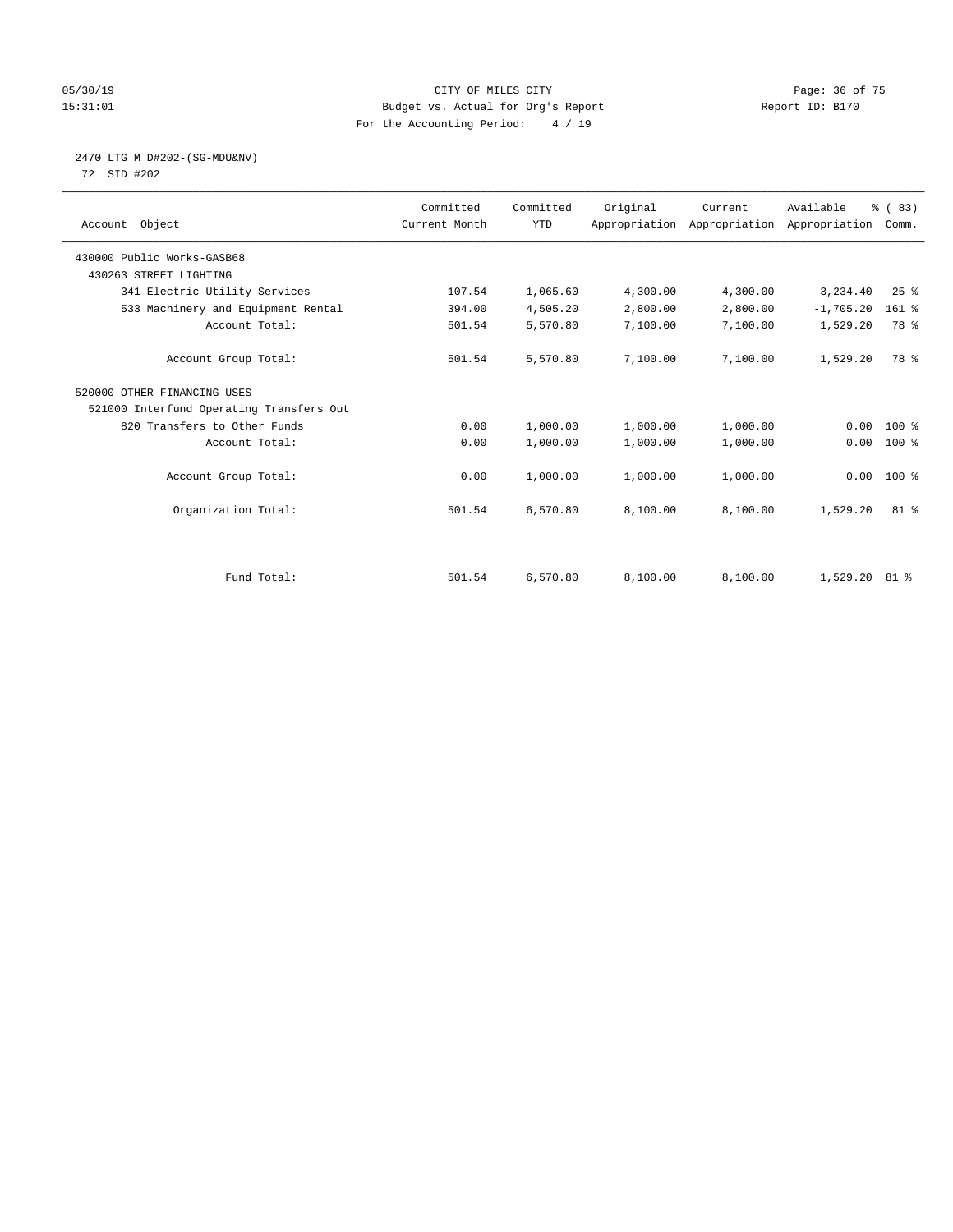#### 05/30/19 Page: 37 of 75 15:31:01 Budget vs. Actual for Org's Report Report ID: B170 For the Accounting Period: 4 / 19

## 2480 LTG M M#173-(Milestown Estates)

47 SID #173(Ltg-Milestown)

| Account Object                           | Committed<br>Current Month | Committed<br><b>YTD</b> | Original | Current  | Available<br>Appropriation Appropriation Appropriation | % (83)<br>Comm. |
|------------------------------------------|----------------------------|-------------------------|----------|----------|--------------------------------------------------------|-----------------|
| 430000 Public Works-GASB68               |                            |                         |          |          |                                                        |                 |
| 430263 STREET LIGHTING                   |                            |                         |          |          |                                                        |                 |
| 230 Repair and Maintenance Supplies      | 0.00                       | 720.00                  | 900.00   | 900.00   | 180.00                                                 | $80*$           |
| 341 Electric Utility Services            | 66.98                      | 1,128.25                | 1,400.00 | 1,400.00 | 271.75                                                 | 81 %            |
| 360 Contr R & M                          | 0.00                       | 150.00                  | 100.00   | 100.00   | $-50.00$                                               | $150*$          |
| Account Total:                           | 66.98                      | 1,998.25                | 2,400.00 | 2,400.00 | 401.75                                                 | 83%             |
| Account Group Total:                     | 66.98                      | 1,998.25                | 2,400.00 | 2,400.00 | 401.75                                                 | 83%             |
| 520000 OTHER FINANCING USES              |                            |                         |          |          |                                                        |                 |
| 521000 Interfund Operating Transfers Out |                            |                         |          |          |                                                        |                 |
| 820 Transfers to Other Funds             | 0.00                       | 250.00                  | 250.00   | 250.00   | 0.00                                                   | $100*$          |
| Account Total:                           | 0.00                       | 250.00                  | 250.00   | 250.00   | 0.00                                                   | $100$ %         |
| Account Group Total:                     | 0.00                       | 250.00                  | 250.00   | 250.00   | 0.00                                                   | $100*$          |
| Organization Total:                      | 66.98                      | 2,248.25                | 2,650.00 | 2,650.00 | 401.75                                                 | 85%             |
|                                          |                            |                         |          |          |                                                        |                 |
| Fund Total:                              | 66.98                      | 2,248.25                | 2,650.00 | 2,650.00 | 401.75 85 %                                            |                 |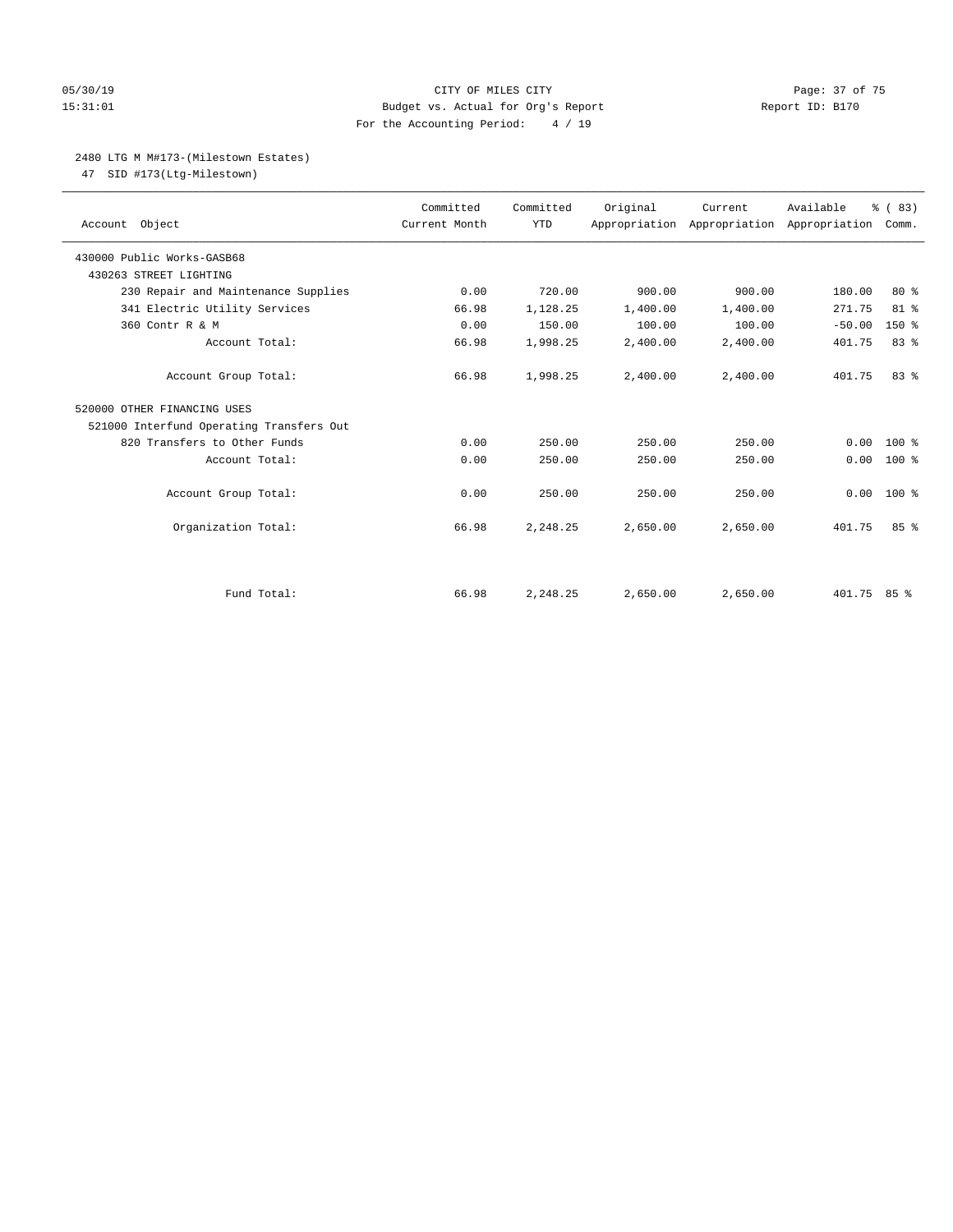#### 05/30/19 Page: 38 of 75 15:31:01 Budget vs. Actual for Org's Report Report ID: B170 For the Accounting Period: 4 / 19

————————————————————————————————————————————————————————————————————————————————————————————————————————————————————————————————————

## 2510 STR MAINT DIST #204

107 Paved St. Maint. Dist.#204

| Account Object<br>Current Month<br>YTD<br>Appropriation Appropriation Appropriation Comm.<br>430000 Public Works-GASB68<br>430220 Operations<br>111 Salaries and Wages - Permanent<br>18,766.47<br>196,646.39<br>290,860.00<br>290,860.00<br>94,213.61<br>68 %<br>2,619.49<br>121 OVERTIME-PERMANENT<br>309.07<br>6,480.51<br>9,100.00<br>9,100.00<br>71 %<br>131 VACATION<br>21,286.14<br>$109$ %<br>1,862.67<br>19,600.00<br>19,600.00<br>$-1,686.14$<br>132 SICK LEAVE<br>1,231.53<br>9,679.04<br>13,000.00<br>13,000.00<br>3,320.96<br>74 %<br>4,598.15<br>3 <sup>8</sup><br>133 OTHER LEAVE PAY<br>9.14<br>128.85<br>4,727.00<br>4,727.00<br>134 HOLIDAY PAY<br>$-1, 346.82$<br>$145$ %<br>0.00<br>4,346.82<br>3,000.00<br>3,000.00<br>141 Unemployment Insurance<br>838.51<br>$-327.51$<br>164 %<br>77.72<br>511.00<br>511.00<br>142 Workers' Compensation<br>17,277.00<br>17,277.00<br>2,863.37<br>83%<br>1,356.25<br>14,413.63<br>143 Health Insurance<br>68 %<br>4,097.54<br>41,877.01<br>61,691.00<br>61,691.00<br>19,813.99<br>67%<br>144 FICA<br>1,633.07<br>17,441.46<br>26,032.00<br>26,032.00<br>8,590.54<br>145 PERS<br>71 %<br>1,900.77<br>20,445.50<br>28,822.00<br>28,822.00<br>8,376.50<br>951.00<br>$106$ %<br>196 CLOTHING ALLOTMENT<br>0.00<br>900.00<br>900.00<br>$-51.00$<br>210 Office Supplies and Materials<br>1,828.50<br>39%<br>$-723.92$<br>1,171.50<br>3,000.00<br>3,000.00<br>214 Small Items of Equipment<br>9,255.81<br>38 <sup>8</sup><br>5,092.20<br>5,744.19<br>15,000.00<br>15,000.00<br>220 Operating Expenses<br>86 %<br>151.55<br>15,402.87<br>18,000.00<br>18,000.00<br>2,597.13<br>222 Chemicals, Lab & Med Supplies<br>$-238.66$<br>$124$ %<br>0.00<br>1,238.66<br>1,000.00<br>1,000.00<br>226 Clothing and Uniforms<br>$-157.07$<br>$122$ %<br>0.00<br>857.07<br>700.00<br>700.00<br>230 Repair and Maintenance Supplies<br>16,000.00<br>16,000.00<br>12,196.75<br>$24$ %<br>223.55<br>3,803.25<br>231 Gas, Oil, Diesel Fuel, Grease, etc.<br>29,876.06<br>75 %<br>3,460.38<br>40,000.00<br>40,000.00<br>10,123.94<br>241 Consumable Tools<br>0 <sup>8</sup><br>0.00<br>0.00<br>2,000.00<br>2,000.00<br>2,000.00<br>242 Sign Parts and Supplies<br>3,387.73<br>8,000.00<br>8,000.00<br>42 %<br>0.00<br>4,612.27<br>$250$ %<br>311 Postage, Box Rent, Etc.<br>0.00<br>187.84<br>75.00<br>75.00<br>$-112.84$<br>320 Printing, Duplicating, Typing &<br>0.00<br>0 <sup>8</sup><br>0.00<br>100.00<br>100.00<br>100.00<br>330 Publicity, Subscriptions & Dues<br>500.00<br>0 <sup>8</sup><br>0.00<br>0.00<br>500.00<br>500.00<br>331 Publication of Formal & Legal Notices<br>98 %<br>0.00<br>491.60<br>500.00<br>500.00<br>8.40<br>47 %<br>334 Memberships, Registrations & Dues<br>185.20<br>0.00<br>164.80<br>350.00<br>350.00<br>341 Electric Utility Services<br>$-150.86$<br>114 %<br>122.27<br>1,210.86<br>1,060.00<br>1,060.00<br>344 Gas Utility Service<br>54.13<br>49 %<br>516.01<br>1,050.00<br>1,050.00<br>533.99<br>48 %<br>345 Telephone<br>68.15<br>1,047.79<br>952.21<br>2,000.00<br>2,000.00<br>0 <sup>8</sup><br>346 Garbage Service<br>0.00<br>0.00<br>175.00<br>175.00<br>175.00<br>0 <sup>8</sup><br>347 Internet<br>0.00<br>0.00<br>200.00<br>200.00<br>200.00<br>350 Professional Services<br>672.00<br>9,841.74<br>50,000.00<br>50,000.00<br>40,158.26<br>20%<br>360 Contr R & M<br>8,772.92<br>$12*$<br>106.56<br>1,227.08<br>10,000.00<br>10,000.00<br>363 R&M Vehicles/Equip/Labor-PW<br>75,977.32<br>24,022.68<br>76 %<br>5,932.84<br>100,000.00<br>100,000.00<br>370 Travel<br>$32$ $%$<br>261.78<br>317.78<br>1,000.00<br>1,000.00<br>682.22<br>15 <sup>°</sup><br>380 Training Services<br>0.00<br>852.00<br>148.00<br>1,000.00<br>1,000.00<br>382 Books<br>0.00<br>200.00<br>0 %<br>0.00<br>200.00<br>200.00<br>511 Insurance on Buildings<br>$0.55$ 100 %<br>0.00<br>645.45<br>646.00<br>646.00<br>512 Insurance on Vehicles & Equipment<br>0.00<br>3,491.78<br>3,492.00<br>3,492.00<br>$0.22$ 100 %<br>513 Liability<br>9,500.58<br>$-548.58$<br>106 %<br>0.00<br>8,952.00<br>8,952.00<br>531 Building & Office Rental<br>3,500.00<br>4,200.00<br>4,200.00<br>700.00<br>83 %<br>350.00<br>5,653.86<br>8,100.00<br>2,446.14<br>532 Land Rental<br>0.00<br>8,100.00<br>70 %<br>Account Total:<br>47,015.72<br>509,843.10<br>772,820.00<br>772,820.00<br>262,976.90<br>66 %<br>430233 Roadway/Re-surfacing<br>230 Repair and Maintenance Supplies<br>100,000.00<br>100,000.00<br>1,044.00<br>1,091.93<br>98,908.07<br>1 <sup>8</sup> | Committed | Committed | Original | Current | Available | % (83) |
|---------------------------------------------------------------------------------------------------------------------------------------------------------------------------------------------------------------------------------------------------------------------------------------------------------------------------------------------------------------------------------------------------------------------------------------------------------------------------------------------------------------------------------------------------------------------------------------------------------------------------------------------------------------------------------------------------------------------------------------------------------------------------------------------------------------------------------------------------------------------------------------------------------------------------------------------------------------------------------------------------------------------------------------------------------------------------------------------------------------------------------------------------------------------------------------------------------------------------------------------------------------------------------------------------------------------------------------------------------------------------------------------------------------------------------------------------------------------------------------------------------------------------------------------------------------------------------------------------------------------------------------------------------------------------------------------------------------------------------------------------------------------------------------------------------------------------------------------------------------------------------------------------------------------------------------------------------------------------------------------------------------------------------------------------------------------------------------------------------------------------------------------------------------------------------------------------------------------------------------------------------------------------------------------------------------------------------------------------------------------------------------------------------------------------------------------------------------------------------------------------------------------------------------------------------------------------------------------------------------------------------------------------------------------------------------------------------------------------------------------------------------------------------------------------------------------------------------------------------------------------------------------------------------------------------------------------------------------------------------------------------------------------------------------------------------------------------------------------------------------------------------------------------------------------------------------------------------------------------------------------------------------------------------------------------------------------------------------------------------------------------------------------------------------------------------------------------------------------------------------------------------------------------------------------------------------------------------------------------------------------------------------------------------------------------------------------------------------------------------------------------------------------------------------------------------------------------------------------------------------------------------------------------------------------------------------------------------------------------------------------------------------------------------------------------------------------------------------------------------------------------------------------------------------------------------------------------------------------------------------------------------------------------------------------------------------------------------------------------------------------------------------------------------------------------------------------------------------------------------------------------------|-----------|-----------|----------|---------|-----------|--------|
|                                                                                                                                                                                                                                                                                                                                                                                                                                                                                                                                                                                                                                                                                                                                                                                                                                                                                                                                                                                                                                                                                                                                                                                                                                                                                                                                                                                                                                                                                                                                                                                                                                                                                                                                                                                                                                                                                                                                                                                                                                                                                                                                                                                                                                                                                                                                                                                                                                                                                                                                                                                                                                                                                                                                                                                                                                                                                                                                                                                                                                                                                                                                                                                                                                                                                                                                                                                                                                                                                                                                                                                                                                                                                                                                                                                                                                                                                                                                                                                                                                                                                                                                                                                                                                                                                                                                                                                                                                                                                                               |           |           |          |         |           |        |
|                                                                                                                                                                                                                                                                                                                                                                                                                                                                                                                                                                                                                                                                                                                                                                                                                                                                                                                                                                                                                                                                                                                                                                                                                                                                                                                                                                                                                                                                                                                                                                                                                                                                                                                                                                                                                                                                                                                                                                                                                                                                                                                                                                                                                                                                                                                                                                                                                                                                                                                                                                                                                                                                                                                                                                                                                                                                                                                                                                                                                                                                                                                                                                                                                                                                                                                                                                                                                                                                                                                                                                                                                                                                                                                                                                                                                                                                                                                                                                                                                                                                                                                                                                                                                                                                                                                                                                                                                                                                                                               |           |           |          |         |           |        |
|                                                                                                                                                                                                                                                                                                                                                                                                                                                                                                                                                                                                                                                                                                                                                                                                                                                                                                                                                                                                                                                                                                                                                                                                                                                                                                                                                                                                                                                                                                                                                                                                                                                                                                                                                                                                                                                                                                                                                                                                                                                                                                                                                                                                                                                                                                                                                                                                                                                                                                                                                                                                                                                                                                                                                                                                                                                                                                                                                                                                                                                                                                                                                                                                                                                                                                                                                                                                                                                                                                                                                                                                                                                                                                                                                                                                                                                                                                                                                                                                                                                                                                                                                                                                                                                                                                                                                                                                                                                                                                               |           |           |          |         |           |        |
|                                                                                                                                                                                                                                                                                                                                                                                                                                                                                                                                                                                                                                                                                                                                                                                                                                                                                                                                                                                                                                                                                                                                                                                                                                                                                                                                                                                                                                                                                                                                                                                                                                                                                                                                                                                                                                                                                                                                                                                                                                                                                                                                                                                                                                                                                                                                                                                                                                                                                                                                                                                                                                                                                                                                                                                                                                                                                                                                                                                                                                                                                                                                                                                                                                                                                                                                                                                                                                                                                                                                                                                                                                                                                                                                                                                                                                                                                                                                                                                                                                                                                                                                                                                                                                                                                                                                                                                                                                                                                                               |           |           |          |         |           |        |
|                                                                                                                                                                                                                                                                                                                                                                                                                                                                                                                                                                                                                                                                                                                                                                                                                                                                                                                                                                                                                                                                                                                                                                                                                                                                                                                                                                                                                                                                                                                                                                                                                                                                                                                                                                                                                                                                                                                                                                                                                                                                                                                                                                                                                                                                                                                                                                                                                                                                                                                                                                                                                                                                                                                                                                                                                                                                                                                                                                                                                                                                                                                                                                                                                                                                                                                                                                                                                                                                                                                                                                                                                                                                                                                                                                                                                                                                                                                                                                                                                                                                                                                                                                                                                                                                                                                                                                                                                                                                                                               |           |           |          |         |           |        |
|                                                                                                                                                                                                                                                                                                                                                                                                                                                                                                                                                                                                                                                                                                                                                                                                                                                                                                                                                                                                                                                                                                                                                                                                                                                                                                                                                                                                                                                                                                                                                                                                                                                                                                                                                                                                                                                                                                                                                                                                                                                                                                                                                                                                                                                                                                                                                                                                                                                                                                                                                                                                                                                                                                                                                                                                                                                                                                                                                                                                                                                                                                                                                                                                                                                                                                                                                                                                                                                                                                                                                                                                                                                                                                                                                                                                                                                                                                                                                                                                                                                                                                                                                                                                                                                                                                                                                                                                                                                                                                               |           |           |          |         |           |        |
|                                                                                                                                                                                                                                                                                                                                                                                                                                                                                                                                                                                                                                                                                                                                                                                                                                                                                                                                                                                                                                                                                                                                                                                                                                                                                                                                                                                                                                                                                                                                                                                                                                                                                                                                                                                                                                                                                                                                                                                                                                                                                                                                                                                                                                                                                                                                                                                                                                                                                                                                                                                                                                                                                                                                                                                                                                                                                                                                                                                                                                                                                                                                                                                                                                                                                                                                                                                                                                                                                                                                                                                                                                                                                                                                                                                                                                                                                                                                                                                                                                                                                                                                                                                                                                                                                                                                                                                                                                                                                                               |           |           |          |         |           |        |
|                                                                                                                                                                                                                                                                                                                                                                                                                                                                                                                                                                                                                                                                                                                                                                                                                                                                                                                                                                                                                                                                                                                                                                                                                                                                                                                                                                                                                                                                                                                                                                                                                                                                                                                                                                                                                                                                                                                                                                                                                                                                                                                                                                                                                                                                                                                                                                                                                                                                                                                                                                                                                                                                                                                                                                                                                                                                                                                                                                                                                                                                                                                                                                                                                                                                                                                                                                                                                                                                                                                                                                                                                                                                                                                                                                                                                                                                                                                                                                                                                                                                                                                                                                                                                                                                                                                                                                                                                                                                                                               |           |           |          |         |           |        |
|                                                                                                                                                                                                                                                                                                                                                                                                                                                                                                                                                                                                                                                                                                                                                                                                                                                                                                                                                                                                                                                                                                                                                                                                                                                                                                                                                                                                                                                                                                                                                                                                                                                                                                                                                                                                                                                                                                                                                                                                                                                                                                                                                                                                                                                                                                                                                                                                                                                                                                                                                                                                                                                                                                                                                                                                                                                                                                                                                                                                                                                                                                                                                                                                                                                                                                                                                                                                                                                                                                                                                                                                                                                                                                                                                                                                                                                                                                                                                                                                                                                                                                                                                                                                                                                                                                                                                                                                                                                                                                               |           |           |          |         |           |        |
|                                                                                                                                                                                                                                                                                                                                                                                                                                                                                                                                                                                                                                                                                                                                                                                                                                                                                                                                                                                                                                                                                                                                                                                                                                                                                                                                                                                                                                                                                                                                                                                                                                                                                                                                                                                                                                                                                                                                                                                                                                                                                                                                                                                                                                                                                                                                                                                                                                                                                                                                                                                                                                                                                                                                                                                                                                                                                                                                                                                                                                                                                                                                                                                                                                                                                                                                                                                                                                                                                                                                                                                                                                                                                                                                                                                                                                                                                                                                                                                                                                                                                                                                                                                                                                                                                                                                                                                                                                                                                                               |           |           |          |         |           |        |
|                                                                                                                                                                                                                                                                                                                                                                                                                                                                                                                                                                                                                                                                                                                                                                                                                                                                                                                                                                                                                                                                                                                                                                                                                                                                                                                                                                                                                                                                                                                                                                                                                                                                                                                                                                                                                                                                                                                                                                                                                                                                                                                                                                                                                                                                                                                                                                                                                                                                                                                                                                                                                                                                                                                                                                                                                                                                                                                                                                                                                                                                                                                                                                                                                                                                                                                                                                                                                                                                                                                                                                                                                                                                                                                                                                                                                                                                                                                                                                                                                                                                                                                                                                                                                                                                                                                                                                                                                                                                                                               |           |           |          |         |           |        |
|                                                                                                                                                                                                                                                                                                                                                                                                                                                                                                                                                                                                                                                                                                                                                                                                                                                                                                                                                                                                                                                                                                                                                                                                                                                                                                                                                                                                                                                                                                                                                                                                                                                                                                                                                                                                                                                                                                                                                                                                                                                                                                                                                                                                                                                                                                                                                                                                                                                                                                                                                                                                                                                                                                                                                                                                                                                                                                                                                                                                                                                                                                                                                                                                                                                                                                                                                                                                                                                                                                                                                                                                                                                                                                                                                                                                                                                                                                                                                                                                                                                                                                                                                                                                                                                                                                                                                                                                                                                                                                               |           |           |          |         |           |        |
|                                                                                                                                                                                                                                                                                                                                                                                                                                                                                                                                                                                                                                                                                                                                                                                                                                                                                                                                                                                                                                                                                                                                                                                                                                                                                                                                                                                                                                                                                                                                                                                                                                                                                                                                                                                                                                                                                                                                                                                                                                                                                                                                                                                                                                                                                                                                                                                                                                                                                                                                                                                                                                                                                                                                                                                                                                                                                                                                                                                                                                                                                                                                                                                                                                                                                                                                                                                                                                                                                                                                                                                                                                                                                                                                                                                                                                                                                                                                                                                                                                                                                                                                                                                                                                                                                                                                                                                                                                                                                                               |           |           |          |         |           |        |
|                                                                                                                                                                                                                                                                                                                                                                                                                                                                                                                                                                                                                                                                                                                                                                                                                                                                                                                                                                                                                                                                                                                                                                                                                                                                                                                                                                                                                                                                                                                                                                                                                                                                                                                                                                                                                                                                                                                                                                                                                                                                                                                                                                                                                                                                                                                                                                                                                                                                                                                                                                                                                                                                                                                                                                                                                                                                                                                                                                                                                                                                                                                                                                                                                                                                                                                                                                                                                                                                                                                                                                                                                                                                                                                                                                                                                                                                                                                                                                                                                                                                                                                                                                                                                                                                                                                                                                                                                                                                                                               |           |           |          |         |           |        |
|                                                                                                                                                                                                                                                                                                                                                                                                                                                                                                                                                                                                                                                                                                                                                                                                                                                                                                                                                                                                                                                                                                                                                                                                                                                                                                                                                                                                                                                                                                                                                                                                                                                                                                                                                                                                                                                                                                                                                                                                                                                                                                                                                                                                                                                                                                                                                                                                                                                                                                                                                                                                                                                                                                                                                                                                                                                                                                                                                                                                                                                                                                                                                                                                                                                                                                                                                                                                                                                                                                                                                                                                                                                                                                                                                                                                                                                                                                                                                                                                                                                                                                                                                                                                                                                                                                                                                                                                                                                                                                               |           |           |          |         |           |        |
|                                                                                                                                                                                                                                                                                                                                                                                                                                                                                                                                                                                                                                                                                                                                                                                                                                                                                                                                                                                                                                                                                                                                                                                                                                                                                                                                                                                                                                                                                                                                                                                                                                                                                                                                                                                                                                                                                                                                                                                                                                                                                                                                                                                                                                                                                                                                                                                                                                                                                                                                                                                                                                                                                                                                                                                                                                                                                                                                                                                                                                                                                                                                                                                                                                                                                                                                                                                                                                                                                                                                                                                                                                                                                                                                                                                                                                                                                                                                                                                                                                                                                                                                                                                                                                                                                                                                                                                                                                                                                                               |           |           |          |         |           |        |
|                                                                                                                                                                                                                                                                                                                                                                                                                                                                                                                                                                                                                                                                                                                                                                                                                                                                                                                                                                                                                                                                                                                                                                                                                                                                                                                                                                                                                                                                                                                                                                                                                                                                                                                                                                                                                                                                                                                                                                                                                                                                                                                                                                                                                                                                                                                                                                                                                                                                                                                                                                                                                                                                                                                                                                                                                                                                                                                                                                                                                                                                                                                                                                                                                                                                                                                                                                                                                                                                                                                                                                                                                                                                                                                                                                                                                                                                                                                                                                                                                                                                                                                                                                                                                                                                                                                                                                                                                                                                                                               |           |           |          |         |           |        |
|                                                                                                                                                                                                                                                                                                                                                                                                                                                                                                                                                                                                                                                                                                                                                                                                                                                                                                                                                                                                                                                                                                                                                                                                                                                                                                                                                                                                                                                                                                                                                                                                                                                                                                                                                                                                                                                                                                                                                                                                                                                                                                                                                                                                                                                                                                                                                                                                                                                                                                                                                                                                                                                                                                                                                                                                                                                                                                                                                                                                                                                                                                                                                                                                                                                                                                                                                                                                                                                                                                                                                                                                                                                                                                                                                                                                                                                                                                                                                                                                                                                                                                                                                                                                                                                                                                                                                                                                                                                                                                               |           |           |          |         |           |        |
|                                                                                                                                                                                                                                                                                                                                                                                                                                                                                                                                                                                                                                                                                                                                                                                                                                                                                                                                                                                                                                                                                                                                                                                                                                                                                                                                                                                                                                                                                                                                                                                                                                                                                                                                                                                                                                                                                                                                                                                                                                                                                                                                                                                                                                                                                                                                                                                                                                                                                                                                                                                                                                                                                                                                                                                                                                                                                                                                                                                                                                                                                                                                                                                                                                                                                                                                                                                                                                                                                                                                                                                                                                                                                                                                                                                                                                                                                                                                                                                                                                                                                                                                                                                                                                                                                                                                                                                                                                                                                                               |           |           |          |         |           |        |
|                                                                                                                                                                                                                                                                                                                                                                                                                                                                                                                                                                                                                                                                                                                                                                                                                                                                                                                                                                                                                                                                                                                                                                                                                                                                                                                                                                                                                                                                                                                                                                                                                                                                                                                                                                                                                                                                                                                                                                                                                                                                                                                                                                                                                                                                                                                                                                                                                                                                                                                                                                                                                                                                                                                                                                                                                                                                                                                                                                                                                                                                                                                                                                                                                                                                                                                                                                                                                                                                                                                                                                                                                                                                                                                                                                                                                                                                                                                                                                                                                                                                                                                                                                                                                                                                                                                                                                                                                                                                                                               |           |           |          |         |           |        |
|                                                                                                                                                                                                                                                                                                                                                                                                                                                                                                                                                                                                                                                                                                                                                                                                                                                                                                                                                                                                                                                                                                                                                                                                                                                                                                                                                                                                                                                                                                                                                                                                                                                                                                                                                                                                                                                                                                                                                                                                                                                                                                                                                                                                                                                                                                                                                                                                                                                                                                                                                                                                                                                                                                                                                                                                                                                                                                                                                                                                                                                                                                                                                                                                                                                                                                                                                                                                                                                                                                                                                                                                                                                                                                                                                                                                                                                                                                                                                                                                                                                                                                                                                                                                                                                                                                                                                                                                                                                                                                               |           |           |          |         |           |        |
|                                                                                                                                                                                                                                                                                                                                                                                                                                                                                                                                                                                                                                                                                                                                                                                                                                                                                                                                                                                                                                                                                                                                                                                                                                                                                                                                                                                                                                                                                                                                                                                                                                                                                                                                                                                                                                                                                                                                                                                                                                                                                                                                                                                                                                                                                                                                                                                                                                                                                                                                                                                                                                                                                                                                                                                                                                                                                                                                                                                                                                                                                                                                                                                                                                                                                                                                                                                                                                                                                                                                                                                                                                                                                                                                                                                                                                                                                                                                                                                                                                                                                                                                                                                                                                                                                                                                                                                                                                                                                                               |           |           |          |         |           |        |
|                                                                                                                                                                                                                                                                                                                                                                                                                                                                                                                                                                                                                                                                                                                                                                                                                                                                                                                                                                                                                                                                                                                                                                                                                                                                                                                                                                                                                                                                                                                                                                                                                                                                                                                                                                                                                                                                                                                                                                                                                                                                                                                                                                                                                                                                                                                                                                                                                                                                                                                                                                                                                                                                                                                                                                                                                                                                                                                                                                                                                                                                                                                                                                                                                                                                                                                                                                                                                                                                                                                                                                                                                                                                                                                                                                                                                                                                                                                                                                                                                                                                                                                                                                                                                                                                                                                                                                                                                                                                                                               |           |           |          |         |           |        |
|                                                                                                                                                                                                                                                                                                                                                                                                                                                                                                                                                                                                                                                                                                                                                                                                                                                                                                                                                                                                                                                                                                                                                                                                                                                                                                                                                                                                                                                                                                                                                                                                                                                                                                                                                                                                                                                                                                                                                                                                                                                                                                                                                                                                                                                                                                                                                                                                                                                                                                                                                                                                                                                                                                                                                                                                                                                                                                                                                                                                                                                                                                                                                                                                                                                                                                                                                                                                                                                                                                                                                                                                                                                                                                                                                                                                                                                                                                                                                                                                                                                                                                                                                                                                                                                                                                                                                                                                                                                                                                               |           |           |          |         |           |        |
|                                                                                                                                                                                                                                                                                                                                                                                                                                                                                                                                                                                                                                                                                                                                                                                                                                                                                                                                                                                                                                                                                                                                                                                                                                                                                                                                                                                                                                                                                                                                                                                                                                                                                                                                                                                                                                                                                                                                                                                                                                                                                                                                                                                                                                                                                                                                                                                                                                                                                                                                                                                                                                                                                                                                                                                                                                                                                                                                                                                                                                                                                                                                                                                                                                                                                                                                                                                                                                                                                                                                                                                                                                                                                                                                                                                                                                                                                                                                                                                                                                                                                                                                                                                                                                                                                                                                                                                                                                                                                                               |           |           |          |         |           |        |
|                                                                                                                                                                                                                                                                                                                                                                                                                                                                                                                                                                                                                                                                                                                                                                                                                                                                                                                                                                                                                                                                                                                                                                                                                                                                                                                                                                                                                                                                                                                                                                                                                                                                                                                                                                                                                                                                                                                                                                                                                                                                                                                                                                                                                                                                                                                                                                                                                                                                                                                                                                                                                                                                                                                                                                                                                                                                                                                                                                                                                                                                                                                                                                                                                                                                                                                                                                                                                                                                                                                                                                                                                                                                                                                                                                                                                                                                                                                                                                                                                                                                                                                                                                                                                                                                                                                                                                                                                                                                                                               |           |           |          |         |           |        |
|                                                                                                                                                                                                                                                                                                                                                                                                                                                                                                                                                                                                                                                                                                                                                                                                                                                                                                                                                                                                                                                                                                                                                                                                                                                                                                                                                                                                                                                                                                                                                                                                                                                                                                                                                                                                                                                                                                                                                                                                                                                                                                                                                                                                                                                                                                                                                                                                                                                                                                                                                                                                                                                                                                                                                                                                                                                                                                                                                                                                                                                                                                                                                                                                                                                                                                                                                                                                                                                                                                                                                                                                                                                                                                                                                                                                                                                                                                                                                                                                                                                                                                                                                                                                                                                                                                                                                                                                                                                                                                               |           |           |          |         |           |        |
|                                                                                                                                                                                                                                                                                                                                                                                                                                                                                                                                                                                                                                                                                                                                                                                                                                                                                                                                                                                                                                                                                                                                                                                                                                                                                                                                                                                                                                                                                                                                                                                                                                                                                                                                                                                                                                                                                                                                                                                                                                                                                                                                                                                                                                                                                                                                                                                                                                                                                                                                                                                                                                                                                                                                                                                                                                                                                                                                                                                                                                                                                                                                                                                                                                                                                                                                                                                                                                                                                                                                                                                                                                                                                                                                                                                                                                                                                                                                                                                                                                                                                                                                                                                                                                                                                                                                                                                                                                                                                                               |           |           |          |         |           |        |
|                                                                                                                                                                                                                                                                                                                                                                                                                                                                                                                                                                                                                                                                                                                                                                                                                                                                                                                                                                                                                                                                                                                                                                                                                                                                                                                                                                                                                                                                                                                                                                                                                                                                                                                                                                                                                                                                                                                                                                                                                                                                                                                                                                                                                                                                                                                                                                                                                                                                                                                                                                                                                                                                                                                                                                                                                                                                                                                                                                                                                                                                                                                                                                                                                                                                                                                                                                                                                                                                                                                                                                                                                                                                                                                                                                                                                                                                                                                                                                                                                                                                                                                                                                                                                                                                                                                                                                                                                                                                                                               |           |           |          |         |           |        |
|                                                                                                                                                                                                                                                                                                                                                                                                                                                                                                                                                                                                                                                                                                                                                                                                                                                                                                                                                                                                                                                                                                                                                                                                                                                                                                                                                                                                                                                                                                                                                                                                                                                                                                                                                                                                                                                                                                                                                                                                                                                                                                                                                                                                                                                                                                                                                                                                                                                                                                                                                                                                                                                                                                                                                                                                                                                                                                                                                                                                                                                                                                                                                                                                                                                                                                                                                                                                                                                                                                                                                                                                                                                                                                                                                                                                                                                                                                                                                                                                                                                                                                                                                                                                                                                                                                                                                                                                                                                                                                               |           |           |          |         |           |        |
|                                                                                                                                                                                                                                                                                                                                                                                                                                                                                                                                                                                                                                                                                                                                                                                                                                                                                                                                                                                                                                                                                                                                                                                                                                                                                                                                                                                                                                                                                                                                                                                                                                                                                                                                                                                                                                                                                                                                                                                                                                                                                                                                                                                                                                                                                                                                                                                                                                                                                                                                                                                                                                                                                                                                                                                                                                                                                                                                                                                                                                                                                                                                                                                                                                                                                                                                                                                                                                                                                                                                                                                                                                                                                                                                                                                                                                                                                                                                                                                                                                                                                                                                                                                                                                                                                                                                                                                                                                                                                                               |           |           |          |         |           |        |
|                                                                                                                                                                                                                                                                                                                                                                                                                                                                                                                                                                                                                                                                                                                                                                                                                                                                                                                                                                                                                                                                                                                                                                                                                                                                                                                                                                                                                                                                                                                                                                                                                                                                                                                                                                                                                                                                                                                                                                                                                                                                                                                                                                                                                                                                                                                                                                                                                                                                                                                                                                                                                                                                                                                                                                                                                                                                                                                                                                                                                                                                                                                                                                                                                                                                                                                                                                                                                                                                                                                                                                                                                                                                                                                                                                                                                                                                                                                                                                                                                                                                                                                                                                                                                                                                                                                                                                                                                                                                                                               |           |           |          |         |           |        |
|                                                                                                                                                                                                                                                                                                                                                                                                                                                                                                                                                                                                                                                                                                                                                                                                                                                                                                                                                                                                                                                                                                                                                                                                                                                                                                                                                                                                                                                                                                                                                                                                                                                                                                                                                                                                                                                                                                                                                                                                                                                                                                                                                                                                                                                                                                                                                                                                                                                                                                                                                                                                                                                                                                                                                                                                                                                                                                                                                                                                                                                                                                                                                                                                                                                                                                                                                                                                                                                                                                                                                                                                                                                                                                                                                                                                                                                                                                                                                                                                                                                                                                                                                                                                                                                                                                                                                                                                                                                                                                               |           |           |          |         |           |        |
|                                                                                                                                                                                                                                                                                                                                                                                                                                                                                                                                                                                                                                                                                                                                                                                                                                                                                                                                                                                                                                                                                                                                                                                                                                                                                                                                                                                                                                                                                                                                                                                                                                                                                                                                                                                                                                                                                                                                                                                                                                                                                                                                                                                                                                                                                                                                                                                                                                                                                                                                                                                                                                                                                                                                                                                                                                                                                                                                                                                                                                                                                                                                                                                                                                                                                                                                                                                                                                                                                                                                                                                                                                                                                                                                                                                                                                                                                                                                                                                                                                                                                                                                                                                                                                                                                                                                                                                                                                                                                                               |           |           |          |         |           |        |
|                                                                                                                                                                                                                                                                                                                                                                                                                                                                                                                                                                                                                                                                                                                                                                                                                                                                                                                                                                                                                                                                                                                                                                                                                                                                                                                                                                                                                                                                                                                                                                                                                                                                                                                                                                                                                                                                                                                                                                                                                                                                                                                                                                                                                                                                                                                                                                                                                                                                                                                                                                                                                                                                                                                                                                                                                                                                                                                                                                                                                                                                                                                                                                                                                                                                                                                                                                                                                                                                                                                                                                                                                                                                                                                                                                                                                                                                                                                                                                                                                                                                                                                                                                                                                                                                                                                                                                                                                                                                                                               |           |           |          |         |           |        |
|                                                                                                                                                                                                                                                                                                                                                                                                                                                                                                                                                                                                                                                                                                                                                                                                                                                                                                                                                                                                                                                                                                                                                                                                                                                                                                                                                                                                                                                                                                                                                                                                                                                                                                                                                                                                                                                                                                                                                                                                                                                                                                                                                                                                                                                                                                                                                                                                                                                                                                                                                                                                                                                                                                                                                                                                                                                                                                                                                                                                                                                                                                                                                                                                                                                                                                                                                                                                                                                                                                                                                                                                                                                                                                                                                                                                                                                                                                                                                                                                                                                                                                                                                                                                                                                                                                                                                                                                                                                                                                               |           |           |          |         |           |        |
|                                                                                                                                                                                                                                                                                                                                                                                                                                                                                                                                                                                                                                                                                                                                                                                                                                                                                                                                                                                                                                                                                                                                                                                                                                                                                                                                                                                                                                                                                                                                                                                                                                                                                                                                                                                                                                                                                                                                                                                                                                                                                                                                                                                                                                                                                                                                                                                                                                                                                                                                                                                                                                                                                                                                                                                                                                                                                                                                                                                                                                                                                                                                                                                                                                                                                                                                                                                                                                                                                                                                                                                                                                                                                                                                                                                                                                                                                                                                                                                                                                                                                                                                                                                                                                                                                                                                                                                                                                                                                                               |           |           |          |         |           |        |
|                                                                                                                                                                                                                                                                                                                                                                                                                                                                                                                                                                                                                                                                                                                                                                                                                                                                                                                                                                                                                                                                                                                                                                                                                                                                                                                                                                                                                                                                                                                                                                                                                                                                                                                                                                                                                                                                                                                                                                                                                                                                                                                                                                                                                                                                                                                                                                                                                                                                                                                                                                                                                                                                                                                                                                                                                                                                                                                                                                                                                                                                                                                                                                                                                                                                                                                                                                                                                                                                                                                                                                                                                                                                                                                                                                                                                                                                                                                                                                                                                                                                                                                                                                                                                                                                                                                                                                                                                                                                                                               |           |           |          |         |           |        |
|                                                                                                                                                                                                                                                                                                                                                                                                                                                                                                                                                                                                                                                                                                                                                                                                                                                                                                                                                                                                                                                                                                                                                                                                                                                                                                                                                                                                                                                                                                                                                                                                                                                                                                                                                                                                                                                                                                                                                                                                                                                                                                                                                                                                                                                                                                                                                                                                                                                                                                                                                                                                                                                                                                                                                                                                                                                                                                                                                                                                                                                                                                                                                                                                                                                                                                                                                                                                                                                                                                                                                                                                                                                                                                                                                                                                                                                                                                                                                                                                                                                                                                                                                                                                                                                                                                                                                                                                                                                                                                               |           |           |          |         |           |        |
|                                                                                                                                                                                                                                                                                                                                                                                                                                                                                                                                                                                                                                                                                                                                                                                                                                                                                                                                                                                                                                                                                                                                                                                                                                                                                                                                                                                                                                                                                                                                                                                                                                                                                                                                                                                                                                                                                                                                                                                                                                                                                                                                                                                                                                                                                                                                                                                                                                                                                                                                                                                                                                                                                                                                                                                                                                                                                                                                                                                                                                                                                                                                                                                                                                                                                                                                                                                                                                                                                                                                                                                                                                                                                                                                                                                                                                                                                                                                                                                                                                                                                                                                                                                                                                                                                                                                                                                                                                                                                                               |           |           |          |         |           |        |
|                                                                                                                                                                                                                                                                                                                                                                                                                                                                                                                                                                                                                                                                                                                                                                                                                                                                                                                                                                                                                                                                                                                                                                                                                                                                                                                                                                                                                                                                                                                                                                                                                                                                                                                                                                                                                                                                                                                                                                                                                                                                                                                                                                                                                                                                                                                                                                                                                                                                                                                                                                                                                                                                                                                                                                                                                                                                                                                                                                                                                                                                                                                                                                                                                                                                                                                                                                                                                                                                                                                                                                                                                                                                                                                                                                                                                                                                                                                                                                                                                                                                                                                                                                                                                                                                                                                                                                                                                                                                                                               |           |           |          |         |           |        |
|                                                                                                                                                                                                                                                                                                                                                                                                                                                                                                                                                                                                                                                                                                                                                                                                                                                                                                                                                                                                                                                                                                                                                                                                                                                                                                                                                                                                                                                                                                                                                                                                                                                                                                                                                                                                                                                                                                                                                                                                                                                                                                                                                                                                                                                                                                                                                                                                                                                                                                                                                                                                                                                                                                                                                                                                                                                                                                                                                                                                                                                                                                                                                                                                                                                                                                                                                                                                                                                                                                                                                                                                                                                                                                                                                                                                                                                                                                                                                                                                                                                                                                                                                                                                                                                                                                                                                                                                                                                                                                               |           |           |          |         |           |        |
|                                                                                                                                                                                                                                                                                                                                                                                                                                                                                                                                                                                                                                                                                                                                                                                                                                                                                                                                                                                                                                                                                                                                                                                                                                                                                                                                                                                                                                                                                                                                                                                                                                                                                                                                                                                                                                                                                                                                                                                                                                                                                                                                                                                                                                                                                                                                                                                                                                                                                                                                                                                                                                                                                                                                                                                                                                                                                                                                                                                                                                                                                                                                                                                                                                                                                                                                                                                                                                                                                                                                                                                                                                                                                                                                                                                                                                                                                                                                                                                                                                                                                                                                                                                                                                                                                                                                                                                                                                                                                                               |           |           |          |         |           |        |
|                                                                                                                                                                                                                                                                                                                                                                                                                                                                                                                                                                                                                                                                                                                                                                                                                                                                                                                                                                                                                                                                                                                                                                                                                                                                                                                                                                                                                                                                                                                                                                                                                                                                                                                                                                                                                                                                                                                                                                                                                                                                                                                                                                                                                                                                                                                                                                                                                                                                                                                                                                                                                                                                                                                                                                                                                                                                                                                                                                                                                                                                                                                                                                                                                                                                                                                                                                                                                                                                                                                                                                                                                                                                                                                                                                                                                                                                                                                                                                                                                                                                                                                                                                                                                                                                                                                                                                                                                                                                                                               |           |           |          |         |           |        |
|                                                                                                                                                                                                                                                                                                                                                                                                                                                                                                                                                                                                                                                                                                                                                                                                                                                                                                                                                                                                                                                                                                                                                                                                                                                                                                                                                                                                                                                                                                                                                                                                                                                                                                                                                                                                                                                                                                                                                                                                                                                                                                                                                                                                                                                                                                                                                                                                                                                                                                                                                                                                                                                                                                                                                                                                                                                                                                                                                                                                                                                                                                                                                                                                                                                                                                                                                                                                                                                                                                                                                                                                                                                                                                                                                                                                                                                                                                                                                                                                                                                                                                                                                                                                                                                                                                                                                                                                                                                                                                               |           |           |          |         |           |        |
|                                                                                                                                                                                                                                                                                                                                                                                                                                                                                                                                                                                                                                                                                                                                                                                                                                                                                                                                                                                                                                                                                                                                                                                                                                                                                                                                                                                                                                                                                                                                                                                                                                                                                                                                                                                                                                                                                                                                                                                                                                                                                                                                                                                                                                                                                                                                                                                                                                                                                                                                                                                                                                                                                                                                                                                                                                                                                                                                                                                                                                                                                                                                                                                                                                                                                                                                                                                                                                                                                                                                                                                                                                                                                                                                                                                                                                                                                                                                                                                                                                                                                                                                                                                                                                                                                                                                                                                                                                                                                                               |           |           |          |         |           |        |
|                                                                                                                                                                                                                                                                                                                                                                                                                                                                                                                                                                                                                                                                                                                                                                                                                                                                                                                                                                                                                                                                                                                                                                                                                                                                                                                                                                                                                                                                                                                                                                                                                                                                                                                                                                                                                                                                                                                                                                                                                                                                                                                                                                                                                                                                                                                                                                                                                                                                                                                                                                                                                                                                                                                                                                                                                                                                                                                                                                                                                                                                                                                                                                                                                                                                                                                                                                                                                                                                                                                                                                                                                                                                                                                                                                                                                                                                                                                                                                                                                                                                                                                                                                                                                                                                                                                                                                                                                                                                                                               |           |           |          |         |           |        |
|                                                                                                                                                                                                                                                                                                                                                                                                                                                                                                                                                                                                                                                                                                                                                                                                                                                                                                                                                                                                                                                                                                                                                                                                                                                                                                                                                                                                                                                                                                                                                                                                                                                                                                                                                                                                                                                                                                                                                                                                                                                                                                                                                                                                                                                                                                                                                                                                                                                                                                                                                                                                                                                                                                                                                                                                                                                                                                                                                                                                                                                                                                                                                                                                                                                                                                                                                                                                                                                                                                                                                                                                                                                                                                                                                                                                                                                                                                                                                                                                                                                                                                                                                                                                                                                                                                                                                                                                                                                                                                               |           |           |          |         |           |        |
| 350 Professional Services<br>0.00<br>25,000.00<br>25,000.00<br>0.00<br>25,000.00<br>0 %                                                                                                                                                                                                                                                                                                                                                                                                                                                                                                                                                                                                                                                                                                                                                                                                                                                                                                                                                                                                                                                                                                                                                                                                                                                                                                                                                                                                                                                                                                                                                                                                                                                                                                                                                                                                                                                                                                                                                                                                                                                                                                                                                                                                                                                                                                                                                                                                                                                                                                                                                                                                                                                                                                                                                                                                                                                                                                                                                                                                                                                                                                                                                                                                                                                                                                                                                                                                                                                                                                                                                                                                                                                                                                                                                                                                                                                                                                                                                                                                                                                                                                                                                                                                                                                                                                                                                                                                                       |           |           |          |         |           |        |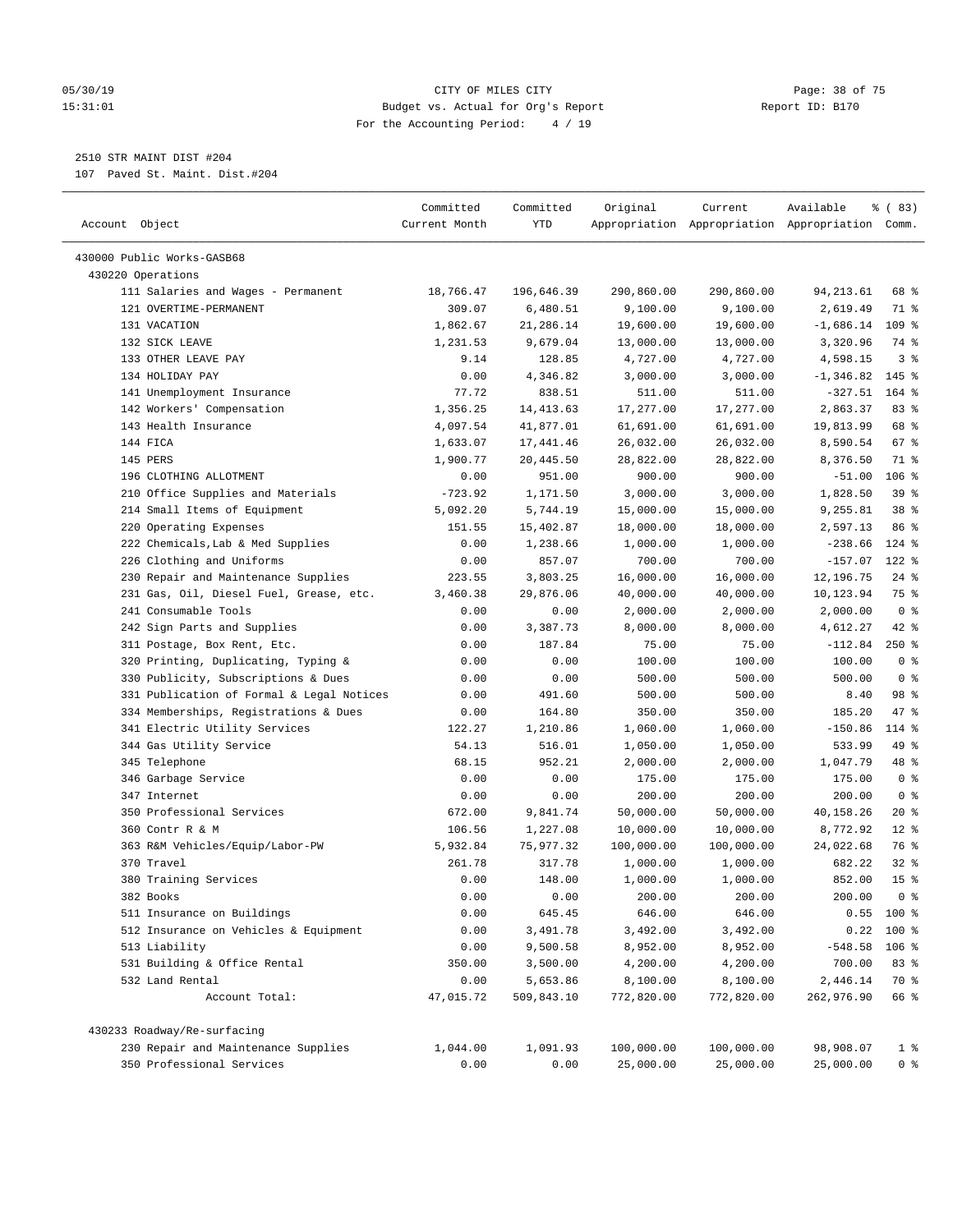#### 05/30/19 Page: 39 of 75 15:31:01 Budget vs. Actual for Org's Report Report ID: B170 For the Accounting Period: 4 / 19

# 2510 STR MAINT DIST #204

107 Paved St. Maint. Dist.#204

| Object<br>Account                        | Committed<br>Current Month | Committed<br><b>YTD</b> | Original     | Current      | Available<br>Appropriation Appropriation Appropriation Comm. | % (83)         |
|------------------------------------------|----------------------------|-------------------------|--------------|--------------|--------------------------------------------------------------|----------------|
| Account Total:                           | 1,044.00                   | 1,091.93                | 125,000.00   | 125,000.00   | 123,908.07                                                   | 1 <sup>°</sup> |
| 430234 CURB AND GUTTER                   |                            |                         |              |              |                                                              |                |
| 350 Professional Services                | 766.05                     | 36,872.62               | 75,000.00    | 75,000.00    | 38, 127. 38                                                  | 49 %           |
| Account Total:                           | 766.05                     | 36,872.62               | 75,000.00    | 75,000.00    | 38, 127. 38                                                  | 49 %           |
| 430235 Storm Drain & Culvert Maintenance |                            |                         |              |              |                                                              |                |
| 230 Repair and Maintenance Supplies      | 0.00                       | 4,836.91                | 50,000.00    | 50,000.00    | 45, 163.09                                                   | $10*$          |
| 350 Professional Services                | 0.00                       | 10,184.14               | 20,000.00    | 20,000.00    | 9,815.86                                                     | $51$ %         |
| Account Total:                           | 0.00                       | 15,021.05               | 70,000.00    | 70,000.00    | 54,978.95                                                    | $21$ %         |
| 430236 Darling Addition Project          |                            |                         |              |              |                                                              |                |
| 220 Operating Expenses                   | 0.00                       | 100,000.00              | 100,000.00   | 100,000.00   | 0.00                                                         | 100 %          |
| 230 Repair and Maintenance Supplies      | 0.00                       | 224,843.80              | 450,000.00   | 450,000.00   | 225, 156.20                                                  | 50%            |
| 350 Professional Services                | 0.00                       | 250, 345.94             | 350,000.00   | 350,000.00   | 99,654.06                                                    | 72 %           |
| Account Total:                           | 0.00                       | 575, 189.74             | 900,000.00   | 900,000.00   | 324,810.26                                                   | 64 %           |
| Account Group Total:                     |                            | 48,825.77 1,138,018.44  | 1,942,820.00 | 1,942,820.00 | 804,801.56                                                   | 59 %           |
| 520000 OTHER FINANCING USES              |                            |                         |              |              |                                                              |                |
| 521000 Interfund Operating Transfers Out |                            |                         |              |              |                                                              |                |
| 820 Transfers to Other Funds             | 6, 255.00                  | 292,316.00              | 319,439.00   | 319,439.00   | 27, 123.00                                                   | $92$ $%$       |
| Account Total:                           | 6, 255.00                  | 292,316.00              | 319,439.00   | 319,439.00   | 27, 123.00                                                   | $92$ $%$       |
| Account Group Total:                     | 6, 255.00                  | 292,316.00              | 319,439.00   | 319,439.00   | 27,123.00                                                    | $92$ $%$       |
| Organization Total:                      |                            | 55,080.77 1,430,334.44  | 2,262,259.00 | 2,262,259.00 | 831,924.56                                                   | 63 %           |
| Fund Total:                              |                            | 55,080.77 1,430,334.44  | 2,262,259.00 | 2,262,259.00 | 831,924.56 63 %                                              |                |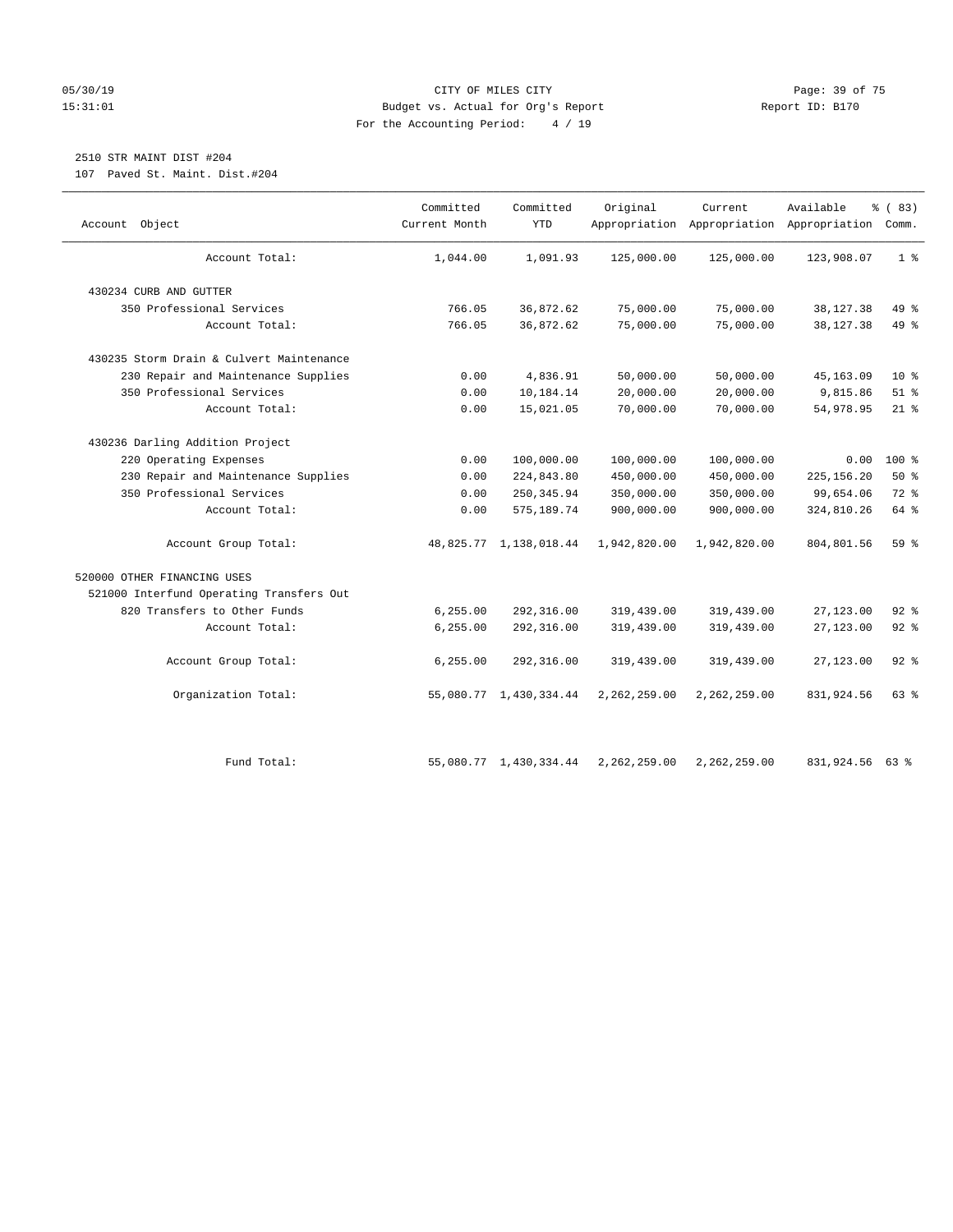#### 05/30/19 Page: 40 of 75 15:31:01 Budget vs. Actual for Org's Report Report ID: B170 For the Accounting Period: 4 / 19

————————————————————————————————————————————————————————————————————————————————————————————————————————————————————————————————————

#### 2520 STR MAINT DIST #205

108 Street Maintenance (North Side)

| Account Object                                             | Committed<br>Current Month | Committed<br>YTD | Original   | Current    | Available<br>Appropriation Appropriation Appropriation Comm. | % (83)          |
|------------------------------------------------------------|----------------------------|------------------|------------|------------|--------------------------------------------------------------|-----------------|
| 430000 Public Works-GASB68                                 |                            |                  |            |            |                                                              |                 |
| 430220 Operations                                          |                            |                  |            |            |                                                              |                 |
| 111 Salaries and Wages - Permanent                         | 5,544.68                   | 56,886.50        | 77,380.00  | 77,380.00  | 20,493.50                                                    | 74 %            |
| 121 OVERTIME-PERMANENT                                     | 86.12                      | 1,716.50         | 2,500.00   | 2,500.00   | 783.50                                                       | 69 %            |
| 131 VACATION                                               | 512.09                     | 6, 104.10        | 6,000.00   | 6,000.00   | $-104.10$                                                    | $102$ %         |
| 132 SICK LEAVE                                             | 352.08                     | 2,952.86         | 3,800.00   | 3,800.00   | 847.14                                                       | 78 %            |
| 133 OTHER LEAVE PAY                                        | 2.29                       | 32.22            | 1,176.00   | 1,176.00   | 1,143.78                                                     | 3 <sup>°</sup>  |
| 134 HOLIDAY PAY                                            | 0.00                       | 1,101.48         | 800.00     | 800.00     | $-301.48$                                                    | 138 %           |
| 141 Unemployment Insurance                                 | 22.69                      | 241.61           | 137.00     | 137.00     | $-104.61$                                                    | $176$ %         |
| 142 Workers' Compensation                                  | 373.00                     | 3,924.62         | 4,740.00   | 4,740.00   | 815.38                                                       | 83%             |
| 143 Health Insurance                                       | 1,183.45                   | 12,395.02        | 16, 333.00 | 16,333.00  | 3,937.98                                                     | 76 %            |
| 144 FICA                                                   | 480.56                     | 5,056.06         | 7,038.00   | 7,038.00   | 1,981.94                                                     | 72 %            |
| 145 PERS                                                   | 556.78                     | 5,895.48         | 7,763.00   | 7,763.00   | 1,867.52                                                     | 76 %            |
| 196 CLOTHING ALLOTMENT                                     | 0.00                       | 268.50           | 300.00     | 300.00     | 31.50                                                        | 90%             |
| 210 Office Supplies and Materials                          | $-183.20$                  | 285.23           | 1,000.00   | 1,000.00   | 714.77                                                       | 29%             |
| 214 Small Items of Equipment                               | 1,273.05                   | 1,436.05         | 2,000.00   | 2,000.00   | 563.95                                                       | 72 %            |
| 220 Operating Expenses                                     | 37.89                      | 3,848.64         | 4,500.00   | 4,500.00   | 651.36                                                       | 86 %            |
| 222 Chemicals, Lab & Med Supplies                          | 0.00                       | 209.67           | 500.00     | 500.00     | 290.33                                                       | 42 %            |
| 226 Clothing and Uniforms                                  | 0.00                       | 201.77           | 200.00     | 200.00     | $-1.77$                                                      | $101$ %         |
| 230 Repair and Maintenance Supplies                        | 55.89                      | 1,327.69         | 5,000.00   | 5,000.00   | 3,672.31                                                     | $27$ %          |
| 231 Gas, Oil, Diesel Fuel, Grease, etc.                    | 865.08                     | 7,469.02         | 10,000.00  | 10,000.00  | 2,530.98                                                     | 75 %            |
|                                                            |                            | 846.43           | 2,500.00   | 2,500.00   | 1,653.57                                                     | $34$ $%$        |
| 242 Sign Parts and Supplies<br>311 Postage, Box Rent, Etc. | 0.00                       |                  |            |            |                                                              | 144 %           |
|                                                            | 0.00                       | 57.41            | 40.00      | 40.00      | $-17.41$                                                     | 0 <sup>8</sup>  |
| 330 Publicity, Subscriptions & Dues                        | 0.00                       | 0.00             | 150.00     | 150.00     | 150.00                                                       | $***$ $%$       |
| 331 Publication of Formal & Legal Notices                  | 0.00                       | 122.90           | 0.00       | 0.00       | $-122.90$                                                    |                 |
| 334 Memberships, Registrations & Dues                      | 0.00                       | 41.20            | 50.00      | 50.00      | 8.80                                                         | 82 %            |
| 341 Electric Utility Services                              | 4.86                       | 69.25            | 150.00     | 150.00     | 80.75                                                        | 46 %            |
| 344 Gas Utility Service                                    | 13.53                      | 121.31           | 200.00     | 200.00     | 78.69                                                        | 61 %            |
| 345 Telephone                                              | 33.47                      | 387.61           | 750.00     | 750.00     | 362.39                                                       | $52$ $%$        |
| 350 Professional Services                                  | 168.00                     | 397.06           | 10,000.00  | 10,000.00  | 9,602.94                                                     | 4%              |
| 360 Contr R & M                                            | 57.03                      | 632.59           | 1,242.00   | 1,242.00   | 609.41                                                       | $51$ %          |
| 363 R&M Vehicles/Equip/Labor-PW                            | 1,483.19                   | 31, 183. 31      | 35,000.00  | 35,000.00  | 3,816.69                                                     | 89 %            |
| 370 Travel                                                 | 65.44                      | 79.44            | 250.00     | 250.00     | 170.56                                                       | $32$ $%$        |
| 380 Training Services                                      | 0.00                       | 37.00            | 200.00     | 200.00     | 163.00                                                       | 19 <sup>°</sup> |
| 382 Books                                                  | 0.00                       | 0.00             | 100.00     | 100.00     | 100.00                                                       | 0 <sup>8</sup>  |
| 511 Insurance on Buildings                                 | 0.00                       | 161.36           | 162.00     | 162.00     | 0.64                                                         | 100 %           |
| 512 Insurance on Vehicles & Equipment                      | 0.00                       | 873.06           | 873.00     | 873.00     | $-0.06$                                                      | $100*$          |
| 513 Liability                                              | 0.00                       | 2,375.15         | 2,238.00   | 2,238.00   | $-137.15$                                                    | $106$ %         |
| 531 Building & Office Rental                               | 166.66                     | 1,666.60         | 2,000.00   | 2,000.00   | 333.40                                                       | 83 %            |
| 532 Land Rental                                            | 0.00                       | 0.00             | 1,500.00   | 1,500.00   | 1,500.00                                                     | 0 <sup>8</sup>  |
| Account Total:                                             | 13, 154.63                 | 150,404.70       | 208,572.00 | 208,572.00 | 58,167.30                                                    | 72 %            |
| 430233 Roadway/Re-surfacing                                |                            |                  |            |            |                                                              |                 |
| 230 Repair and Maintenance Supplies                        | 261.00                     | 261.00           | 0.00       | 0.00       | $-261.00$                                                    | $***$ $%$       |
| 350 Professional Services                                  | 0.00                       | 0.00             | 125,000.00 | 125,000.00 | 125,000.00                                                   | 0 <sup>°</sup>  |
| Account Total:                                             | 261.00                     | 261.00           | 125,000.00 | 125,000.00 | 124,739.00                                                   | 0 <sup>°</sup>  |
| 430235 Storm Drain & Culvert Maintenance                   |                            |                  |            |            |                                                              |                 |
| 230 Repair and Maintenance Supplies                        | 0.00                       | 0.00             | 500.00     | 500.00     | 500.00                                                       | 0 <sup>8</sup>  |
| 350 Professional Services                                  | 0.00                       | 0.00             | 10,000.00  | 10,000.00  | 10,000.00                                                    | $0$ %           |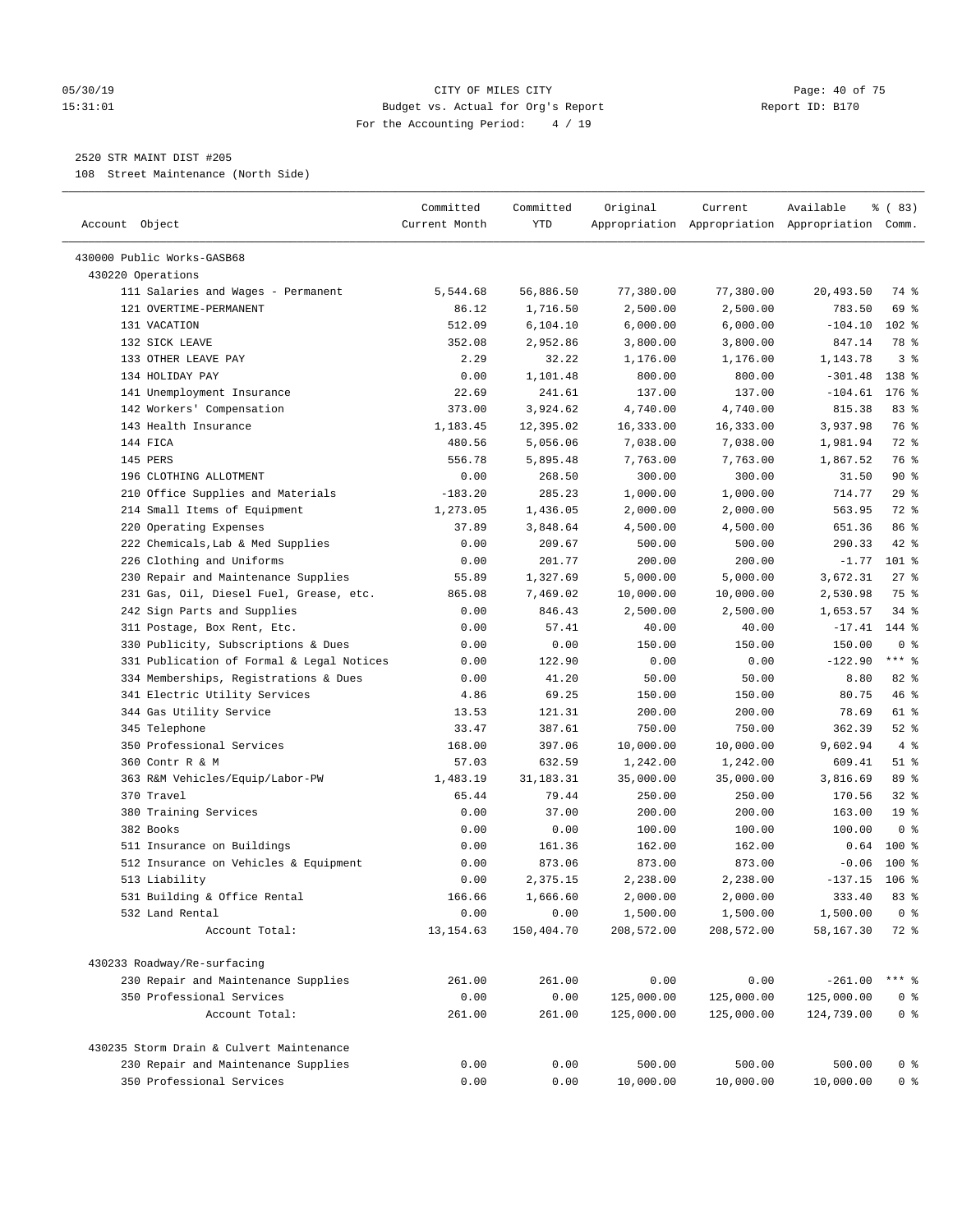#### 05/30/19 Page: 41 of 75 15:31:01 Budget vs. Actual for Org's Report Report ID: B170 For the Accounting Period: 4 / 19

### 2520 STR MAINT DIST #205

108 Street Maintenance (North Side)

| Object<br>Account                                                       | Committed<br>Current Month | Committed<br><b>YTD</b> | Original   | Current<br>Appropriation Appropriation | Available<br>Appropriation | % (83)<br>Comm. |
|-------------------------------------------------------------------------|----------------------------|-------------------------|------------|----------------------------------------|----------------------------|-----------------|
| Account Total:                                                          | 0.00                       | 0.00                    | 10,500.00  | 10,500.00                              | 10,500.00                  | 0 <sup>8</sup>  |
| Account Group Total:                                                    | 13, 415.63                 | 150,665.70              | 344,072.00 | 344,072.00                             | 193,406.30                 | 44 %            |
| 520000 OTHER FINANCING USES<br>521000 Interfund Operating Transfers Out |                            |                         |            |                                        |                            |                 |
| 820 Transfers to Other Funds                                            | 2,146.92                   | 78,911.20               | 85,646.00  | 85,646.00                              | 6,734.80                   | $92$ $%$        |
| Account Total:                                                          | 2,146.92                   | 78,911.20               | 85,646.00  | 85,646.00                              | 6,734.80                   | $92$ $%$        |
| Account Group Total:                                                    | 2,146.92                   | 78,911.20               | 85,646.00  | 85,646.00                              | 6,734.80                   | $92$ $%$        |
| Organization Total:                                                     | 15,562.55                  | 229,576.90              | 429,718.00 | 429,718.00                             | 200,141.10                 | 53%             |
|                                                                         |                            |                         |            |                                        |                            |                 |
| Fund Total:                                                             | 15,562.55                  | 229,576.90              | 429,718.00 | 429,718.00                             | 200,141.10                 | 53 %            |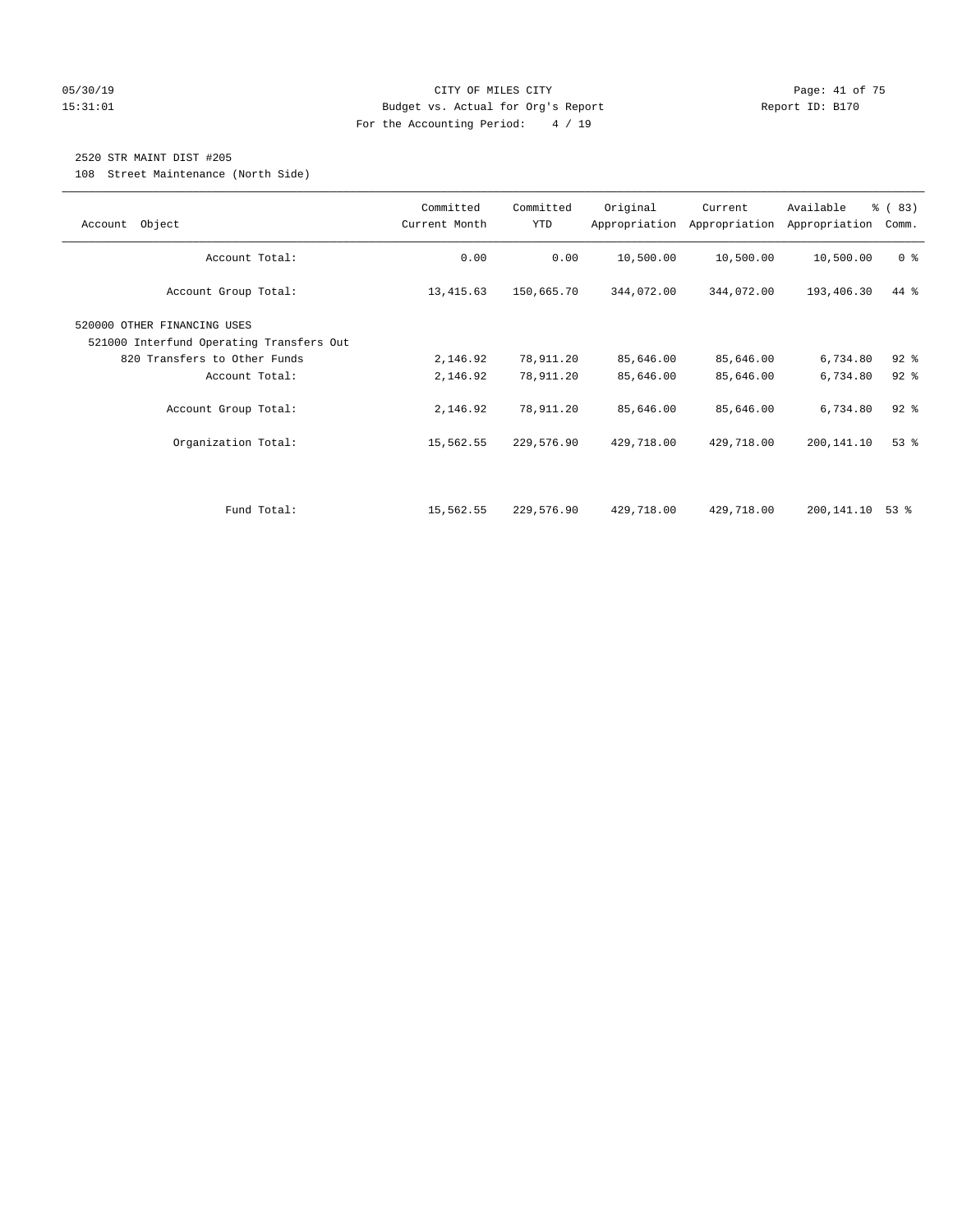#### 05/30/19 CITY OF MILES CITY Page: 42 of 75 15:31:01 Budget vs. Actual for Org's Report Report ID: B170 For the Accounting Period: 4 / 19

#### 2540 STR MAINT DIST#207-(MILESTOWN ESTATES)

109 Milestown Estates Maintenance Dist.

| Account Object                           | Committed<br>Current Month | Committed<br>YTD | Original | Current  | Available<br>Appropriation Appropriation Appropriation Comm. | % (83)         |
|------------------------------------------|----------------------------|------------------|----------|----------|--------------------------------------------------------------|----------------|
| 430000 Public Works-GASB68               |                            |                  |          |          |                                                              |                |
| 430220 Operations                        |                            |                  |          |          |                                                              |                |
| 111 Salaries and Wages - Permanent       | 274.09                     | 2,840.57         | 3,772.00 | 3,772.00 | 931.43                                                       | 75 %           |
| 121 OVERTIME-PERMANENT                   | 4.61                       | 87.68            | 100.00   | 100.00   | 12.32                                                        | 88 %           |
| 131 VACATION                             | 26.83                      | 311.62           | 300.00   | 300.00   | $-11.62$                                                     | $104$ %        |
| 132 SICK LEAVE                           | 19.53                      | 147.91           | 200.00   | 200.00   | 52.09                                                        | 74 %           |
| 133 OTHER LEAVE PAY                      | 0.00                       | 0.00             | 39.00    | 39.00    | 39.00                                                        | 0 <sup>8</sup> |
| 134 HOLIDAY PAY                          | 0.00                       | 58.12            | 40.00    | 40.00    | $-18.12$                                                     | 145 %          |
| 141 Unemployment Insurance               | 1.12                       | 12.14            | 7.00     | 7.00     | $-5.14$                                                      | $173$ %        |
| 142 Workers' Compensation                | 18.44                      | 194.24           | 228.00   | 228.00   | 33.76                                                        | 85%            |
| 143 Health Insurance                     | 59.24                      | 621.72           | 710.00   | 710.00   | 88.28                                                        | 88 %           |
| 144 FICA                                 | 24.19                      | 253.00           | 340.00   | 340.00   | 87.00                                                        | 74 %           |
| 145 PERS                                 | 27.83                      | 295.06           | 383.00   | 383.00   | 87.94                                                        | 77 %           |
| 196 CLOTHING ALLOTMENT                   | 0.00                       | 13.50            | 20.00    | 20.00    | 6.50                                                         | 68 %           |
| 350 Professional Services                | 0.00                       | 1.32             | 1,000.00 | 1,000.00 | 998.68                                                       | 0 <sup>8</sup> |
| Account Total:                           | 455.88                     | 4,836.88         | 7,139.00 | 7,139.00 | 2,302.12                                                     | 68 %           |
| Account Group Total:                     | 455.88                     | 4,836.88         | 7,139.00 | 7,139.00 | 2,302.12                                                     | 68 %           |
| 510000 MISCELLANEOUS                     |                            |                  |          |          |                                                              |                |
| 510330 Comprehensive Liability Insurance |                            |                  |          |          |                                                              |                |
| 513 Liability                            | 0.00                       | 57.00            | 57.00    | 57.00    | 0.00                                                         | $100*$         |
| Account Total:                           | 0.00                       | 57.00            | 57.00    | 57.00    | 0.00                                                         | 100 %          |
| Account Group Total:                     | 0.00                       | 57.00            | 57.00    | 57.00    | 0.00                                                         | $100*$         |
| Organization Total:                      | 455.88                     | 4,893.88         | 7,196.00 | 7,196.00 | 2,302.12                                                     | 68 %           |
| Fund Total:                              | 455.88                     | 4,893.88         | 7.196.00 | 7,196.00 | $2.302.12$ 68 %                                              |                |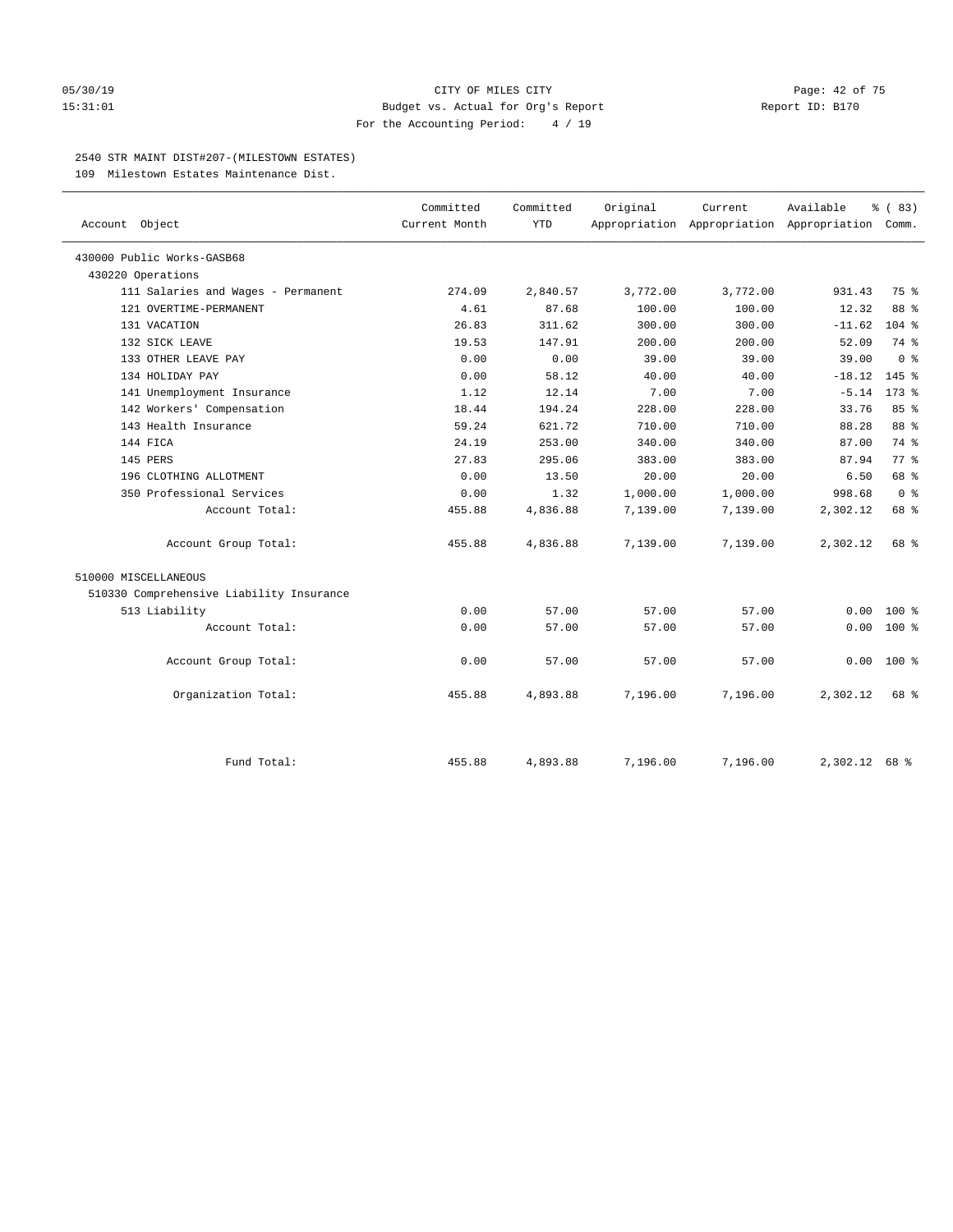#### 05/30/19 Page: 43 of 75 15:31:01 Budget vs. Actual for Org's Report Changer Report ID: B170 For the Accounting Period: 4 / 19

## 2701 Fire Grants

7 Fire

| Object<br>Account                             | Committed<br>Current Month | Committed<br><b>YTD</b> | Original<br>Appropriation | Current<br>Appropriation | Available<br>Appropriation | % (83)<br>Comm. |
|-----------------------------------------------|----------------------------|-------------------------|---------------------------|--------------------------|----------------------------|-----------------|
|                                               |                            |                         |                           |                          |                            |                 |
| 420000 PUBLIC SAFETY-GASB68                   |                            |                         |                           |                          |                            |                 |
| 420464 Fire-Turnouts/Accountability Sys Grant |                            |                         |                           |                          |                            |                 |
| 226 Clothing and Uniforms                     | 0.00                       | 0.00                    | 359,573.00                | 359,573.00               | 359,573.00                 | 0 <sup>8</sup>  |
| Account Total:                                | 0.00                       | 0.00                    | 359,573.00                | 359,573.00               | 359,573.00                 | 0 <sup>8</sup>  |
|                                               |                            |                         |                           |                          |                            |                 |
| Account Group Total:                          | 0.00                       | 0.00                    | 359,573.00                | 359,573.00               | 359,573.00                 | 0 <sup>8</sup>  |
|                                               |                            |                         |                           |                          |                            |                 |
| Organization Total:                           | 0.00                       | 0.00                    | 359,573.00                | 359,573.00               | 359,573.00                 | 0 <sup>8</sup>  |
|                                               |                            |                         |                           |                          |                            |                 |
|                                               |                            |                         |                           |                          |                            |                 |
|                                               |                            |                         |                           |                          |                            |                 |
| Fund Total:                                   | 0.00                       | 0.00                    | 359,573.00                | 359,573.00               | 359,573.00                 | 0 <sup>8</sup>  |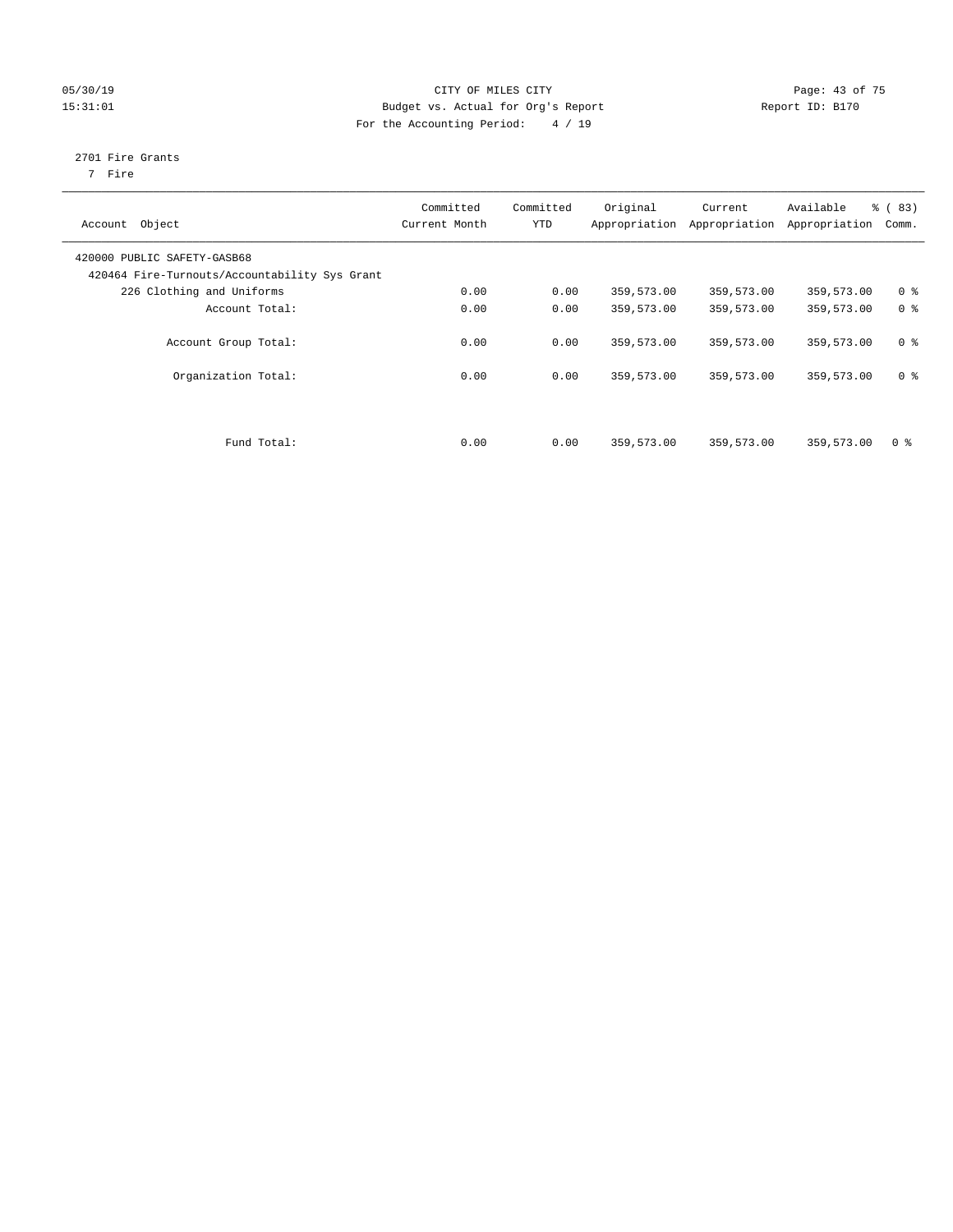#### 05/30/19 Page: 44 of 75 15:31:01 Budget vs. Actual for Org's Report Report ID: B170 For the Accounting Period: 4 / 19

#### 2820 GAS TAX 34 Gas Tax

| Account Object                           |                | Committed<br>Current Month | Committed<br><b>YTD</b> | Original   | Current<br>Appropriation Appropriation Appropriation | Available | % (83)<br>Comm. |  |
|------------------------------------------|----------------|----------------------------|-------------------------|------------|------------------------------------------------------|-----------|-----------------|--|
| 520000 OTHER FINANCING USES              |                |                            |                         |            |                                                      |           |                 |  |
| 521000 Interfund Operating Transfers Out |                |                            |                         |            |                                                      |           |                 |  |
| 820 Transfers to Other Funds             |                | 320.83                     | 3,208.30                | 3,850.00   | 3,850.00                                             | 641.70    | 83%             |  |
|                                          | Account Total: | 320.83                     | 3,208.30                | 3,850.00   | 3,850.00                                             | 641.70    | 83 %            |  |
| 521204 TRANSFER:<br>SID 204              |                |                            |                         |            |                                                      |           |                 |  |
| 820 Transfers to Other Funds             |                | 0.00                       | 42,696.30               | 87, 318.00 | 87,318.00                                            | 44,621.70 | $49*$           |  |
|                                          | Account Total: | 0.00                       | 42,696.30               | 87, 318.00 | 87,318.00                                            | 44,621.70 | 49 %            |  |
| 521205 TRANSFER:<br>SID 205              |                |                            |                         |            |                                                      |           |                 |  |
| 820 Transfers to Other Funds             |                | 0.00                       | 42,696.30               | 87, 317.00 | 87, 317.00                                           | 44,620.70 | 49 %            |  |
|                                          | Account Total: | 0.00                       | 42,696.30               | 87, 317.00 | 87,317.00                                            | 44,620.70 | $49*$           |  |
| Account Group Total:                     |                | 320.83                     | 88,600.90               | 178,485.00 | 178,485.00                                           | 89,884.10 | $50*$           |  |
| Organization Total:                      |                | 320.83                     | 88,600.90               | 178,485.00 | 178,485.00                                           | 89,884.10 | $50*$           |  |
|                                          |                |                            |                         |            |                                                      |           |                 |  |
|                                          | Fund Total:    | 320.83                     | 88,600.90               | 178,485.00 | 178,485.00                                           | 89,884.10 | $50*$           |  |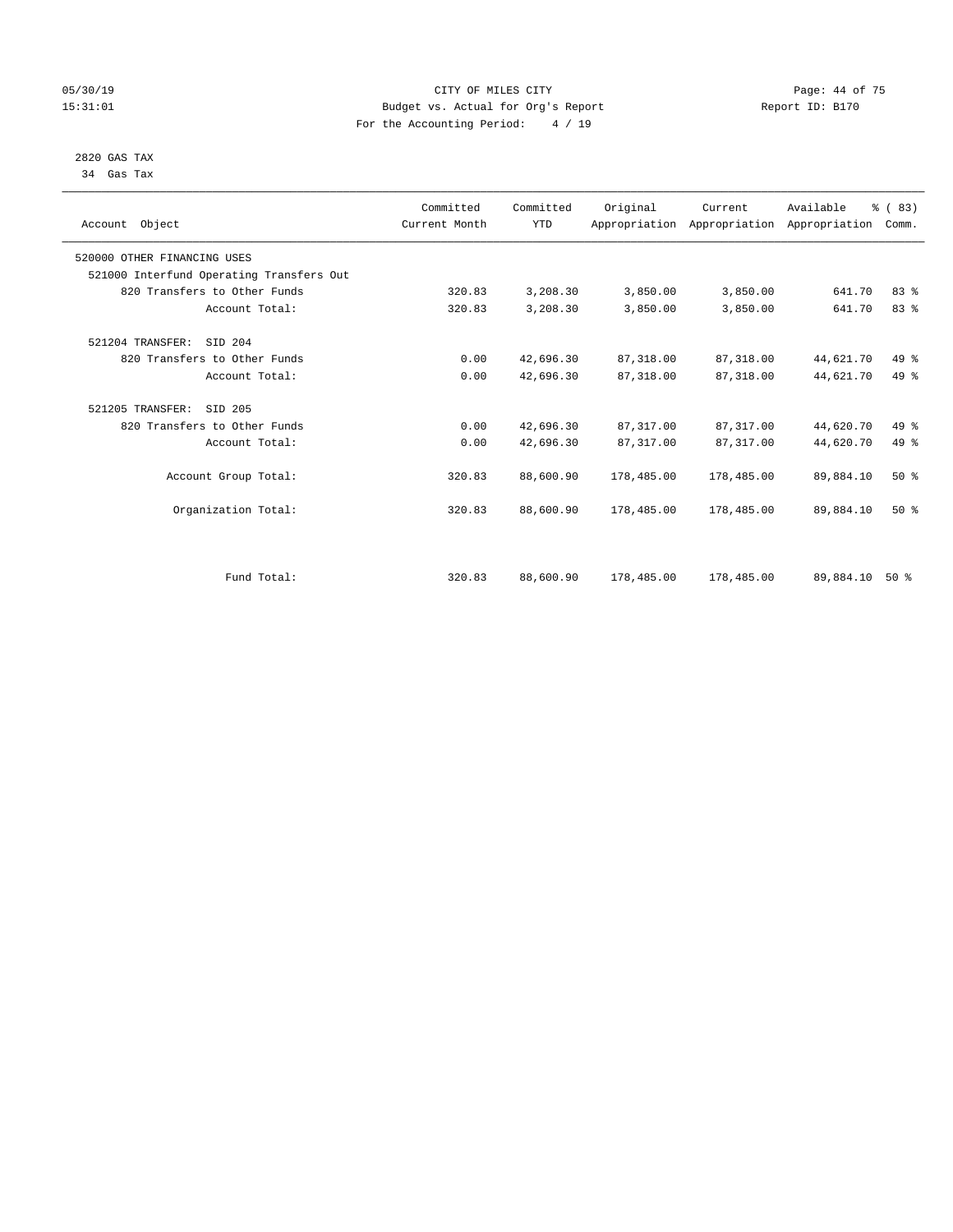#### 05/30/19 Page: 45 of 75 15:31:01 Budget vs. Actual for Org's Report Changer Report ID: B170 For the Accounting Period: 4 / 19

#### 2821 HB473- Fuel Tax 95 HB473

| Object<br>Account                                         | Committed<br>Current Month | Committed<br><b>YTD</b> | Original<br>Appropriation | Current<br>Appropriation | Available<br>Appropriation | % (83)<br>Comm. |
|-----------------------------------------------------------|----------------------------|-------------------------|---------------------------|--------------------------|----------------------------|-----------------|
| 430000 Public Works-GASB68<br>430233 Roadway/Re-surfacing |                            |                         |                           |                          |                            |                 |
| 935 HB473 Tax Match Program                               | 0.00                       | 0.00                    | 101,785.00                | 101,785.00               | 101,785.00                 | 0 <sup>8</sup>  |
| Account Total:                                            | 0.00                       | 0.00                    | 101,785.00                | 101,785.00               | 101,785.00                 | 0 <sup>8</sup>  |
| Account Group Total:                                      | 0.00                       | 0.00                    | 101,785.00                | 101,785.00               | 101,785.00                 | 0 <sup>8</sup>  |
| Organization Total:                                       | 0.00                       | 0.00                    | 101,785.00                | 101,785.00               | 101,785.00                 | 0 <sup>8</sup>  |
|                                                           |                            |                         |                           |                          |                            |                 |
| Fund Total:                                               | 0.00                       | 0.00                    | 101,785.00                | 101,785.00               | 101,785.00                 | 0 %             |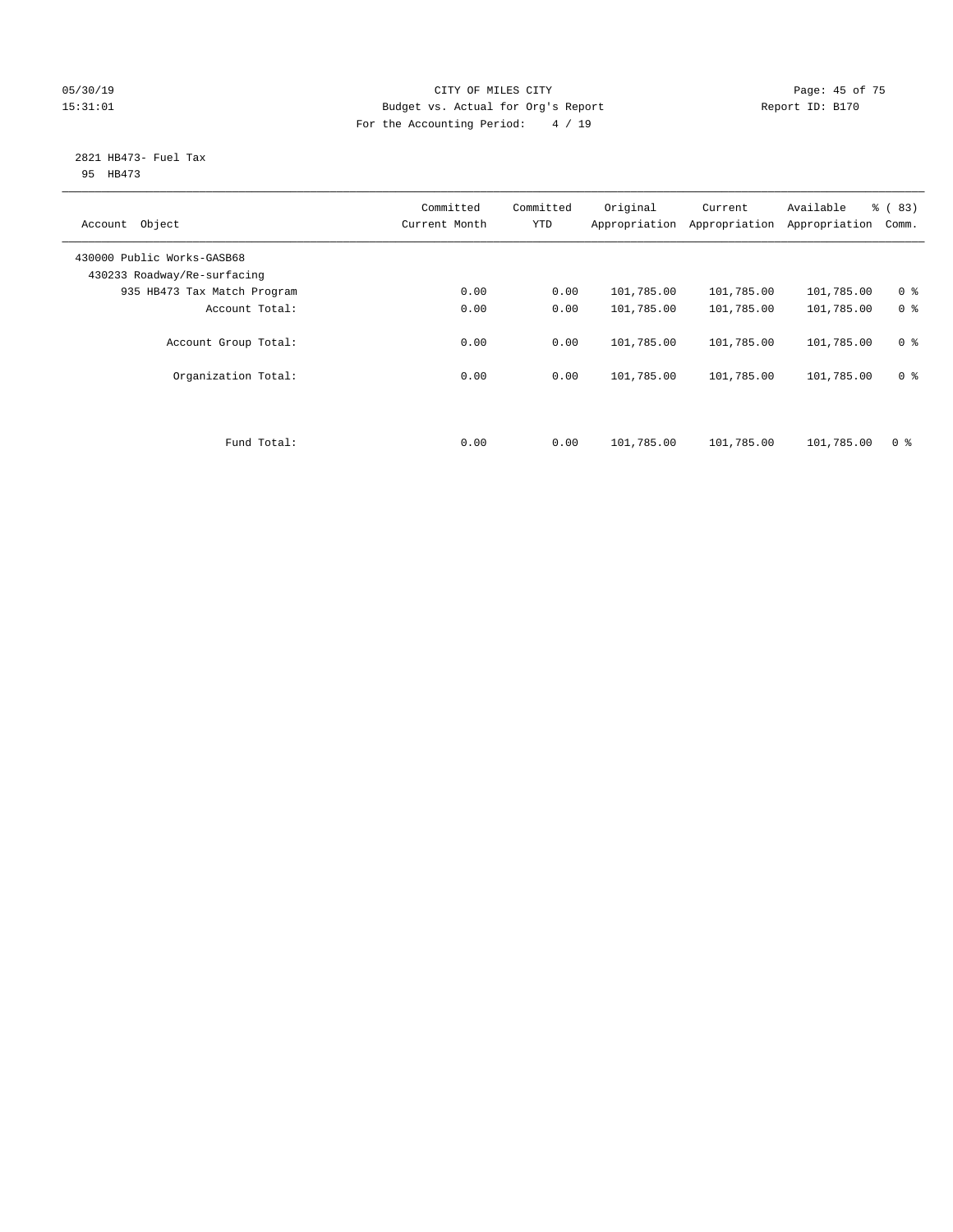#### 05/30/19 Page: 46 of 75 15:31:01 Budget vs. Actual for Org's Report Report ID: B170 For the Accounting Period: 4 / 19

## 2850 911 EMERGENCY

105 Enhanced 911

| Account Object                             | Committed<br>Current Month | Committed<br><b>YTD</b> | Original   | Current    | Available<br>Appropriation Appropriation Appropriation Comm. | 8 ( 83)         |
|--------------------------------------------|----------------------------|-------------------------|------------|------------|--------------------------------------------------------------|-----------------|
| 420000 PUBLIC SAFETY-GASB68                |                            |                         |            |            |                                                              |                 |
| 420140 Crime Control and Investigation(05) |                            |                         |            |            |                                                              |                 |
| 210 Office Supplies and Materials          | 0.00                       | 0.00                    | 1,000.00   | 1,000.00   | 1,000.00                                                     | 0 <sup>8</sup>  |
| 214 Small Items of Equipment               | 0.00                       | 0.00                    | 2,000.00   | 2,000.00   | 2,000.00                                                     | 0 <sup>8</sup>  |
| 220 Operating Expenses                     | 0.00                       | 72.04                   | 2,000.00   | 2,000.00   | 1,927.96                                                     | 4%              |
| 311 Postage, Box Rent, Etc.                | 0.00                       | 0.00                    | 100.00     | 100.00     | 100.00                                                       | 0 <sup>°</sup>  |
| 320 Printing, Duplicating, Typing &        | 0.00                       | 0.00                    | 100.00     | 100.00     | 100.00                                                       | 0 <sup>8</sup>  |
| 334 Memberships, Registrations & Dues      | 0.00                       | 0.00                    | 400.00     | 400.00     | 400.00                                                       | 0 <sup>8</sup>  |
| 341 Electric Utility Services              | 50.46                      | 496.58                  | 600.00     | 600.00     | 103.42                                                       | 83 %            |
| 345 Telephone                              | 2,257.83                   | 22,594.99               | 28,000.00  | 28,000.00  | 5,405.01                                                     | $81 - 8$        |
| 350 Professional Services                  | 877.78                     | 58,043.90               | 60,000.00  | 60,000.00  | 1,956.10                                                     | 97%             |
| 370 Travel                                 | 0.00                       | 0.00                    | 1,000.00   | 1,000.00   | 1,000.00                                                     | 0 <sup>8</sup>  |
| 380 Training Services                      | 0.00                       | 0.00                    | 3,000.00   | 3,000.00   | 3,000.00                                                     | 0 <sup>8</sup>  |
| 512 Insurance on Vehicles & Equipment      | 0.00                       | 126.20                  | 127.00     | 127.00     | 0.80                                                         | 99 <sub>8</sub> |
| 940 Machinery & Equipment                  | 0.00                       | 1,901.52                | 20,000.00  | 20,000.00  | 18,098.48                                                    | $10*$           |
| 941 911 Eq & Software (2/01)               | 0.00                       | 0.00                    | 25,000.00  | 25,000.00  | 25,000.00                                                    | 0 <sup>8</sup>  |
| Account Total:                             | 3,186.07                   | 83, 235. 23             | 143,327.00 | 143,327.00 | 60,091.77                                                    | 58 %            |
| Account Group Total:                       | 3,186.07                   | 83, 235. 23             | 143,327.00 | 143,327.00 | 60,091.77                                                    | 58 %            |
| 520000 OTHER FINANCING USES                |                            |                         |            |            |                                                              |                 |
| 521000 Interfund Operating Transfers Out   |                            |                         |            |            |                                                              |                 |
| 820 Transfers to Other Funds               | 0.00                       | 44,769.00               | 59,693.00  | 59,693.00  | 14,924.00                                                    | 75 %            |
| Account Total:                             | 0.00                       | 44,769.00               | 59,693.00  | 59,693.00  | 14,924.00                                                    | 75 %            |
| Account Group Total:                       | 0.00                       | 44,769.00               | 59,693.00  | 59,693.00  | 14,924.00                                                    | 75 %            |
| Organization Total:                        | 3,186.07                   | 128,004.23              | 203,020.00 | 203,020.00 | 75,015.77                                                    | 63 %            |
| Fund Total:                                | 3,186.07                   | 128,004.23              | 203,020.00 | 203,020.00 | 75,015.77 63 %                                               |                 |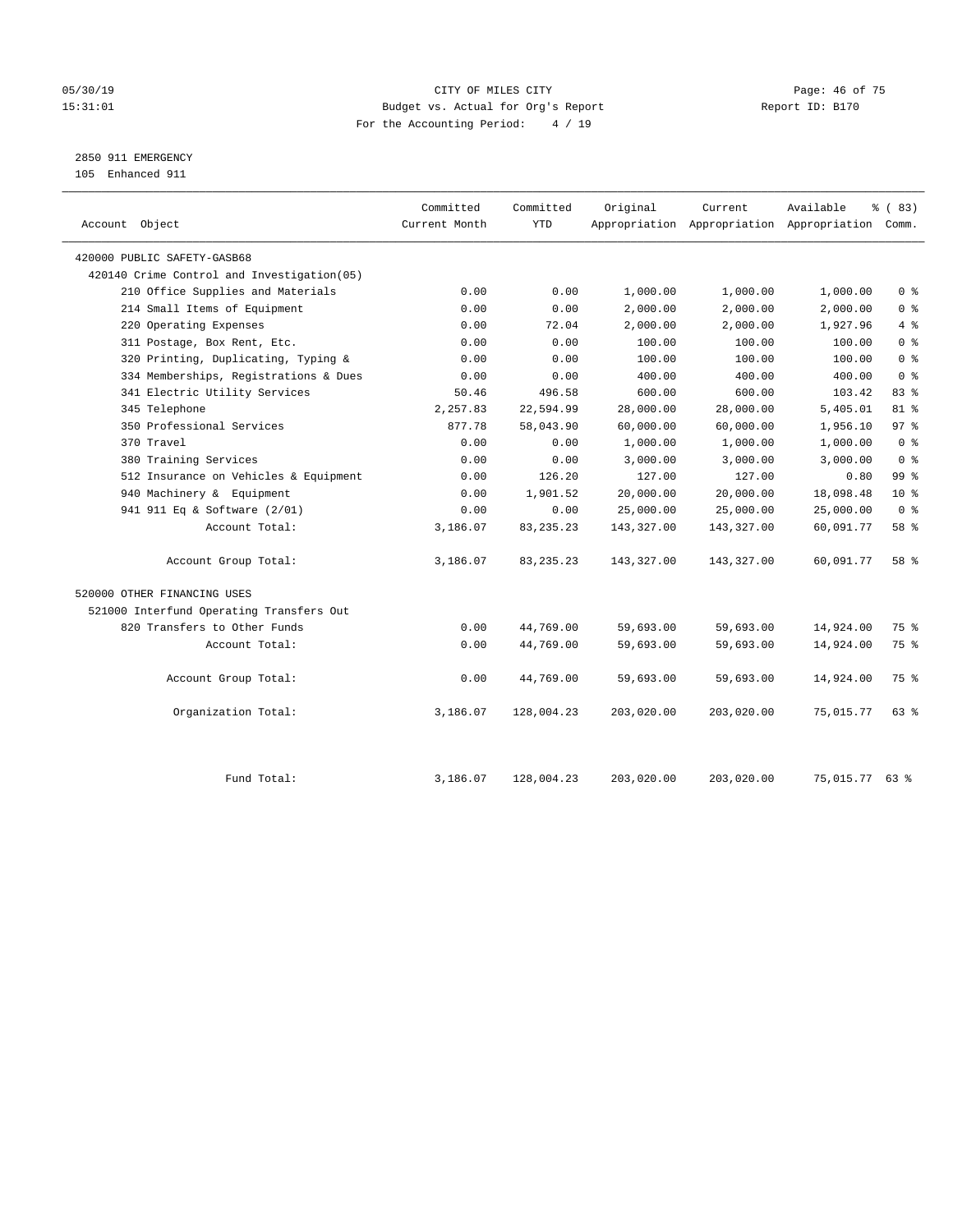#### 05/30/19 Page: 47 of 75 15:31:01 Budget vs. Actual for Org's Report Changer Report ID: B170 For the Accounting Period: 4 / 19

## 2880 LIBRARY GRANTS

39 Partners Program

| Account Object                                                      | Committed<br>Current Month | Committed<br><b>YTD</b> | Original<br>Appropriation | Current<br>Appropriation | Available<br>Appropriation | % (83)<br>Comm.    |
|---------------------------------------------------------------------|----------------------------|-------------------------|---------------------------|--------------------------|----------------------------|--------------------|
| 460000 CULTURE AND RECREATION-GASB68<br>460100 Library Services(16) |                            |                         |                           |                          |                            |                    |
| 311 Postage, Box Rent, Etc.                                         | 258.00                     | 2,226.00                | 4,900.00                  | 4,900.00                 | 2,674.00                   | $45$ %             |
| 382 Books                                                           | 0.00                       | 0.00                    | 100.00                    | 100.00                   | 100.00                     | 0 <sup>8</sup>     |
| Account Total:                                                      | 258.00                     | 2,226.00                | 5,000.00                  | 5,000.00                 | 2,774.00                   | $45$ $%$           |
| Account Group Total:                                                | 258.00                     | 2,226.00                | 5,000.00                  | 5,000.00                 | 2,774.00                   | $45$ $%$           |
| Organization Total:                                                 | 258.00                     | 2,226.00                | 5.000.00                  | 5,000.00                 | 2,774.00                   | $45$ $\frac{6}{3}$ |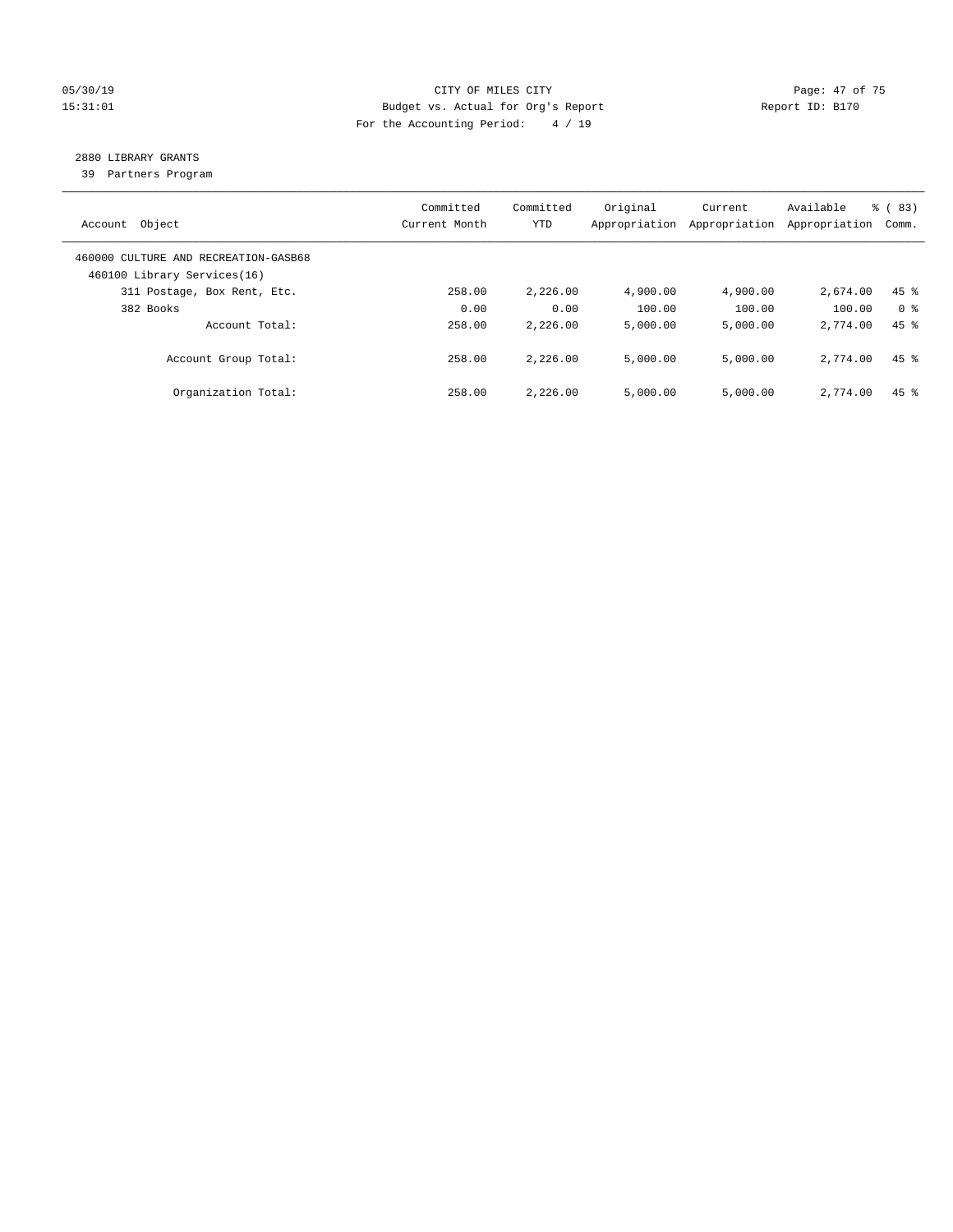#### 05/30/19 Page: 48 of 75 15:31:01 Budget vs. Actual for Org's Report Report ID: B170 For the Accounting Period: 4 / 19

#### 2880 LIBRARY GRANTS

41 Sagebrush Fed/Coal Sev Tax

| Account Object                                                      | Committed<br>Current Month | Committed<br><b>YTD</b> | Original<br>Appropriation | Current<br>Appropriation | Available<br>Appropriation | % (83)<br>Comm.    |
|---------------------------------------------------------------------|----------------------------|-------------------------|---------------------------|--------------------------|----------------------------|--------------------|
| 460000 CULTURE AND RECREATION-GASB68<br>460100 Library Services(16) |                            |                         |                           |                          |                            |                    |
| 210 Office Supplies and Materials                                   | 0.00                       | 85.24                   | 351.00                    | 351.00                   | 265.76                     | $24$ $\frac{6}{3}$ |
| 350 Professional Services                                           | 1,836.00                   | 3,319.00                | 3,209.00                  | 3,209.00                 | $-110.00$                  | $103$ %            |
| 370 Travel                                                          | 0.00                       | 0.00                    | 550.00                    | 550.00                   | 550.00                     | 0 <sup>8</sup>     |
| 380 Training Services                                               | 0.00                       | 0.00                    | 500.00                    | 500.00                   | 500.00                     | 0 <sup>8</sup>     |
| Account Total:                                                      | 1,836.00                   | 3,404.24                | 4,610.00                  | 4,610.00                 | 1,205.76                   | 74 %               |
| Account Group Total:                                                | 1,836.00                   | 3,404.24                | 4,610.00                  | 4,610.00                 | 1,205.76                   | 74 %               |
| Organization Total:                                                 | 1,836.00                   | 3,404.24                | 4,610.00                  | 4,610.00                 | 1,205.76                   | 74 %               |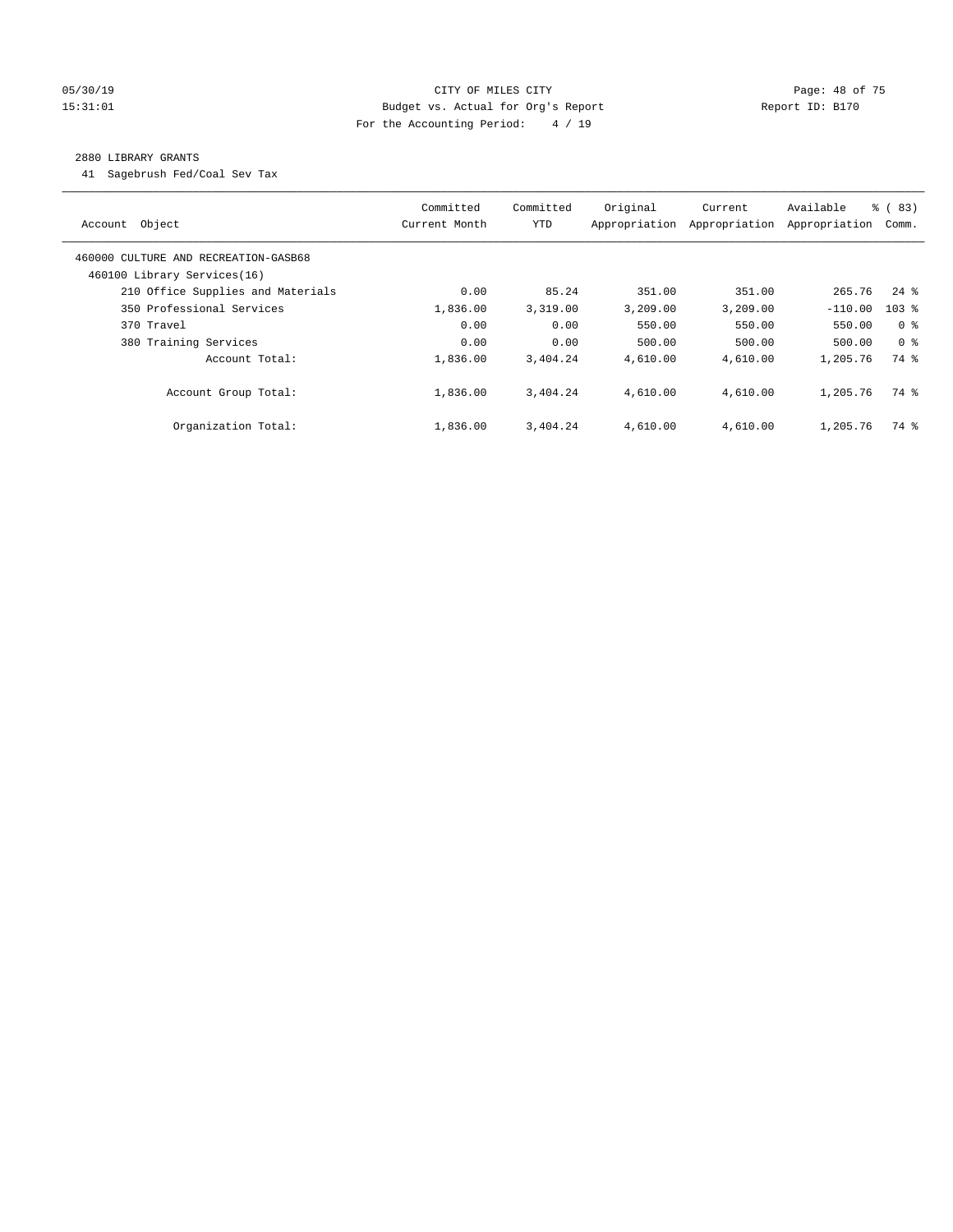#### 05/30/19 Page: 49 of 75 15:31:01 Budget vs. Actual for Org's Report Changer Report ID: B170 For the Accounting Period: 4 / 19

## 2880 LIBRARY GRANTS

44 Humanities Grant

| Account Object                                                      | Committed<br>Current Month | Committed<br><b>YTD</b> | Original | Current<br>Appropriation Appropriation Appropriation | Available       | % (83)<br>Comm. |
|---------------------------------------------------------------------|----------------------------|-------------------------|----------|------------------------------------------------------|-----------------|-----------------|
| 460000 CULTURE AND RECREATION-GASB68<br>460100 Library Services(16) |                            |                         |          |                                                      |                 |                 |
| 350 Professional Services                                           | $-1,836.00$                | 0.00                    | 0.00     | 0.00                                                 | 0.00            | 0 <sup>8</sup>  |
| Account Total:                                                      | $-1,836.00$                | 0.00                    | 0.00     | 0.00                                                 | 0.00            | 0 <sup>8</sup>  |
| Account Group Total:                                                | $-1,836.00$                | 0.00                    | 0.00     | 0.00                                                 | 0.00            | 0 <sup>8</sup>  |
| Organization Total:                                                 | $-1,836.00$                | 0.00                    | 0.00     | 0.00                                                 | 0.00            | 0 <sup>8</sup>  |
| Fund Total:                                                         | 258.00                     | 5,630.24                | 9,610.00 | 9,610.00                                             | $3,979.76$ 59 % |                 |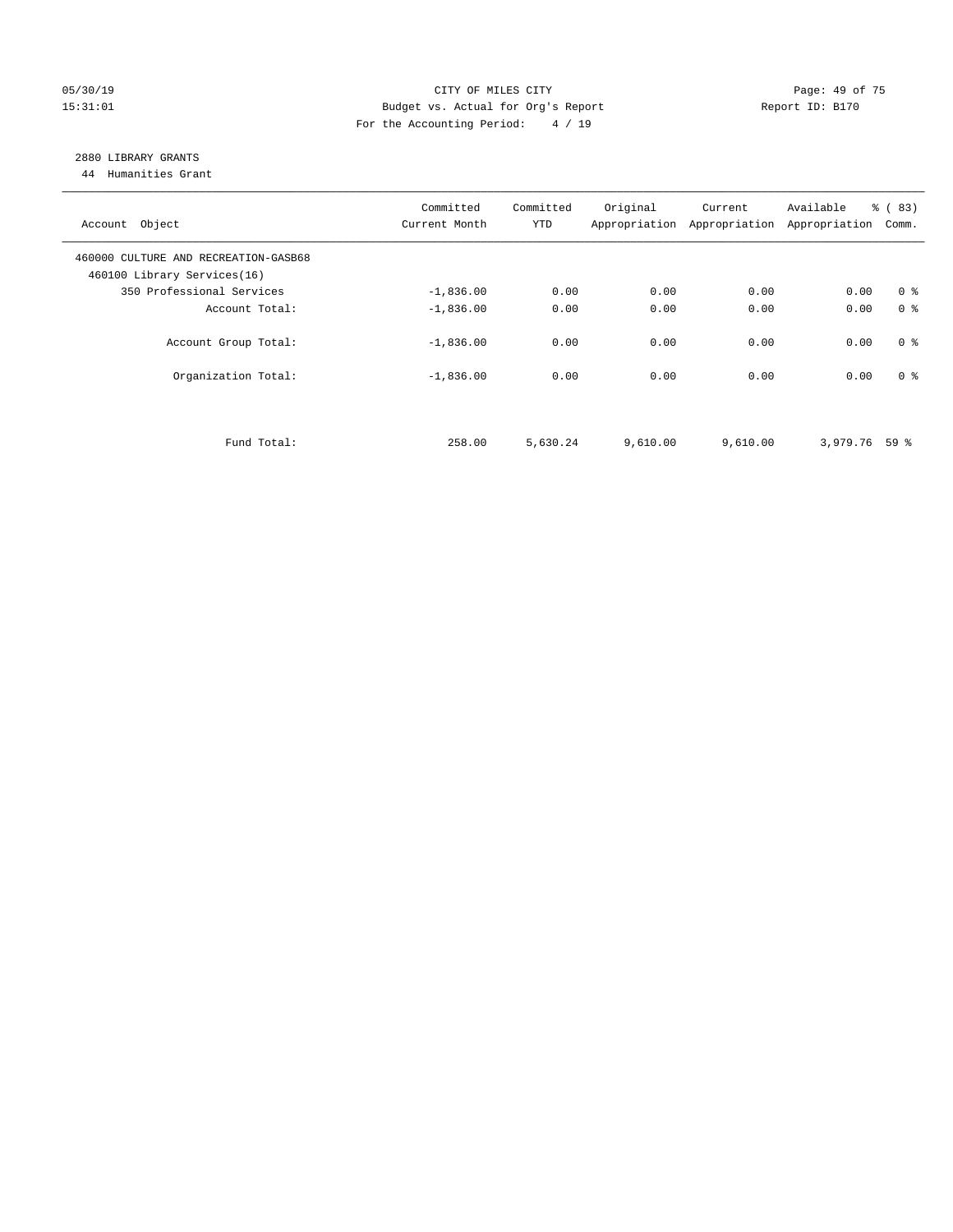#### 05/30/19 Page: 50 of 75 15:31:01 Budget vs. Actual for Org's Report Report ID: B170 For the Accounting Period: 4 / 19

2935 Historic Preservation

11 Historic Preservation

| Account Object                              | Committed<br>Current Month | Committed<br><b>YTD</b> | Original  | Current   | Available<br>Appropriation Appropriation Appropriation Comm. | % (83)          |  |
|---------------------------------------------|----------------------------|-------------------------|-----------|-----------|--------------------------------------------------------------|-----------------|--|
|                                             |                            |                         |           |           |                                                              |                 |  |
| 460000 CULTURE AND RECREATION-GASB68        |                            |                         |           |           |                                                              |                 |  |
| 460461 Historic Preservation-Administration |                            |                         |           |           |                                                              |                 |  |
| 111 Salaries and Wages - Permanent          | 0.00                       | 650.23                  | 1,968.00  | 1,968.00  | 1,317.77                                                     | 33 %            |  |
| 131 VACATION                                | 0.00                       | 0.00                    | 60.00     | 60.00     | 60.00                                                        | 0 <sup>8</sup>  |  |
| 132 SICK LEAVE                              | 0.00                       | 7.53                    | 60.00     | 60.00     | 52.47                                                        | 13 <sup>8</sup> |  |
| 133 OTHER LEAVE PAY                         | 0.00                       | 8.38                    | 100.00    | 100.00    | 91.62                                                        | 8%              |  |
| 141 Unemployment Insurance                  | 0.00                       | 2.36                    | 3.00      | 3.00      | 0.64                                                         | 79 %            |  |
| 142 Workers' Compensation                   | 0.00                       | 8.46                    | 28.00     | 28.00     | 19.54                                                        | $30*$           |  |
| 144 FICA                                    | 0.00                       | 51.31                   | 167.00    | 167.00    | 115.69                                                       | $31$ %          |  |
| 145 PERS                                    | 0.00                       | 55.72                   | 185.00    | 185.00    | 129.28                                                       | $30*$           |  |
| 196 CLOTHING ALLOTMENT                      | 0.00                       | 4.88                    | 87.00     | 87.00     | 82.12                                                        | 6 <sup>°</sup>  |  |
| 210 Office Supplies and Materials           | 0.00                       | 25.50                   | 1,700.00  | 1,700.00  | 1,674.50                                                     | 2 <sup>8</sup>  |  |
| 220 Operating Expenses                      | 0.00                       | 17.60                   | 2,333.00  | 2,333.00  | 2,315.40                                                     | 1 <sup>8</sup>  |  |
| 311 Postage, Box Rent, Etc.                 | 0.00                       | 3.16                    | 100.00    | 100.00    | 96.84                                                        | 3 <sup>8</sup>  |  |
| 320 Printing, Duplicating, Typing &         | 0.00                       | 0.00                    | 300.00    | 300.00    | 300.00                                                       | 0 <sup>8</sup>  |  |
| 330 Publicity, Subscriptions & Dues         | 0.00                       | 0.00                    | 200.00    | 200.00    | 200.00                                                       | 0 <sup>8</sup>  |  |
| 331 Publication of Formal & Legal Notices   | 0.00                       | 0.00                    | 150.00    | 150.00    | 150.00                                                       | 0 <sup>8</sup>  |  |
| 345 Telephone                               | 1.34                       | 15.98                   | 15.00     | 15.00     | $-0.98$                                                      | 107 %           |  |
| 347 Internet                                | 0.89                       | 11.56                   | 55.00     | 55.00     | 43.44                                                        | $21$ %          |  |
| 350 Professional Services                   | 0.00                       | 5.40                    | 1,800.00  | 1,800.00  | 1,794.60                                                     | 0 <sup>8</sup>  |  |
| 360 Contr R & M                             | 4.87                       | 52.23                   | 39.00     | 39.00     | $-13.23$                                                     | $134$ %         |  |
| 370 Travel                                  | 0.00                       | 206.00                  | 500.00    | 500.00    | 294.00                                                       | 41 %            |  |
| 380 Training Services                       | 0.00                       | 0.00                    | 300.00    | 300.00    | 300.00                                                       | 0 <sup>8</sup>  |  |
| Account Total:                              | 7.10                       | 1,126.30                | 10,150.00 | 10,150.00 | 9,023.70                                                     | $11$ %          |  |
| Account Group Total:                        | 7.10                       | 1,126.30                | 10,150.00 | 10,150.00 | 9,023.70                                                     | $11$ %          |  |
| Organization Total:                         | 7.10                       | 1,126.30                | 10,150.00 | 10,150.00 | 9,023.70                                                     | $11$ %          |  |
| Fund Total:                                 | 7.10                       | 1,126.30                | 10,150.00 | 10,150.00 | 9,023.70                                                     | 11 <sup>8</sup> |  |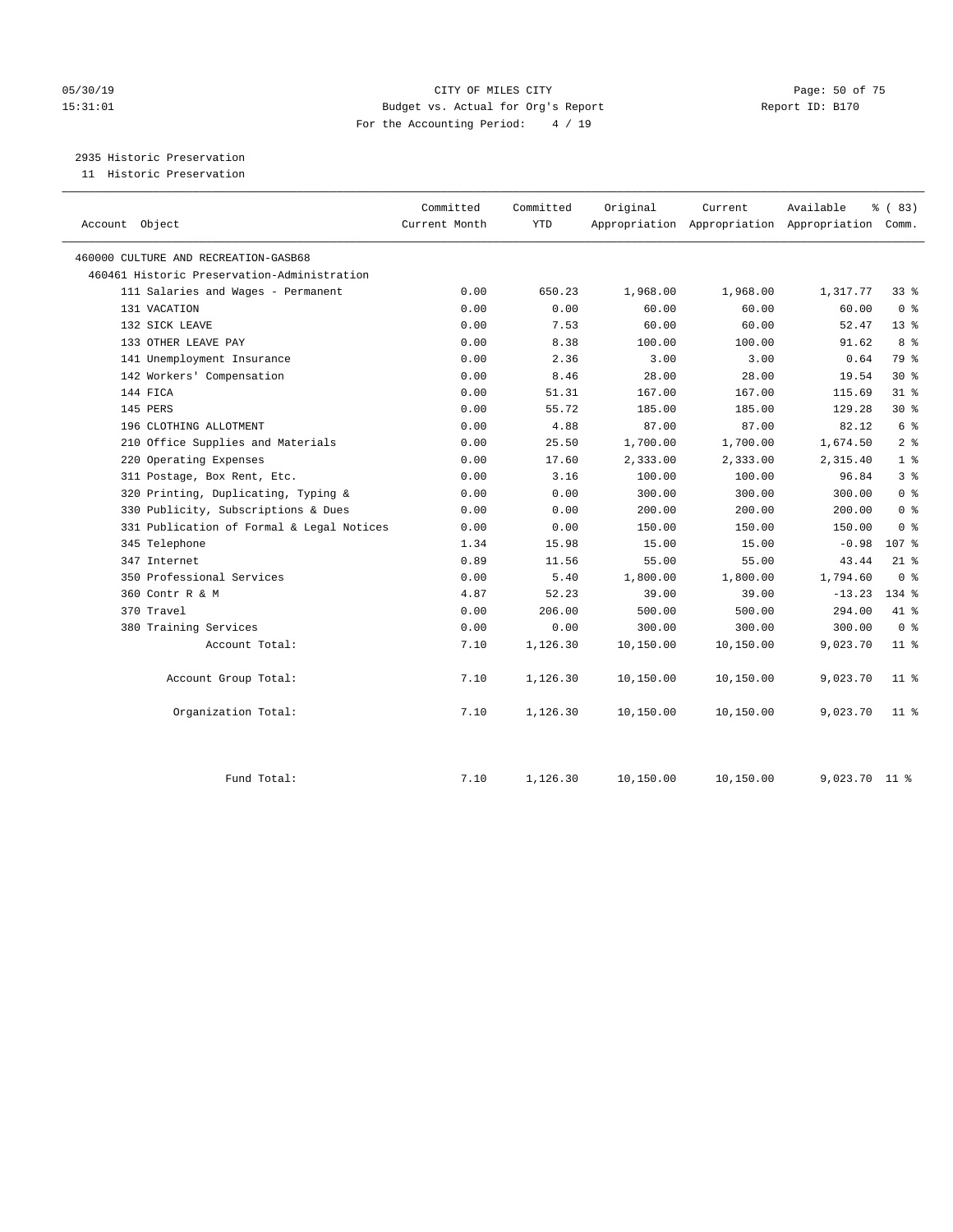#### 05/30/19 CITY OF MILES CITY Page: 51 of 75 15:31:01 Budget vs. Actual for Org's Report Report ID: B170 For the Accounting Period: 4 / 19

————————————————————————————————————————————————————————————————————————————————————————————————————————————————————————————————————

#### 2985 RETIRED SENIOR VOLUNTEER PROG (RSVP)

15 Retired Senior Volunteer Program

|                                            | Committed<br>Current Month | Committed<br>YTD | Original  | Current   | Available                                       | % (83)           |  |
|--------------------------------------------|----------------------------|------------------|-----------|-----------|-------------------------------------------------|------------------|--|
| Account Object                             |                            |                  |           |           | Appropriation Appropriation Appropriation Comm. |                  |  |
| 450000 Social and Economic Services-GASB68 |                            |                  |           |           |                                                 |                  |  |
| 450330 RSVP Non-Federal                    |                            |                  |           |           |                                                 |                  |  |
| 111 Salaries and Wages - Permanent         | 58.24                      | 683.54           | 2,000.00  | 2,000.00  | 1,316.46                                        | 34 %             |  |
| 131 VACATION                               | 15.15                      | 67.22            | 0.00      | 0.00      | $-67.22$                                        | $***$ $-$        |  |
| 132 SICK LEAVE                             | 5.21                       | 56.03            | 0.00      | 0.00      | $-56.03$                                        | $***$ $-$        |  |
| 133 OTHER LEAVE PAY                        | 4.73                       | 26.58            | 0.00      | 0.00      | $-26.58$                                        | $***$ $%$        |  |
| 141 Unemployment Insurance                 | 0.30                       | 2.91             | 9.00      | 9.00      | 6.09                                            | $32$ $%$         |  |
| 142 Workers' Compensation                  | 1.04                       | 10.41            | 25.00     | 25.00     | 14.59                                           | $42$ %           |  |
| 143 Health Insurance                       | 0.00                       | 0.00             | 372.00    | 372.00    | 372.00                                          | 0 <sup>8</sup>   |  |
| 144 FICA                                   | 6.38                       | 63.74            | 153.00    | 153.00    | 89.26                                           | 42 %             |  |
| 145 PERS                                   | 7.14                       | 71.39            | 138.00    | 138.00    | 66.61                                           | $52$ $%$         |  |
| 210 Office Supplies and Materials          | 0.00                       | 0.00             | 2,681.00  | 2,681.00  | 2,681.00                                        | 0 <sup>8</sup>   |  |
| 220 Operating Expenses                     | 12.89                      | 2,694.05         | 5,045.00  | 5,045.00  | 2,350.95                                        | 53%              |  |
| 311 Postage, Box Rent, Etc.                | 0.00                       | 591.50           | 1,000.00  | 1,000.00  | 408.50                                          | 59 %             |  |
| 330 Publicity, Subscriptions & Dues        | 0.00                       | 159.60           | 160.00    | 160.00    | 0.40                                            | $100*$           |  |
| 345 Telephone                              | 118.98                     | 1,183.07         | 1,440.00  | 1,440.00  | 256.93                                          | $82$ $%$         |  |
| 370 Travel                                 | 0.00                       | 1,196.69         | 1,150.00  | 1,150.00  | $-46.69$                                        | $104$ %          |  |
| 379 Other Travel                           | 25.01                      | 102.66           | 100.00    | 100.00    | $-2.66$                                         | 103 <sub>8</sub> |  |
| 512 Insurance on Vehicles & Equipment      | 0.00                       | 250.80           | 600.00    | 600.00    | 349.20                                          | $42$ %           |  |
| 513 Liability                              | 0.00                       | 843.17           | 593.00    | 593.00    | $-250.17$                                       | 142 %            |  |
| Account Total:                             | 255.07                     | 8,003.36         | 15,466.00 | 15,466.00 | 7,462.64                                        | $52$ $%$         |  |
|                                            |                            |                  |           |           |                                                 |                  |  |
| 450340 RSVP FEDERAL GRANT- FALLON/CUSTER   |                            |                  |           |           |                                                 |                  |  |
| 111 Salaries and Wages - Permanent         | 2,853.69                   | 32, 911.38       | 41,500.00 | 41,500.00 | 8,588.62                                        | 79 %             |  |
| 131 VACATION                               | 742.42                     | 3,293.72         | 4,000.00  | 4,000.00  | 706.28                                          | $82$ $%$         |  |
| 132 SICK LEAVE                             | 255.21                     | 2,745.63         | 2,500.00  | 2,500.00  | $-245.63$                                       | 110 %            |  |
| 133 OTHER LEAVE PAY                        | 232.01                     | 1,302.33         | 0.00      | 0.00      | $-1, 302.33$                                    | *** 응            |  |
| 141 Unemployment Insurance                 | 14.28                      | 140.68           | 216.00    | 216.00    | 75.32                                           | 65 %             |  |
| 142 Workers' Compensation                  | 51.34                      | 505.44           | 596.00    | 596.00    | 90.56                                           | 85%              |  |
| 143 Health Insurance                       | 739.35                     | 7,281.19         | 8,496.00  | 8,496.00  | 1,214.81                                        | 86 %             |  |
| 144 FICA                                   | 312.38                     | 3,075.43         | 3,672.00  | 3,672.00  | 596.57                                          | 84 %             |  |
| 145 PERS                                   | 349.94                     | 3,445.18         | 3,312.00  | 3,312.00  | $-133.18$                                       | $104$ %          |  |
| 210 Office Supplies and Materials          | 98.30                      | 530.16           | 3,187.00  | 3,187.00  | 2,656.84                                        | $17*$            |  |
| 220 Operating Expenses                     | 0.00                       | 279.06           | 0.00      | 0.00      | $-279.06$                                       | $***$ $%$        |  |
| 311 Postage, Box Rent, Etc.                | 66.62                      | 228.88           | 0.00      | 0.00      | $-228.88$                                       | $***$ $%$        |  |
| 334 Memberships, Registrations & Dues      | 0.00                       | 75.00            | 275.00    | 275.00    | 200.00                                          | $27$ %           |  |
| 370 Travel                                 | 55.05                      | 4,720.13         | 6,148.00  | 6,148.00  | 1,427.87                                        | $77$ $%$         |  |
| 530 Rent                                   | 417.50                     | 4,175.00         | 5,010.00  | 5,010.00  | 835.00                                          | 83%              |  |
| Account Total:                             | 6,188.09                   | 64,709.21        | 78,912.00 | 78,912.00 | 14,202.79                                       | $82$ %           |  |
| 450351 RSVP-Excess                         |                            |                  |           |           |                                                 |                  |  |
| 111 Salaries and Wages - Permanent         | 0.00                       | 580.17           | 2,000.00  | 2,000.00  | 1,419.83                                        | 29%              |  |
| 141 Unemployment Insurance                 | 0.00                       | 2.22             | 9.00      | 9.00      | 6.78                                            | 25%              |  |
| 142 Workers' Compensation                  | 0.00                       | 7.96             | 25.00     | 25.00     | 17.04                                           | $32$ $%$         |  |
| 143 Health Insurance                       | 0.00                       | 112.31           | 0.00      | 0.00      | $-112.31$                                       | $***$ $_{8}$     |  |
| 144 FICA                                   | 0.00                       | 48.42            | 151.00    | 151.00    | 102.58                                          | $32$ $%$         |  |
| 145 PERS                                   | 0.00                       | 54.24            | 138.00    | 138.00    | 83.76                                           | 39 %             |  |
| 220 Operating Expenses                     | 100.00                     | 1,520.38         | 2,200.00  | 2,200.00  | 679.62                                          | 69 %             |  |
| Account Total:                             | 100.00                     | 2,325.70         | 4,523.00  | 4,523.00  | 2,197.30                                        | $51$ %           |  |
|                                            |                            |                  |           |           |                                                 |                  |  |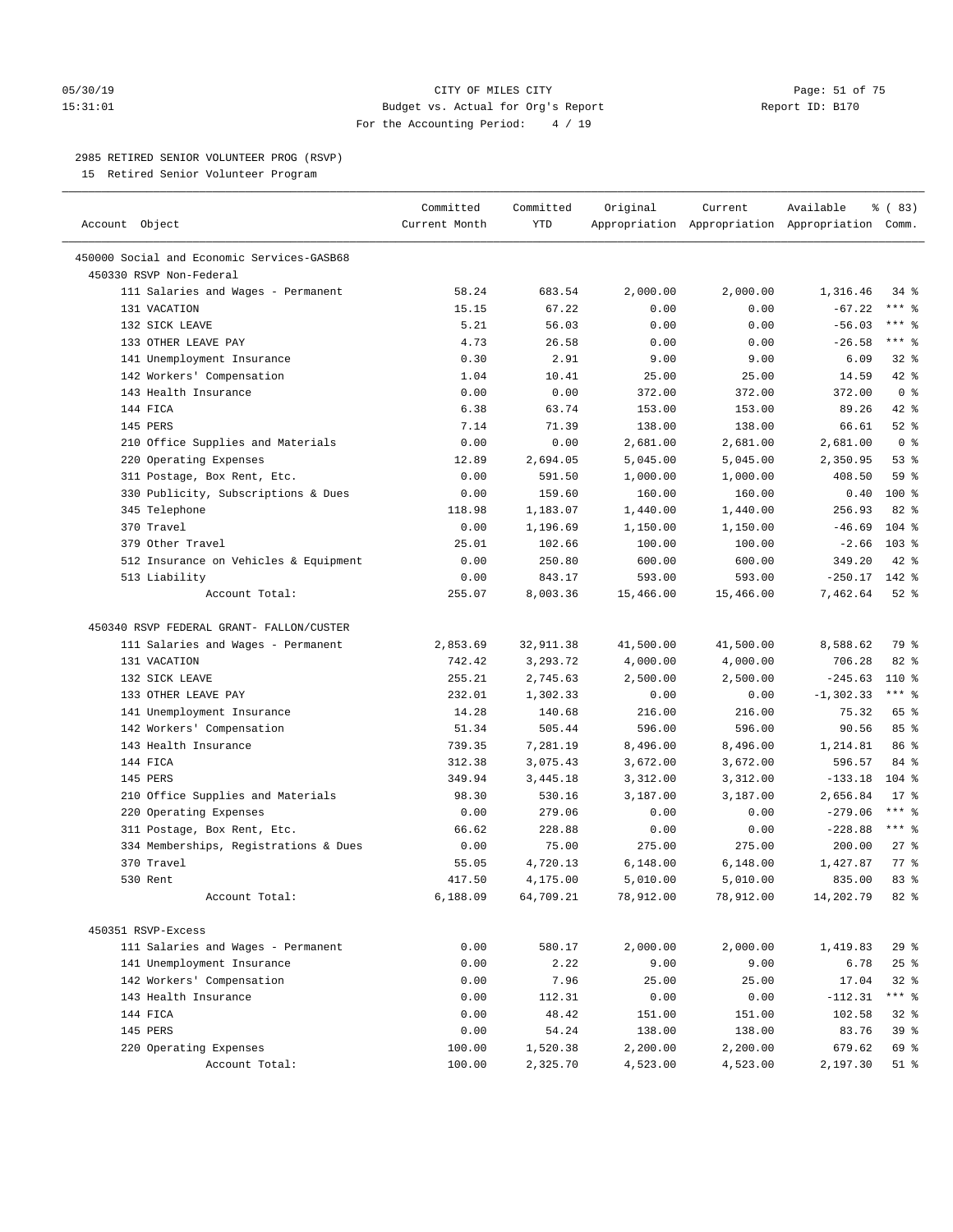#### 05/30/19 CITY OF MILES CITY Page: 52 of 75 15:31:01 Budget vs. Actual for Org's Report Report ID: B170 For the Accounting Period: 4 / 19

#### 2985 RETIRED SENIOR VOLUNTEER PROG (RSVP)

15 Retired Senior Volunteer Program

| Object<br>Account    | Committed<br>Current Month | Committed<br>YTD | Original<br>Appropriation | Current<br>Appropriation | Available<br>Appropriation | % (83)<br>Comm. |
|----------------------|----------------------------|------------------|---------------------------|--------------------------|----------------------------|-----------------|
| Account Group Total: | 6,543.16                   | 75,038.27        | 98,901.00                 | 98,901.00                | 23,862.73                  | 76 %            |
| Organization Total:  | 6,543.16                   | 75,038.27        | 98,901.00                 | 98,901.00                | 23,862.73                  | 76 %            |
| Fund Total:          | 6,543.16                   | 75,038.27        | 98,901.00                 | 98,901.00                | 23,862.73 76 %             |                 |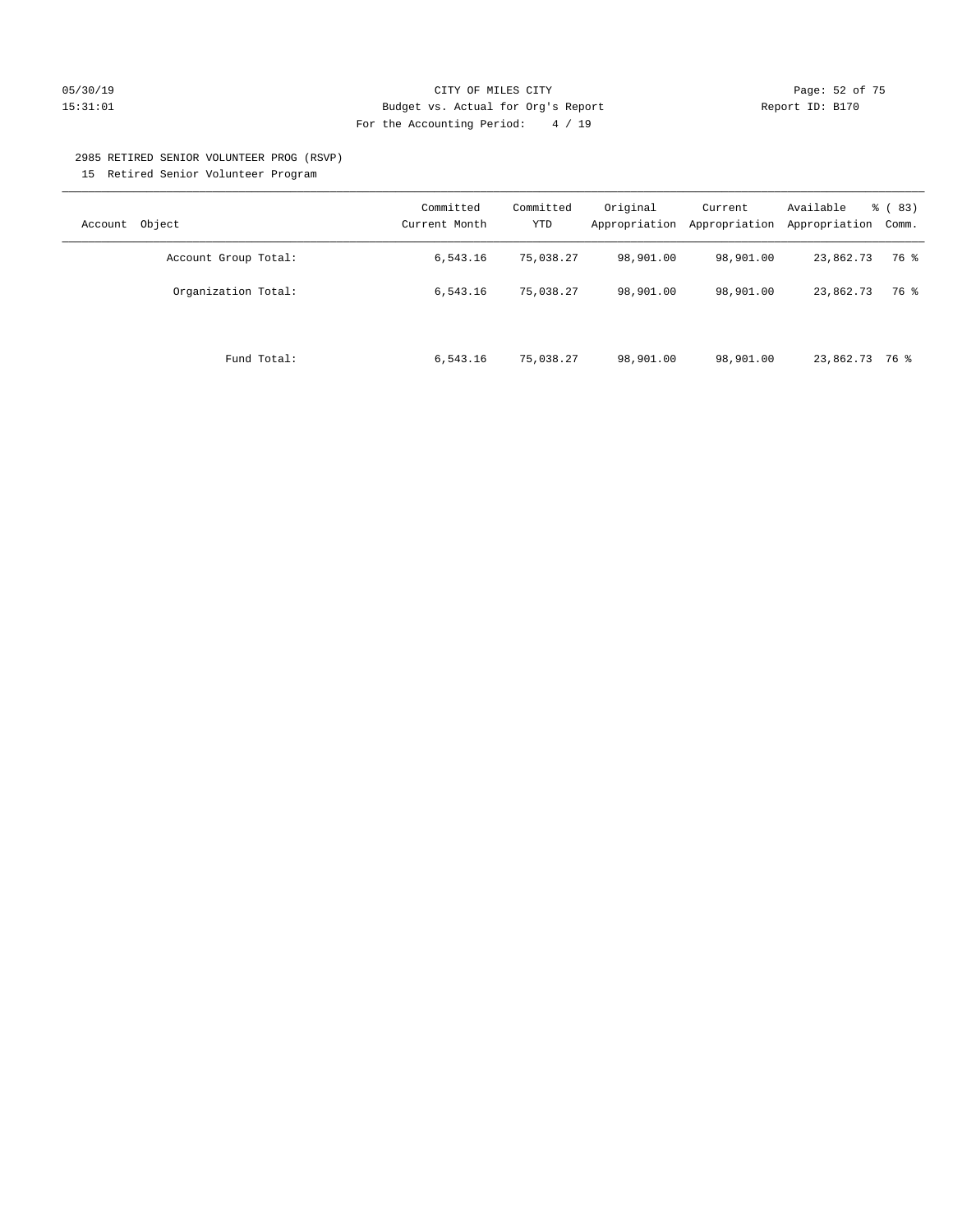#### 05/30/19 Page: 53 of 75 15:31:01 Budget vs. Actual for Org's Report Changer Report ID: B170 For the Accounting Period: 4 / 19

#### 3670 SID 211 110 SID # 211

| Account Object                     | Committed<br>Current Month | Committed<br><b>YTD</b> | Original | Current<br>Appropriation Appropriation | Available<br>Appropriation | % (83)<br>Comm. |
|------------------------------------|----------------------------|-------------------------|----------|----------------------------------------|----------------------------|-----------------|
| 490000 DEBT SERVICE                |                            |                         |          |                                        |                            |                 |
| 490500 Other Debt Service Payments |                            |                         |          |                                        |                            |                 |
| 643 Principal- SID 211             | 0.00                       | 3,758.68                | 3,759.00 | 3,759.00                               | $0.32$ 100 %               |                 |
| 644 Interest- SID 211              | 0.00                       | 1,559.15                | 1,560.00 | 1,560.00                               | 0.85                       | $100*$          |
| Account Total:                     | 0.00                       | 5,317.83                | 5,319.00 | 5,319.00                               | 1.17                       | $100*$          |
| Account Group Total:               | 0.00                       | 5,317.83                | 5,319.00 | 5,319.00                               | $1.17$ 100 %               |                 |
| Organization Total:                | 0.00                       | 5,317.83                | 5,319.00 | 5,319.00                               | $1.17$ 100 %               |                 |
|                                    |                            |                         |          |                                        |                            |                 |
| Fund Total:                        | 0.00                       | 5,317.83                | 5,319.00 | 5,319.00                               | $1.17$ 100 %               |                 |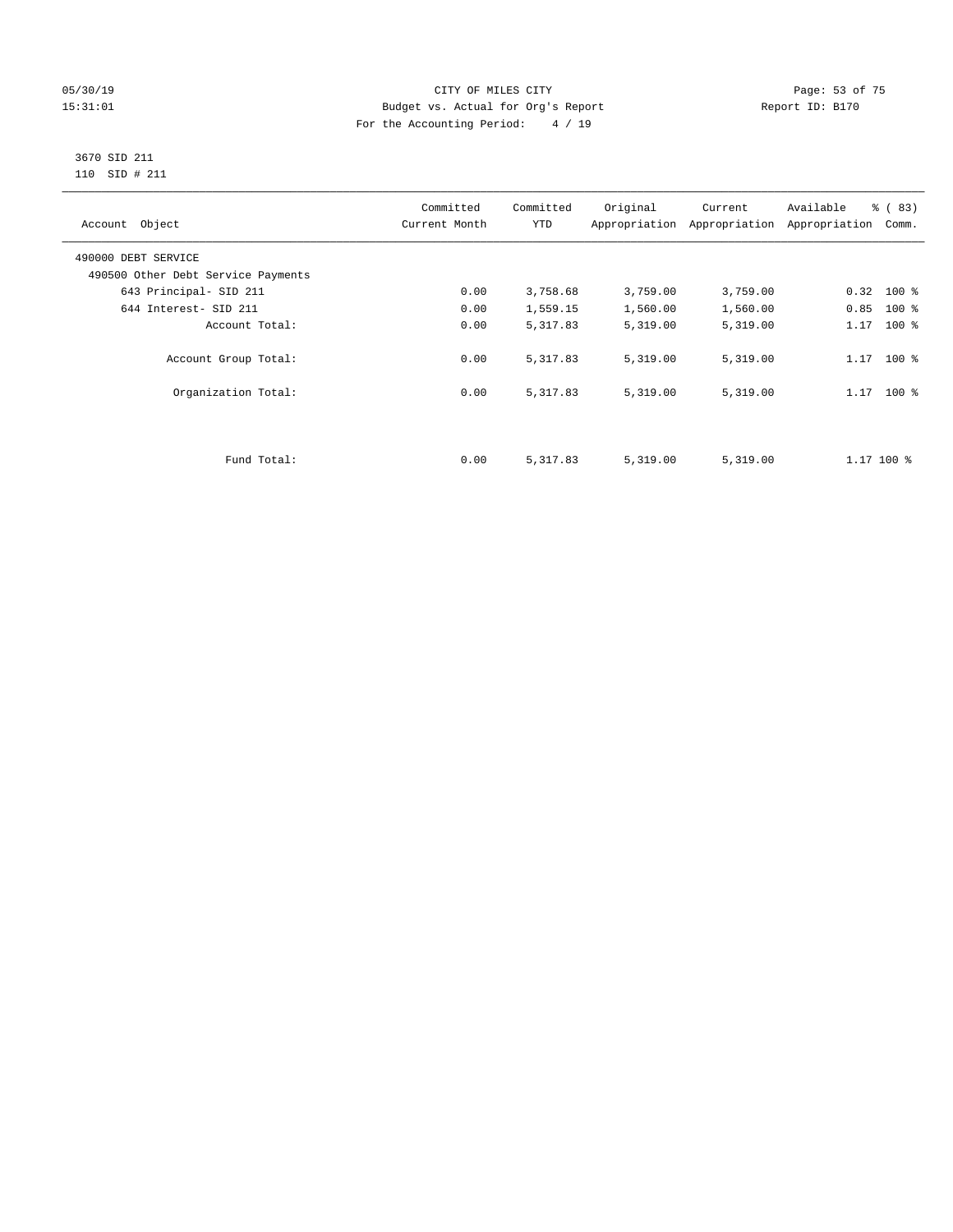#### 05/30/19 Page: 54 of 75 15:31:02 Budget vs. Actual for Org's Report Report ID: B170 For the Accounting Period: 4 / 19

#### 4000 General Fund Capitol Improvement Fund

501 Capital Purchases

| Account Object                                                     | Committed<br>Current Month | Committed<br><b>YTD</b> | Original  | Current<br>Appropriation Appropriation | Available<br>Appropriation | % (83)<br>Comm. |
|--------------------------------------------------------------------|----------------------------|-------------------------|-----------|----------------------------------------|----------------------------|-----------------|
| 410000 GENERAL GOVERNMENTGASB68<br>410100 Legislative Services(02) |                            |                         |           |                                        |                            |                 |
| 940 Machinery & Equipment                                          | 70,000.00                  | 95,799.00               | 93,000.00 | 128,852.62                             | 33,053.62                  | 74 %            |
| Account Total:                                                     | 70,000.00                  | 95,799.00               | 93,000.00 | 128,852.62                             | 33,053.62                  | 74 %            |
| Account Group Total:                                               | 70,000.00                  | 95,799.00               | 93,000.00 | 128,852.62                             | 33,053.62                  | 74 %            |
| Organization Total:                                                | 70,000.00                  | 95,799.00               | 93,000.00 | 128,852.62                             | 33,053.62                  | 74 %            |
| Fund Total:                                                        | 70,000.00                  | 95,799.00               | 93,000.00 | 128,852.62                             | 33,053.62 74 %             |                 |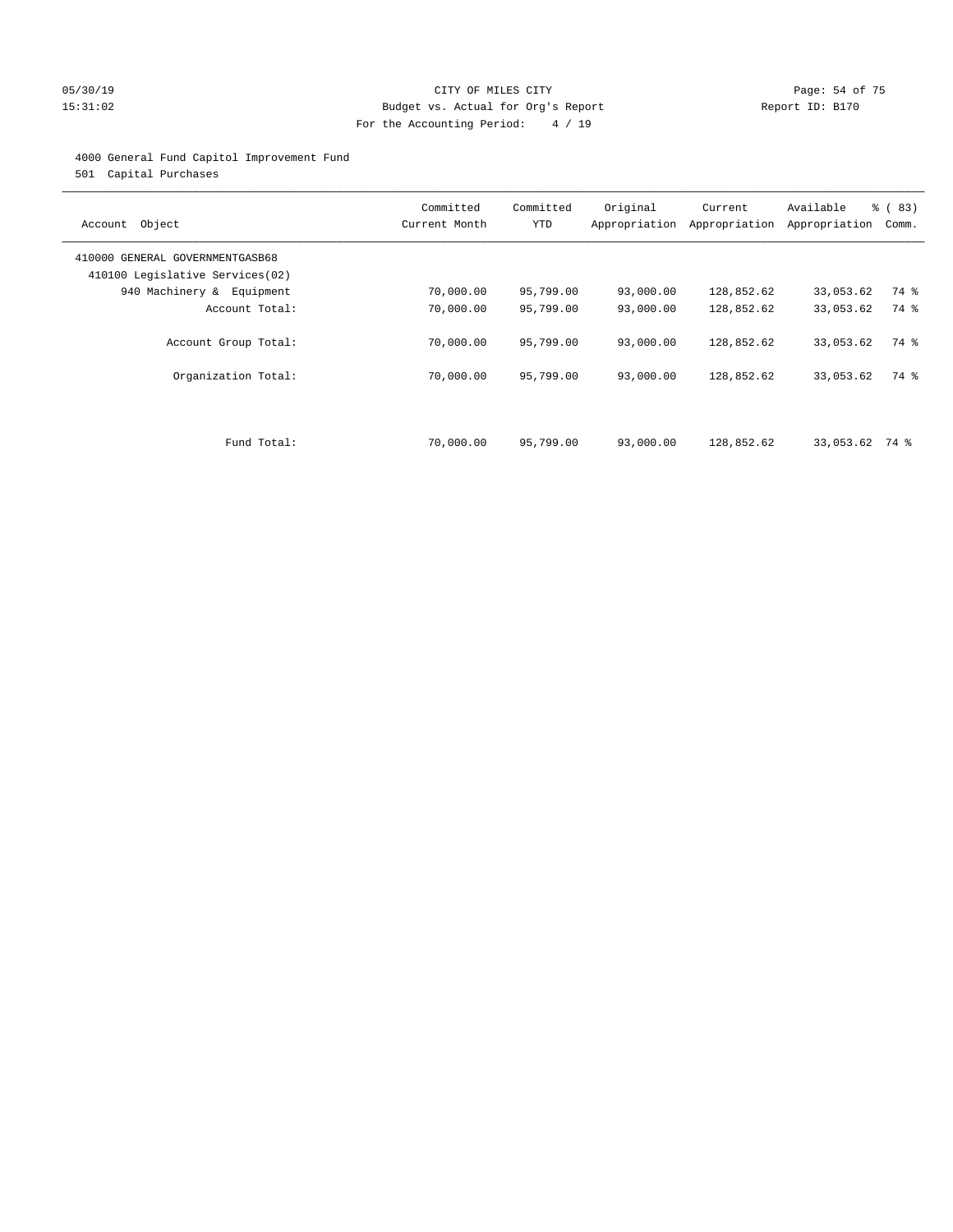#### 05/30/19 Page: 55 of 75 15:31:02 Budget vs. Actual for Org's Report Report ID: B170 For the Accounting Period: 4 / 19

#### 4050 Ambulance Capital Improvement Fund

10 Ambulance

| Account Object                                                             | Committed<br>Current Month | Committed<br><b>YTD</b> | Original  | Current<br>Appropriation Appropriation | Available<br>Appropriation | % (83)<br>Comm. |
|----------------------------------------------------------------------------|----------------------------|-------------------------|-----------|----------------------------------------|----------------------------|-----------------|
| 420000 PUBLIC SAFETY-GASB68<br>420730 Emergency Medical Services-Ambulance |                            |                         |           |                                        |                            |                 |
| 940 Machinery & Equipment                                                  | 0.00                       | 0.00                    | 13,779.00 | 13,779.00                              | 13,779.00                  | 0 <sup>8</sup>  |
| Account Total:                                                             | 0.00                       | 0.00                    | 13,779.00 | 13,779.00                              | 13,779.00                  | 0 <sup>8</sup>  |
| Account Group Total:                                                       | 0.00                       | 0.00                    | 13,779.00 | 13,779.00                              | 13,779.00                  | 0 <sup>8</sup>  |
| Organization Total:                                                        | 0.00                       | 0.00                    | 13,779.00 | 13,779.00                              | 13,779.00                  | 0 <sup>8</sup>  |
|                                                                            |                            |                         |           |                                        |                            |                 |
| Fund Total:                                                                | 0.00                       | 0.00                    | 13,779.00 | 13,779.00                              | 13,779.00                  | 0 %             |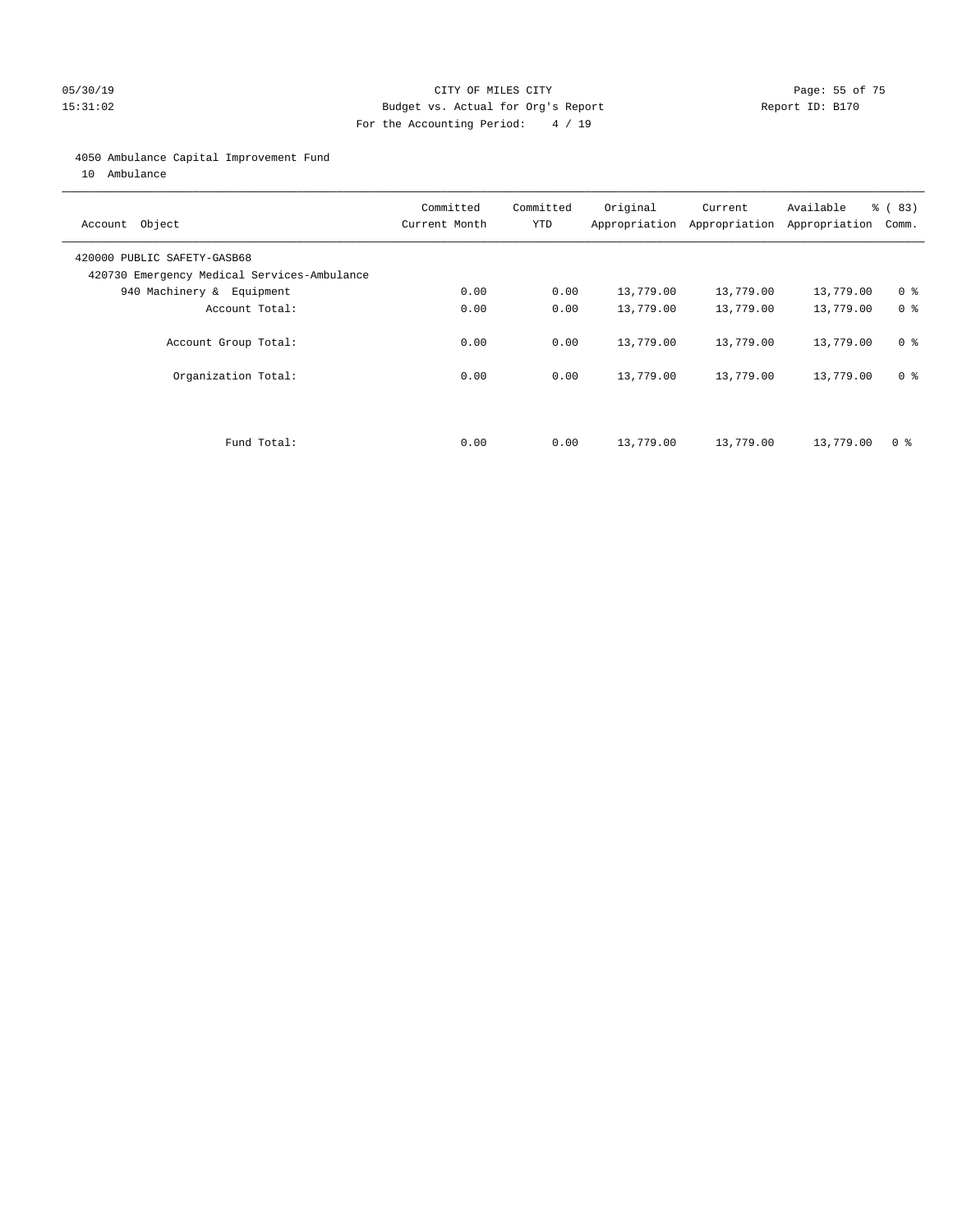#### 05/30/19 Page: 56 of 75 15:31:02 Budget vs. Actual for Org's Report Report ID: B170 For the Accounting Period: 4 / 19

#### 4060 CAPITAL IMPROV-PUBLIC WORKS

911 Public Works Operations

| Object<br>Account                                         | Committed<br>Current Month | Committed<br><b>YTD</b> | Original<br>Appropriation | Current<br>Appropriation | Available<br>Appropriation | % (83)<br>Comm. |
|-----------------------------------------------------------|----------------------------|-------------------------|---------------------------|--------------------------|----------------------------|-----------------|
| 430000 Public Works-GASB68<br>430233 Roadway/Re-surfacing |                            |                         |                           |                          |                            |                 |
| 940 Machinery & Equipment                                 | 115,550.00                 | 136,550.00              | 275,000.00                | 275,000.00               | 138,450.00                 | 50%             |
| Account Total:                                            | 115,550.00                 | 136,550.00              | 275,000.00                | 275,000.00               | 138,450.00                 | $50*$           |
| Account Group Total:                                      | 115,550.00                 | 136,550.00              | 275,000.00                | 275,000.00               | 138,450.00                 | 50%             |
| Organization Total:                                       | 115,550.00                 | 136,550.00              | 275,000.00                | 275,000.00               | 138,450.00                 | 50%             |
|                                                           |                            |                         |                           |                          |                            |                 |
| Fund Total:                                               | 115,550.00                 | 136,550.00              | 275,000.00                | 275,000.00               | 138,450.00                 | 50 %            |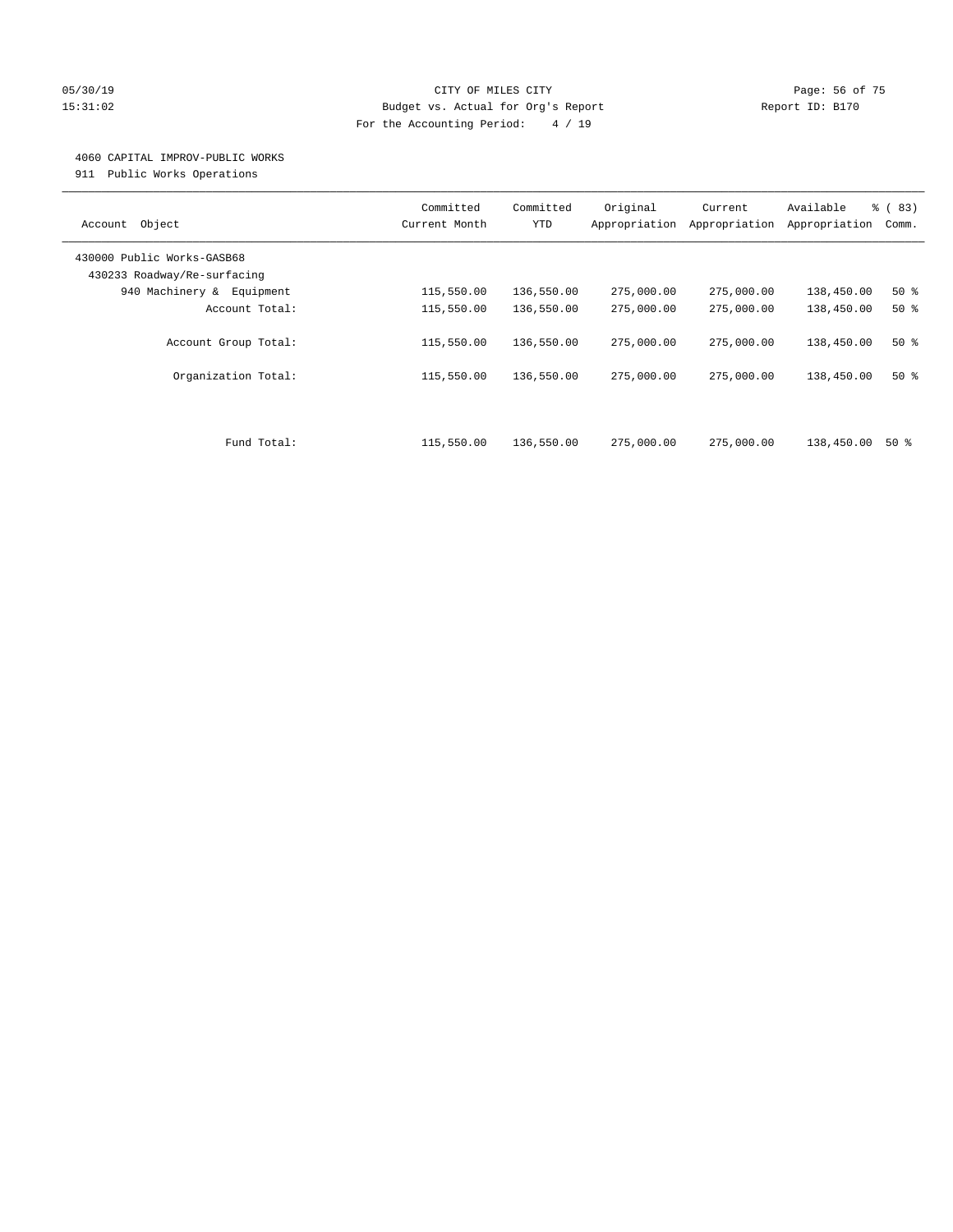#### 05/30/19 Page: 57 of 75 15:31:02 Budget vs. Actual for Org's Report Report ID: B170 For the Accounting Period: 4 / 19

————————————————————————————————————————————————————————————————————————————————————————————————————————————————————————————————————

#### 5210 WATER UTILITY

22 Water Plant

|                                               | Committed     | Committed    | Original   | Current    | Available                                       | १ ( 83)            |
|-----------------------------------------------|---------------|--------------|------------|------------|-------------------------------------------------|--------------------|
| Account Object                                | Current Month | YTD          |            |            | Appropriation Appropriation Appropriation Comm. |                    |
| 430000 Public Works-GASB68                    |               |              |            |            |                                                 |                    |
| 430530 Water Source of Supply and Pumping(22) |               |              |            |            |                                                 |                    |
| 111 Salaries and Wages - Permanent            | 18,619.89     | 199,654.85   | 250,316.00 | 250,316.00 | 50,661.15                                       | 80 %               |
| 121 OVERTIME-PERMANENT                        | 773.74        | 6,794.29     | 10,300.00  | 10,300.00  | 3,505.71                                        | 66 %               |
| 131 VACATION                                  | 1,724.12      | 16,046.18    | 19,500.00  | 19,500.00  | 3,453.82                                        | $82$ $%$           |
| 132 SICK LEAVE                                | 141.98        | 6,807.45     | 5,500.00   | 5,500.00   | $-1,307.45$                                     | $124$ %            |
| 133 OTHER LEAVE PAY                           | 0.00          | 358.26       | 2,729.00   | 2,729.00   | 2,370.74                                        | $13*$              |
| 134 HOLIDAY PAY                               | 0.00          | 5,257.08     | 5,400.00   | 5,400.00   | 142.92                                          | 97%                |
| 141 Unemployment Insurance                    | 74.43         | 825.98       | 441.00     | 441.00     | $-384.98$                                       | 187 %              |
| 142 Workers' Compensation                     | 1,370.78      | 15,094.31    | 16,838.00  | 16,838.00  | 1,743.69                                        | 90%                |
| 143 Health Insurance                          | 3,698.27      | 39,644.63    | 49,708.00  | 49,708.00  | 10,063.37                                       | $80*$              |
| 144 FICA                                      | 1,537.88      | 17,223.74    | 22,472.00  | 22,472.00  | 5,248.26                                        | $77$ $\frac{6}{9}$ |
| 145 PERS                                      | 1,822.03      | 19,845.75    | 24,880.00  | 24,880.00  | 5,034.25                                        | $80*$              |
| 196 CLOTHING ALLOTMENT                        | 0.00          | 930.00       | 480.00     | 480.00     | $-450.00$                                       | 194 %              |
| 210 Office Supplies and Materials             | 0.00          | 119.46       | 250.00     | 250.00     | 130.54                                          | 48 %               |
| 214 Small Items of Equipment                  | 0.00          | 106.97       | 3,000.00   | 3,000.00   | 2,893.03                                        | 4%                 |
| 220 Operating Expenses                        | 106.72        | 1,647.32     | 2,000.00   | 2,000.00   | 352.68                                          | $82$ $%$           |
| 222 Chemicals, Lab & Med Supplies             | 47.54         | 47.54        | 150.00     | 150.00     | 102.46                                          | $32$ $%$           |
| 226 Clothing and Uniforms                     | 67.11         | 349.38       | 600.00     | 600.00     | 250.62                                          | 58 %               |
| 230 Repair and Maintenance Supplies           | 135.47        | 4,504.67     | 10,000.00  | 10,000.00  | 5,495.33                                        | 45 %               |
| 231 Gas, Oil, Diesel Fuel, Grease, etc.       | 86.17         | 1,394.15     | 1,500.00   | 1,500.00   | 105.85                                          | $93$ $%$           |
| 241 Consumable Tools                          | 0.00          | 26.35        | 200.00     | 200.00     | 173.65                                          | $13*$              |
| 311 Postage, Box Rent, Etc.                   | 0.00          | 25.14        | 50.00      | 50.00      | 24.86                                           | 50%                |
| 330 Publicity, Subscriptions & Dues           | 0.00          | 70.00        | 200.00     | 200.00     | 130.00                                          | 35%                |
| 334 Memberships, Registrations & Dues         | 32.82         | 107.82       | 400.00     | 400.00     | 292.18                                          | $27$ %             |
| 341 Electric Utility Services                 | 3,297.15      | 50,827.29    | 66,500.00  | 66,500.00  | 15,672.71                                       | 76 %               |
| 344 Gas Utility Service                       | 1,048.05      | 7,024.62     | 15,000.00  | 15,000.00  | 7,975.38                                        | 47 %               |
| 345 Telephone                                 | 76.92         | 749.52       | 1,000.00   | 1,000.00   | 250.48                                          | 75 %               |
| 346 Garbage Service                           | 71.12         | 433.36       | 700.00     | 700.00     | 266.64                                          | 62 %               |
| 347 Internet                                  | 80.20         | 802.05       | 1,100.00   | 1,100.00   | 297.95                                          | 73 %               |
| 350 Professional Services                     | 0.00          | 278.30       | 500.00     | 500.00     | 221.70                                          | 56%                |
| 352 Wtr/Swr Lab Testing                       | 0.00          | 477.00       | 1,000.00   | 1,000.00   | 523.00                                          | 48 %               |
| 357 Architectual, Engineering Serv Etc.       | 0.00          | 0.00         | 10,000.00  | 10,000.00  | 10,000.00                                       | 0 <sup>8</sup>     |
| 360 Contr R & M                               | 22.50         | 1,296.38     | 130,000.00 | 130,000.00 | 128,703.62                                      | 1 <sup>°</sup>     |
| 363 R&M Vehicles/Equip/Labor-PW               | 414.83        | 2,760.02     | 2,000.00   | 2,000.00   | $-760.02$                                       | $138*$             |
| 369 Other Repair and Maintenance              | 0.00          | 0.00         | 2,000.00   | 2,000.00   | 2,000.00                                        | 0 <sup>8</sup>     |
| 370 Travel                                    | 160.63        | 683.89       | 1,000.00   | 1,000.00   | 316.11                                          | 68 %               |
| 380 Training Services                         | 0.00          | 856.64       | 2,000.00   | 2,000.00   | 1,143.36                                        | $43$ %             |
| 382 Books                                     | 0.00          | 0.00         | 200.00     | 200.00     | 200.00                                          | 0 <sup>8</sup>     |
| 400 BUILDING MATERIALS                        | 0.00          | 0.00         | 500.00     | 500.00     | 500.00                                          | 0 <sup>8</sup>     |
| 511 Insurance on Buildings                    | 0.00          | 8,371.97     | 8,750.00   | 8,750.00   | 378.03                                          | 96%                |
| 512 Insurance on Vehicles & Equipment         | 0.00          | 283.31       | 284.00     | 284.00     | 0.69                                            | 100 %              |
| 940 Machinery & Equipment                     | 261.63        | 34,807.46    | 97,100.00  | 97,100.00  | 62,292.54                                       | 36%                |
| Account Total:                                | 35,671.98     | 446,533.13   | 766,548.00 | 766,548.00 | 320,014.87                                      | 58 %               |
| Account Group Total:                          | 35,671.98     | 446, 533. 13 | 766,548.00 | 766,548.00 | 320,014.87                                      | 58 %               |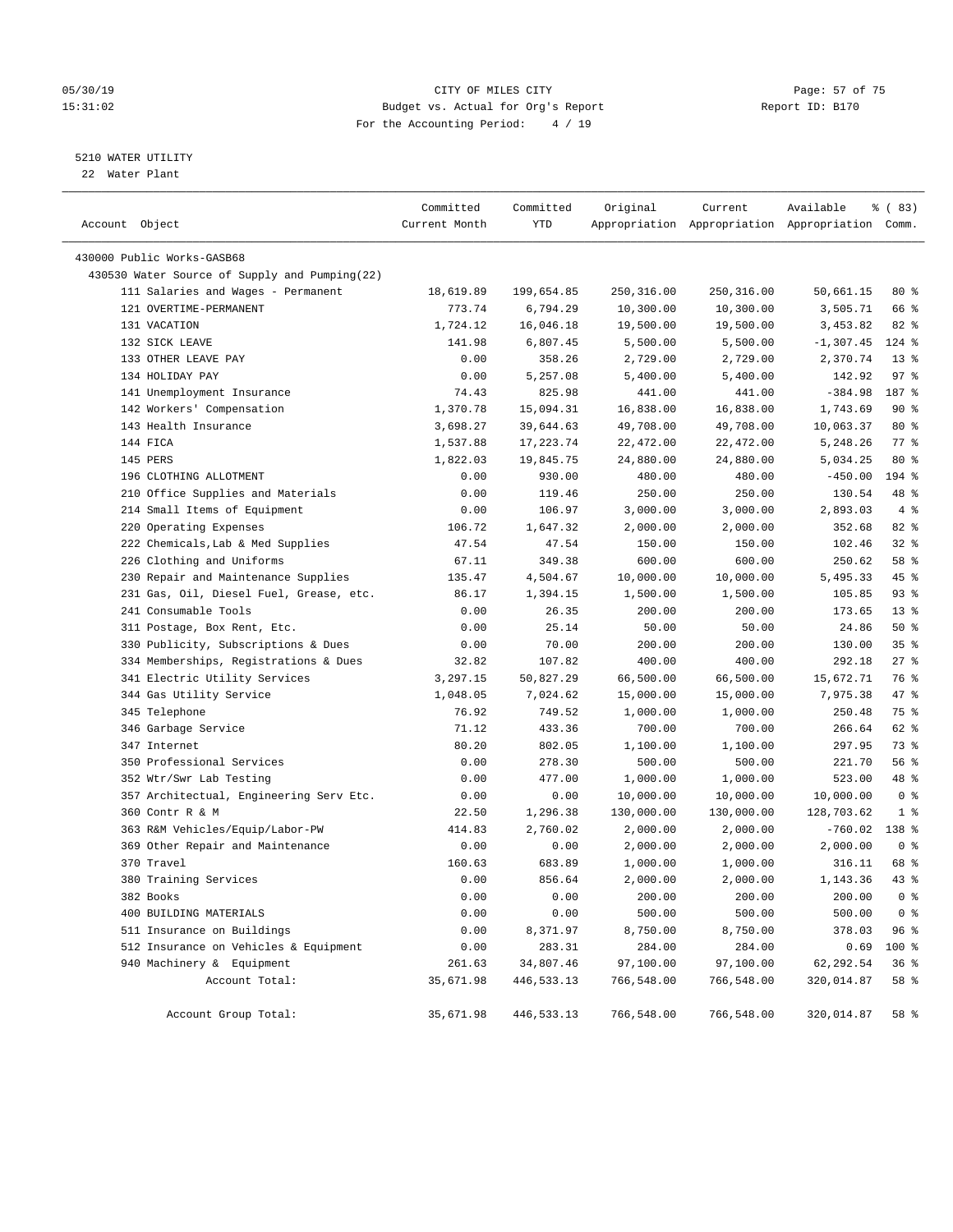#### 05/30/19 Page: 58 of 75 15:31:02 Budget vs. Actual for Org's Report Report ID: B170 For the Accounting Period: 4 / 19

#### 5210 WATER UTILITY 22 Water Plant

| Account Object |                     | Committed<br>Current Month | Committed<br>YTD | Original   | Current    | Available<br>Appropriation Appropriation Appropriation Comm. | ී (83) |
|----------------|---------------------|----------------------------|------------------|------------|------------|--------------------------------------------------------------|--------|
|                | Organization Total: | 35,671.98                  | 446,533.13       | 766,548.00 | 766,548.00 | 320,014.87                                                   | 58 %   |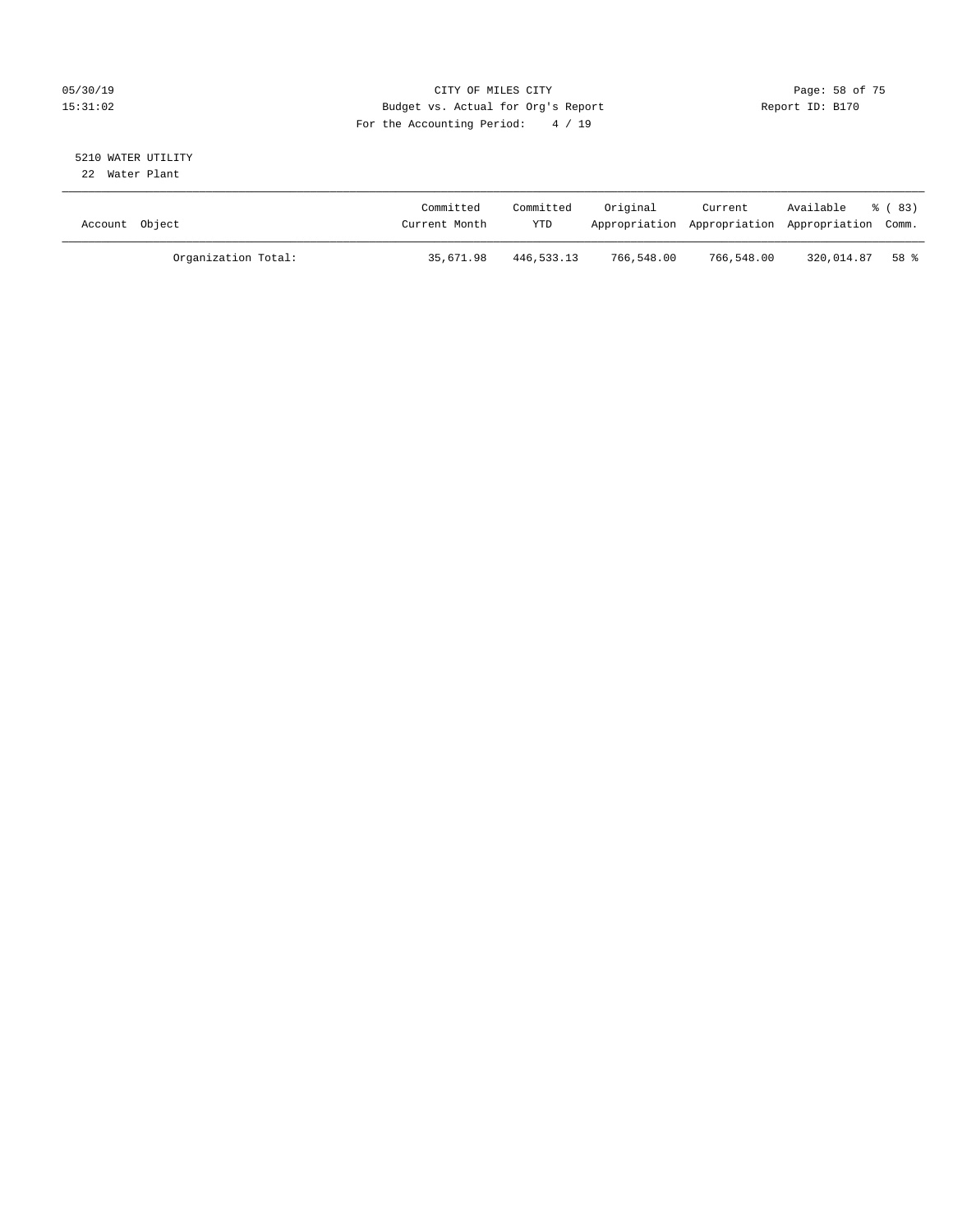#### 05/30/19 Page: 59 of 75 15:31:02 Budget vs. Actual for Org's Report Report ID: B170 For the Accounting Period: 4 / 19

————————————————————————————————————————————————————————————————————————————————————————————————————————————————————————————————————

#### 5210 WATER UTILITY

23 Water Lines

|                                           | Committed     | Committed              | Original     | Current      | Available                                       | % (83)          |  |
|-------------------------------------------|---------------|------------------------|--------------|--------------|-------------------------------------------------|-----------------|--|
| Account Object                            | Current Month | YTD                    |              |              | Appropriation Appropriation Appropriation Comm. |                 |  |
| 430000 Public Works-GASB68                |               |                        |              |              |                                                 |                 |  |
| 430550 Transmission and Distribution(23)  |               |                        |              |              |                                                 |                 |  |
| 111 Salaries and Wages - Permanent        | 10,656.28     | 110,396.04             | 139,920.00   | 139,920.00   | 29,523.96                                       | 79 %            |  |
| 121 OVERTIME-PERMANENT                    | 263.80        | 7,938.43               | 10,200.00    | 10,200.00    | 2,261.57                                        | 78 %            |  |
| 131 VACATION                              | 606.12        | 6,634.35               | 7,600.00     | 7,600.00     | 965.65                                          | 87%             |  |
| 132 SICK LEAVE                            | 247.38        | 5,041.46               | 5,000.00     | 5,000.00     | $-41.46$                                        | $101$ %         |  |
| 133 OTHER LEAVE PAY                       | 3.81          | 124.30                 | 3,172.00     | 3,172.00     | 3,047.70                                        | 4%              |  |
| 134 HOLIDAY PAY                           | 206.30        | 2,225.85               | 2,100.00     | 2,100.00     | $-125.85$                                       | $106$ %         |  |
| 141 Unemployment Insurance                | 41.94         | 465.30                 | 252.00       | 252.00       | $-213.30$                                       | 185 %           |  |
| 142 Workers' Compensation                 | 675.22        | 7,415.83               | 8,618.00     | 8,618.00     | 1,202.17                                        | 86 %            |  |
| 143 Health Insurance                      | 2,277.70      | 26,686.19              | 31,778.00    | 31,778.00    | 5,091.81                                        | 84 %            |  |
| 144 FICA                                  | 902.38        | 9,905.58               | 12,851.00    | 12,851.00    | 2,945.42                                        | $77$ $%$        |  |
| 145 PERS                                  | 1,026.99      | 11,343.21              | 14,229.00    | 14,229.00    | 2,885.79                                        | $80*$           |  |
| 196 CLOTHING ALLOTMENT                    | 0.00          | 593.25                 | 800.00       | 800.00       | 206.75                                          | 74 %            |  |
| 210 Office Supplies and Materials         | 0.00          | 117.30                 | 700.00       | 700.00       | 582.70                                          | $17*$           |  |
| 214 Small Items of Equipment              | 217.81        | 9,217.30               | 75,000.00    | 75,000.00    | 65,782.70                                       | $12*$           |  |
| 220 Operating Expenses                    | 976.31        | 11,580.37              | 35,000.00    | 35,000.00    | 23, 419.63                                      | 33%             |  |
| 222 Chemicals, Lab & Med Supplies         | 0.00          | 2.36                   | 200.00       | 200.00       | 197.64                                          | 1 <sup>8</sup>  |  |
| 226 Clothing and Uniforms                 | 0.00          | 544.50                 | 700.00       | 700.00       | 155.50                                          | 78 %            |  |
| 230 Repair and Maintenance Supplies       | 734.76        | 22,110.01              | 40,000.00    | 40,000.00    | 17,889.99                                       | 55 <sup>8</sup> |  |
| 231 Gas, Oil, Diesel Fuel, Grease, etc.   | 660.68        | 9,003.13               | 10,000.00    | 10,000.00    | 996.87                                          | 90%             |  |
| 233 Water/Sewer Main Replacement and      | 0.00          | 958.40                 | 10,000.00    | 10,000.00    | 9,041.60                                        | $10*$           |  |
| 234 Hydrant/Manhole Replacement, Valves   | 0.00          | 5,256.50               | 40,000.00    | 40,000.00    | 34,743.50                                       | $13*$           |  |
| 235 Curb Stop Replacement                 | 1,175.41      | 10,849.63              | 18,000.00    | 18,000.00    | 7,150.37                                        | 60 %            |  |
| 241 Consumable Tools                      | 0.00          | 357.51                 | 1,000.00     | 1,000.00     | 642.49                                          | 36%             |  |
| 311 Postage, Box Rent, Etc.               | 0.00          | 0.00                   | 100.00       | 100.00       | 100.00                                          | 0 <sup>8</sup>  |  |
| 320 Printing, Duplicating, Typing &       | 0.00          | 0.00                   | 100.00       | 100.00       | 100.00                                          | 0 <sup>8</sup>  |  |
| 330 Publicity, Subscriptions & Dues       | 918.00        | 1,338.00               | 250.00       | 250.00       | $-1,088.00$                                     | 535 %           |  |
| 331 Publication of Formal & Legal Notices | 0.00          | 122.50                 | 0.00         | 0.00         | $-122.50$                                       | $***$ $_{8}$    |  |
| 334 Memberships, Registrations & Dues     | 0.00          | 442.00                 | 350.00       | 350.00       | $-92.00$                                        | $126$ %         |  |
| 341 Electric Utility Services             | 12.15         | 1,172.46               | 500.00       | 500.00       | $-672.46$                                       | $234$ %         |  |
| 344 Gas Utility Service                   | 33.83         | 303.43                 | 500.00       | 500.00       | 196.57                                          | 61 %            |  |
| 345 Telephone                             | 58.13         | 573.42                 | 700.00       | 700.00       | 126.58                                          | $82$ %          |  |
| 347 Internet                              | 11.40         | 114.00                 | 200.00       | 200.00       | 86.00                                           | 57%             |  |
| 350 Professional Services                 | 54.17         | 3,587.67               | 8,000.00     | 8,000.00     | 4,412.33                                        | 45 %            |  |
| 357 Architectual, Engineering Serv Etc.   | 0.00          | 0.00                   | 30,000.00    | 30,000.00    | 30,000.00                                       | 0 <sup>8</sup>  |  |
| 360 Contr R & M                           | 148.59        | 42,202.87              | 200,000.00   | 200,000.00   | 157,797.13                                      | $21$ %          |  |
| 363 R&M Vehicles/Equip/Labor-PW           | 3,097.68      | 36,837.33              | 35,000.00    | 35,000.00    | $-1,837.33$                                     | $105$ %         |  |
| 369 Other Repair and Maintenance          | 0.00          | 142.98                 | 2,000.00     | 2,000.00     | 1,857.02                                        | 7 %             |  |
| 370 Travel                                | 134.61        | 169.61                 | 1,200.00     | 1,200.00     | 1,030.39                                        | $14*$           |  |
| 380 Training Services                     | 0.00          | 185.00                 | 1,500.00     | 1,500.00     | 1,315.00                                        | $12*$           |  |
| 382 Books                                 | 135.50        | 135.50                 | 200.00       | 200.00       | 64.50                                           | 68 %            |  |
| 400 BUILDING MATERIALS                    | 0.00          | 328.95                 | 500.00       | 500.00       | 171.05                                          | 66 %            |  |
| 511 Insurance on Buildings                | 0.00          | 2,752.53               | 2,753.00     | 2,753.00     | 0.47                                            | 100 %           |  |
| 512 Insurance on Vehicles & Equipment     | 0.00          | 634.46                 | 635.00       | 635.00       | 0.54                                            | 100 %           |  |
| 532 Land Rental                           | 0.00          | 1,082.80               | 1,500.00     | 1,500.00     | 417.20                                          | 72 %            |  |
| 533 Machinery and Equipment Rental        | 0.00          | 0.00                   | 1,000.00     | 1,000.00     | 1,000.00                                        | 0 <sup>8</sup>  |  |
| 940 Machinery & Equipment                 | 57,775.00     | 795,918.27             | 1,790,500.00 | 1,790,500.00 | 994,581.73                                      | 44 %            |  |
| Account Total:                            |               | 83,051.95 1,146,810.58 | 2,544,608.00 | 2,544,608.00 | 1,397,797.42                                    | 45 %            |  |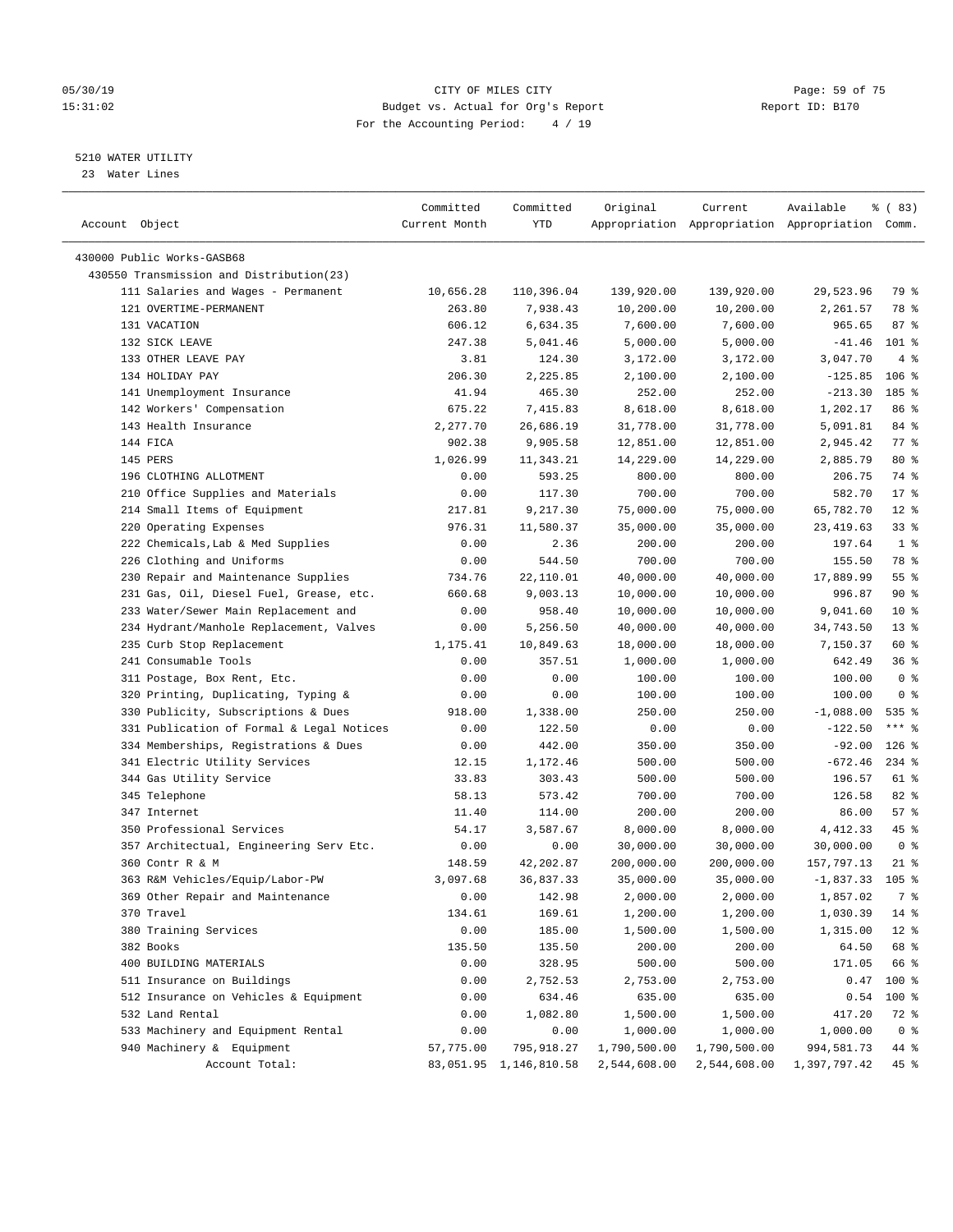#### 05/30/19 CITY OF MILES CITY Page: 60 of 75 15:31:02 Budget vs. Actual for Org's Report Changer Report ID: B170 For the Accounting Period: 4 / 19

5210 WATER UTILITY

23 Water Lines

| Account Object                             | Committed<br>Current Month | Committed<br><b>YTD</b> | Original     | Current      | Available<br>Appropriation Appropriation Appropriation | % (83)<br>Comm. |  |
|--------------------------------------------|----------------------------|-------------------------|--------------|--------------|--------------------------------------------------------|-----------------|--|
| Account Group Total:                       |                            | 83,051.95 1,146,810.58  | 2,544,608.00 | 2,544,608.00 | 1,397,797.42                                           | 45 %            |  |
| 490000 DEBT SERVICE                        |                            |                         |              |              |                                                        |                 |  |
| 490200 Revenue Bonds                       |                            |                         |              |              |                                                        |                 |  |
| 611 Principal-NE Wtr Line Phase II         | 0.00                       | 9,000.00                | 17,000.00    | 17,000.00    | 8,000.00                                               | 53%             |  |
| 615 Principal-Northeast Water Ln \$2.2     | 0.00                       | 32,000.00               | 65,000.00    | 65,000.00    | 33,000.00                                              | 49 %            |  |
| 616 Principal-Carbon Hill Water Tank \$2.2 | 0.00                       | 32,000.00               | 64,000.00    | 64,000.00    | 32,000.00                                              | 50%             |  |
| 617 Principal - NE Wtr Line \$500k         | 0.00                       | 7,000.00                | 15,000.00    | 15,000.00    | 8,000.00                                               | 47 %            |  |
| 618 Principal-Carbon Hill \$500k           | 0.00                       | 7,000.00                | 15,000.00    | 15,000.00    | 8,000.00                                               | 47 %            |  |
| 622 Interest-NE Wtr Line Phase II          | 0.00                       | 735.00                  | 1,437.00     | 1,437.00     | 702.00                                                 | $51$ $%$        |  |
| 631 Interest - NE Wtr Line \$500k          | 0.00                       | 5,252.50                | 10,409.00    | 10,409.00    | 5,156.50                                               | 50%             |  |
| 632 Interest - Carbon Hill Wtr Tank \$500k | 0.00                       | 5,252.50                | 10,409.00    | 10,409.00    | 5,156.50                                               | 50%             |  |
| 634 Interest-Northeast Wtr Ln \$2.2        | 0.00                       | 25,575.00               | 50,670.00    | 50,670.00    | 25,095.00                                              | 50%             |  |
| 638 Interest-Carbon Hill Tank \$2.2        | 0.00                       | 24,915.00               | 49,350.00    | 49,350.00    | 24,435.00                                              | 50%             |  |
| Account Total:                             | 0.00                       | 148,730.00              | 298, 275.00  | 298,275.00   | 149,545.00                                             | 50%             |  |
| Account Group Total:                       | 0.00                       | 148,730.00              | 298, 275.00  | 298, 275.00  | 149,545.00                                             | 50%             |  |
| 520000 OTHER FINANCING USES                |                            |                         |              |              |                                                        |                 |  |
| 521000 Interfund Operating Transfers Out   |                            |                         |              |              |                                                        |                 |  |
| 820 Transfers to Other Funds               | 1,000.00                   | 10,000.00               | 12,000.00    | 12,000.00    | 2,000.00                                               | 83%             |  |
| Account Total:                             | 1,000.00                   | 10,000.00               | 12,000.00    | 12,000.00    | 2,000.00                                               | 83 %            |  |
| Account Group Total:                       | 1,000.00                   | 10,000.00               | 12,000.00    | 12,000.00    | 2,000.00                                               | 83%             |  |
| Organization Total:                        |                            | 84,051.95 1,305,540.58  | 2,854,883.00 | 2,854,883.00 | 1,549,342.42                                           | $46*$           |  |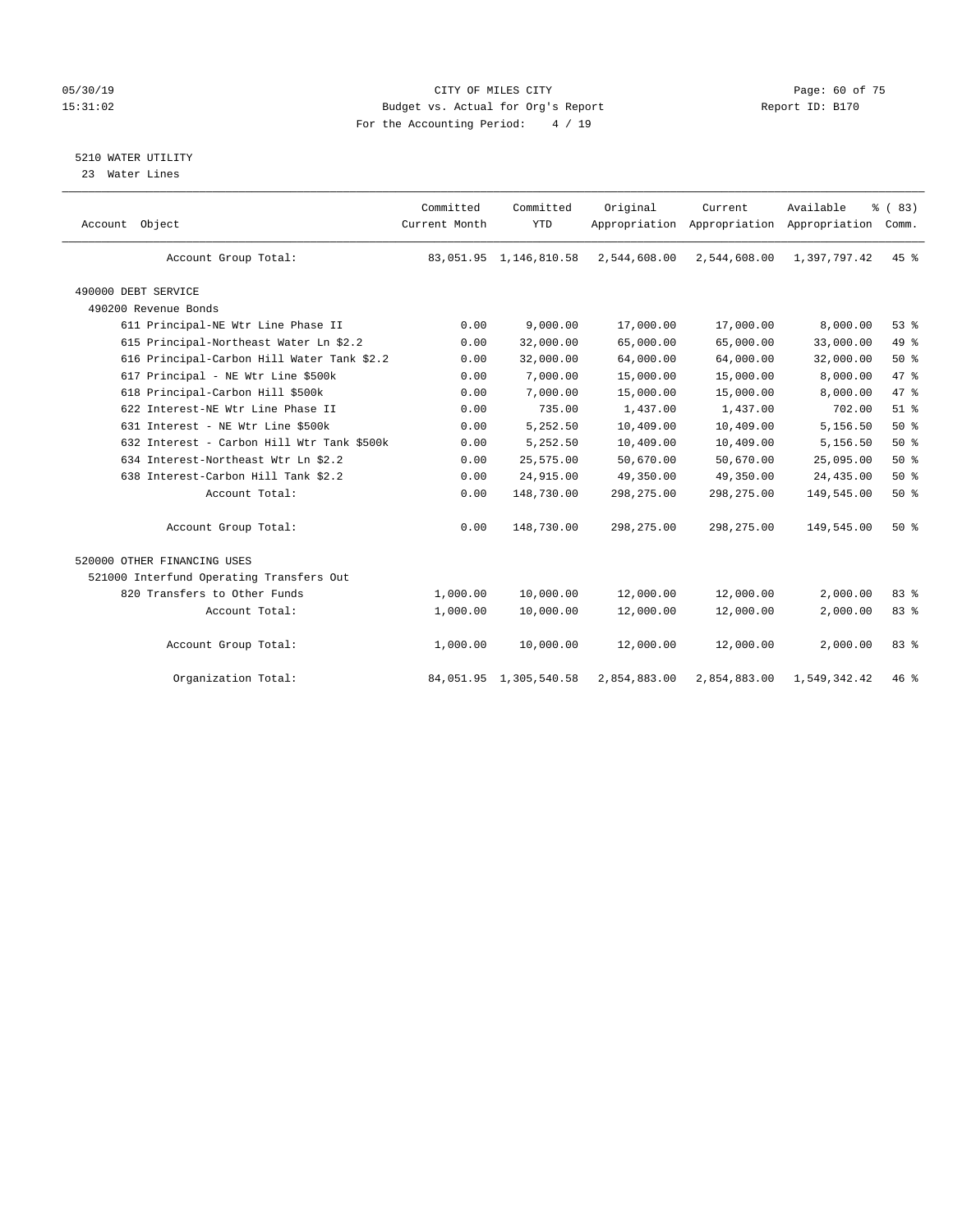#### 05/30/19 Page: 61 of 75 15:31:02 Budget vs. Actual for Org's Report Report ID: B170 For the Accounting Period: 4 / 19

#### 5210 WATER UTILITY

25 Water Administration

| Account Object                            | Committed<br>Current Month | Committed<br><b>YTD</b> | Original   | Current    | Available<br>Appropriation Appropriation Appropriation Comm. | % (83)         |
|-------------------------------------------|----------------------------|-------------------------|------------|------------|--------------------------------------------------------------|----------------|
| 430000 Public Works-GASB68                |                            |                         |            |            |                                                              |                |
| 430510 Water Administration(25)           |                            |                         |            |            |                                                              |                |
| 111 Salaries and Wages - Permanent        | 2,150.58                   | 20,197.81               | 24,560.00  | 24,560.00  | 4,362.19                                                     | 82 %           |
| 121 OVERTIME-PERMANENT                    | 0.00                       | 0.00                    | 120.00     | 120.00     | 120.00                                                       | 0 <sup>8</sup> |
| 131 VACATION                              | 8.01                       | 539.57                  | 1,700.00   | 1,700.00   | 1,160.43                                                     | $32$ $%$       |
| 132 SICK LEAVE                            | 149.34                     | 819.72                  | 1,100.00   | 1,100.00   | 280.28                                                       | 75 %           |
| 133 OTHER LEAVE PAY                       | 0.00                       | 0.00                    | 155.00     | 155.00     | 155.00                                                       | 0 <sup>8</sup> |
| 141 Unemployment Insurance                | 8.05                       | 75.79                   | 42.00      | 42.00      | $-33.79$                                                     | 180 %          |
| 142 Workers' Compensation                 | 29.03                      | 272.57                  | 348.00     | 348.00     | 75.43                                                        | 78 %           |
| 143 Health Insurance                      | 406.81                     | 3,929.69                | 4,882.00   | 4,882.00   | 952.31                                                       | 80 %           |
| 144 FICA                                  | 176.54                     | 1,658.13                | 2,110.00   | 2,110.00   | 451.87                                                       | 79 %           |
| 145 PERS                                  | 197.80                     | 1,847.42                | 2,336.00   | 2,336.00   | 488.58                                                       | 79 %           |
| 196 CLOTHING ALLOTMENT                    | 0.00                       | 119.38                  | 125.00     | 125.00     | 5.62                                                         | 96%            |
| 210 Office Supplies and Materials         | 55.94                      | 787.21                  | 3,200.00   | 3,200.00   | 2,412.79                                                     | 25%            |
| 214 Small Items of Equipment              | 0.00                       | 431.66                  | 2,000.00   | 2,000.00   | 1,568.34                                                     | $22$ %         |
| 220 Operating Expenses                    | 18.22                      | 1,637.04                | 5,900.00   | 5,900.00   | 4,262.96                                                     | $28$ %         |
| 230 Repair and Maintenance Supplies       | 0.00                       | 0.00                    | 1,000.00   | 1,000.00   | 1,000.00                                                     | 0 <sup>8</sup> |
| 311 Postage, Box Rent, Etc.               | 703.77                     | 6,253.32                | 7,000.00   | 7,000.00   | 746.68                                                       | 89 %           |
| 320 Printing, Duplicating, Typing &       | 0.00                       | 316.63                  | 1,500.00   | 1,500.00   | 1,183.37                                                     | $21$ %         |
| 330 Publicity, Subscriptions & Dues       | 111.74                     | 712.38                  | 1,300.00   | 1,300.00   | 587.62                                                       | 55%            |
| 345 Telephone                             | 47.81                      | 458.42                  | 600.00     | 600.00     | 141.58                                                       | 76 %           |
| 347 Internet                              | 13.82                      | 118.52                  | 250.00     | 250.00     | 131.48                                                       | 47.8           |
| 350 Professional Services                 | 35.38                      | 5,008.01                | 5,000.00   | 5,000.00   | $-8.01$                                                      | $100*$         |
| 360 Contr R & M                           | 140.90                     | 6,734.99                | 8,100.00   | 8,100.00   | 1,365.01                                                     | 83 %           |
| 370 Travel                                | 0.00                       | 0.00                    | 250.00     | 250.00     | 250.00                                                       | 0 <sup>8</sup> |
| 380 Training Services                     | 0.00                       | 0.00                    | 250.00     | 250.00     | 250.00                                                       | 0 <sup>8</sup> |
| 382 Books                                 | 0.00                       | 0.00                    | 125.00     | 125.00     | 125.00                                                       | 0 <sup>8</sup> |
| 513 Liability                             | 0.00                       | 14,225.92               | 6,528.00   | 6,528.00   | $-7,697.92$                                                  | $218$ %        |
| 531 Building & Office Rental              | 500.00                     | 5,000.00                | 6,000.00   | 6,000.00   | 1,000.00                                                     | 83 %           |
| 810 Losses (Bad debt expense - Enterprise | 0.00                       | 0.00                    | 500.00     | 500.00     | 500.00                                                       | 0 <sup>8</sup> |
| 920 Buildings                             | 0.00                       | 1,669.00                | 2,000.00   | 2,000.00   | 331.00                                                       | 83%            |
| Account Total:                            | 4,753.74                   | 72,813.18               | 88,981.00  | 88,981.00  | 16, 167.82                                                   | 82%            |
| Account Group Total:                      | 4,753.74                   | 72,813.18               | 88,981.00  | 88,981.00  | 16,167.82                                                    | $82$ $%$       |
| 520000 OTHER FINANCING USES               |                            |                         |            |            |                                                              |                |
| 521000 Interfund Operating Transfers Out  |                            |                         |            |            |                                                              |                |
| 820 Transfers to Other Funds              | 3,709.17                   | 43,195.70               | 56,718.00  | 56,718.00  | 13,522.30                                                    | 76 %           |
| Account Total:                            | 3,709.17                   | 43,195.70               | 56,718.00  | 56,718.00  | 13,522.30                                                    | 76 %           |
| Account Group Total:                      | 3,709.17                   | 43,195.70               | 56,718.00  | 56,718.00  | 13,522.30                                                    | 76 %           |
| Organization Total:                       | 8,462.91                   | 116,008.88              | 145,699.00 | 145,699.00 | 29,690.12                                                    | $80*$          |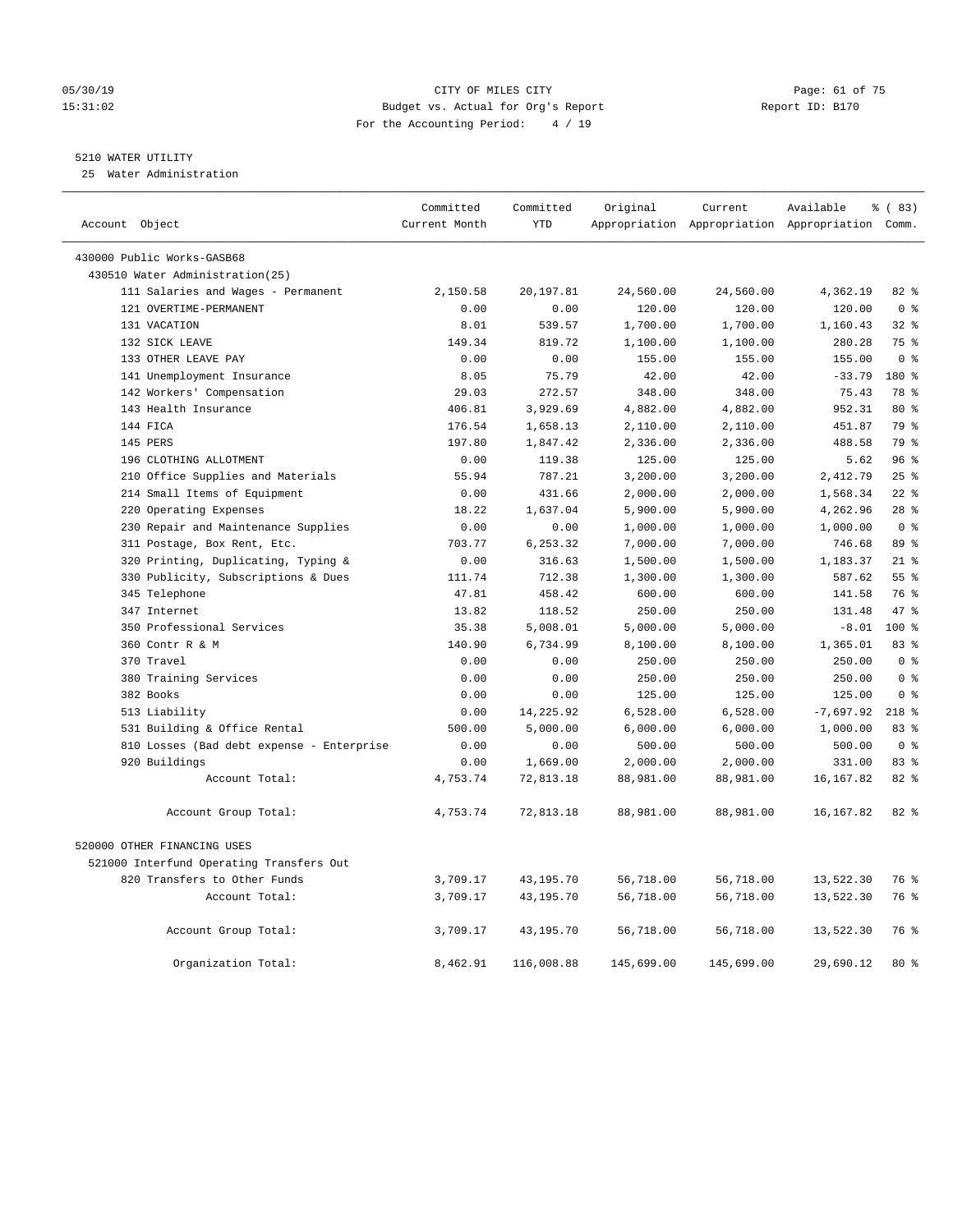#### 05/30/19 CITY OF MILES CITY Page: 62 of 75 15:31:02 Budget vs. Actual for Org's Report Report ID: B170 For the Accounting Period: 4 / 19

## 5210 WATER UTILITY

80 Water Purification

| Account Object                          | Committed<br>Current Month | Committed<br>YTD | Original   | Current    | Available<br>Appropriation Appropriation Appropriation Comm. | % (83)          |  |
|-----------------------------------------|----------------------------|------------------|------------|------------|--------------------------------------------------------------|-----------------|--|
| 430000 Public Works-GASB68              |                            |                  |            |            |                                                              |                 |  |
| 430540 Water Purification and Treatment |                            |                  |            |            |                                                              |                 |  |
| 210 Office Supplies and Materials       | 0.00                       | 219.21           | 400.00     | 400.00     | 180.79                                                       | 55%             |  |
| 214 Small Items of Equipment            | 0.00                       | 0.00             | 6,000.00   | 6,000.00   | 6,000.00                                                     | 0 <sup>8</sup>  |  |
| 220 Operating Expenses                  | 172.02                     | 1,416.46         | 3,000.00   | 3,000.00   | 1,583.54                                                     | 47 %            |  |
| 222 Chemicals, Lab & Med Supplies       | 692.84                     | 33,728.05        | 60,000.00  | 60,000.00  | 26, 271.95                                                   | 56 %            |  |
| 226 Clothing and Uniforms               | 67.10                      | 281.34           | 500.00     | 500.00     | 218.66                                                       | 56%             |  |
| 230 Repair and Maintenance Supplies     | 134.02                     | 7,109.73         | 9,500.00   | 9.500.00   | 2,390.27                                                     | 75 %            |  |
| 231 Gas, Oil, Diesel Fuel, Grease, etc. | 57.45                      | 1,322.17         | 1,000.00   | 1,000.00   | $-322.17$                                                    | $132*$          |  |
| 241 Consumable Tools                    | 0.00                       | 0.00             | 150.00     | 150.00     | 150.00                                                       | 0 <sup>8</sup>  |  |
| 311 Postage, Box Rent, Etc.             | 2.15                       | 24.75            | 150.00     | 150.00     | 125.25                                                       | $17*$           |  |
| 320 Printing, Duplicating, Typing &     | 0.00                       | 0.00             | 100.00     | 100.00     | 100.00                                                       | 0 <sup>8</sup>  |  |
| 330 Publicity, Subscriptions & Dues     | 0.00                       | 0.00             | 400.00     | 400.00     | 400.00                                                       | 0 <sup>8</sup>  |  |
| 334 Memberships, Registrations & Dues   | 36.94                      | 36.94            | 450.00     | 450.00     | 413.06                                                       | 8 %             |  |
| 352 Wtr/Swr Lab Testing                 | 1,370.23                   | 6,530.97         | 10,000.00  | 10,000.00  | 3,469.03                                                     | 65 %            |  |
| 357 Architectual, Engineering Serv Etc. | 0.00                       | 0.00             | 12,000.00  | 12,000.00  | 12,000.00                                                    | 0 <sup>8</sup>  |  |
| 360 Contr R & M                         | 0.00                       | 2,073.27         | 6,000.00   | 6,000.00   | 3,926.73                                                     | 35 <sup>8</sup> |  |
| 369 Other Repair and Maintenance        | 0.00                       | 0.00             | 1,500.00   | 1,500.00   | 1,500.00                                                     | 0 <sup>8</sup>  |  |
| 370 Travel                              | 240.97                     | 1,110.94         | 1,500.00   | 1,500.00   | 389.06                                                       | 74 %            |  |
| 380 Training Services                   | 0.00                       | 678.43           | 1,400.00   | 1,400.00   | 721.57                                                       | 48 %            |  |
| 382 Books                               | 0.00                       | 0.00             | 200.00     | 200.00     | 200.00                                                       | 0 <sup>8</sup>  |  |
| 533 Machinery and Equipment Rental      | 0.00                       | 0.00             | 1,000.00   | 1,000.00   | 1,000.00                                                     | 0 <sup>8</sup>  |  |
| 940 Machinery & Equipment               | 0.00                       | 0.00             | 5,000.00   | 5,000.00   | 5,000.00                                                     | 0 <sup>8</sup>  |  |
| Account Total:                          | 2,773.72                   | 54, 532.26       | 120,250.00 | 120,250.00 | 65,717.74                                                    | 45 %            |  |
| Account Group Total:                    | 2,773.72                   | 54, 532.26       | 120,250.00 | 120,250.00 | 65, 717. 74                                                  | 45 %            |  |
| Organization Total:                     | 2,773.72                   | 54, 532.26       | 120,250.00 | 120,250.00 | 65,717.74                                                    | 45 %            |  |

Fund Total: 130,960.56 1,922,614.85 3,887,380.00 3,887,380.00 1,964,765.15 49 %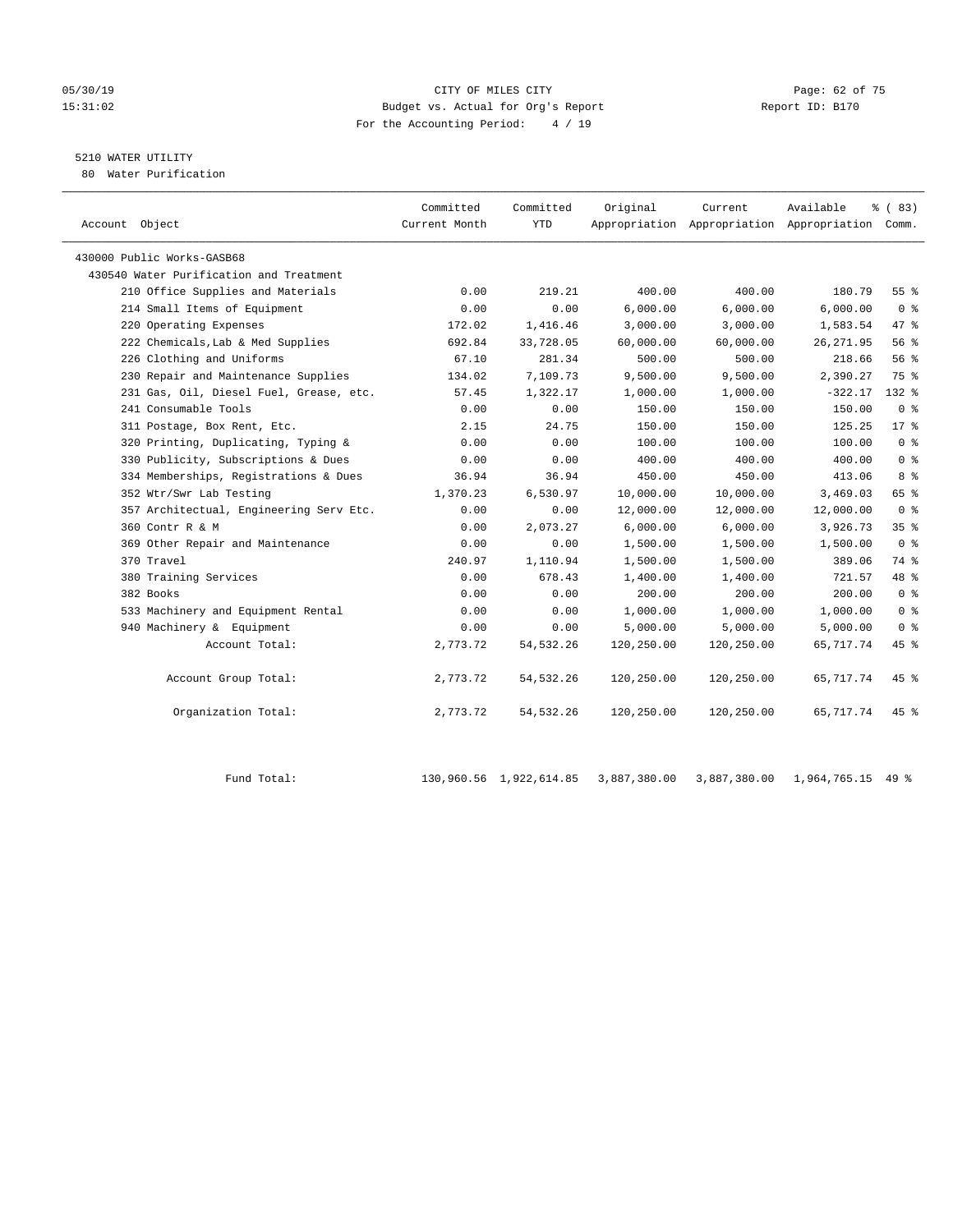#### 05/30/19 CITY OF MILES CITY Page: 63 of 75 15:31:02 Budget vs. Actual for Org's Report Report ID: B170 For the Accounting Period: 4 / 19

————————————————————————————————————————————————————————————————————————————————————————————————————————————————————————————————————

#### 5310 SEWER UTILITY

29 Sewer Administration

|                                                               | Committed        | Committed  | Original            | Current             | Available                                       | <sub>ර</sub> ි (83)    |
|---------------------------------------------------------------|------------------|------------|---------------------|---------------------|-------------------------------------------------|------------------------|
| Account Object                                                | Current Month    | YTD        |                     |                     | Appropriation Appropriation Appropriation Comm. |                        |
|                                                               |                  |            |                     |                     |                                                 |                        |
| 430000 Public Works-GASB68<br>430610 Sewer Administration(29) |                  |            |                     |                     |                                                 |                        |
|                                                               |                  | 20,196.71  |                     |                     |                                                 |                        |
| 111 Salaries and Wages - Permanent<br>121 OVERTIME-PERMANENT  | 2,150.46<br>0.00 | 0.00       | 24,557.00<br>120.00 | 24,557.00<br>120.00 | 4,360.29<br>120.00                              | 82 %<br>0 <sup>8</sup> |
| 131 VACATION                                                  | 8.01             | 539.23     |                     |                     |                                                 | $32$ $%$               |
|                                                               | 149.34           |            | 1,700.00            | 1,700.00            | 1,160.77<br>280.63                              | 74 %                   |
| 132 SICK LEAVE<br>133 OTHER LEAVE PAY                         | 0.00             | 819.37     | 1,100.00            | 1,100.00            |                                                 | 0 <sup>8</sup>         |
|                                                               |                  | 0.00       | 155.00              | 155.00              | 155.00                                          |                        |
| 141 Unemployment Insurance<br>142 Workers' Compensation       | 8.08             | 75.89      | 42.00               | 42.00<br>348.00     | $-33.89$                                        | 181 %<br>78 %          |
|                                                               | 29.01            | 272.50     | 348.00              |                     | 75.50                                           |                        |
| 143 Health Insurance<br>144 FICA                              | 406.81           | 3,929.33   | 4,882.00            | 4,882.00            | 952.67                                          | 80 %<br>78 %           |
|                                                               | 176.58           | 1,658.20   | 2,114.00            | 2,114.00            | 455.80                                          |                        |
| 145 PERS                                                      | 197.79           | 1,847.30   | 2,341.00            | 2,341.00            | 493.70                                          | 79 %                   |
| 196 CLOTHING ALLOTMENT                                        | 0.00             | 119.38     | 125.00              | 125.00              | 5.62                                            | 96%                    |
| 210 Office Supplies and Materials                             | 55.94            | 728.48     | 3,200.00            | 3,200.00            | 2,471.52                                        | $23$ %                 |
| 214 Small Items of Equipment                                  | 0.00             | 431.67     | 2,000.00            | 2,000.00            | 1,568.33                                        | $22$ %                 |
| 220 Operating Expenses                                        | 18.22            | 1,697.50   | 5,900.00            | 5,900.00            | 4,202.50                                        | 29%                    |
| 230 Repair and Maintenance Supplies                           | 0.00             | 0.00       | 1,000.00            | 1,000.00            | 1,000.00                                        | 0 <sup>8</sup>         |
| 311 Postage, Box Rent, Etc.                                   | 703.78           | 6,251.54   | 7,000.00            | 7,000.00            | 748.46                                          | 89 %                   |
| 320 Printing, Duplicating, Typing &                           | 0.00             | 316.63     | 1,500.00            | 1,500.00            | 1,183.37                                        | $21$ %                 |
| 330 Publicity, Subscriptions & Dues                           | 111.74           | 712.38     | 1,300.00            | 1,300.00            | 587.62                                          | $55$ $%$               |
| 345 Telephone                                                 | 47.79            | 458.22     | 600.00              | 600.00              | 141.78                                          | 76 %                   |
| 347 Internet                                                  | 19.51            | 195.10     | 250.00              | 250.00              | 54.90                                           | 78 %                   |
| 350 Professional Services                                     | 35.39            | 5,008.01   | 5,000.00            | 5,000.00            | $-8.01$                                         | $100$ %                |
| 360 Contr R & M                                               | 140.90           | 6,735.00   | 8,100.00            | 8,100.00            | 1,365.00                                        | 83 %                   |
| 370 Travel                                                    | 0.00             | 0.00       | 250.00              | 250.00              | 250.00                                          | 0 <sup>8</sup>         |
| 380 Training Services                                         | 0.00             | 0.00       | 250.00              | 250.00              | 250.00                                          | 0 <sup>8</sup>         |
| 382 Books                                                     | 0.00             | 0.00       | 125.00              | 125.00              | 125.00                                          | 0 <sup>8</sup>         |
| 531 Building & Office Rental                                  | 333.33           | 3,333.30   | 6,000.00            | 6,000.00            | 2,666.70                                        | 56%                    |
| 810 Losses (Bad debt expense - Enterprise                     | 0.00             | 0.00       | 500.00              | 500.00              | 500.00                                          | 0 <sup>8</sup>         |
| 920 Buildings                                                 | 0.00             | 1,669.00   | 2,000.00            | 2,000.00            | 331.00                                          | 83%                    |
| Account Total:                                                | 4,592.68         | 56,994.74  | 82,459.00           | 82,459.00           | 25, 464. 26                                     | 69 %                   |
| Account Group Total:                                          | 4,592.68         | 56,994.74  | 82,459.00           | 82,459.00           | 25,464.26                                       | 69 %                   |
| 490000 DEBT SERVICE                                           |                  |            |                     |                     |                                                 |                        |
| 490200 Revenue Bonds                                          |                  |            |                     |                     |                                                 |                        |
| 608 Prpl-Wastewater Project Phase I                           | 0.00             | 33,000.00  | 67,000.00           | 67,000.00           | 34,000.00                                       | 49 %                   |
| 619 Principal-WWTP Phase II                                   | 0.00             | 256,000.00 | 259,000.00          | 259,000.00          | 3,000.00                                        | 99 %                   |
| 626 Interest-Wastewater Project Phase I                       | 0.00             | 17,205.00  | 33,915.00           | 33,915.00           | 16,710.00                                       | 51 %                   |
| 639 Interest-WWTP Phase II                                    | 0.00             | 124,638.89 | 143,338.00          | 143,338.00          | 18,699.11                                       | 87%                    |
| Account Total:                                                | 0.00             | 430,843.89 | 503,253.00          | 503,253.00          | 72,409.11                                       | 86 %                   |
| Account Group Total:                                          | 0.00             | 430,843.89 | 503,253.00          | 503,253.00          | 72,409.11                                       | 86 %                   |
| 510000 MISCELLANEOUS                                          |                  |            |                     |                     |                                                 |                        |
| 510330 Comprehensive Liability Insurance                      |                  |            |                     |                     |                                                 |                        |
| 513 Liability                                                 | 0.00             | 8,430.89   | 8,431.00            | 8,431.00            |                                                 | $0.11$ 100 %           |
| Account Total:                                                | 0.00             | 8,430.89   | 8,431.00            | 8,431.00            |                                                 | $0.11$ 100 %           |
|                                                               |                  |            |                     |                     |                                                 |                        |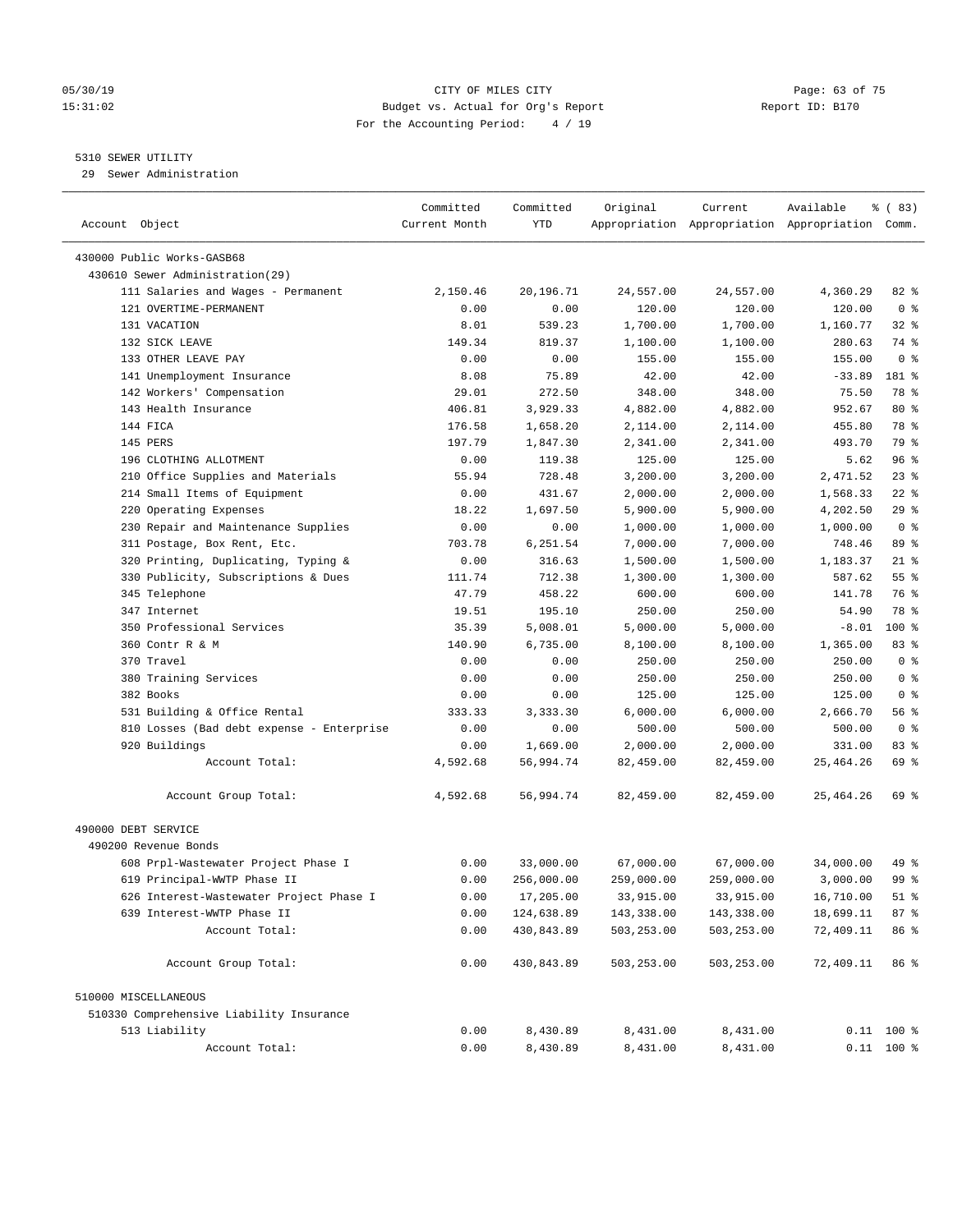#### 05/30/19 Page: 64 of 75 15:31:02 Budget vs. Actual for Org's Report Report ID: B170 For the Accounting Period: 4 / 19

## 5310 SEWER UTILITY

29 Sewer Administration

| Object<br>Account                                                       | Committed<br>Current Month | Committed<br><b>YTD</b> | Original<br>Appropriation | Current<br>Appropriation | Available<br>Appropriation | % (83)<br>Comm. |
|-------------------------------------------------------------------------|----------------------------|-------------------------|---------------------------|--------------------------|----------------------------|-----------------|
| Account Group Total:                                                    | 0.00                       | 8,430.89                | 8,431.00                  | 8,431.00                 |                            | $0.11$ 100 %    |
| 520000 OTHER FINANCING USES<br>521000 Interfund Operating Transfers Out |                            |                         |                           |                          |                            |                 |
| 820 Transfers to Other Funds<br>Account Total:                          | 2,673.92<br>2,673.92       | 32,843.20<br>32,843.20  | 44,295.00<br>44,295.00    | 44,295.00<br>44,295.00   | 11,451.80<br>11,451.80     | 74 %<br>74 %    |
| Account Group Total:                                                    | 2,673.92                   | 32,843.20               | 44,295.00                 | 44,295.00                | 11,451.80                  | 74 %            |
| Organization Total:                                                     | 7,266.60                   | 529, 112.72             | 638,438.00                | 638,438.00               | 109,325.28                 | 83%             |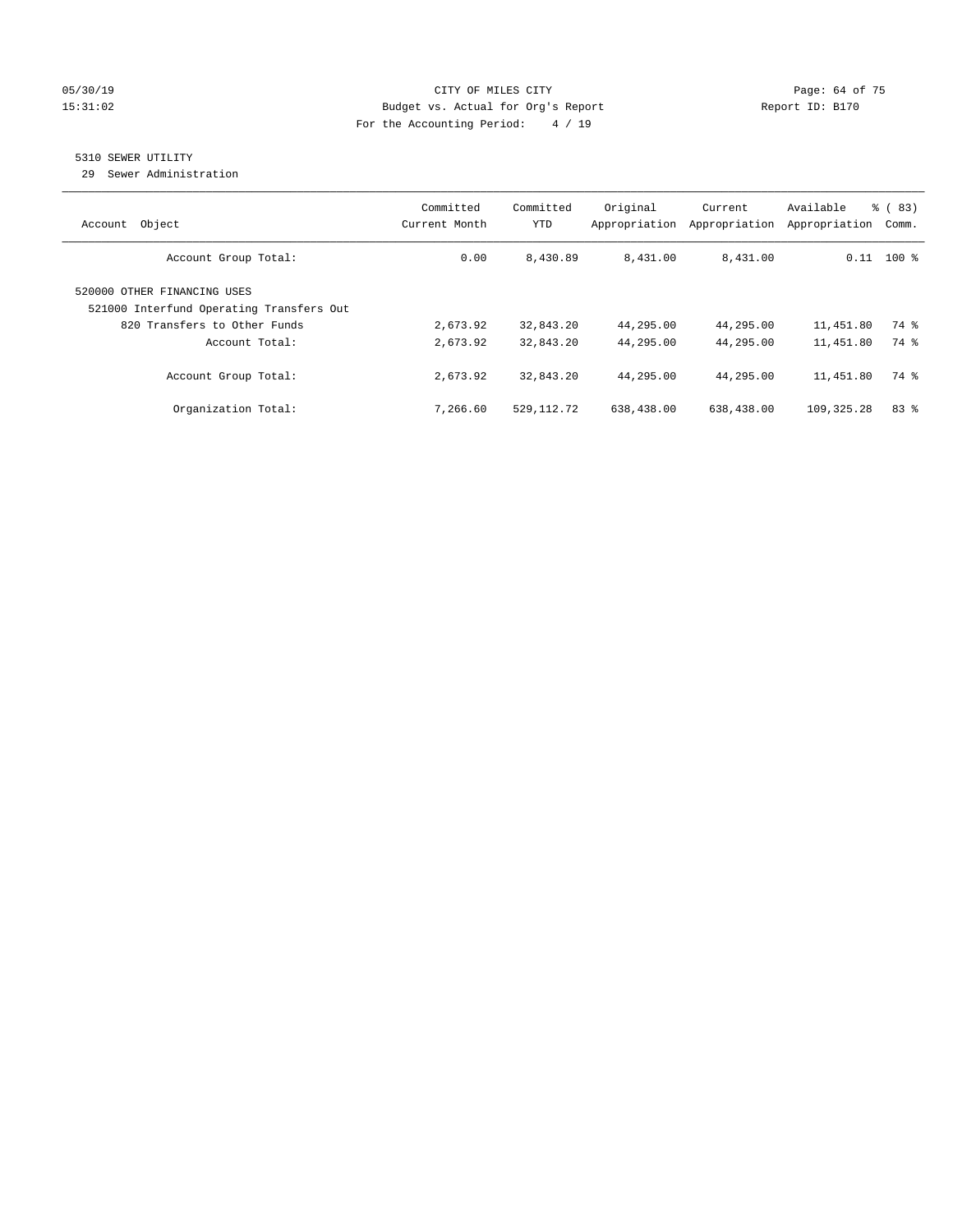#### 05/30/19 Page: 65 of 75 15:31:02 Budget vs. Actual for Org's Report Report ID: B170 For the Accounting Period: 4 / 19

————————————————————————————————————————————————————————————————————————————————————————————————————————————————————————————————————

#### 5310 SEWER UTILITY

31 Sewer Lines

|                                              | Committed     | Committed             | Original   | Current    | Available                                       | % (83)             |
|----------------------------------------------|---------------|-----------------------|------------|------------|-------------------------------------------------|--------------------|
| Account Object                               | Current Month | YTD                   |            |            | Appropriation Appropriation Appropriation Comm. |                    |
| 430000 Public Works-GASB68                   |               |                       |            |            |                                                 |                    |
| 430630 Sewer Collection and Transmission(31) |               |                       |            |            |                                                 |                    |
| 111 Salaries and Wages - Permanent           | 10,353.15     | 107,489.93            | 139,064.00 | 139,064.00 | 31,574.07                                       | $77$ $\frac{6}{9}$ |
| 121 OVERTIME-PERMANENT                       | 263.19        | 7,932.24              | 10,200.00  | 10,200.00  | 2,267.76                                        | 78 %               |
| 131 VACATION                                 | 591.19        | 6,379.22              | 7,300.00   | 7,300.00   | 920.78                                          | 87%                |
| 132 SICK LEAVE                               | 245.71        | 5,021.37              | 4,800.00   | 4,800.00   | -221.37                                         | 105 <sub>8</sub>   |
| 133 OTHER LEAVE PAY                          | 3.81          | 112.53                | 3,226.00   | 3,226.00   | 3,113.47                                        | 3 <sup>°</sup>     |
| 134 HOLIDAY PAY                              | 206.30        | 2,225.87              | 2,100.00   | 2,100.00   | $-125.87$                                       | $106$ %            |
| 141 Unemployment Insurance                   | 40.81         | 454.30                | 250.00     | 250.00     | $-204.30$                                       | 182 %              |
| 142 Workers' Compensation                    | 658.57        | 7,248.96              | 8,540.00   | 8,540.00   | 1,291.04                                        | 85%                |
| 143 Health Insurance                         | 2,233.41      | 25,107.04             | 26,807.00  | 26,807.00  | 1,699.96                                        | 94 %               |
| 144 FICA                                     | 879.96        | 9,672.71              | 12,752.00  | 12,752.00  | 3,079.29                                        | 76 %               |
| 145 PERS                                     | 999.58        | 11,069.29             | 14,119.00  | 14,119.00  | 3,049.71                                        | 78 %               |
| 196 CLOTHING ALLOTMENT                       | 0.00          | 584.25                | 410.00     | 410.00     | $-174.25$                                       | 143 %              |
| 210 Office Supplies and Materials            | 0.00          | 126.30                | 700.00     | 700.00     | 573.70                                          | 18 %               |
| 214 Small Items of Equipment                 | 144.87        | 775.83                | 20,000.00  | 20,000.00  | 19,224.17                                       | 4%                 |
| 220 Operating Expenses                       | 428.50        | 2,453.45              | 6,600.00   | 6,600.00   | 4,146.55                                        | 37%                |
| 222 Chemicals, Lab & Med Supplies            | 0.00          | 0.00                  | 2,000.00   | 2,000.00   | 2,000.00                                        | 0 <sup>8</sup>     |
| 226 Clothing and Uniforms                    | 0.00          | 489.90                | 500.00     | 500.00     | 10.10                                           | 98 %               |
| 230 Repair and Maintenance Supplies          | 0.00          | 3,602.56              | 10,000.00  | 10,000.00  | 6,397.44                                        | 36%                |
| 231 Gas, Oil, Diesel Fuel, Grease, etc.      | 660.67        | 9,910.72              | 10,000.00  | 10,000.00  | 89.28                                           | 99 %               |
| 233 Water/Sewer Main Replacement and         | 0.00          | 503.24                | 5,000.00   | 5,000.00   | 4,496.76                                        | $10*$              |
| 234 Hydrant/Manhole Replacement, Valves      | 0.00          | 3,529.27              | 8,000.00   | 8,000.00   | 4,470.73                                        | 44 %               |
| 241 Consumable Tools                         | 0.00          | 0.00                  | 500.00     | 500.00     | 500.00                                          | 0 <sup>8</sup>     |
|                                              | 0.00          | 0.00                  | 100.00     | 100.00     | 100.00                                          | 0 <sup>8</sup>     |
| 311 Postage, Box Rent, Etc.                  |               |                       |            |            |                                                 | 0 <sup>8</sup>     |
| 320 Printing, Duplicating, Typing &          | 0.00          | 0.00                  | 100.00     | 100.00     | 100.00                                          | $177$ %            |
| 330 Publicity, Subscriptions & Dues          | 99.00         | 221.50                | 125.00     | 125.00     | $-96.50$                                        | $***$ $-$          |
| 331 Publication of Formal & Legal Notices    | 0.00          | 122.50                | 0.00       | 0.00       | $-122.50$                                       | 0 <sup>8</sup>     |
| 334 Memberships, Registrations & Dues        | 0.00          | 0.00<br>203.73        | 1,500.00   | 1,500.00   | 1,500.00                                        | $10*$              |
| 341 Electric Utility Services                | 12.15         |                       | 2,000.00   | 2,000.00   | 1,796.27                                        | 38 <sup>8</sup>    |
| 344 Gas Utility Service                      | 33.83         | 303.42                | 800.00     | 800.00     | 496.58                                          | 88 %               |
| 345 Telephone                                | 58.12         | 573.29                | 650.00     | 650.00     | 76.71                                           |                    |
| 347 Internet<br>350 Professional Services    | 11.40         | 114.00                | 170.00     | 170.00     | 56.00                                           | 67 %<br>9%         |
|                                              | 672.50        | 1,893.58              | 20,000.00  | 20,000.00  | 18,106.42                                       |                    |
| 357 Architectual, Engineering Serv Etc.      | 0.00          | 0.00                  | 10,000.00  | 10,000.00  | 10,000.00                                       | 0 <sup>8</sup>     |
| 360 Contr R & M                              | 148.59        | 1,273.87<br>36,616.55 | 8,000.00   | 8,000.00   | 6,726.13                                        | 16 <sup>°</sup>    |
| 363 R&M Vehicles/Equip/Labor-PW              | 3,097.68      |                       | 30,000.00  | 30,000.00  | $-6,616.55$                                     | $122$ %            |
| 369 Other Repair and Maintenance             | 0.00          | 0.00                  | 1,500.00   | 1,500.00   | 1,500.00                                        | 0 <sup>8</sup>     |
| 370 Travel                                   | 134.61        | 169.61                | 3,500.00   | 3,500.00   | 3,330.39                                        | 5 <sup>8</sup>     |
| 380 Training Services                        | 0.00          | 185.00                | 1,000.00   | 1,000.00   | 815.00                                          | 19 %               |
| 382 Books                                    | 0.00          | 0.00                  | 150.00     | 150.00     | 150.00                                          | 0 <sup>8</sup>     |
| 400 BUILDING MATERIALS                       | 0.00          | 307.78                | 400.00     | 400.00     | 92.22                                           | $77$ $%$           |
| 512 Insurance on Vehicles & Equipment        | 0.00          | 1,616.55              | 1,617.00   | 1,617.00   | 0.45                                            | 100 %              |
| 513 Liability                                | 0.00          | 0.00                  | 5,000.00   | 5,000.00   | 5,000.00                                        | 0 <sup>8</sup>     |
| 532 Land Rental                              | 0.00          | 811.03                | 1,200.00   | 1,200.00   | 388.97                                          | 68 %               |
| 940 Machinery & Equipment                    | 57,775.00     | 68,275.00             | 355,500.00 | 355,500.00 | 287, 225.00                                     | 19 <sup>°</sup>    |
| Account Total:                               | 79,752.60     | 317,376.39            | 736,180.00 | 736,180.00 | 418,803.61                                      | 43 %               |
| Account Group Total:                         | 79,752.60     | 317, 376.39           | 736,180.00 | 736,180.00 | 418,803.61                                      | $43$ %             |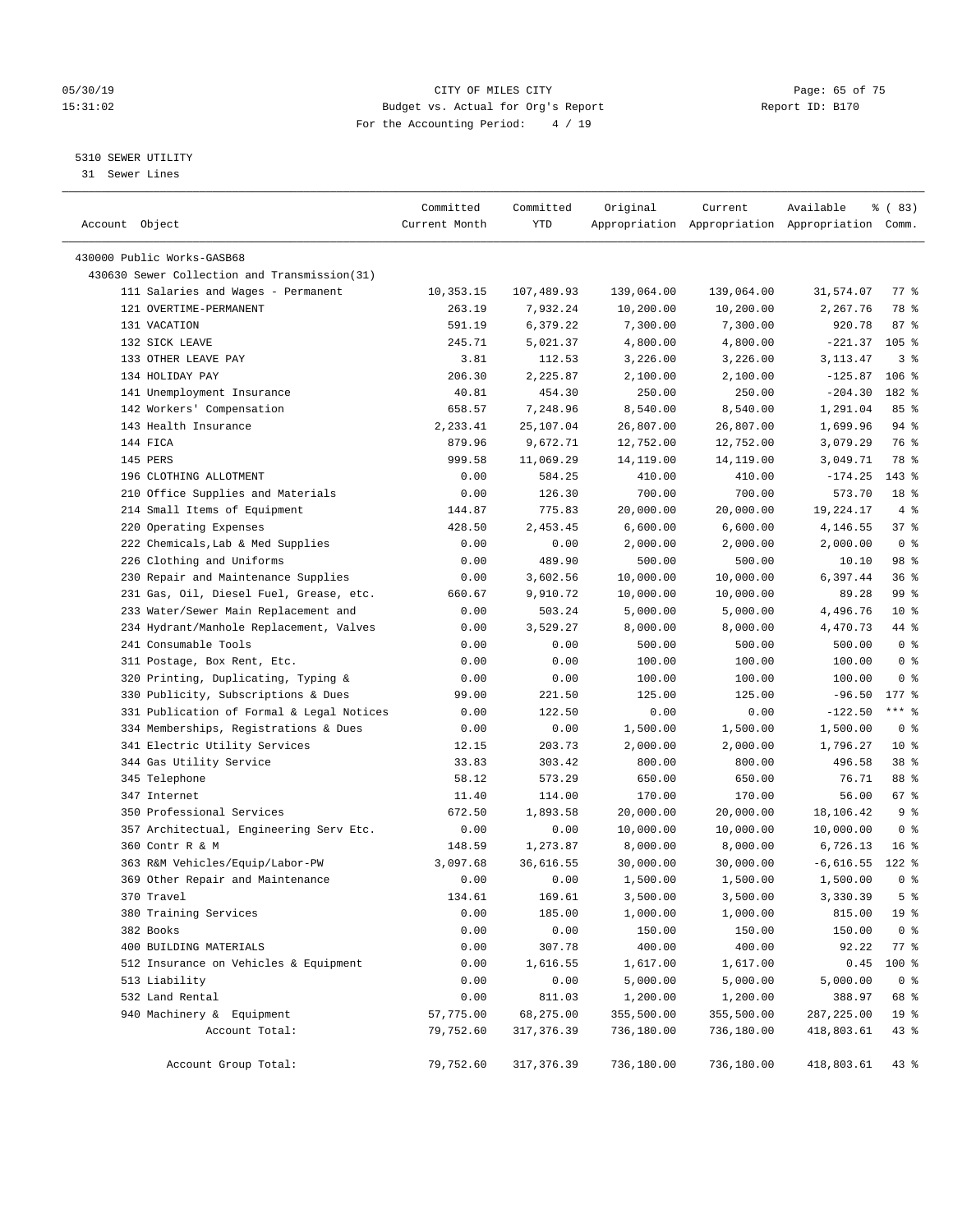#### 05/30/19 CITY OF MILES CITY Page: 66 of 75 15:31:02 Budget vs. Actual for Org's Report Report ID: B170 For the Accounting Period: 4 / 19

## 5310 SEWER UTILITY

31 Sewer Lines

| Object<br>Account                                                       | Committed<br>Current Month | Committed<br><b>YTD</b> | Original<br>Appropriation | Current<br>Appropriation | Available<br>Appropriation | $\frac{6}{6}$ (83)<br>Comm. |
|-------------------------------------------------------------------------|----------------------------|-------------------------|---------------------------|--------------------------|----------------------------|-----------------------------|
| 520000 OTHER FINANCING USES<br>521000 Interfund Operating Transfers Out |                            |                         |                           |                          |                            |                             |
| 820 Transfers to Other Funds                                            | 1,000.00                   | 10,000.00               | 12,000.00                 | 12,000.00                | 2,000.00                   | 83 %                        |
| Account Total:                                                          | 1,000.00                   | 10,000.00               | 12,000.00                 | 12,000.00                | 2,000.00                   | $83*$                       |
| Account Group Total:                                                    | 1,000.00                   | 10,000.00               | 12,000.00                 | 12,000.00                | 2,000.00                   | $83*$                       |
| Organization Total:                                                     | 80,752.60                  | 327, 376, 39            | 748,180.00                | 748,180.00               | 420,803.61                 | 44 %                        |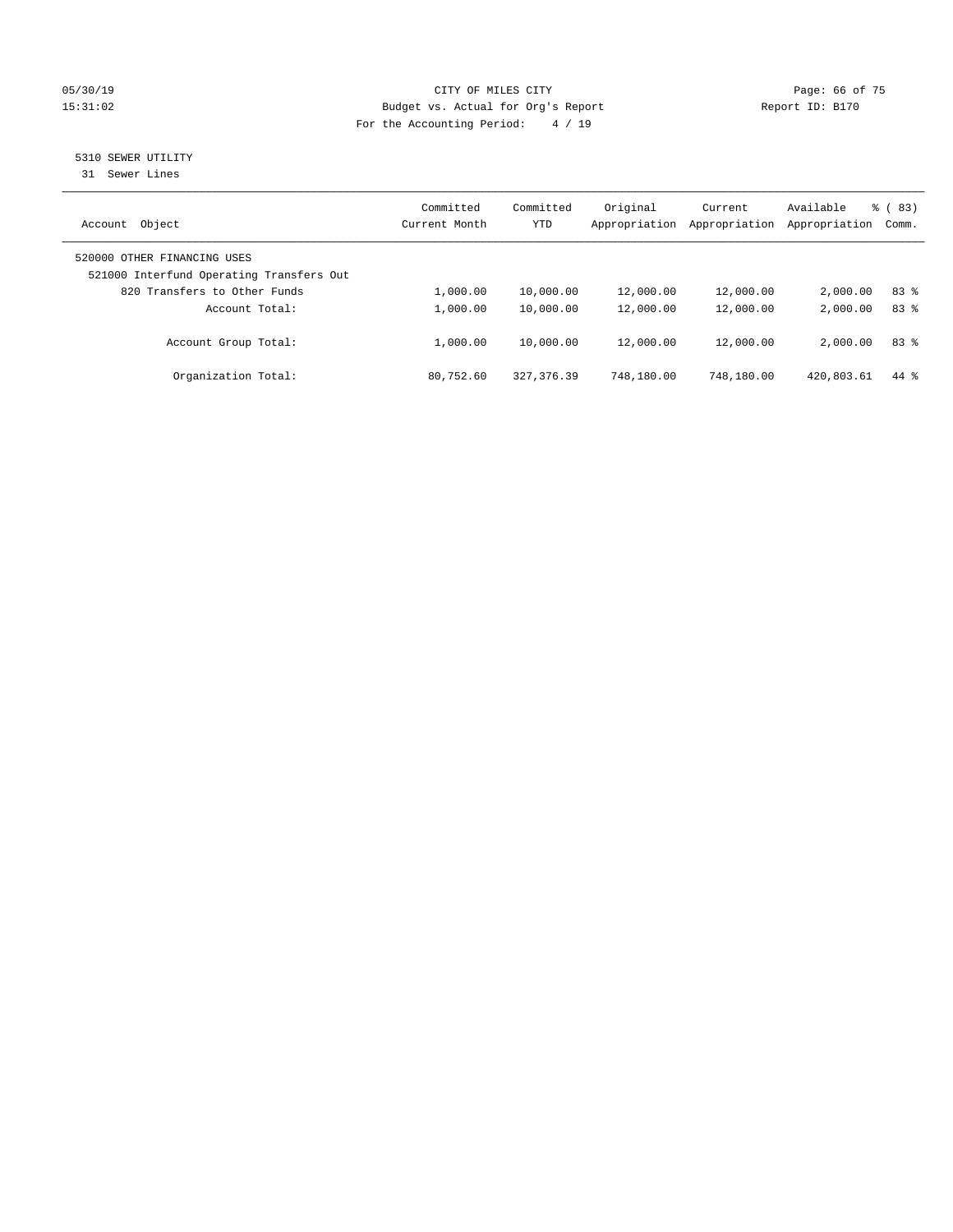#### 05/30/19 Page: 67 of 75 15:31:02 Budget vs. Actual for Org's Report Report ID: B170 For the Accounting Period: 4 / 19

5310 SEWER UTILITY

32 Sewer Lifts

| Account Object |                                         | Committed<br>Current Month | Committed<br><b>YTD</b> | Original   | Current    | Available<br>Appropriation Appropriation Appropriation Comm. | % (83)         |  |
|----------------|-----------------------------------------|----------------------------|-------------------------|------------|------------|--------------------------------------------------------------|----------------|--|
|                | 430000 Public Works-GASB68              |                            |                         |            |            |                                                              |                |  |
|                | 430690 Sewer Lift Stations(32)          |                            |                         |            |            |                                                              |                |  |
|                | 111 Salaries and Wages - Permanent      | 5,055.33                   | 54,104.58               | 66,376.00  | 66,376.00  | 12, 271.42                                                   | 82%            |  |
|                | 121 OVERTIME-PERMANENT                  | 206.26                     | 1,811.97                | 2,700.00   | 2,700.00   | 888.03                                                       | 67 %           |  |
|                | 131 VACATION                            | 464.05                     | 4,354.34                | 5,300.00   | 5,300.00   | 945.66                                                       | 82 %           |  |
|                | 132 SICK LEAVE                          | 37.86                      | 1,815.23                | 1,500.00   | 1,500.00   | $-315.23$                                                    | $121$ %        |  |
|                | 133 OTHER LEAVE PAY                     | 0.00                       | 99.46                   | 793.00     | 793.00     | 693.54                                                       | $13*$          |  |
|                | 134 HOLIDAY PAY                         | 0.00                       | 1,401.72                | 1,400.00   | 1,400.00   | $-1.72$                                                      | $100*$         |  |
|                | 141 Unemployment Insurance              | 20.15                      | 223.01                  | 117.00     | 117.00     | $-106.01$                                                    | 191 %          |  |
|                | 142 Workers' Compensation               | 370.96                     | 4,079.88                | 4,475.00   | 4,475.00   | 395.12                                                       | $91$ %         |  |
|                | 143 Health Insurance                    | 998.51                     | 10,694.84               | 13,403.00  | 13,403.00  | 2,708.16                                                     | $80*$          |  |
|                | 144 FICA                                | 421.46                     | 4,662.92                | 5,973.00   | 5,973.00   | 1,310.08                                                     | 78 %           |  |
|                | 145 PERS                                | 493.87                     | 5,372.43                | 6,612.00   | 6,612.00   | 1,239.57                                                     | 81 %           |  |
|                | 196 CLOTHING ALLOTMENT                  | 0.00                       | 250.50                  | 480.00     | 480.00     | 229.50                                                       | $52$ $%$       |  |
|                | 210 Office Supplies and Materials       | 0.00                       | 121.40                  | 150.00     | 150.00     | 28.60                                                        | 81 %           |  |
|                | 214 Small Items of Equipment            | 0.00                       | 350.00                  | 10,000.00  | 10,000.00  | 9,650.00                                                     | 4%             |  |
|                | 220 Operating Expenses                  | 217.57                     | 652.38                  | 1,000.00   | 1,000.00   | 347.62                                                       | 65 %           |  |
|                | 222 Chemicals, Lab & Med Supplies       | 0.00                       | 429.24                  | 1,500.00   | 1,500.00   | 1,070.76                                                     | 29%            |  |
|                | 226 Clothing and Uniforms               | 0.00                       | 156.24                  | 480.00     | 480.00     | 323.76                                                       | 33%            |  |
|                | 230 Repair and Maintenance Supplies     | 2,202.42                   | 6,586.14                | 15,000.00  | 15,000.00  | 8,413.86                                                     | 44 %           |  |
|                | 231 Gas, Oil, Diesel Fuel, Grease, etc. | 159.25                     | 1,476.89                | 2,500.00   | 2,500.00   | 1,023.11                                                     | 59 %           |  |
|                | 241 Consumable Tools                    | 0.00                       | 0.00                    | 100.00     | 100.00     | 100.00                                                       | 0 <sup>8</sup> |  |
|                | 311 Postage, Box Rent, Etc.             | 0.00                       | 0.00                    | 50.00      | 50.00      | 50.00                                                        | 0 <sup>8</sup> |  |
|                | 341 Electric Utility Services           | 1,366.85                   | 14,296.79               | 16,000.00  | 16,000.00  | 1,703.21                                                     | 89 %           |  |
|                | 344 Gas Utility Service                 | 73.55                      | 1,352.34                | 1,500.00   | 1,500.00   | 147.66                                                       | 90%            |  |
|                | 346 Garbage Service                     | 0.00                       | 0.00                    | 300.00     | 300.00     | 300.00                                                       | 0 <sup>8</sup> |  |
|                | 352 Wtr/Swr Lab Testing                 | 0.00                       | 0.00                    | 250.00     | 250.00     | 250.00                                                       | 0 <sup>8</sup> |  |
|                | 360 Contr R & M                         | 0.00                       | 871.00                  | 2,500.00   | 2,500.00   | 1,629.00                                                     | 35%            |  |
|                | 369 Other Repair and Maintenance        | 0.00                       | 0.00                    | 1,000.00   | 1,000.00   | 1,000.00                                                     | 0 <sup>8</sup> |  |
|                | 370 Travel                              | 96.35                      | 446.08                  | 600.00     | 600.00     | 153.92                                                       | 74 %           |  |
|                | 380 Training Services                   | 0.00                       | 279.77                  | 650.00     | 650.00     | 370.23                                                       | 43 %           |  |
|                | 382 Books                               | 0.00                       | 0.00                    | 50.00      | 50.00      | 50.00                                                        | 0 <sup>8</sup> |  |
|                | 400 BUILDING MATERIALS                  | 0.00                       | 0.00                    | 100.00     | 100.00     | 100.00                                                       | 0 <sup>8</sup> |  |
|                | 511 Insurance on Buildings              | 0.00                       | 1,549.05                | 1,550.00   | 1,550.00   | 0.95                                                         | $100*$         |  |
|                | 513 Liability                           | 0.00                       | 0.00                    | 3,750.00   | 3,750.00   | 3,750.00                                                     | 0 <sup>8</sup> |  |
|                | 532 Land Rental                         | 0.00                       | 0.00                    | 700.00     | 700.00     | 700.00                                                       | 0 <sup>8</sup> |  |
|                | 533 Machinery and Equipment Rental      | 0.00                       | 0.00                    | 150.00     | 150.00     | 150.00                                                       | 0 <sup>8</sup> |  |
|                | Account Total:                          | 12,184.44                  | 117,438.20              | 169,009.00 | 169,009.00 | 51,570.80                                                    | 69 %           |  |
|                | Account Group Total:                    | 12,184.44                  | 117,438.20              | 169,009.00 | 169,009.00 | 51,570.80                                                    | 69 %           |  |
|                | Organization Total:                     | 12,184.44                  | 117,438.20              | 169,009.00 | 169,009.00 | 51,570.80                                                    | 69 %           |  |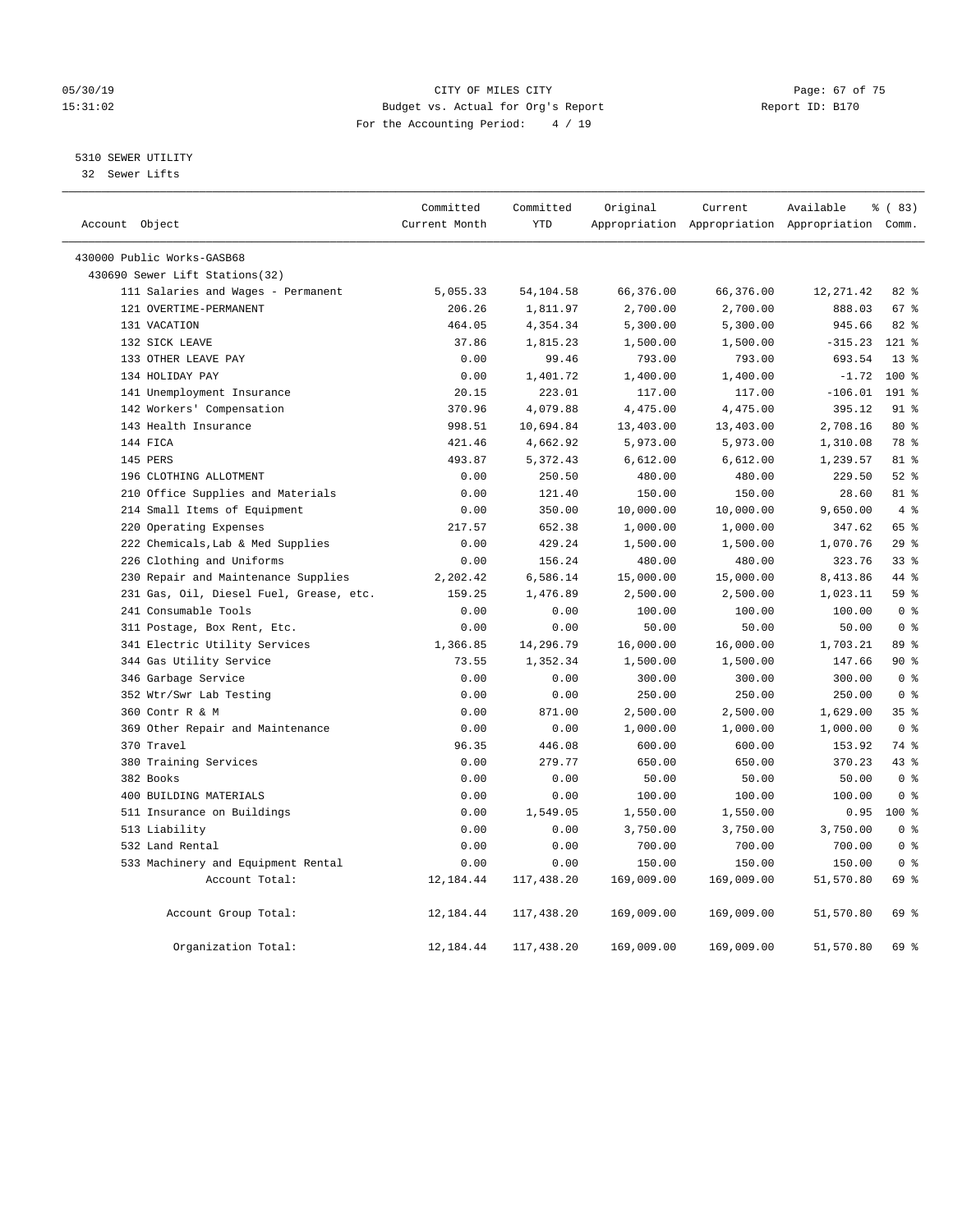#### 05/30/19 CITY OF MILES CITY Page: 68 of 75 15:31:02 Budget vs. Actual for Org's Report Report ID: B170 For the Accounting Period: 4 / 19

————————————————————————————————————————————————————————————————————————————————————————————————————————————————————————————————————

#### 5310 SEWER UTILITY

33 Sewer Plant

|                                         | Committed     | Committed  | Original     | Current                                         | Available  | % (83)          |  |
|-----------------------------------------|---------------|------------|--------------|-------------------------------------------------|------------|-----------------|--|
| Account Object                          | Current Month | YTD        |              | Appropriation Appropriation Appropriation Comm. |            |                 |  |
| 430000 Public Works-GASB68              |               |            |              |                                                 |            |                 |  |
| 430640 Sewer Treatment and Disposal(33) |               |            |              |                                                 |            |                 |  |
| 111 Salaries and Wages - Permanent      | 7,987.89      | 85,041.32  | 105,748.00   | 105,748.00                                      | 20,706.68  | 80%             |  |
| 121 OVERTIME-PERMANENT                  | 309.58        | 2,717.54   | 4,100.00     | 4,100.00                                        | 1,382.46   | 66 %            |  |
| 131 VACATION                            | 715.35        | 6,870.89   | 8,400.00     | 8,400.00                                        | 1,529.11   | $82$ $%$        |  |
| 132 SICK LEAVE                          | 56.78         | 2,723.07   | 2,600.00     | 2,600.00                                        | $-123.07$  | $105$ %         |  |
| 133 OTHER LEAVE PAY                     | 0.00          | 166.84     | 1,483.00     | 1,483.00                                        | 1,316.16   | $11$ %          |  |
| 134 HOLIDAY PAY                         | 0.00          | 2,102.97   | 2,100.00     | 2,100.00                                        | $-2.97$    | $100*$          |  |
| 141 Unemployment Insurance              | 31.76         | 349.93     | 186.00       | 186.00                                          | $-163.93$  | 188 %           |  |
| 142 Workers' Compensation               | 580.81        | 6,363.36   | 7,195.00     | 7,195.00                                        | 831.64     | 88 %            |  |
| 143 Health Insurance                    | 1,553.33      | 16,597.73  | 21,481.00    | 21,481.00                                       | 4,883.27   | 77%             |  |
| 144 FICA                                | 661.49        | 7,287.41   | 9,519.00     | 9,519.00                                        | 2,231.59   | 77%             |  |
| 145 PERS                                | 777.24        | 8,422.31   | 10,539.00    | 10,539.00                                       | 2,116.69   | 80 %            |  |
| 196 CLOTHING ALLOTMENT                  | 0.00          | 387.00     | 480.00       | 480.00                                          | 93.00      | 81 %            |  |
| 210 Office Supplies and Materials       | 0.00          | 117.24     | 250.00       | 250.00                                          | 132.76     | 47 %            |  |
| 214 Small Items of Equipment            | 0.00          | 87.49      | 2,500.00     | 2,500.00                                        | 2,412.51   | 3 <sup>8</sup>  |  |
| 220 Operating Expenses                  | 281.12        | 4,295.66   | 10,000.00    | 10,000.00                                       | 5,704.34   | 43 %            |  |
| 222 Chemicals, Lab & Med Supplies       | 6,011.48      | 11,378.68  | 30,000.00    | 30,000.00                                       | 18,621.32  | 38 %            |  |
| 226 Clothing and Uniforms               | 0.00          | 208.41     | 600.00       | 600.00                                          | 391.59     | 35%             |  |
| 230 Repair and Maintenance Supplies     | 276.49        | 10,859.65  | 12,000.00    | 12,000.00                                       | 1,140.35   | 90%             |  |
| 231 Gas, Oil, Diesel Fuel, Grease, etc. | 114.89        | 2,726.80   | 5,000.00     | 5,000.00                                        | 2,273.20   | 55%             |  |
| 241 Consumable Tools                    | 0.00          | 67.58      | 200.00       | 200.00                                          | 132.42     | 34%             |  |
| 311 Postage, Box Rent, Etc.             | 0.00          | 19.84      | 100.00       | 100.00                                          | 80.16      | $20*$           |  |
| 320 Printing, Duplicating, Typing &     | 0.00          | 0.00       | 100.00       | 100.00                                          | 100.00     | 0 <sup>8</sup>  |  |
| 330 Publicity, Subscriptions & Dues     | 0.00          | 0.00       | 100.00       | 100.00                                          | 100.00     | 0 <sup>8</sup>  |  |
| 334 Memberships, Registrations & Dues   | 134.24        | 289.24     | 600.00       | 600.00                                          | 310.76     | 48 %            |  |
| 341 Electric Utility Services           | 7,182.86      | 68,330.66  | 120,000.00   | 120,000.00                                      | 51,669.34  | 57%             |  |
| 342 Water Utility Services              | 108.41        | 1,042.13   | 1,400.00     | 1,400.00                                        | 357.87     | 74 %            |  |
| 345 Telephone                           | 35.66         | 336.92     | 800.00       | 800.00                                          | 463.08     | 42 %            |  |
| 346 Garbage Service                     | 47.42         | 835.26     | 1,400.00     | 1,400.00                                        | 564.74     | 60 %            |  |
| 347 Internet                            | 45.60         | 456.00     | 650.00       | 650.00                                          | 194.00     | 70 %            |  |
| 350 Professional Services               | 0.00          | 359.90     | 5,500.00     | 5,500.00                                        | 5,140.10   | 7 %             |  |
| 352 Wtr/Swr Lab Testing                 | 1,222.24      | 5,705.74   | 8,000.00     | 8,000.00                                        | 2,294.26   | 71 %            |  |
| 357 Architectual, Engineering Serv Etc. | 0.00          | 0.00       | 5,000.00     | 5,000.00                                        | 5,000.00   | 0 <sup>8</sup>  |  |
| 360 Contr R & M                         | 889.70        | 2,776.76   | 7,000.00     | 7,000.00                                        | 4,223.24   | 40 %            |  |
| 363 R&M Vehicles/Equip/Labor-PW         | 500.03        | 2,856.73   | 5,000.00     | 5,000.00                                        | 2,143.27   | 57%             |  |
| 370 Travel                              | 160.63        | 570.49     | 1,000.00     | 1,000.00                                        | 429.51     | 57%             |  |
| 380 Training Services                   | 0.00          | 555.16     | 1,000.00     | 1,000.00                                        | 444.84     | 56 %            |  |
| 382 Books                               | 109.50        | 141.35     | 200.00       | 200.00                                          | 58.65      | 71 %            |  |
| 400 BUILDING MATERIALS                  | 0.00          | 0.00       | 500.00       | 500.00                                          | 500.00     | 0 <sup>8</sup>  |  |
| 511 Insurance on Buildings              | 0.00          | 10,012.56  | 10,013.00    | 10,013.00                                       | 0.44       | 100 %           |  |
| 512 Insurance on Vehicles & Equipment   | 0.00          | 78.89      | 79.00        | 79.00                                           | 0.11       | $100$ %         |  |
| 513 Liability                           | 0.00          | 0.00       | 2,000.00     | 2,000.00                                        | 2,000.00   | 0 <sup>8</sup>  |  |
| 533 Machinery and Equipment Rental      | 0.00          | 0.00       | 2,000.00     | 2,000.00                                        | 2,000.00   | 0 <sup>8</sup>  |  |
| 940 Machinery & Equipment               | 21,022.91     | 280,928.93 | 1,000,355.00 | 1,000,355.00                                    | 719,426.07 | 28 %            |  |
| Account Total:                          | 50,817.41     | 544,068.44 | 1,407,178.00 | 1,407,178.00                                    | 863,109.56 | 39 %            |  |
|                                         |               |            |              |                                                 |            |                 |  |
| Account Group Total:                    | 50,817.41     | 544,068.44 | 1,407,178.00 | 1,407,178.00                                    | 863,109.56 | 39 <sup>8</sup> |  |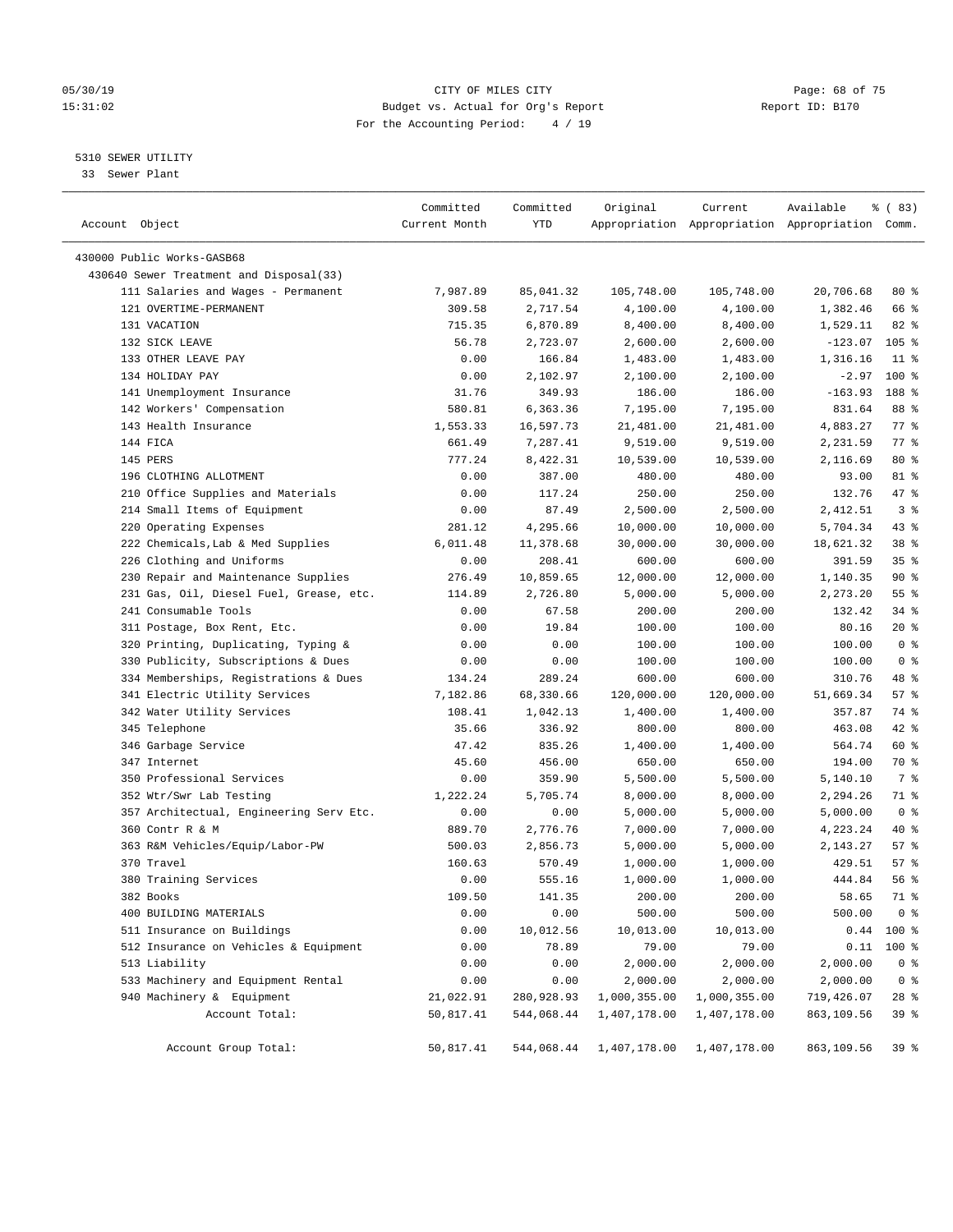#### 05/30/19 CITY OF MILES CITY Page: 69 of 75 15:31:02 Budget vs. Actual for Org's Report Changer Report ID: B170 For the Accounting Period: 4 / 19

## 5310 SEWER UTILITY

33 Sewer Plant

| Object<br>Account   | Committed<br>Current Month | Committed<br>YTD        | Original     | Current<br>Appropriation Appropriation | Available<br>Appropriation Comm. | % (83) |
|---------------------|----------------------------|-------------------------|--------------|----------------------------------------|----------------------------------|--------|
| Organization Total: | 50,817.41                  | 544,068.44              | 1,407,178.00 | 1,407,178.00                           | 863,109.56                       | 39 %   |
| Fund Total:         |                            | 151,021.05 1,517,995.75 | 2,962,805.00 | 2,962,805.00                           | 1,444,809.25 51 %                |        |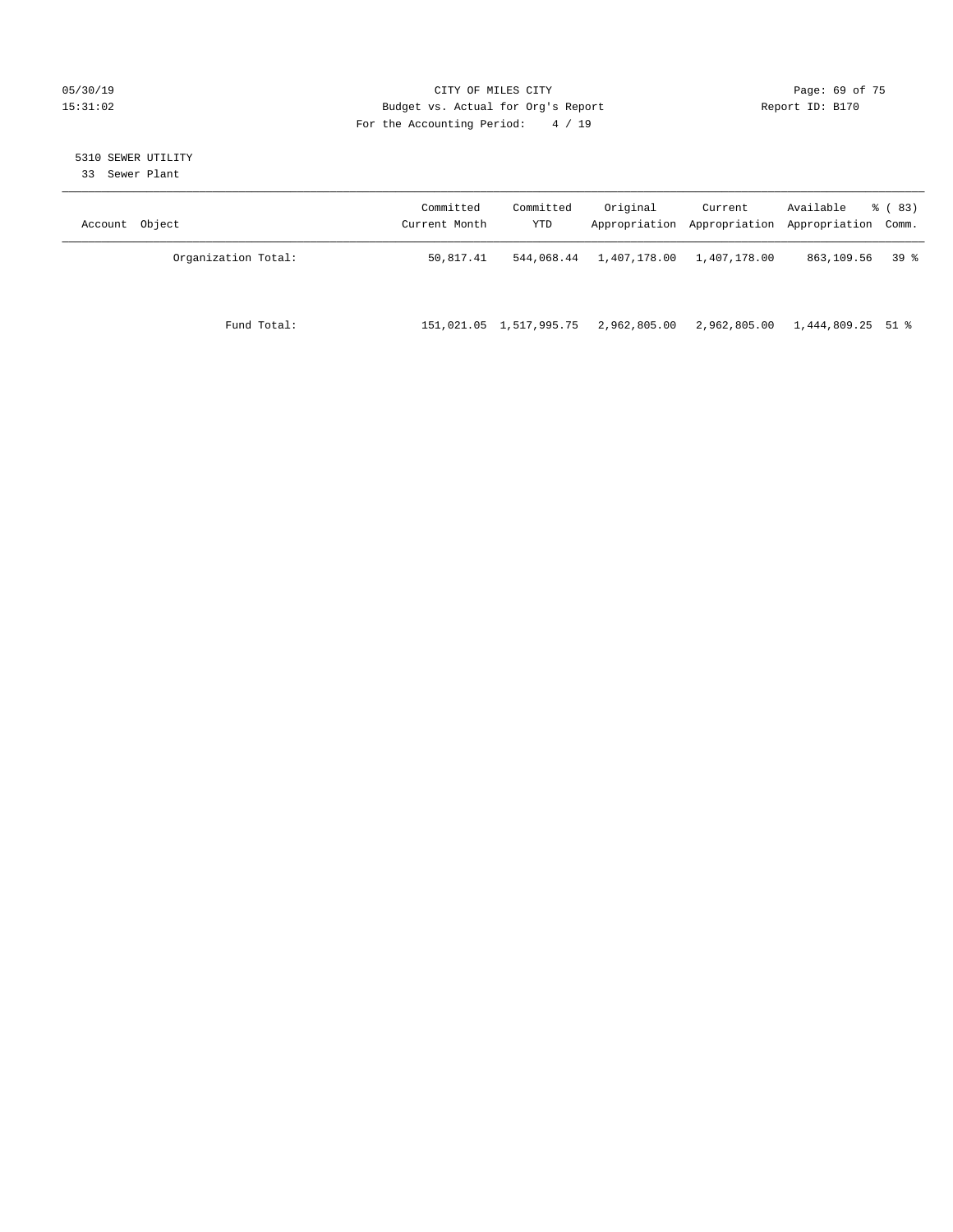#### 05/30/19 Page: 70 of 75 15:31:02 Budget vs. Actual for Org's Report Report ID: B170 For the Accounting Period: 4 / 19

————————————————————————————————————————————————————————————————————————————————————————————————————————————————————————————————————

#### 5510 AMBULANCE FUND

10 Ambulance

|                                             | Committed     | Committed              | Original                                         | Current                                         | Available              | 8 ( 83)         |  |
|---------------------------------------------|---------------|------------------------|--------------------------------------------------|-------------------------------------------------|------------------------|-----------------|--|
| Account Object                              | Current Month | YTD                    |                                                  | Appropriation Appropriation Appropriation Comm. |                        |                 |  |
| 420000 PUBLIC SAFETY-GASB68                 |               |                        |                                                  |                                                 |                        |                 |  |
| 420730 Emergency Medical Services-Ambulance |               |                        |                                                  |                                                 |                        |                 |  |
| 111 Salaries and Wages - Permanent          | 19,812.96     | 207,449.27             | 233,296.00                                       | 233,296.00                                      | 25,846.73              | 89 %            |  |
| 112 SALARIES AND WAGES - PART PAID          | 57.00         | 12,480.00              | 20,000.00                                        | 20,000.00                                       | 7,520.00               | 62 %            |  |
| 121 OVERTIME-PERMANENT                      | 1,593.24      | 20,326.00              |                                                  |                                                 |                        | $106$ %         |  |
| 131 VACATION                                |               |                        | 19,200.00                                        | 19,200.00                                       | $-1,126.00$            |                 |  |
|                                             | 915.38        | 17,484.70              | 10,400.00                                        | 10,400.00                                       | $-7,084.70$            | $168$ %         |  |
| 132 SICK LEAVE                              | 1,679.24      | 11,343.70              | 4,200.00<br>2,480.00                             | 4,200.00                                        | $-7, 143.70$           | $270$ %         |  |
| 133 OTHER LEAVE PAY<br>134 HOLIDAY PAY      | 201.94        | 434.50                 |                                                  | 2,480.00                                        | 2,045.50               | 18 <sup>°</sup> |  |
|                                             | 0.00          | 5,156.69               | 4,700.00                                         | 4,700.00                                        | $-456.69$<br>$-546.99$ | 110 %           |  |
| 141 Unemployment Insurance                  | 84.88         | 962.99                 | 416.00                                           | 416.00                                          |                        | $231$ %         |  |
| 142 Workers' Compensation                   | 932.66        | 10,347.04              | 9,665.00                                         | 9,665.00                                        | $-682.04$              | 107 %           |  |
| 143 Health Insurance                        | 3,051.35      | 35,556.63              | 43,938.00                                        | 43,938.00                                       | 8,381.37               | 81 %            |  |
| 144 FICA                                    | 354.36        | 4,781.22               | 4,211.00                                         | 4,211.00                                        | $-570.22$              | 114 %           |  |
| 147 Firemen's Pension                       | 2,790.13      | 30,193.51              | 39,386.00                                        | 39,386.00                                       | 9,192.49               | $77$ $%$        |  |
| 210 Office Supplies and Materials           | 0.00          | 2,838.72               | 3,000.00                                         | 3,000.00                                        | 161.28                 | 95%             |  |
| 214 Small Items of Equipment                | 176.14        | 1,095.22               | 7,600.00                                         | 7,600.00                                        | 6,504.78               | $14*$           |  |
| 220 Operating Expenses                      | 106.89        | 1,317.59               | 35,000.00                                        | 35,000.00                                       | 33,682.41              | 4%              |  |
| 222 Chemicals, Lab & Med Supplies           | 1,937.73      | 15,370.62              | 30,000.00                                        | 30,000.00                                       | 14,629.38              | $51$ %          |  |
| 230 Repair and Maintenance Supplies         | 3.50          | 8.81                   | 3,000.00                                         | 3,000.00                                        | 2,991.19               | 0 <sup>8</sup>  |  |
| 231 Gas, Oil, Diesel Fuel, Grease, etc.     | 1,351.12      | 11,648.78              | 15,000.00                                        | 15,000.00                                       | 3,351.22               | 78 %            |  |
| 241 Consumable Tools                        | 35.60         | 3,110.33               | 5,000.00                                         | 5,000.00                                        | 1,889.67               | 62 %            |  |
| 300 PURCHASED SERVICES                      | 0.00          | 0.00                   | 2,000.00                                         | 2,000.00                                        | 2,000.00               | 0 <sup>8</sup>  |  |
| 311 Postage, Box Rent, Etc.                 | 0.50          | 8.26                   | 100.00                                           | 100.00                                          | 91.74                  | 8%              |  |
| 320 Printing, Duplicating, Typing &         | 0.00          | 25.90                  | 350.00                                           | 350.00                                          | 324.10                 | 7 %             |  |
| 330 Publicity, Subscriptions & Dues         | 0.00          | 24.04                  | 0.00                                             | 0.00                                            | $-24.04$               | $***$ $%$       |  |
| 334 Memberships, Registrations & Dues       | 0.00          | 59.75                  | 0.00                                             | 0.00                                            | $-59.75$               | $***$ $-$       |  |
| 341 Electric Utility Services               | 148.25        | 1,710.70               | 2,000.00                                         | 2,000.00                                        | 289.30                 | 86 %            |  |
| 342 Water Utility Services                  | 38.88         | 261.98                 | 400.00                                           | 400.00                                          | 138.02                 | 65 %            |  |
| 343 Sewer Utility Services                  | 29.22         | 291.06                 | 325.00                                           | 325.00                                          | 33.94                  | 90%             |  |
| 344 Gas Utility Service                     | 165.79        | 995.58                 | 1,200.00                                         | 1,200.00                                        | 204.42                 | 83%             |  |
| 345 Telephone                               | 139.73        | 1,259.11               | 1,750.00                                         | 1,750.00                                        | 490.89                 | 72 %            |  |
| 346 Garbage Service                         | 47.41         | 404.03                 | 1,064.00                                         | 1,064.00                                        | 659.97                 | 38 <sup>8</sup> |  |
| 347 Internet                                | 28.24         | 367.78                 | 500.00                                           | 500.00                                          | 132.22                 | 74 %            |  |
| 350 Professional Services                   | 2,023.68      | 31,453.49              | 47,000.00                                        | 47,000.00                                       | 15,546.51              | $67$ %          |  |
| 360 Contr R & M                             | 0.00          | 614.73                 | 5,000.00                                         | 5,000.00                                        | 4,385.27               | $12*$           |  |
| 364 R&M Vehicles - Fire/Amb                 | 204.94        | 4,684.94               | 15,000.00                                        | 15,000.00                                       | 10,315.06              | $31$ %          |  |
| 370 Travel                                  | 0.00          | 87.59                  | 2,500.00                                         | 2,500.00                                        | 2,412.41               | 4%              |  |
| 380 Training Services                       | 0.00          | 192.39                 | 10,000.00                                        | 10,000.00                                       | 9,807.61               | 2 <sup>°</sup>  |  |
| 382 Books                                   | 0.00          | 614.00                 | 2,000.00                                         | 2,000.00                                        | 1,386.00               | $31$ %          |  |
| 400 BUILDING MATERIALS                      | 7.85          | 2,895.62               | 3,000.00                                         | 3,000.00                                        | 104.38 97 %            |                 |  |
| 511 Insurance on Buildings                  | 0.00          | 327.52                 | 328.00                                           | 328.00                                          |                        | $0.48$ 100 %    |  |
| 512 Insurance on Vehicles & Equipment       | 0.00          | 1,229.53               | 1,230.00                                         | 1,230.00                                        |                        | $0.47$ 100 %    |  |
| 810 Losses (Bad debt expense - Enterprise   | 10,256.36     | 35, 253.93             | 90,000.00                                        | 90,000.00                                       | 54,746.07              | 39%             |  |
| 811 Contractual Allowances (Ambl)           | 25,658.28     | 247,769.22             | 180,000.00                                       | 180,000.00                                      | -67,769.22             | 138 %           |  |
| 940 Machinery & Equipment                   | 0.00          | 282,000.00             | 294,000.00                                       | 294,000.00                                      | 12,000.00              | 96 <sup>°</sup> |  |
| Account Total:                              |               | 73,833.25 1,004,437.47 | 1,150,239.00                                     | 1,150,239.00                                    | 145,801.53             | 87%             |  |
|                                             |               |                        |                                                  |                                                 |                        |                 |  |
| Account Group Total:                        |               |                        | 73,833.25 1,004,437.47 1,150,239.00 1,150,239.00 |                                                 | 145,801.53 87 %        |                 |  |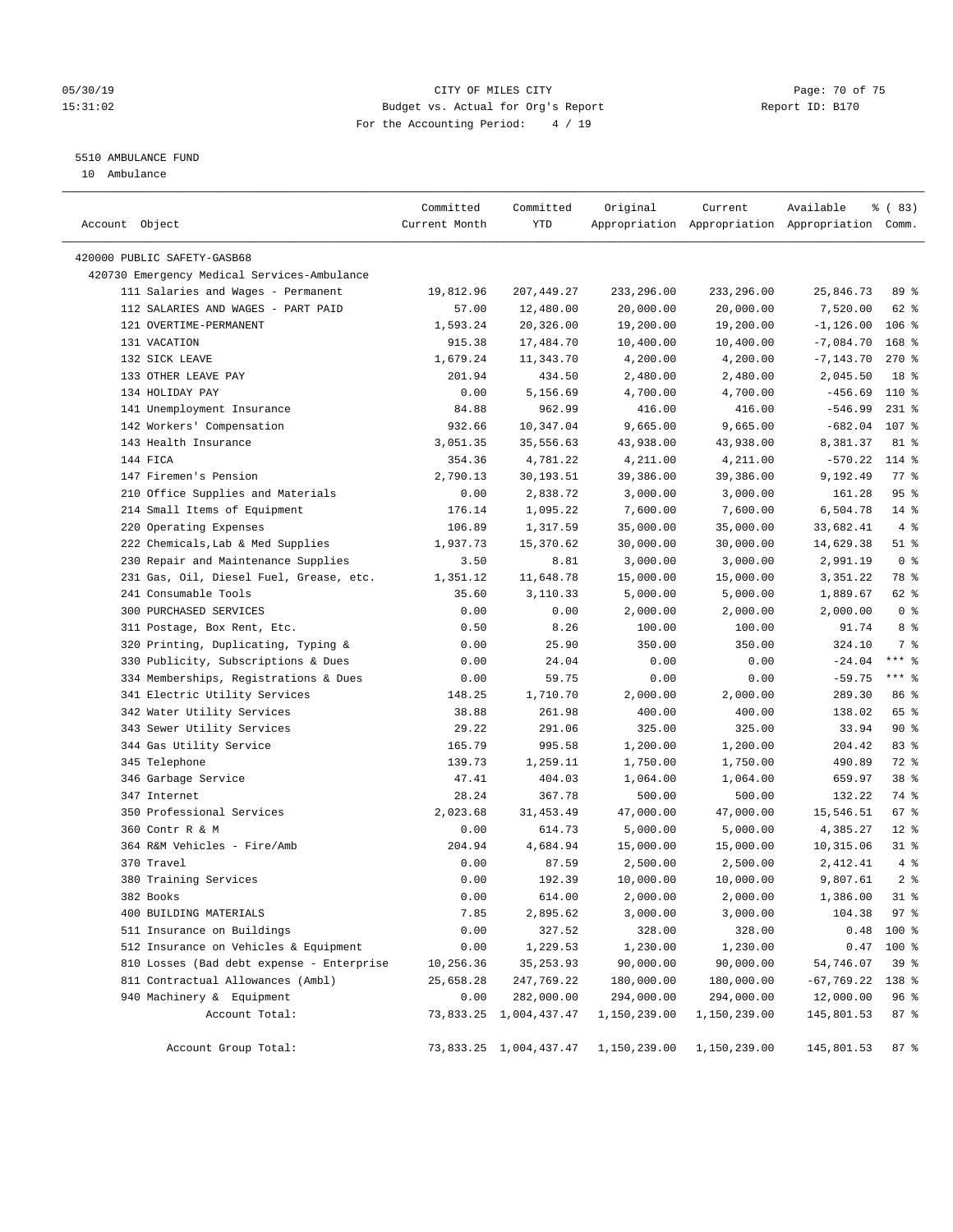#### 05/30/19 Page: 71 of 75 15:31:02 Budget vs. Actual for Org's Report Report ID: B170 For the Accounting Period: 4 / 19

#### 5510 AMBULANCE FUND

10 Ambulance

| Account Object                           | Committed<br>Current Month | Committed<br><b>YTD</b> | Original                  | Current      | Available<br>Appropriation Appropriation Appropriation | % (83)<br>Comm. |  |
|------------------------------------------|----------------------------|-------------------------|---------------------------|--------------|--------------------------------------------------------|-----------------|--|
| 510000 MISCELLANEOUS                     |                            |                         |                           |              |                                                        |                 |  |
| 510330 Comprehensive Liability Insurance |                            |                         |                           |              |                                                        |                 |  |
| 513 Liability                            | 0.00                       | 3,433.71                | 3,434.00                  | 3,434.00     | 0.29                                                   | $100*$          |  |
| Account Total:                           | 0.00                       | 3,433.71                | 3,434.00                  | 3,434.00     | 0.29                                                   | $100$ %         |  |
| Account Group Total:                     | 0.00                       | 3,433.71                | 3,434.00                  | 3,434.00     |                                                        | $0.29$ 100 %    |  |
| 520000 OTHER FINANCING USES              |                            |                         |                           |              |                                                        |                 |  |
| 521000 Interfund Operating Transfers Out |                            |                         |                           |              |                                                        |                 |  |
| 820 Transfers to Other Funds             | 2,143.67                   | 26,436.70               | 35,724.00                 | 35,724.00    | 9,287.30                                               | 74 %            |  |
| Account Total:                           | 2,143.67                   | 26,436.70               | 35,724.00                 | 35,724.00    | 9,287.30                                               | 74 %            |  |
| Account Group Total:                     | 2,143.67                   | 26,436.70               | 35,724.00                 | 35,724.00    | 9,287.30                                               | 74 %            |  |
| Organization Total:                      |                            | 75,976.92 1,034,307.88  | 1,189,397.00              | 1,189,397.00 | 155,089.12                                             | 87%             |  |
|                                          |                            |                         |                           |              |                                                        |                 |  |
| Fund Total:                              |                            | 75,976.92 1,034,307.88  | 1,189,397.00 1,189,397.00 |              | 155,089.12 87 %                                        |                 |  |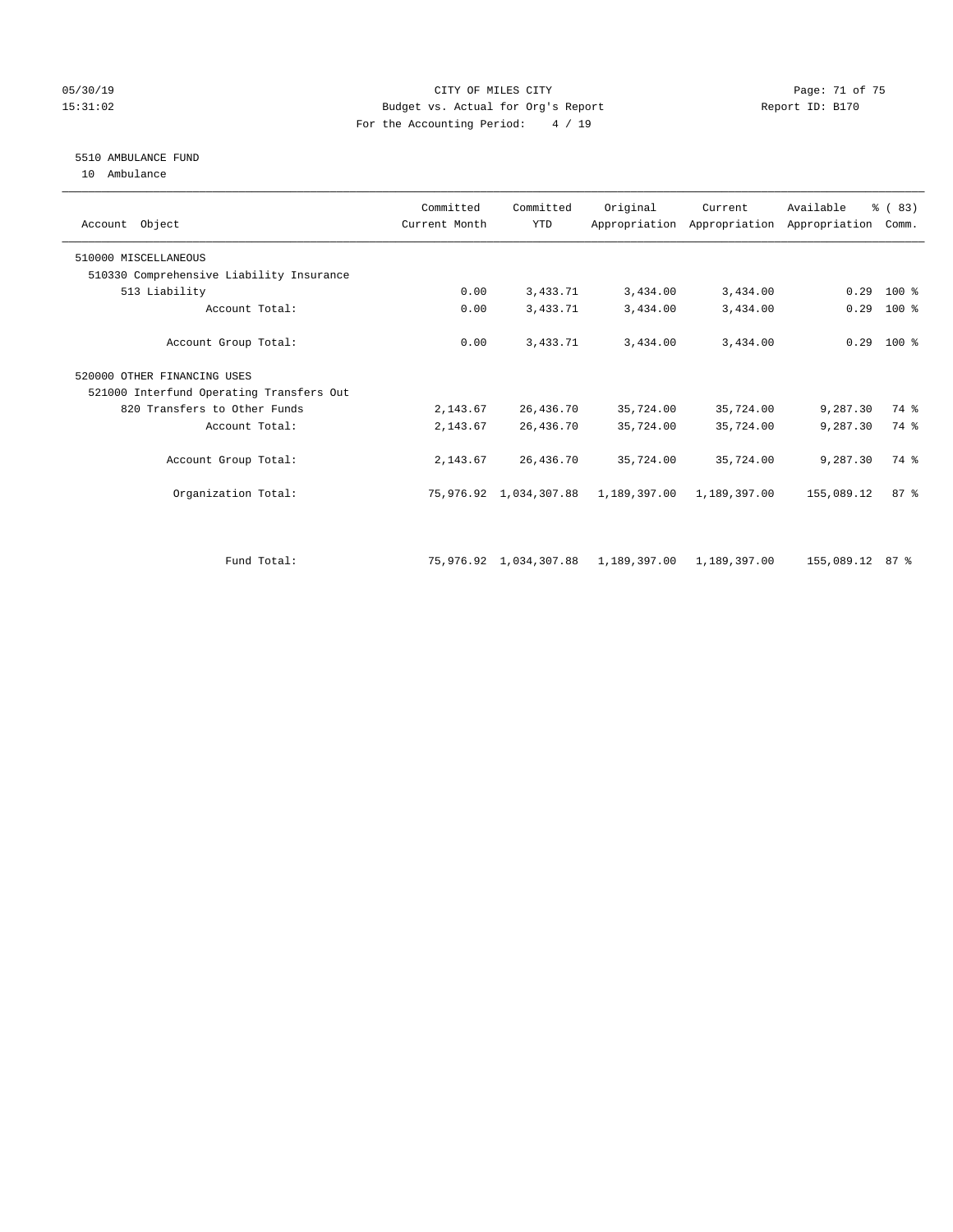#### 05/30/19 CITY OF MILES CITY Page: 72 of 75 15:31:02 Budget vs. Actual for Org's Report Report ID: B170 For the Accounting Period: 4 / 19

————————————————————————————————————————————————————————————————————————————————————————————————————————————————————————————————————

#### 5610 AIRPORT OPERATING

87 Airport

|                                            | Committed     | Committed    | Original   | Current    | Available                                       | % (83)         |
|--------------------------------------------|---------------|--------------|------------|------------|-------------------------------------------------|----------------|
| Account Object                             | Current Month | YTD          |            |            | Appropriation Appropriation Appropriation Comm. |                |
| 430000 Public Works-GASB68                 |               |              |            |            |                                                 |                |
| 430300 Airport (87)                        |               |              |            |            |                                                 |                |
| 111 Salaries and Wages - Permanent         | 6,805.41      | 67,991.09    | 100,020.00 | 100,020.00 | 32,028.91                                       | 68 %           |
| 121 OVERTIME-PERMANENT                     | 266.25        | 1,757.26     | 2,800.00   | 2,800.00   | 1,042.74                                        | 63%            |
| 131 VACATION                               | 71.00         | 6,593.22     | 2,100.00   | 2,100.00   | $-4,493.22$                                     | $314$ %        |
| 132 SICK LEAVE                             | 284.00        | 502.29       | 1,800.00   | 1,800.00   | 1,297.71                                        | $28$ %         |
| 133 OTHER LEAVE PAY                        | 444.88        | 3,262.29     | 3,197.00   | 3,197.00   | $-65.29$                                        | $102$ %        |
| 134 HOLIDAY PAY                            | 0.00          | 0.00         | 1,600.00   | 1,600.00   | 1,600.00                                        | 0 <sup>8</sup> |
| 141 Unemployment Insurance                 | 27.55         | 281.46       | 167.00     | 167.00     | $-114.46$                                       | $169$ %        |
| 142 Workers' Compensation                  | 446.13        | 4,575.48     | 6,140.00   | 6,140.00   | 1,564.52                                        | 75 %           |
| 143 Health Insurance                       | 1,479.05      | 14,790.50    | 17,753.00  | 17,753.00  | 2,962.50                                        | 83%            |
| 144 FICA                                   | 602.16        | 6,151.09     | 8,531.00   | 8,531.00   | 2,379.91                                        | 72 %           |
| 145 PERS                                   | 674.59        | 6,865.10     | 9,445.00   | 9,445.00   | 2,579.90                                        | 73 %           |
| 196 CLOTHING ALLOTMENT                     | 0.00          | 300.00       | 375.00     | 375.00     | 75.00                                           | $80*$          |
| 210 Office Supplies and Materials          | 0.00          | 610.40       | 600.00     | 600.00     | $-10.40$                                        | $102$ %        |
| 214 Small Items of Equipment               |               |              |            |            |                                                 | 0 <sup>8</sup> |
|                                            | 0.00          | 0.00         | 500.00     | 500.00     | 500.00                                          |                |
| 220 Operating Expenses                     | 1,058.12      | 4,257.51     | 3,500.00   | 3,500.00   | $-757.51$                                       | $122$ %        |
| 230 Repair and Maintenance Supplies        | 775.88        | 9,356.80     | 8,000.00   | 8,000.00   | $-1, 356.80$                                    | 117 %          |
| 231 Gas, Oil, Diesel Fuel, Grease, etc.    | 779.38        | 3,297.04     | 2,000.00   | 2,000.00   | $-1, 297.04$                                    | $165$ %        |
| 237 Aviation Fuel                          | 5,342.95      | 185,722.33   | 250,000.00 | 250,000.00 | 64, 277.67                                      | 74 %           |
| 239 Tires, Tubes Etc.                      | 42.74         | 181.08       | 2,500.00   | 2,500.00   | 2,318.92                                        | 7 %            |
| 250 Supplies for Resale                    | 332.79        | 859.72       | 1,000.00   | 1,000.00   | 140.28                                          | 86 %           |
| 311 Postage, Box Rent, Etc.                | 0.00          | 124.25       | 300.00     | 300.00     | 175.75                                          | 41 %           |
| 319 Other Communication and Transportation | 114.20        | 928.57       | 1,000.00   | 1,000.00   | 71.43                                           | $93$ $%$       |
| 330 Publicity, Subscriptions & Dues        | 209.00        | 1,291.99     | 1,000.00   | 1,000.00   | $-291.99$                                       | $129$ %        |
| 334 Memberships, Registrations & Dues      | 0.00          | 490.00       | 500.00     | 500.00     | 10.00                                           | 98 %           |
| 341 Electric Utility Services              | 730.01        | 8,032.09     | 9,000.00   | 9,000.00   | 967.91                                          | 89 %           |
| 344 Gas Utility Service                    | 687.28        | 5,356.62     | 5,000.00   | 5,000.00   | $-356.62$ 107 %                                 |                |
| 345 Telephone                              | 162.70        | 1,594.54     | 3,500.00   | 3,500.00   | 1,905.46                                        | 46%            |
| 347 Internet                               | 16.60         | 179.41       | 400.00     | 400.00     | 220.59                                          | 45 %           |
| 350 Professional Services                  | 0.00          | $-86.25$     | 1,500.00   | 1,500.00   | 1,586.25                                        | $-6$ %         |
| 363 R&M Vehicles/Equip/Labor-PW            | 0.00          | 7,476.72     | 6,000.00   | 6,000.00   | $-1,476.72$                                     | $125$ %        |
| 367 Plumbing, Heating, Electrical          | 0.00          | 0.00         | 1,000.00   | 1,000.00   | 1,000.00                                        | 0 <sup>8</sup> |
| 370 Travel                                 | 680.74        | 680.74       | 0.00       | 0.00       | $-680.74$                                       | *** 응          |
| 380 Training Services                      | 0.00          | 0.00         | 150.00     | 150.00     | 150.00                                          | 0 <sup>8</sup> |
| 511 Insurance on Buildings                 | 0.00          | 3,117.50     | 3,118.00   | 3,118.00   |                                                 | $0.50$ 100 %   |
| 512 Insurance on Vehicles & Equipment      | 757.00        | 2,610.42     | 1,854.00   | 1,854.00   | $-756.42$                                       | 141 %          |
| 513 Liability                              | 0.00          | 0.00         | 4,793.00   | 4,793.00   | 4,793.00                                        | 0 <sup>8</sup> |
| 911 FFA AIP17-2017                         | 0.00          | 175.74       | 0.00       | 0.00       | $-175.74$ *** %                                 |                |
| 925 Industrial Park Project-Airport        | 0.00          | 685.00       | 164,000.00 | 164,000.00 | 163, 315.00                                     | 0 <sup>8</sup> |
| 940 Machinery & Equipment                  | 0.00          | $-1, 249.99$ | 0.00       | 0.00       | 1,249.99                                        | $***$ $_{8}$   |
| 944 Snow Removal Enviironment Study        | 0.00          | 134,593.73   | 140,044.00 | 140,044.00 | 5,450.27                                        | 96%            |
| Account Total:                             | 22,790.41     | 483, 355.74  | 765,187.00 | 765,187.00 | 281,831.26                                      | 63 %           |
| 430320 Airport - Improvements              |               |              |            |            |                                                 |                |
| 360 Contr R & M                            | 0.00          | 0.00         | 280,000.00 | 280,000.00 | 280,000.00                                      | 0 <sup>8</sup> |
| 940 Machinery & Equipment                  | 4,150.00      | 5,399.99     | 0.00       | 0.00       | $-5,399.99$                                     | *** %          |
| Account Total:                             | 4,150.00      | 5,399.99     | 280,000.00 | 280,000.00 | 274,600.01                                      | 2 <sup>8</sup> |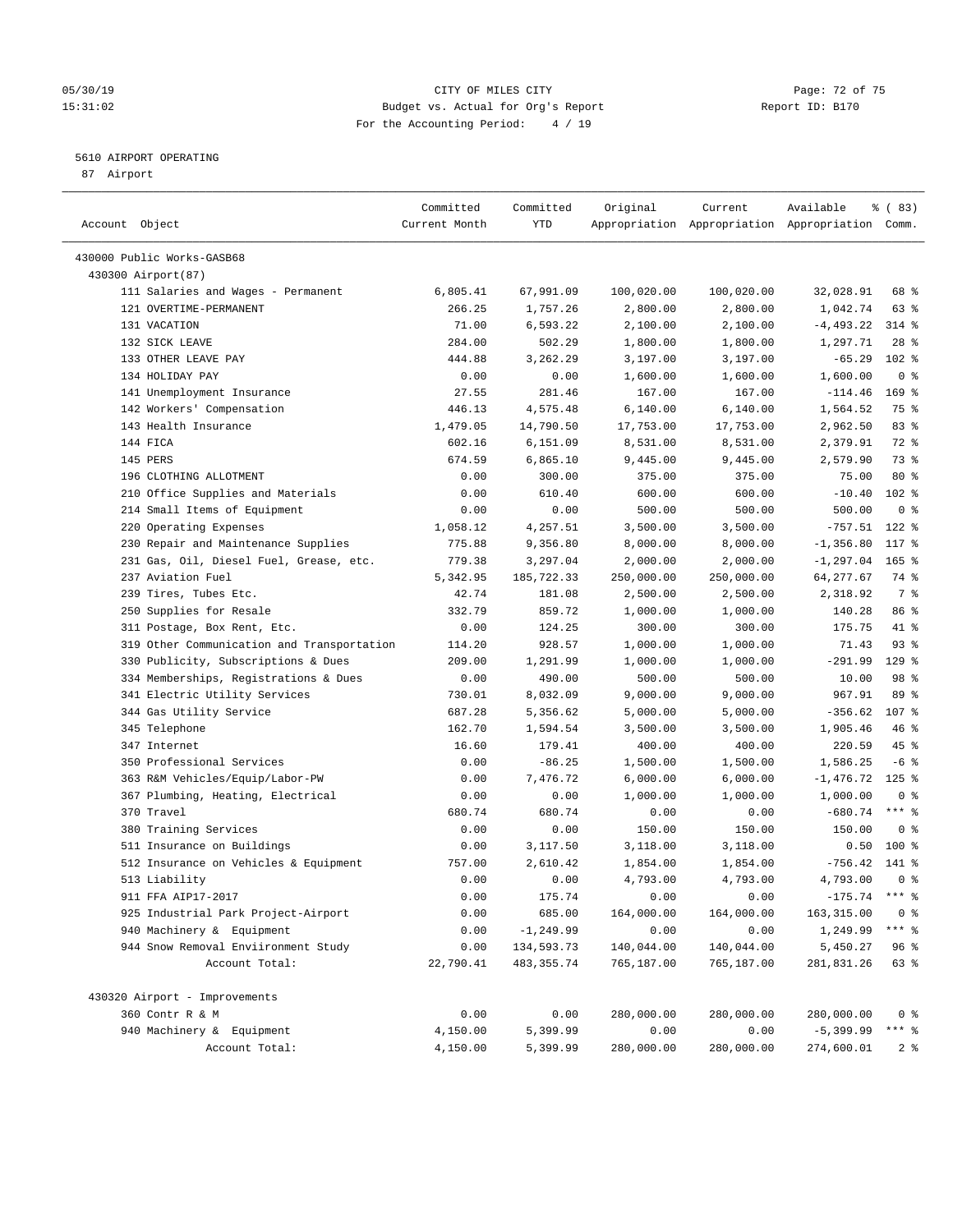## 05/30/19 Page: 73 of 75 15:31:02 Budget vs. Actual for Org's Report Report ID: B170 For the Accounting Period: 4 / 19

## 5610 AIRPORT OPERATING

87 Airport

| Account Object                           | Committed<br>Current Month | Committed<br><b>YTD</b> | Original     | Current      | Available<br>Appropriation Appropriation Appropriation | % (83)<br>Comm. |
|------------------------------------------|----------------------------|-------------------------|--------------|--------------|--------------------------------------------------------|-----------------|
| Account Group Total:                     | 26,940.41                  | 488,755.73              | 1,045,187.00 | 1,045,187.00 | 556, 431.27                                            | 47 %            |
| 490000 DEBT SERVICE                      |                            |                         |              |              |                                                        |                 |
| 490500 Other Debt Service Payments       |                            |                         |              |              |                                                        |                 |
| 648 MT Aero Principle 06-2015            | 0.00                       | 16,953.00               | 16,953.00    | 16,953.00    | 0.00                                                   | 100 %           |
| 649 MT Aero Interest06-2015              | 0.00                       | 1,928.38                | 1,929.00     | 1,929.00     | 0.62                                                   | $100$ %         |
| Account Total:                           | 0.00                       | 18,881.38               | 18,882.00    | 18,882.00    | 0.62                                                   | $100*$          |
| Account Group Total:                     | 0.00                       | 18,881.38               | 18,882.00    | 18,882.00    |                                                        | $0.62$ 100 %    |
| 520000 OTHER FINANCING USES              |                            |                         |              |              |                                                        |                 |
| 521000 Interfund Operating Transfers Out |                            |                         |              |              |                                                        |                 |
| 820 Transfers to Other Funds             | 1,539.50                   | 15,395.00               | 18,474.00    | 18,474.00    | 3,079.00                                               | 83 %            |
| Account Total:                           | 1,539.50                   | 15,395.00               | 18,474.00    | 18,474.00    | 3,079.00                                               | 83 %            |
| Account Group Total:                     | 1,539.50                   | 15,395.00               | 18,474.00    | 18,474.00    | 3,079.00                                               | 83 %            |
| Organization Total:                      | 28,479.91                  | 523,032.11              | 1,082,543.00 | 1,082,543.00 | 559,510.89                                             | 48 %            |
|                                          |                            |                         |              |              |                                                        |                 |
| Fund Total:                              | 28,479.91                  | 523,032.11              | 1,082,543.00 | 1,082,543.00 | 559,510.89                                             | $48*$           |